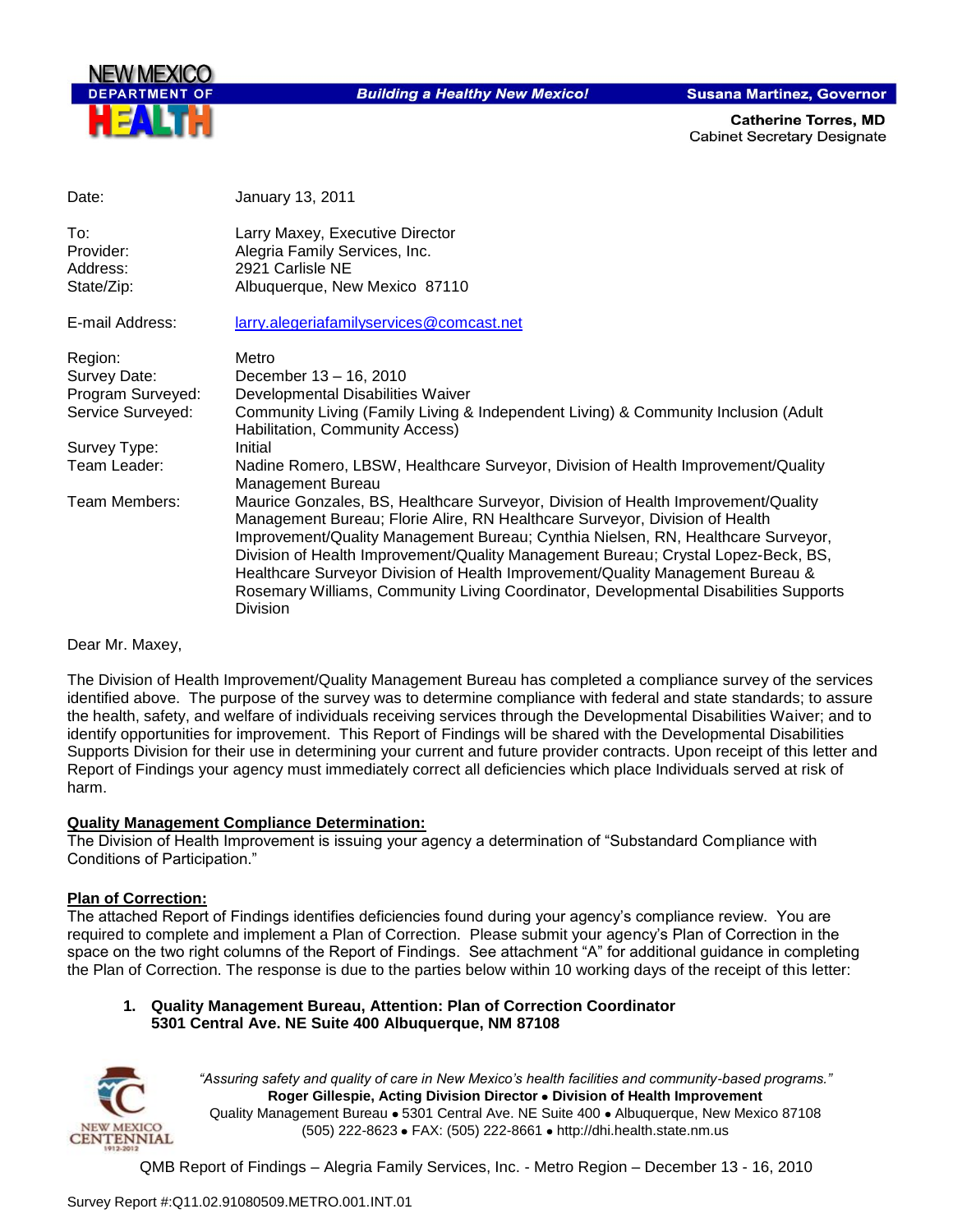## **2. Developmental Disabilities Supports Division Regional Office for region of service surveyed**

Upon notification from QMB that your Plan of Correction has been approved, you must implement all remedies and corrective actions within 45 working days. If your Plan of Correction is denied, you must resubmit a revised plan as soon as possible for approval, as all remedies must still be completed within 45 working days of the receipt of this letter.

Failure to submit, complete or implement your Plan of Correction within the 45 day required time frames may result in the imposition of a \$200 per day Civil Monetary Penalty until it is received, completed and/or implemented.

### **Request for Informal Reconsideration of Findings (IRF):**

If you disagree with a finding of deficient practice, you have 10 working days upon receipt of this notice to request an IRF. Submit your request for an IRF in writing to:

> QMB Deputy Bureau Chief 5301 Central Ave NE Suite #400 Albuquerque, NM 87108 Attention: IRF request

See Attachment "C" for additional guidance in completing the request for Informal Reconsideration of Findings. The request for an IRF will not delay the implementation of your Plan of Correction which must be completed within 45 working days. Providers may not appeal the nature or interpretation of the standard or regulation, the team composition or sampling methodology. If the IRF approves the modification or removal of a finding, you will be advised of any changes.

Please call the Plan of Correction Coordinator at 505-222-8647 if you have questions about the Report of Findings or Plan of Correction. Thank you for your cooperation and for the work you perform.

Sincerely,

Nadine Romero, LBSW

Nadine Romero, LBSW Team Lead/Healthcare Surveyor Division of Health Improvement Quality Management Bureau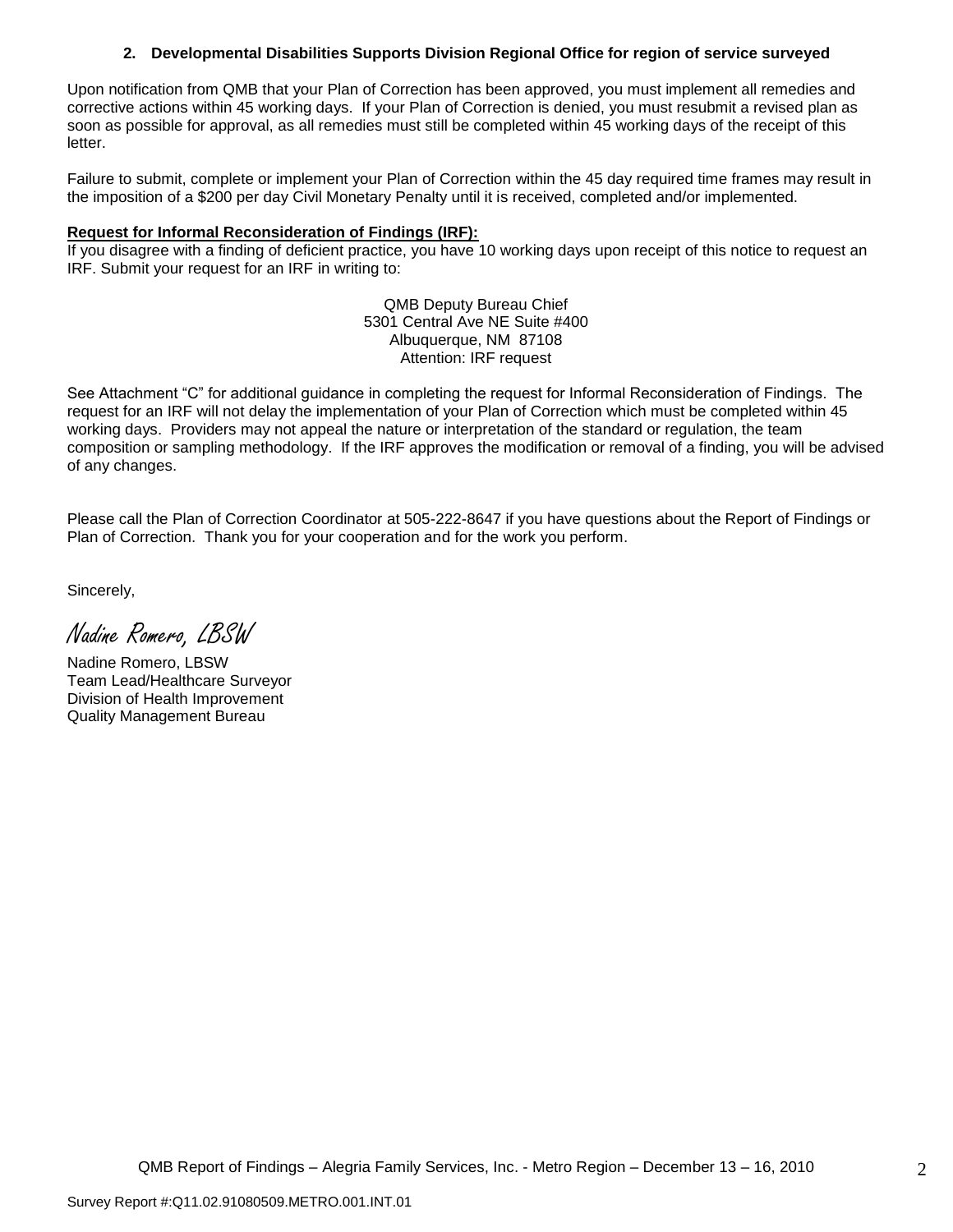#### **Survey Process Employed:**

| Survey Process Employed:             |                                                                                                               |                                                                                                                                                                                                                               |  |
|--------------------------------------|---------------------------------------------------------------------------------------------------------------|-------------------------------------------------------------------------------------------------------------------------------------------------------------------------------------------------------------------------------|--|
| <b>Entrance Conference Date:</b>     | December 13, 2010                                                                                             |                                                                                                                                                                                                                               |  |
| Present:                             | <b>Alegria Family Services, Inc.</b><br>Larry Maxey, Executive Director<br>Carl Dellinger, Assistant Director |                                                                                                                                                                                                                               |  |
|                                      | DOH/DHI/QMB                                                                                                   | Nadine Romero, LBSW. Team Lead/Healthcare Surveyor<br>Maurice Gonzales, BS, Healthcare Surveyor<br>Florie Alire, RN, Healthcare Surveyor<br>Cynthia Nielsen, MSN, RN, ONC, CCM                                                |  |
|                                      |                                                                                                               | <b>DDSD - Metro Regional Office</b><br>Rosemary Williams, Community Living Coordinator                                                                                                                                        |  |
| <b>Exit Conference Date:</b>         | December 16, 2010                                                                                             |                                                                                                                                                                                                                               |  |
| Present:                             | Steve Zehler, RN,                                                                                             | <b>Alegria Family Services, Inc.</b><br>Larry Maxey, Executive Director<br>Carl Dellinger, Assistant Director<br>Pearl Quintana, Service Coordinator<br>Michael Beltran, Service Coordinator<br>Paola Ramirez, Office Manager |  |
|                                      | <b>DOH/DHI/QMB</b>                                                                                            | Nadine Romero, LBSW, Team Lead/Healthcare Surveyor<br>Maurice Gonzales, BS, Healthcare Surveyor<br>Florie Alire, RN, Healthcare Surveyor                                                                                      |  |
|                                      |                                                                                                               | <b>DDSD - Metro Regional Office</b><br>Rosemary Williams, Community Living Coordinator                                                                                                                                        |  |
| <b>Total Homes Visited</b>           | Number:                                                                                                       | 6                                                                                                                                                                                                                             |  |
| ❖ Family Homes Visited               | Number:                                                                                                       | 6                                                                                                                                                                                                                             |  |
| Administrative Locations Visited     | Number:                                                                                                       |                                                                                                                                                                                                                               |  |
| <b>Total Sample Size</b>             | Number:                                                                                                       | 10<br>2 - Jackson Class Members<br>8 - Non-Jackson Class Members<br>6 - Family Living<br>1 - Independent Living<br>3 - Adult Habilitation<br>2 - Community Access                                                             |  |
| <b>Persons Served Interviewed</b>    | Number:                                                                                                       | 10                                                                                                                                                                                                                            |  |
| Direct Service Personnel Interviewed | Number:                                                                                                       | 11                                                                                                                                                                                                                            |  |
| Records Reviewed (Persons Served)    | Number:                                                                                                       | 10                                                                                                                                                                                                                            |  |
| <b>Administrative Files Reviewed</b> |                                                                                                               |                                                                                                                                                                                                                               |  |

- Billing Records  $\bullet$
- Medical Records  $\bullet$
- Incident Management Records  $\bullet$
- Personnel Files  $\bullet$
- Training Records $\bullet$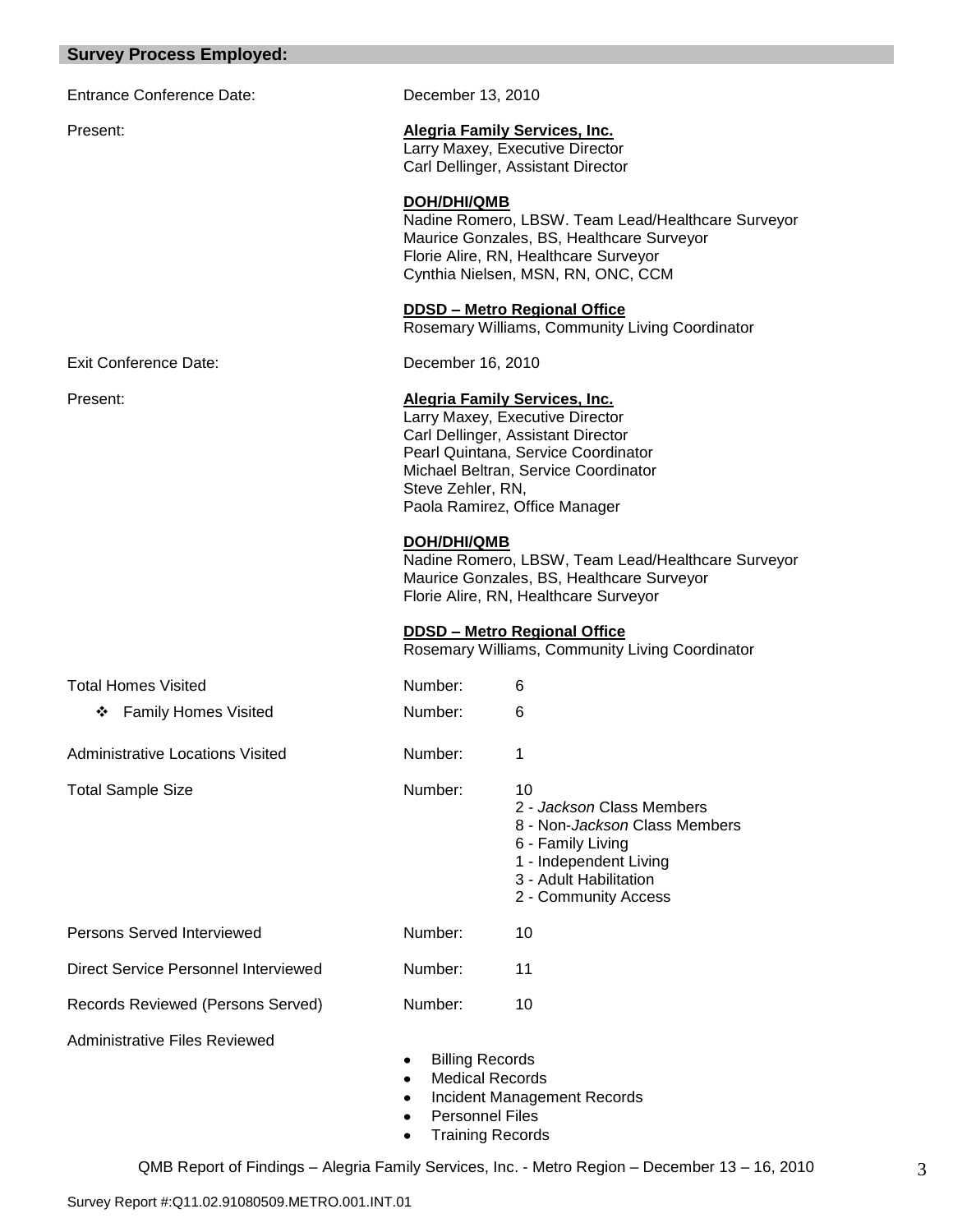- Agency Policy and Procedure  $\bullet$
- Caregiver Criminal History Screening Records  $\bullet$
- Employee Abuse Registry  $\bullet$
- Human Rights Notes and/or Meeting Minutes  $\bullet$
- Evacuation Drills  $\bullet$
- Quality Assurance / Improvement Plan  $\bullet$
- CC: Distribution List: DOH Division of Health Improvement
	- DOH Developmental Disabilities Supports Division
	- DOH Office of Internal Audit
	- HSD Medical Assistance Division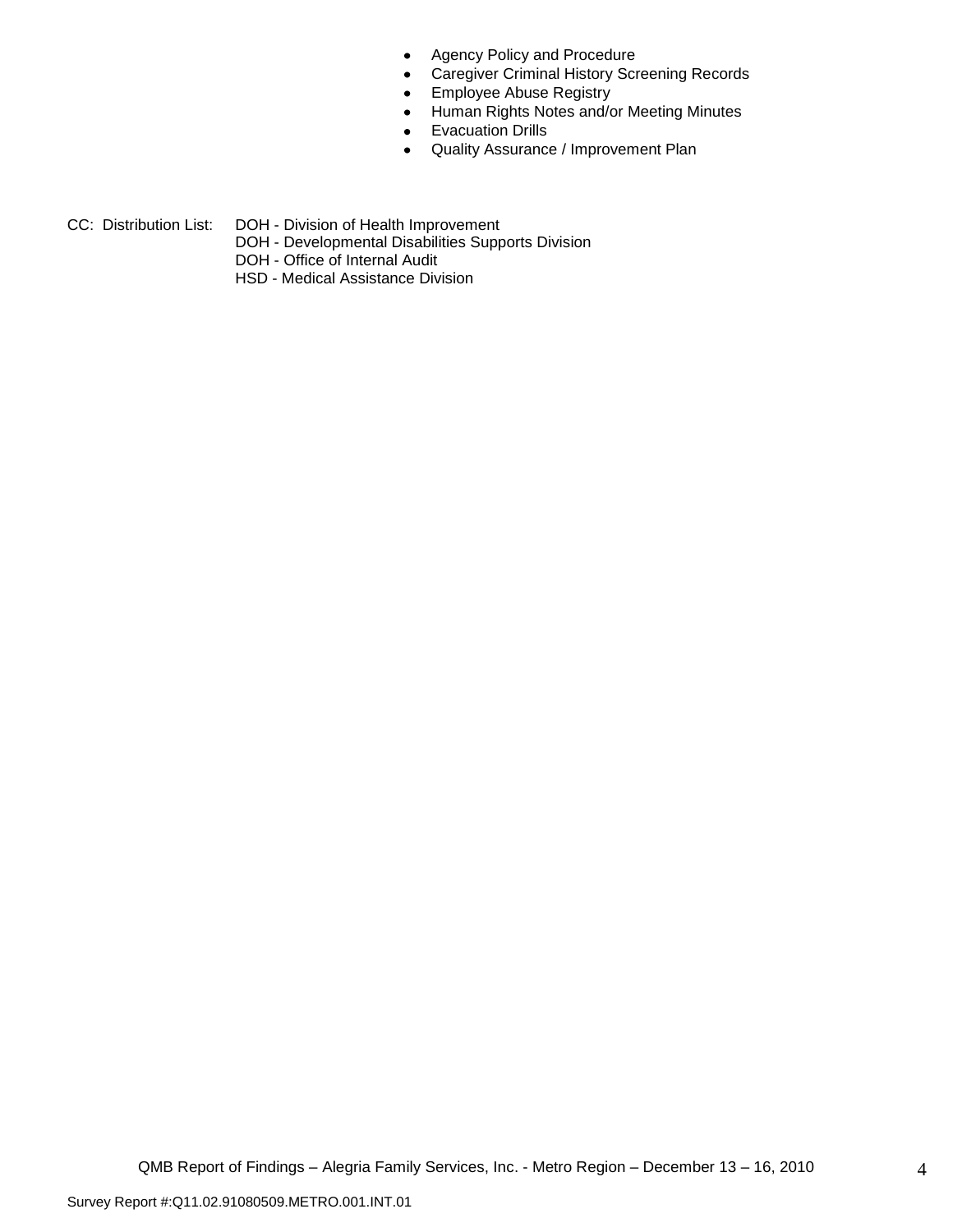## **Attachment A**

# **Provider Instructions for Completing the QMB Plan of Correction (POC) Process**

## *Introduction:*

After a QMB Compliance Review, your QMB Report of Findings will be sent to you via US mail.

Each provider must develop and implement a Plan of Correction (POC) that identifies specific quality assurance and quality improvement activities the agency will implement to correct deficiencies and prevent continued non compliance.

Agencies must submit their Plan of Correction within 10 business days from the date you receive the QMB Report of Findings. (Providers who do not submit a POC within 10 days will be referred to the Internal Review Committee [IRC] for sanctions).

If you have questions about the Plan of Correction process, call the QMB Plan of Correction Coordinator at 505-222-8647 or email at George.Perrault@state.nm.us. Requests for technical assistance must be requested through your DDSD Regional Office.

If you wish to dispute a finding on the official Report of Findings, you must file an Informal Reconsideration of Findings (IRF) request within ten (10) days of receiving your report. The POC process cannot resolve disputes regarding findings. Please note that you must still submit a POC for findings that are in question (see Attachment "C").

## *Instructions for Completing Agency POC:*

## *Required Content*

Your Plan of Correction should provide a step-by-step description of the methods to correct each deficient practice to prevent recurrence and information that ensures the regulation cited is in compliance. The remedies noted in your POC are expected to be added to your Agency"s required, annual Quality Assurance Plan. (see page 3, DDW standards, effective; April 1, 2007, Chapter 1, Section I Continuous Quality Management System)

If a deficiency has already been corrected, the plan should state how it was corrected, the completion date (date the correction was accomplished), and how possible recurrence of the deficiency will be prevented.

The Plan of Correction you submit needs to address *each deficiency* in the two right hand columns with:

- 1. How the corrective action will be accomplished for all cited deficiencies in the report of findings;
- 2. How your Agency will identify all other individuals having the potential to be affected by the same deficient practice;
- 3. What measures will be put into place or what systemic changes will be made to ensure that the deficient practice will not reoccur and corrective action is sustained;
- 4. How your Agency plans to monitor corrective actions utilizing its continuous Quality Assurance/Quality Improvement Plan to assure solutions in the plan of correction are achieved and sustained, including (if appropriate):
	- Details about how and when Consumer, Personnel and Residential files are audited by Agency  $\bullet$ personnel to ensure they contain required documents;
	- Information about how Medication Administration Records are reviewed to verify they contain all  $\bullet$ required information before they are distributed, as they are being used, and after they are completed;
	- Your processes for ensuring that all staff are trained in Core Competencies, Incident Reporting, and Individual-Specific service requirements, etc;
	- How accuracy in Billing documentation is assured;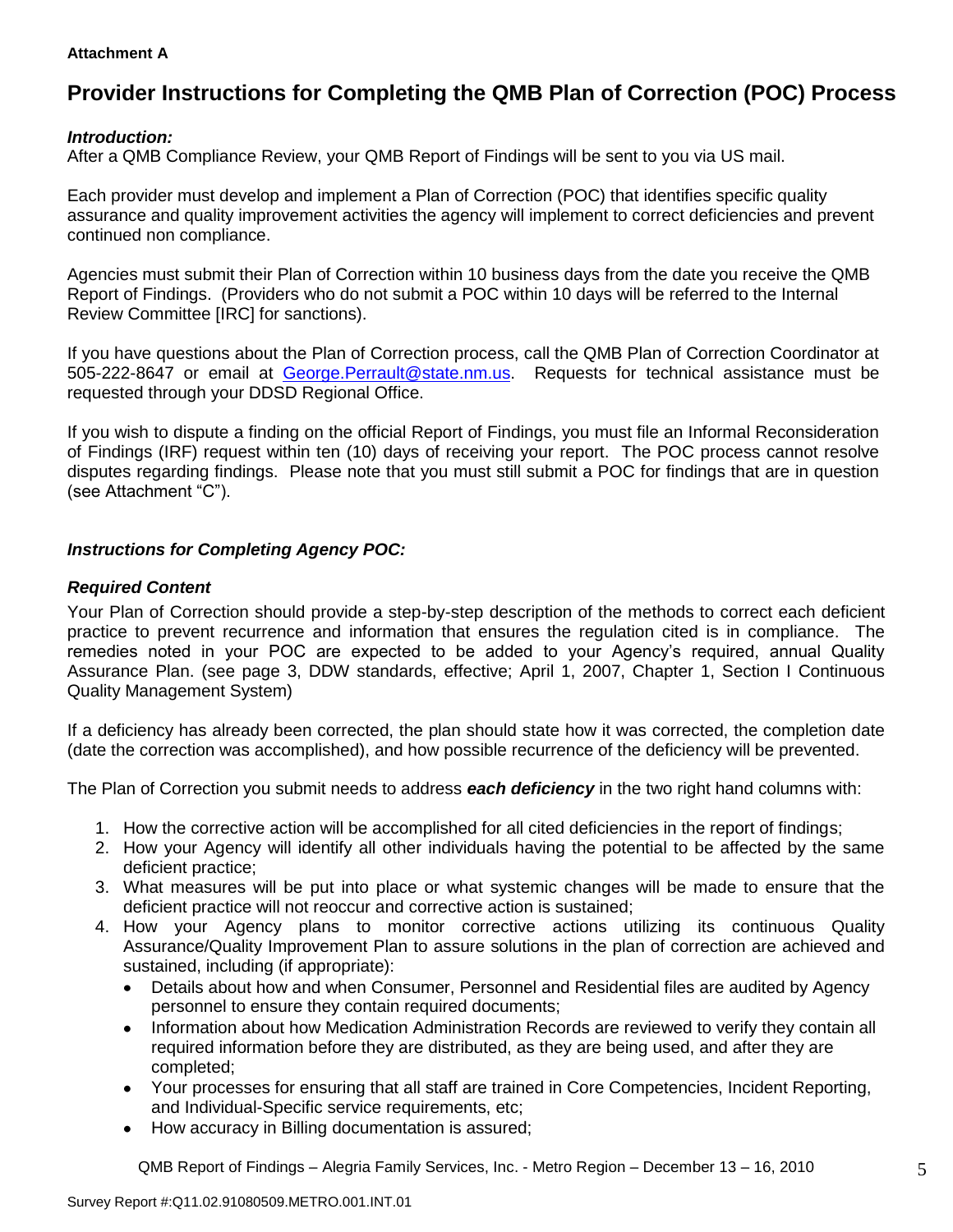- How health, safety is assured;  $\bullet$
- For Case Management Providers, how ISPs are reviewed to verify they meet requirements, how the timeliness of LOC packet submissions and consumer visits are tracked;
- Your process for gathering, analyzing and responding to Quality data, and
- Details about Quality Targets in various areas, current status, Root Cause Analyses about why Targets were not met, and remedies implemented.
- 5. The individual"s title responsible for the Plan of Correction and completion date.

*Note:* **Instruction or in-service of staff alone may not be a sufficient plan of correction.** This is a good first step toward correction, but additional steps should be taken to ensure the deficiency is corrected and will not recur.

## *Completion Dates*

The plan of correction must include a **completion date** (entered in the far right-hand column). Be sure the date is **realistic** in the amount of time your Agency will need to correct the deficiency; not to exceed 45 days.

Direct care issues should be corrected immediately and monitored appropriately. Some deficiencies may require a staged plan to accomplish total correction. Deficiencies requiring replacement of equipment, etc., may require more time to accomplish correction but should show reasonable time frames.

## *Plan of Correction Submission Requirements*

- 1. Your Plan of Correction must be completed on the official QMB Survey Report of Findings/Plan of Correction Form and received by QMB within ten (10) business days from the date you received the report of findings.
- 2. If you have questions about the POC process, call the POC Coordinator, George Perrault at 505-222- 8647 for assistance.
- 3. For Technical Assistance (TA) in developing or implementing your POC, contact your local DDSD Regional Office.
- 4. Submit your POC to George Perrault, POC Coordinator in any of the following ways:
	- a. Electronically at [George.Perrault@state.nm.us](mailto:George.Perrault@state.nm.us)
	- b. Faxed to 505-222-8661, or
	- c. Mailed to QMB, 5301 Central Avenue SW, Suite 400, Albuquerque, NM 87108
- 5. Do not send supporting documentation to QMB until after your POC has been approved by QMB.
- 6. QMB will notify you when your POC has been "approve" or "denied."
	- a. Whether your POC is "approved," or "denied," you will have a maximum of 45 business days from the date of receipt of your Report of Findings to correct all survey deficiencies.
	- b. If your POC is "Denied" it must be revised and resubmitted as soon as possible, as the 45 working day limit is in effect.
	- c. If your POC is "Denied" a second time your agency may be referred to the Internal Review Committee.
	- d. You will receive written confirmation that your POC has been approved by QMB and a final deadline for completion of your POC.
- 7. Failure to submit your POC within 10 days without prior approval of an extension by QMB will result in a referral to the Internal Review Committee and the possible implementation of monetary penalties and/or sanctions.
- 8. Revisions, Modifications or Extensions to your Plan of Correction (post QMB approval) must be made in writing and submitted to the Plan of Correction Coordinator at QMB, prior to the due date and are approved on a case-by-case basis. No changes may be made to your POC or the timeframes for implementation without written approval of the POC Coordinator.

## *POC Document Submission Requirements*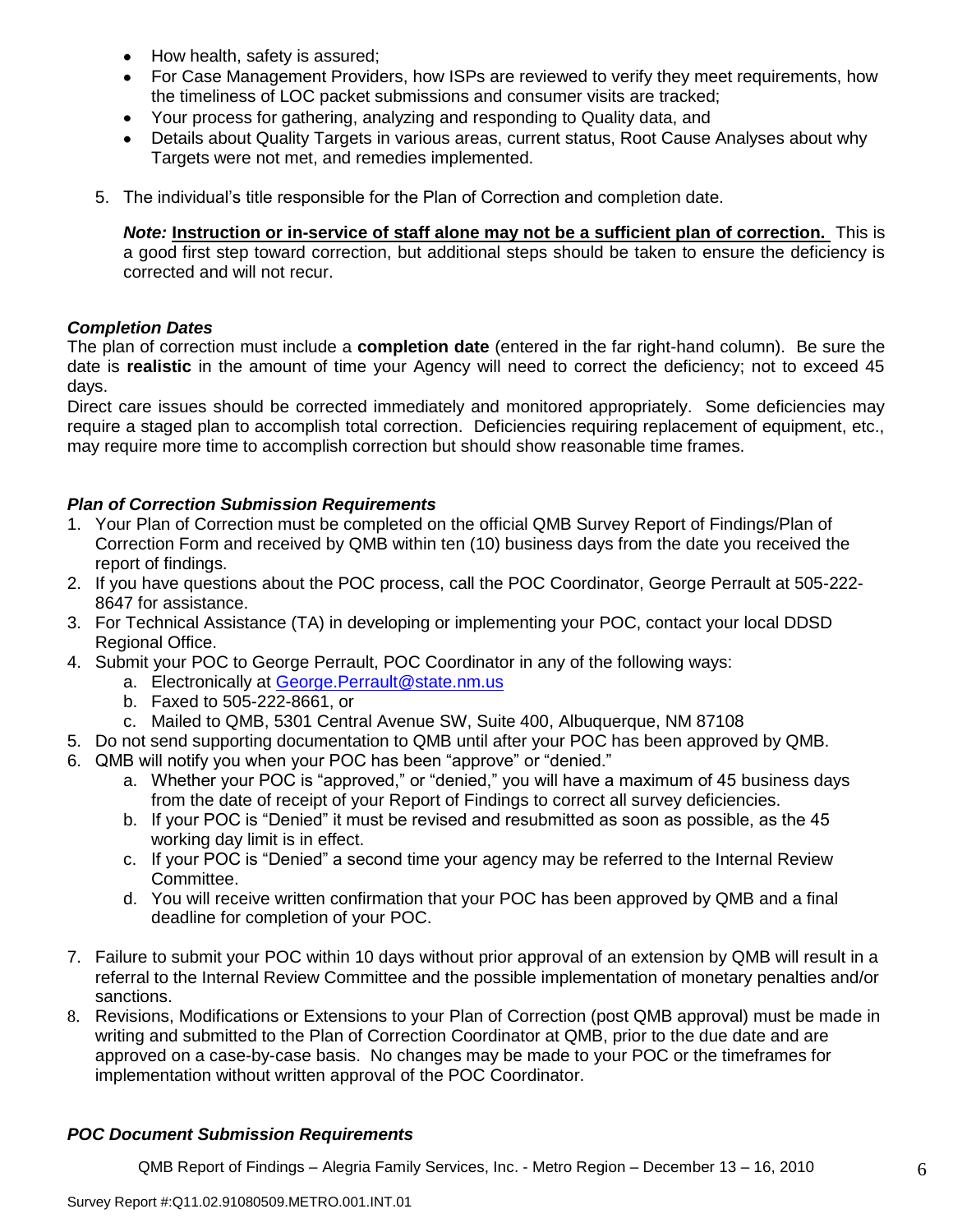Once your POC has been approved by the QMB Plan of Correction Coordinator you must submit copies of documents as evidence that all deficiencies have been corrected, as follows.

- 1. Your internal documents are due within a *maximum* of 45 business days of receipt of your Report of Findings.
- 2. You may submit your documents by postal mail, fax, or electronically on disc or scanned and attached to e-mails.
- 3. All submitted documents *must be annotated*: please be sure the tag numbers and Identification numbers are indicated on each document submitted. Documents which are not annotated with the Tag number and Identification number may not be accepted.
- 4. Do not submit original documents; hard copies or scanned and electronically submitted copies are fine. Originals must be maintained in the agency file(s) per DDSD Standards.
- 5. In lieu of some documents, you may submit copies of file or home audit forms that clearly indicate cited deficiencies have been corrected, other attestations of correction must be approved by the Plan of Correction Coordinator prior to their submission.
- 6. For billing deficiencies, you must submit:
	- a. Evidence of an internal audit of billing documentation for a sample of individuals and timeframes;
	- b. Copies of "void and adjust" forms submitted to correct all over-billed or unjustified units billed identified during your internal audit.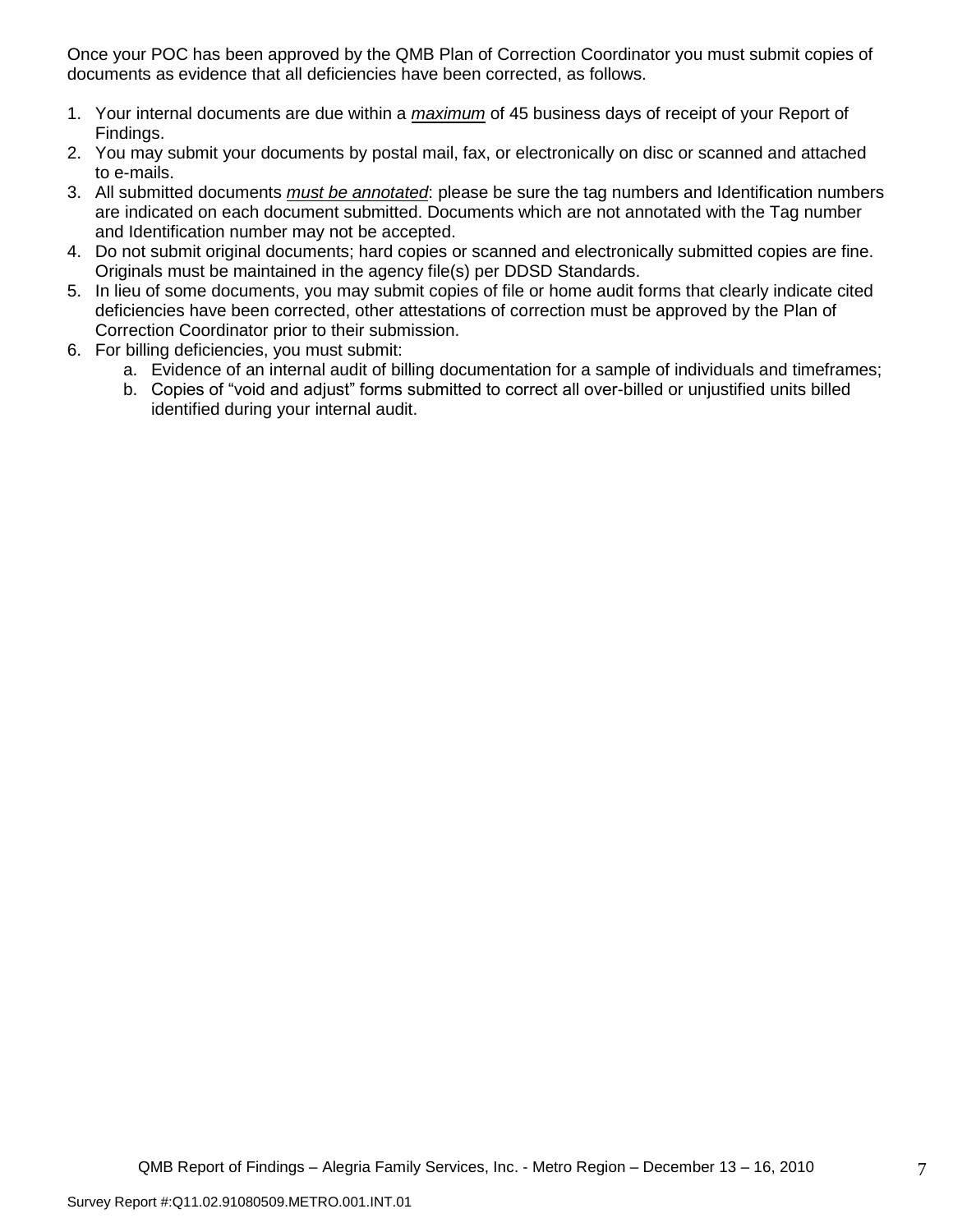Each deficiency in your Report of Findings is scored on a Scope and Severity Scale. The culmination of each deficiency"s Scope and Severity is used to determine degree of compliance to standards and regulations and level of QMB Compliance Determination.

|                 |                      |                                                             |                                  | <b>SCOPE</b>                |                                             |
|-----------------|----------------------|-------------------------------------------------------------|----------------------------------|-----------------------------|---------------------------------------------|
|                 |                      |                                                             | <b>Isolated</b><br>$01\% - 15\%$ | <b>Pattern</b><br>16% - 79% | <b>Widespread</b><br>80% - 100%             |
|                 | High Impact          | Immediate Jeopardy to<br>individual health and or<br>safety | J.                               | Κ.                          | L.                                          |
|                 |                      | <b>Actual harm</b>                                          | G.                               | н.                          | L                                           |
| <b>SEVERITY</b> | Medium<br>Impact     | No Actual Harm<br>Potential for more than                   | D.                               | Ε.                          | $F.$ (3 or<br>more)                         |
|                 |                      | minimal harm                                                | $D.$ (2 or<br>less)              |                             | $F.$ (no<br>conditions of<br>participation) |
|                 | <b>Impact</b><br>Low | No Actual Harm<br>Minimal potential for<br>harm.            | А.                               | <b>B.</b>                   | C.                                          |

## **Scope and Severity Definitions:**

• Isolated:

A deficiency that is limited to 1% to 15% of the sample, usually impacting few individuals in the sample.

• Pattern:

A deficiency that impacts a number or group of individuals from 16% to 79% of the sample is defined as a pattern finding. Pattern findings suggest the need for system wide corrective actions.

• Widespread:

A deficiency that impacts most or all (80% to 100%) of the individuals in the sample is defined as widespread or pervasive. Widespread findings suggest the need for system wide corrective actions as well as the need to implement a Continuous Quality Improvement process to improve or build infrastructure. Widespread findings could be referred to the Internal Review Committee for review and possible actions or sanctions.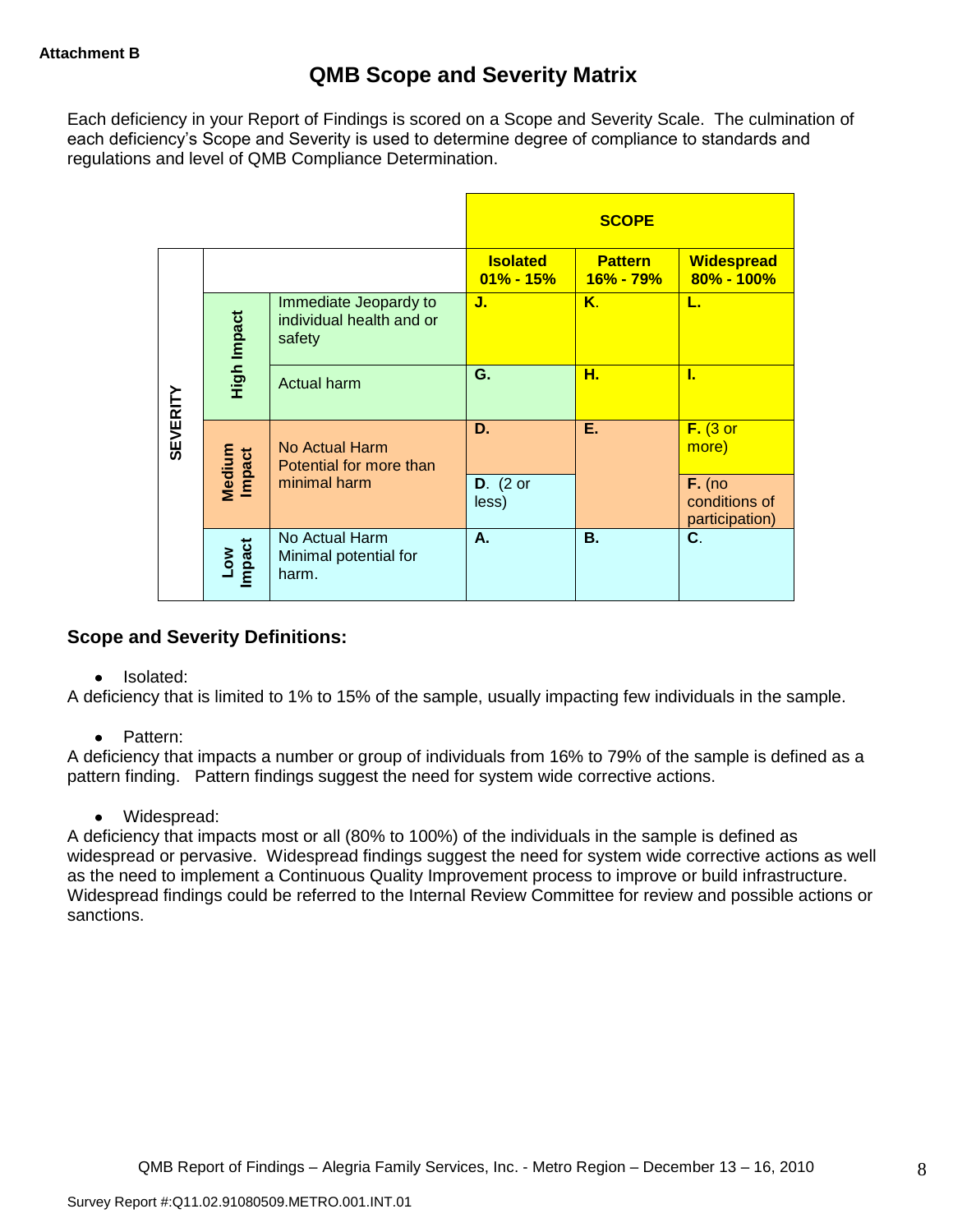# **QMB Determinations of Compliance**

"Substantial Compliance with Conditions of Participation"

The QMB determination of "Substantial Compliance with Conditions of Participation" indicates that a provider is in substantial compliance with all "Conditions of Participation" and other standards and regulations. The agency has obtained a level of compliance such that there is a minimal potential for harm to individuals" health and safety. To qualify for a determination of Substantial Compliance with Conditions of Participation, the provider must be in compliance with all Conditions of Participation.

"Non-Compliance with Conditions of Participation"

The QMB determination of "Non-Compliance with Conditions of Participation" indicates that a provider is out of compliance with one (1) or more "Conditions of Participation." This non-compliance, if not corrected, is likely to result in a serious negative outcome or the potential for more than minimal harm to individuals" health and safety.

Providers receiving a repeat determination of 'Non-Compliance' may be referred by QMB to the Internal Review Committee (IRC) for consideration of remedies and possible actions.

"Sub-Standard Compliance with Conditions of Participation":

The QMB determination of "Sub-Standard Compliance with Conditions of Participation" indicates a provider is significantly out of compliance with Conditions of Participation and/or has:

- Multiple findings of widespread non-compliance with any standard or regulation with a significant potential for more than minimal harm.
- Any finding of actual harm or Immediate Jeopardy.

Providers receiving a repeat determination of 'Substandard Compliance' will be referred by QMB to the Internal Review Committee (IRC) for consideration of remedies and possible actions.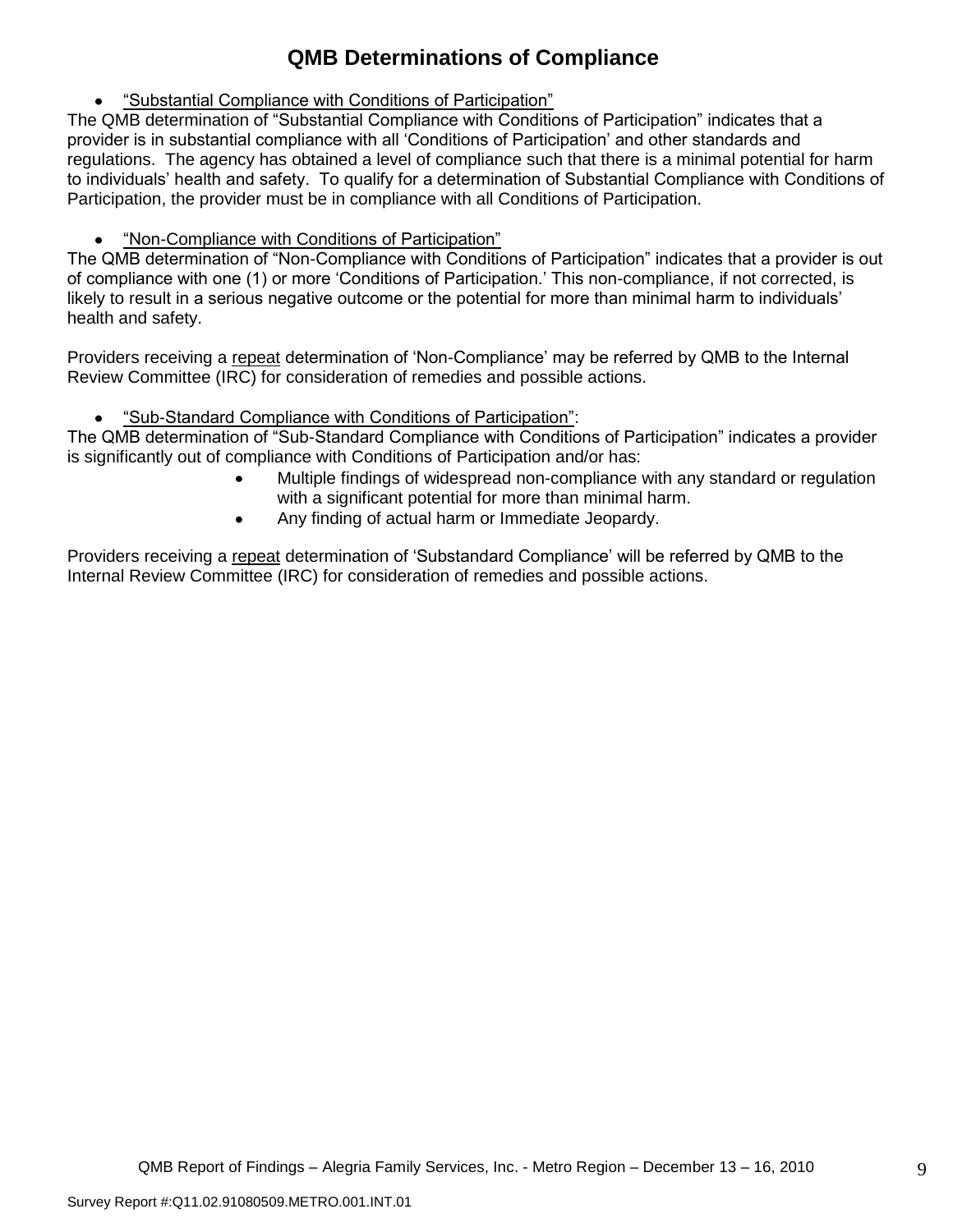# **Guidelines for the Provider Informal Reconsideration of Finding (IRF) Process**

## **Introduction:**

Throughout the QMB Survey process, surveyors are openly communicating with providers. Open communication means that surveyors have clarified issues and/or requested missing information before completing the review. Regardless, there may still be instances where the provider disagrees with a specific finding. Providers may use the following process to informally dispute a finding.

## **Instructions:**

- 1. The Informal Reconsideration of the Finding (IRF) request must be in writing to the QMB Deputy Bureau Chief **within 10 working days** of receipt of the final report.
- 2. The written request for an IRF must be completed on the QMB Request for Informal Reconsideration of Finding Form available on the QMB website:<http://dhi.health.state.nm.us/qmb>
- 3. The written request for an IRF must specify in detail the request for reconsideration and why the finding is inaccurate.
- 4. The IRF request must include all supporting documentation or evidence.

## **The following limitations apply to the IRF process:**

- The request for an IRF and all supporting evidence must be received within 10 days.
- Findings based on evidence requested during the survey and not provided may not be subject to reconsideration.
- The supporting documentation must be new evidence not previously reviewed or requested by the survey team.
- Providers must continue to complete their Plan of Correction during the IRF process  $\bullet$
- Providers may not request an IRF to challenge the sampling methodology.
- Providers may not request an IRF based on disagreement with the nature of the standard or  $\bullet$ regulation.
- Providers may not request an IRF to challenge the team composition.
- Providers may not request an IRF to challenge the QMB compliance determination or the length of  $\bullet$ their DDSD provider contract.

A Provider forfeits the right to an IRF if the request is not made within 10 working days of receiving the report and/or does not include all supporting documentation or evidence to show compliance with the standards and regulations.

QMB has 30 working days to complete the review and notify the provider of the decision. The request will be reviewed by the IRF committee. The Provider will be notified in writing of the ruling; no face to face meeting will be conducted.

When a Provider requests that a finding be reconsidered, it does not stop or delay the Plan of Correction process. **Providers must continue to complete the Plan of Correction, including the finding in dispute regardless of the IRF status.** If a finding is removed or modified, it will be noted and removed or modified from the Report of Findings. It should be noted that in some cases a Plan of Correction may be completed prior to the IRF process being completed. The provider will be notified in writing on the decisions of the IRF committee.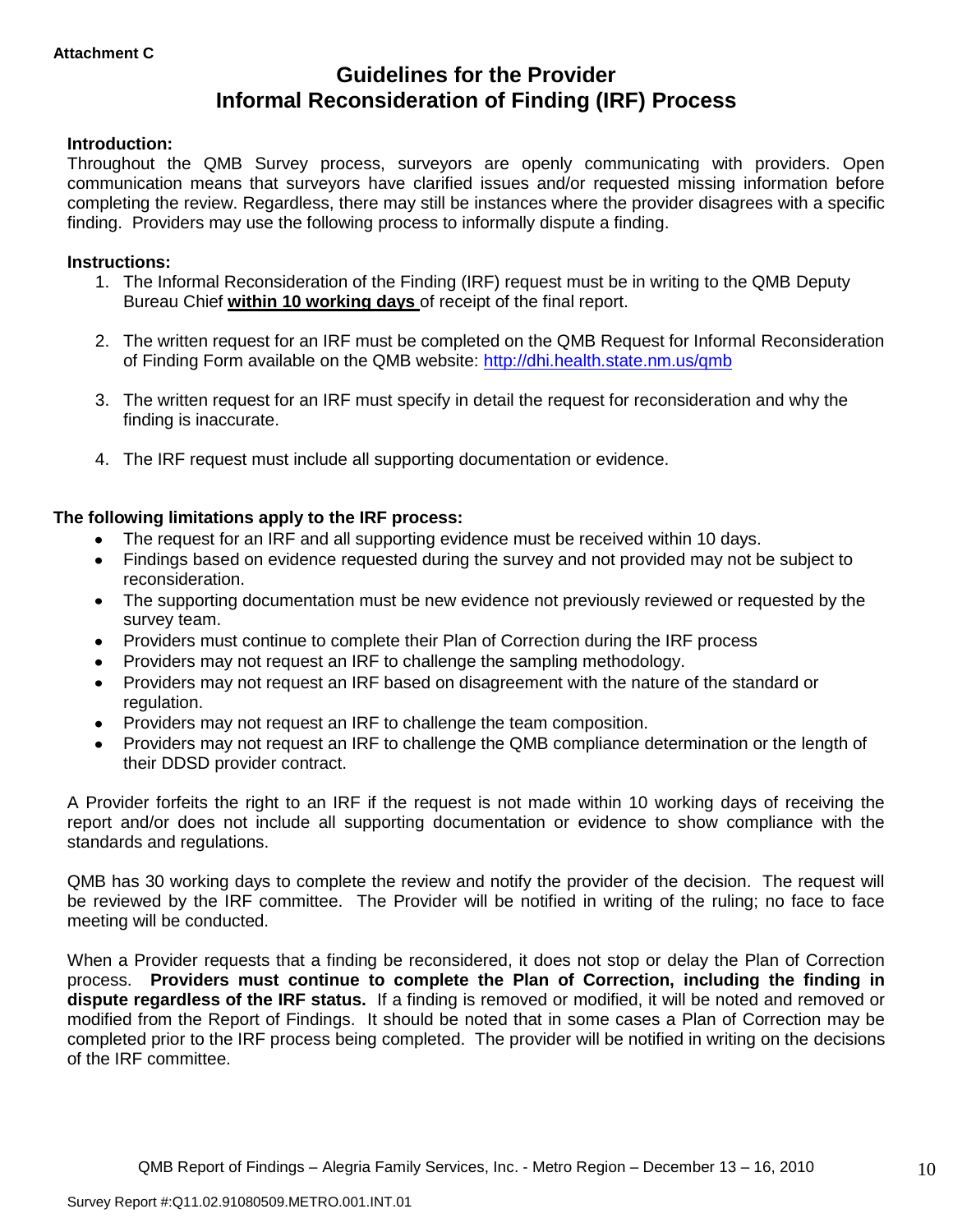## **Agency: Alegria Family Services, Inc. - Metro Region** Program: Developmental Disabilities Waiver Service: **Community Living (Family Living & Independent Living) & Community Inclusion (Adult Habilitation & Community Inclusion (Adult Habilitation & Community** Access) Monitoring Type: Initial Survey<br> **Date of Survey: December 13 Date of Survey: December 13 – 16, 2010**

| <b>Standard of Care</b>                               | <b>Deficiency</b>                                      | <b>Agency Plan of Correction and</b><br><b>Responsible Party</b> | Date<br><b>Due</b> |
|-------------------------------------------------------|--------------------------------------------------------|------------------------------------------------------------------|--------------------|
| Tag # 1A03 CQI System                                 | <b>Scope and Severity Rating: C</b>                    |                                                                  |                    |
| Developmental Disabilities (DD) Waiver Service        | Based on record review and interview, the Agency       |                                                                  |                    |
| Standards effective 4/1/2007                          | failed to update, develop and implement a              |                                                                  |                    |
| <b>CHAPTER 1 I. PROVIDER AGENCY</b>                   | Continuous Quality Management System, which            |                                                                  |                    |
| <b>ENROLLMENT PROCESS</b>                             | also included quality improvement system for           |                                                                  |                    |
| I. Continuous Quality Management System:              | reviewing alleged complaints and incidents.            |                                                                  |                    |
| Prior to approval or renewal of a DD Waiver           |                                                        |                                                                  |                    |
| Provider Agreement, the Provider Agency is            | The Agency's Continuous Quality Improvement Plan       |                                                                  |                    |
| required to submit in writing the current Continuous  | provided during the on-site survey was not dated.      |                                                                  |                    |
| Quality Improvement Plan to the DOH for approval.     | No evidence was found indicating when the              |                                                                  |                    |
| In addition, on an annual basis DD Waiver Provider    | document had been created or updated.                  |                                                                  |                    |
| Agencies shall develop or update and implement        |                                                        |                                                                  |                    |
| the Continuous Quality Improvement Plan. The CQI      | Additionally, review of the Agency's Continuous        |                                                                  |                    |
| Plan shall be used to 1) discover strengths and       | Quality Improvement Plan provided during the on-       |                                                                  |                    |
| challenges of the provider agency, as well as         | site survey did not contain the components required    |                                                                  |                    |
| strengths, and barriers individuals experience in     | by Standards.                                          |                                                                  |                    |
| receiving the quality, quantity, and meaningfulness   |                                                        |                                                                  |                    |
| of services that he or she desires; 2) build on       | The Agency's CQI Plan did not contain the following    |                                                                  |                    |
| strengths and remediate individual and provider       | components:                                            |                                                                  |                    |
| level issues to improve the provider's service        |                                                        |                                                                  |                    |
| provision over time. At a minimum the CQI Plan        | (1) Individual access to needed services and           |                                                                  |                    |
| shall address how the agency will collect, analyze,   | supports;                                              |                                                                  |                    |
| act on data and evaluate results related to:          | (2) Effectiveness and timeliness of implementation     |                                                                  |                    |
| Individual access to needed services and<br>(1)       | of Individualized Service Plans;                       |                                                                  |                    |
| supports;                                             | Trends in achievement of individual outcomes in<br>(3) |                                                                  |                    |
| Effectiveness and timeliness of implementation<br>(2) | the Individual Service Plans;                          |                                                                  |                    |
| of Individualized Service Plans;                      | (4) Trends in medication and medical incidents         |                                                                  |                    |
| Trends in achievement of individual outcomes<br>(3)   | leading to adverse health events;                      |                                                                  |                    |
| in the Individual Service Plans;                      | Trends in the adequacy of planning and<br>(5)          |                                                                  |                    |
| Trends in medication and medical incidents<br>(4)     | coordination of healthcare supports at both            |                                                                  |                    |
| leading to adverse health events;                     | supervisory and direct support levels;                 |                                                                  |                    |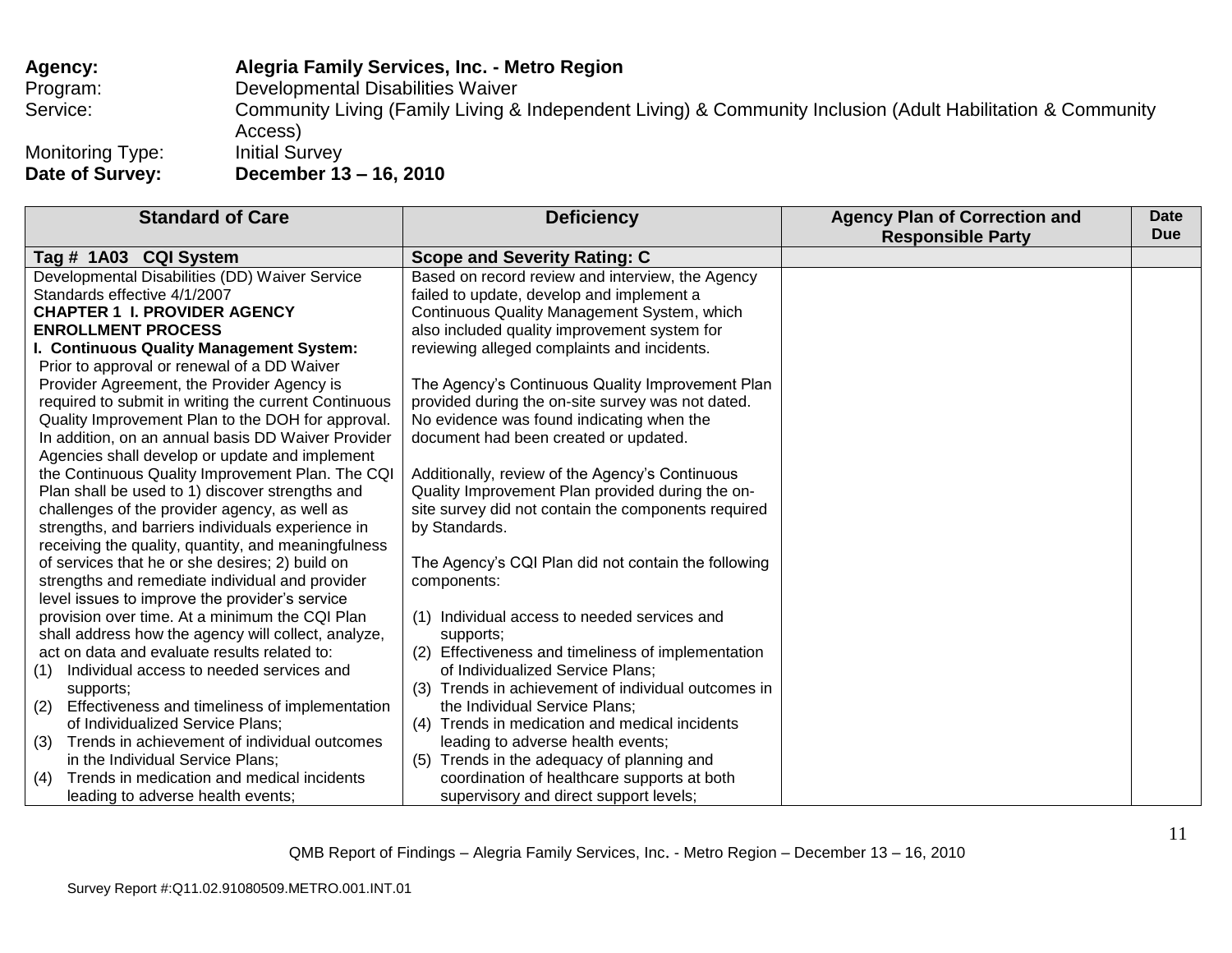| Trends in the adequacy of planning and<br>(5)<br>coordination of healthcare supports at both<br>supervisory and direct support levels;<br>Quality and completeness documentation; and<br>(6)<br>Trends in individual and guardian satisfaction.<br>(7)<br><b>7.1.13.9 INCIDENT MANAGEMENT SYSTEM</b><br><b>REPORTING REQUIREMENTS FOR COMMUNITY</b><br><b>BASED SERVICE PROVIDERS:</b><br>E. Quality Improvement System for Community<br>Based Service Providers: The community based<br>service provider shall establish and implement a<br>quality improvement system for reviewing alleged<br>complaints and incidents. The incident management<br>system shall include written documentation of<br>corrective actions taken. The community based<br>service provider shall maintain documented<br>evidence that all alleged violations are thoroughly<br>investigated, and shall take all reasonable steps to<br>prevent further incidents. The community based<br>service provider shall provide the following internal<br>monitoring and facilitating quality improvement | (6) Quality and completeness documentation<br>Review of the Agency's Quality Improvement plan<br>did additionally not contain the following:<br>"community based service providers funded<br>(1)<br>through the long-term services division to<br>provide waiver services shall have current<br>incident management policy and procedures in<br>place, which comply with the department's<br>current requirements;"<br>"community based service providers providing<br>(2)<br>developmental disabilities services must have<br>a designated incident management coordinator<br>in place;"<br>"community based service providers providing<br>(4)<br>developmental disabilities services must have<br>an incident management committee to address<br>internal and external incident reports for the<br>purpose of looking at internal root causes and |  |
|---------------------------------------------------------------------------------------------------------------------------------------------------------------------------------------------------------------------------------------------------------------------------------------------------------------------------------------------------------------------------------------------------------------------------------------------------------------------------------------------------------------------------------------------------------------------------------------------------------------------------------------------------------------------------------------------------------------------------------------------------------------------------------------------------------------------------------------------------------------------------------------------------------------------------------------------------------------------------------------------------------------------------------------------------------------------------------|------------------------------------------------------------------------------------------------------------------------------------------------------------------------------------------------------------------------------------------------------------------------------------------------------------------------------------------------------------------------------------------------------------------------------------------------------------------------------------------------------------------------------------------------------------------------------------------------------------------------------------------------------------------------------------------------------------------------------------------------------------------------------------------------------------------------------------------------------|--|
| system:<br>community based service providers funded<br>(1)<br>through the long-term services division to<br>provide waiver services shall have current<br>incident management policy and procedures in<br>place, which comply with the department's<br>current requirements;<br>community based service providers providing<br>(2)<br>developmental disabilities services must have<br>a designated incident management coordinator<br>in place;<br>community based service providers providing<br>(4)<br>developmental disabilities services must have<br>an incident management committee to address<br>internal and external incident reports for the<br>purpose of looking at internal root causes and<br>to take action on identified trends or issues.                                                                                                                                                                                                                                                                                                                    | to take action on identified trends or issues."<br>When #114 was asked if the Agency had an<br>Incident Management Quality Improvement System<br>(committee), which included, a process for<br>reviewing alleged, complaints & incident;<br>documentation of internal investigations of alleged<br>violations; reasonable steps taken to prevent further<br>incident and documentation of corrective active, the<br>following was reported:<br>$\bullet$ #114 – (he) is the Incident Management<br>Coordinator and all reports go through him and<br>they are discussed weekly and he looks for a<br>pattern of incidents reported.                                                                                                                                                                                                                  |  |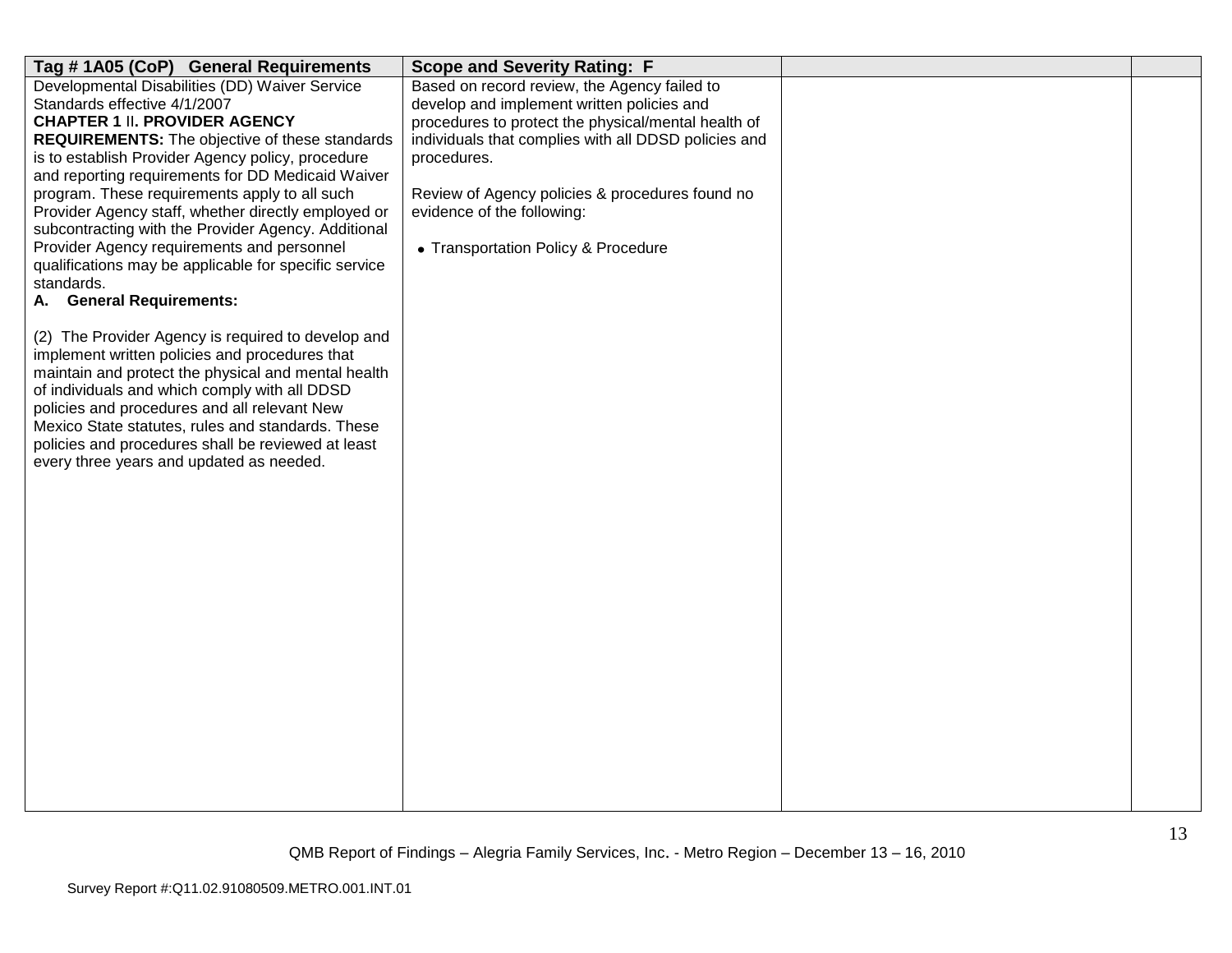| Tag #1A08 Agency Case File                              | <b>Scope and Severity Rating: B</b>                  |  |
|---------------------------------------------------------|------------------------------------------------------|--|
| Developmental Disabilities (DD) Waiver Service          | Based on record review, the Agency failed to         |  |
| Standards effective 4/1/2007                            | maintain at the administrative office a confidential |  |
| <b>CHAPTER 1 II. PROVIDER AGENCY</b>                    | case file for 5 of 10 individuals.                   |  |
| <b>REQUIREMENTS:</b> The objective of these standards   |                                                      |  |
| is to establish Provider Agency policy, procedure       | Review of the Agency individual case files found the |  |
| and reporting requirements for DD Medicaid Waiver       | following items were not found, incomplete, and/or   |  |
| program. These requirements apply to all such           | not current:                                         |  |
| Provider Agency staff, whether directly employed or     |                                                      |  |
| subcontracting with the Provider Agency. Additional     | • Current Emergency & Personal Identification        |  |
| Provider Agency requirements and personnel              | <b>Information</b>                                   |  |
| qualifications may be applicable for specific service   | Did not contain Pharmacy Information (#6)            |  |
| standards.                                              |                                                      |  |
| D. Provider Agency Case File for the Individual:        | • Individual Specific Training Section of ISP        |  |
| All Provider Agencies shall maintain at the             | (formerly Addendum B) (#2)                           |  |
| administrative office a confidential case file for each |                                                      |  |
| individual. Case records belong to the individual       | • Positive Behavioral Plan (#1)                      |  |
| receiving services and copies shall be provided to      |                                                      |  |
| the receiving agency whenever an individual             | • Positive Behavioral Crisis Plan (#3)               |  |
| changes providers. The record must also be made         |                                                      |  |
| available for review when requested by DOH, HSD         | • Speech Therapy Plan (#3)                           |  |
| or federal government representatives for oversight     |                                                      |  |
| purposes. The individual's case file shall include      | • Occupational Therapy Plan (#2 & 9)                 |  |
| the following requirements:                             |                                                      |  |
| (1) Emergency contact information, including the        | • Dental Exam                                        |  |
| individual's address, telephone number, names           | ° Individual #1 - As indicated by the                |  |
| and telephone numbers of relatives, or guardian         | documentation reviewed, the exam was                 |  |
| or conservator, physician's name(s) and                 | completed on 9/25/09. As indicated by the            |  |
| telephone number(s), pharmacy name, address             | DDSD file matrix, Dental Exams are to be             |  |
| and telephone number, and health plan if                | conducted annually. No evidence of current           |  |
| appropriate;                                            | exam was found.                                      |  |
| (2) The individual's complete and current ISP, with     |                                                      |  |
| all supplemental plans specific to the individual,      | • Vision Exam                                        |  |
| and the most current completed Health                   | <sup>o</sup> Individual #1 - As indicated by the     |  |
| Assessment Tool (HAT);                                  | documentation reviewed, exam was completed           |  |
| (3) Progress notes and other service delivery           | on 7/10/09. Follow-up was to be completed in 6       |  |
| documentation;                                          | months. No evidence of follow-up found.              |  |
| (4) Crisis Prevention/Intervention Plans, if there are  |                                                      |  |
| any for the individual;                                 |                                                      |  |
| (5) A medical history, which shall include at least     | • Auditory Exam                                      |  |
| demographic data, current and past medical              | <sup>o</sup> Individual #1 - As indicated by the     |  |
| diagnoses including the cause (if known) of the         | documentation reviewed, exam was completed           |  |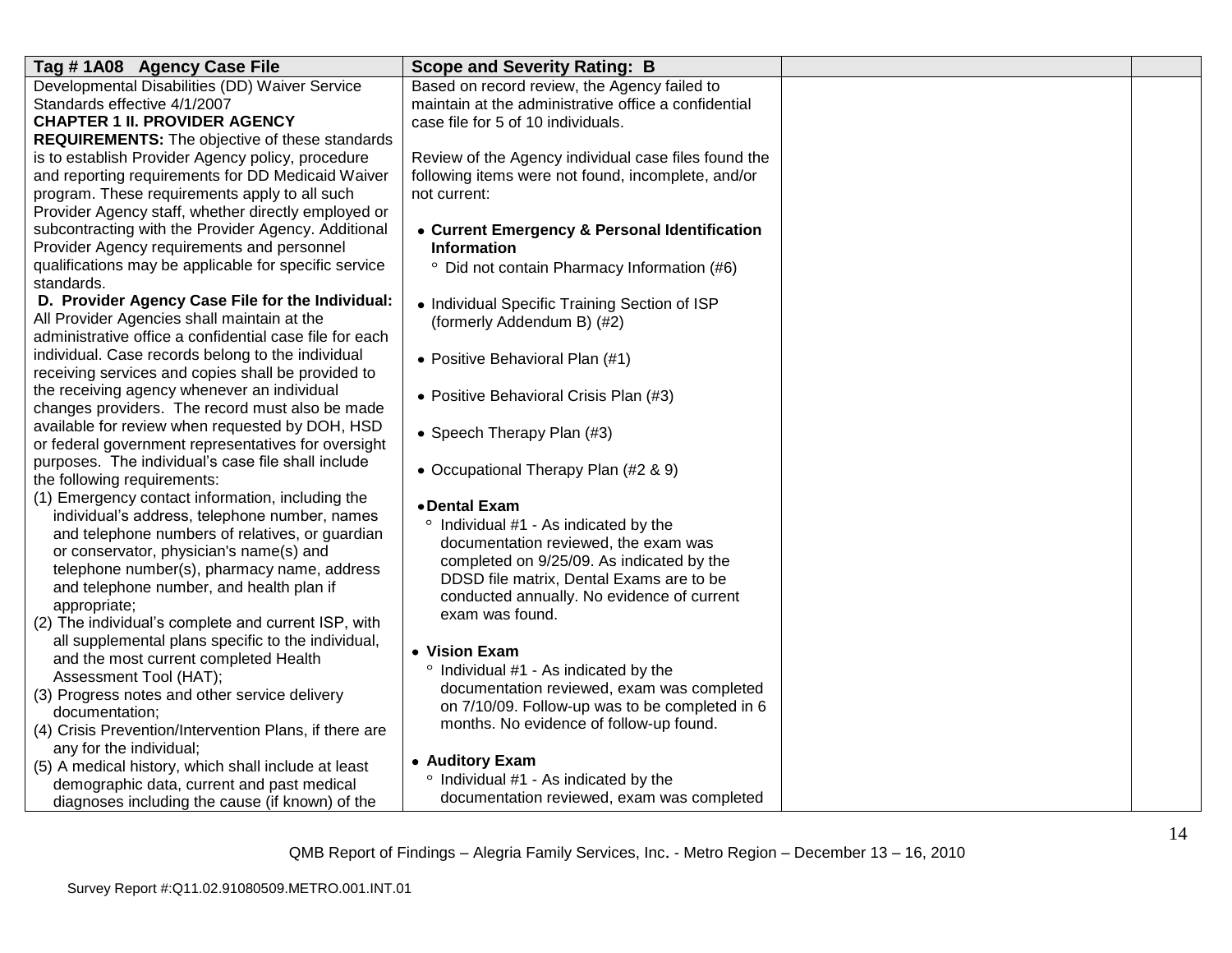| developmental disability, psychiatric diagnoses,    | on 10/20/09. Follow-up was to be completed in |  |
|-----------------------------------------------------|-----------------------------------------------|--|
| allergies (food, environmental, medications),       | 12 months. No evidence of follow-up found.    |  |
| immunizations, and most recent physical exam;       |                                               |  |
| (6) When applicable, transition plans completed for |                                               |  |
| individuals at the time of discharge from Fort      |                                               |  |
|                                                     |                                               |  |
| Stanton Hospital or Los Lunas Hospital and          |                                               |  |
| Training School; and                                |                                               |  |
| (7) Case records belong to the individual receiving |                                               |  |
| services and copies shall be provided to the        |                                               |  |
| individual upon request.                            |                                               |  |
| (8) The receiving Provider Agency shall be provided |                                               |  |
| at a minimum the following records whenever an      |                                               |  |
| individual changes provider agencies:               |                                               |  |
| (a) Complete file for the past 12 months;           |                                               |  |
| (b) ISP and quarterly reports from the current      |                                               |  |
| and prior ISP year;                                 |                                               |  |
| (c) Intake information from original admission to   |                                               |  |
| services; and                                       |                                               |  |
| (d) When applicable, the Individual Transition      |                                               |  |
| Plan at the time of discharge from Los Lunas        |                                               |  |
| Hospital and Training School or Ft. Stanton         |                                               |  |
| Hospital.                                           |                                               |  |
|                                                     |                                               |  |
|                                                     |                                               |  |
|                                                     |                                               |  |
|                                                     |                                               |  |
|                                                     |                                               |  |
|                                                     |                                               |  |
|                                                     |                                               |  |
|                                                     |                                               |  |
|                                                     |                                               |  |
|                                                     |                                               |  |
|                                                     |                                               |  |
|                                                     |                                               |  |
|                                                     |                                               |  |
|                                                     |                                               |  |
|                                                     |                                               |  |
|                                                     |                                               |  |
|                                                     |                                               |  |
|                                                     |                                               |  |
|                                                     |                                               |  |
|                                                     |                                               |  |
|                                                     |                                               |  |
|                                                     |                                               |  |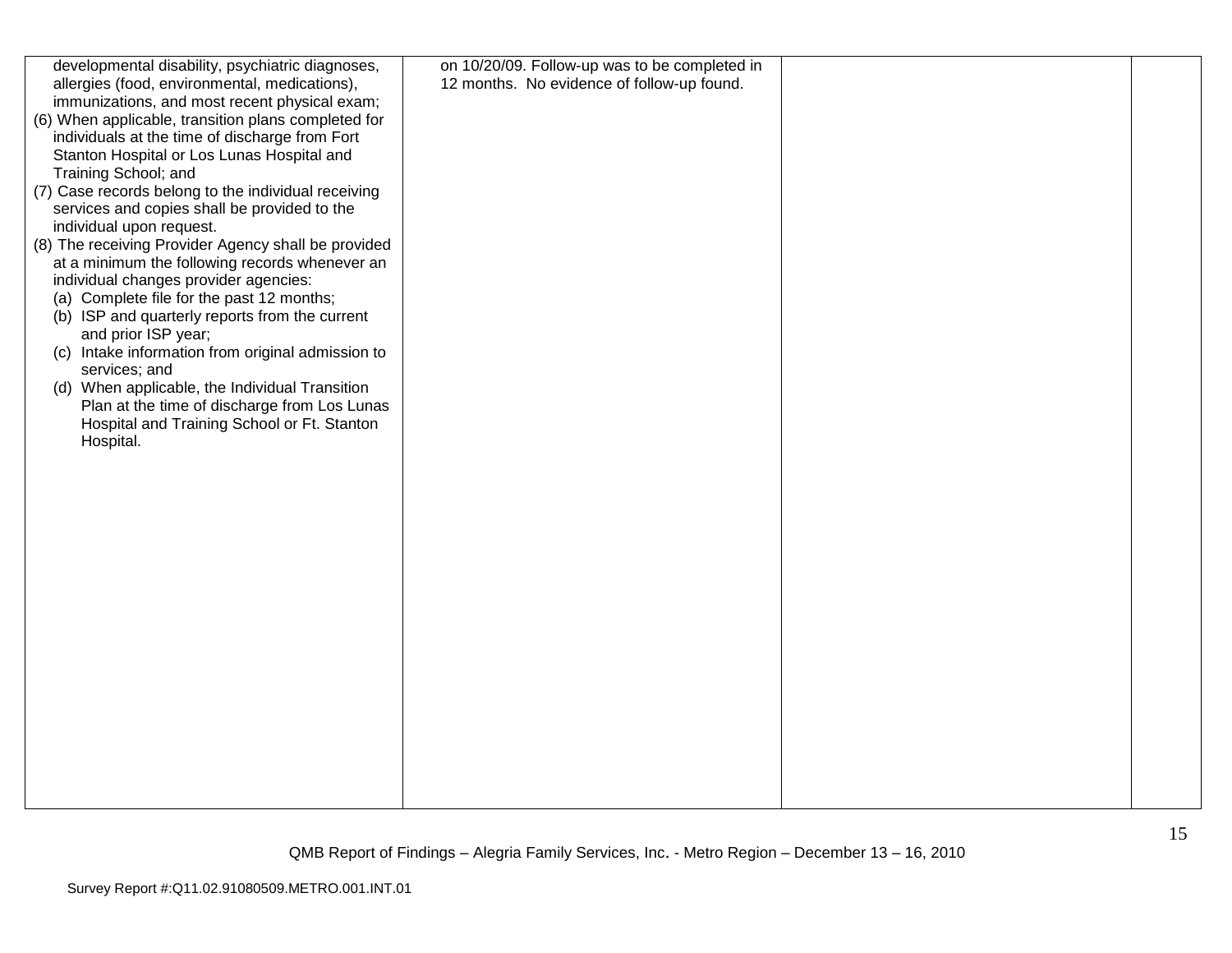| Tag #1A08.1 Agency Case File - Progress                                                                                                                                                                                                                                                                                                                                                                                                                                                                                                                                                                                                                                                                                                                                                                                                                                                                                                                                                                                                                                                                                                                                                                                                    | <b>Scope &amp; Severity Rating: B</b>                                                                                                                                                                                                                                                                                                                                                                                                                                                                                                                                                       |  |
|--------------------------------------------------------------------------------------------------------------------------------------------------------------------------------------------------------------------------------------------------------------------------------------------------------------------------------------------------------------------------------------------------------------------------------------------------------------------------------------------------------------------------------------------------------------------------------------------------------------------------------------------------------------------------------------------------------------------------------------------------------------------------------------------------------------------------------------------------------------------------------------------------------------------------------------------------------------------------------------------------------------------------------------------------------------------------------------------------------------------------------------------------------------------------------------------------------------------------------------------|---------------------------------------------------------------------------------------------------------------------------------------------------------------------------------------------------------------------------------------------------------------------------------------------------------------------------------------------------------------------------------------------------------------------------------------------------------------------------------------------------------------------------------------------------------------------------------------------|--|
| <b>Notes</b><br>Developmental Disabilities (DD) Waiver Service<br>Standards effective 4/1/2007<br><b>CHAPTER 1 II. PROVIDER AGENCY</b><br><b>REQUIREMENTS:</b> The objective of these standards<br>is to establish Provider Agency policy, procedure<br>and reporting requirements for DD Medicaid Waiver<br>program. These requirements apply to all such<br>Provider Agency staff, whether directly employed or<br>subcontracting with the Provider Agency. Additional<br>Provider Agency requirements and personnel<br>qualifications may be applicable for specific service<br>standards.<br>D. Provider Agency Case File for the Individual:<br>All Provider Agencies shall maintain at the<br>administrative office a confidential case file for each<br>individual. Case records belong to the individual<br>receiving services and copies shall be provided to<br>the receiving agency whenever an individual<br>changes providers. The record must also be made<br>available for review when requested by DOH, HSD<br>or federal government representatives for oversight<br>purposes. The individual's case file shall include<br>the following requirements:<br>(3) Progress notes and other service delivery<br>documentation; | Based on record review, the Agency failed to<br>maintain progress notes and other service delivery<br>documentation for 3 of 10 Individuals.<br><b>Family Living Progress Notes/Daily Contact</b><br>Logs<br>$\bullet$ Individual #2 - None found for 09/2010 - 10/2010<br><b>Adult Habilitation Progress Notes/Daily Contact</b><br>Logs<br>• Individual #4 - None found for $8/2010 - 10/2010$<br>$\bullet$ Individual #5 - None found for 8/2010 - 10/2010<br><b>Community Access Progress Notes/Daily</b><br><b>Contact Logs</b><br>• Individual #5 - None found for $8/2010 - 10/2010$ |  |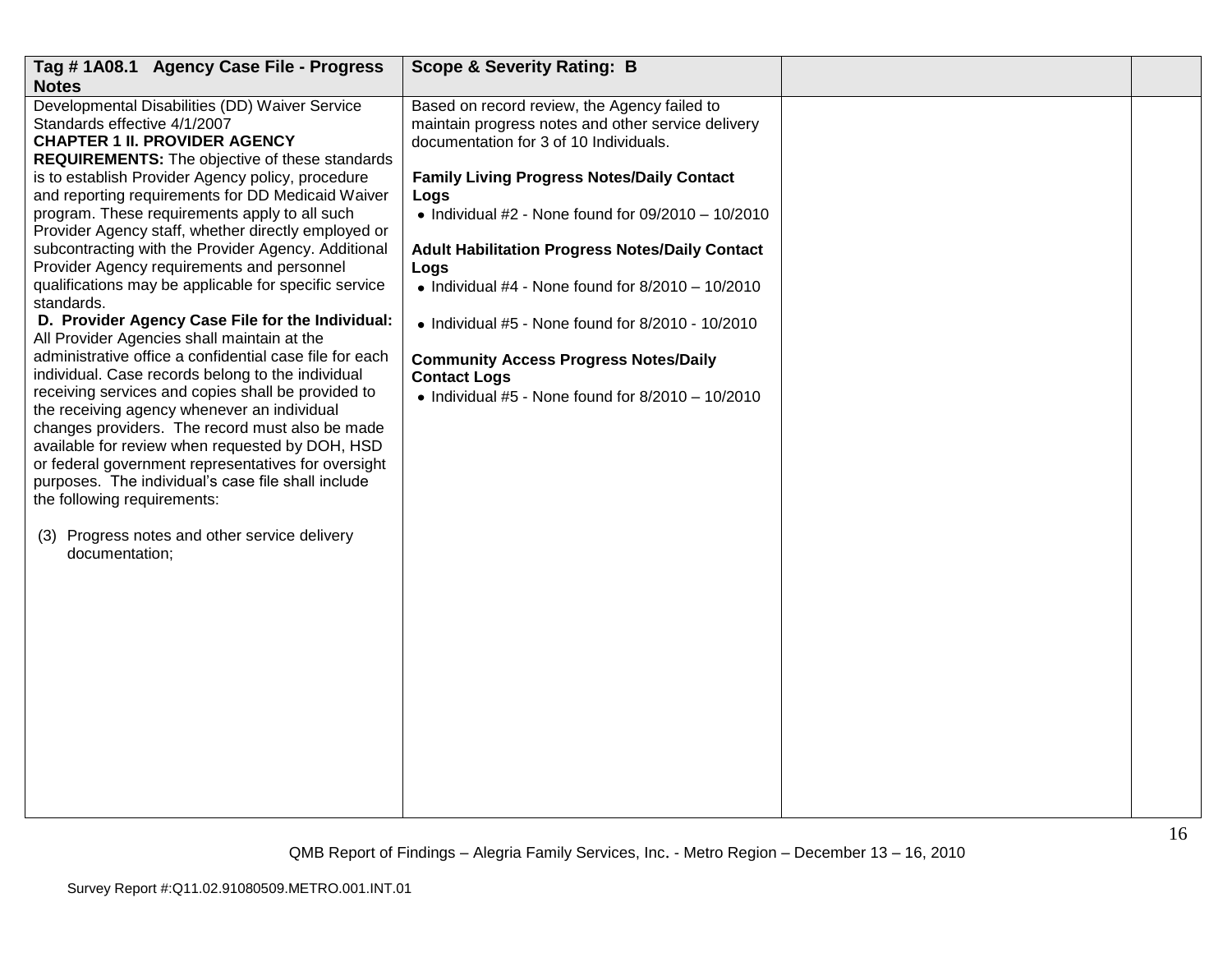| Tag #1A09 Medication Delivery (MAR) -                                                        | <b>Scope and Severity Rating: E</b>                |  |
|----------------------------------------------------------------------------------------------|----------------------------------------------------|--|
| <b>Routine Medication</b>                                                                    |                                                    |  |
| Developmental Disabilities (DD) Waiver Service                                               | Medication Administration Records (MAR) were       |  |
| Standards effective 4/1/2007                                                                 | reviewed for the months of August, September and   |  |
| <b>CHAPTER 1 II. PROVIDER AGENCY</b>                                                         | October, 2010                                      |  |
| <b>REQUIREMENTS:</b> The objective of these standards                                        |                                                    |  |
| is to establish Provider Agency policy, procedure                                            | Based on record review, 5 of 10 individuals had    |  |
| and reporting requirements for DD Medicaid Waiver                                            | Medication Administration Records, which contained |  |
| program. These requirements apply to all such                                                | missing medications entries and/or other errors:   |  |
| Provider Agency staff, whether directly employed or                                          |                                                    |  |
| subcontracting with the Provider Agency. Additional                                          | Individual #2                                      |  |
| Provider Agency requirements and personnel                                                   | August 2010                                        |  |
| qualifications may be applicable for specific service                                        | Medication Administration Records did not contain  |  |
| standards.                                                                                   | the diagnosis for which the medication is          |  |
| Ε.<br><b>Medication Delivery: Provider Agencies</b>                                          | prescribed:                                        |  |
| that provide Community Living, Community<br>Inclusion or Private Duty Nursing services shall | • Baclofen 20 mg                                   |  |
| have written policies and procedures regarding                                               | • Bisacodyl 5 mg                                   |  |
| medication(s) delivery and tracking and reporting of                                         | • Carbamazepine 200 mg                             |  |
| medication errors in accordance with DDSD                                                    | • Clonazepam 5 mg                                  |  |
| Medication Assessment and Delivery Policy and                                                | • Docusate Sodium 200 mg                           |  |
| Procedures, the Board of Nursing Rules and Board                                             | • Nortriptyline 50 mg                              |  |
| of Pharmacy standards and regulations.                                                       | • Oxybutynin 5 mg                                  |  |
|                                                                                              | • Tizanidine 5 mg                                  |  |
| (2) When required by the DDSD Medication                                                     | • Triamcinolone 0.1%                               |  |
| Assessment and Delivery Policy, Medication                                                   | • Multivitamin                                     |  |
| Administration Records (MAR) shall be maintained                                             | • Septra DS 800 mg                                 |  |
| and include:                                                                                 | • Potassium 99 mg                                  |  |
| (a) The name of the individual, a transcription of                                           | • Acidophilas 0.1%                                 |  |
| the physician's written or licensed health care                                              |                                                    |  |
| provider's prescription including the brand                                                  | Medication Administration Records did not contain  |  |
| and generic name of the medication,                                                          | the dosage for the following medications:          |  |
| diagnosis for which the medication is                                                        | • Multivitamin                                     |  |
| prescribed;                                                                                  |                                                    |  |
| (b) Prescribed dosage, frequency and                                                         | Medication Administration Records did not contain  |  |
| method/route of administration, times and                                                    | the frequency for which the medication is          |  |
| dates of administration;                                                                     | prescribed:                                        |  |
| (c) Initials of the individual administering or                                              | • Baclofen 20 mg                                   |  |
| assisting with the medication;                                                               | • Bisacodyl 5 mg                                   |  |
| (d) Explanation of any medication irregularity;                                              | • Carbamazepine 200 mg                             |  |
| Documentation of any allergic reaction or<br>(e)                                             | • Clonazepam 5 mg                                  |  |
| adverse medication effect; and                                                               |                                                    |  |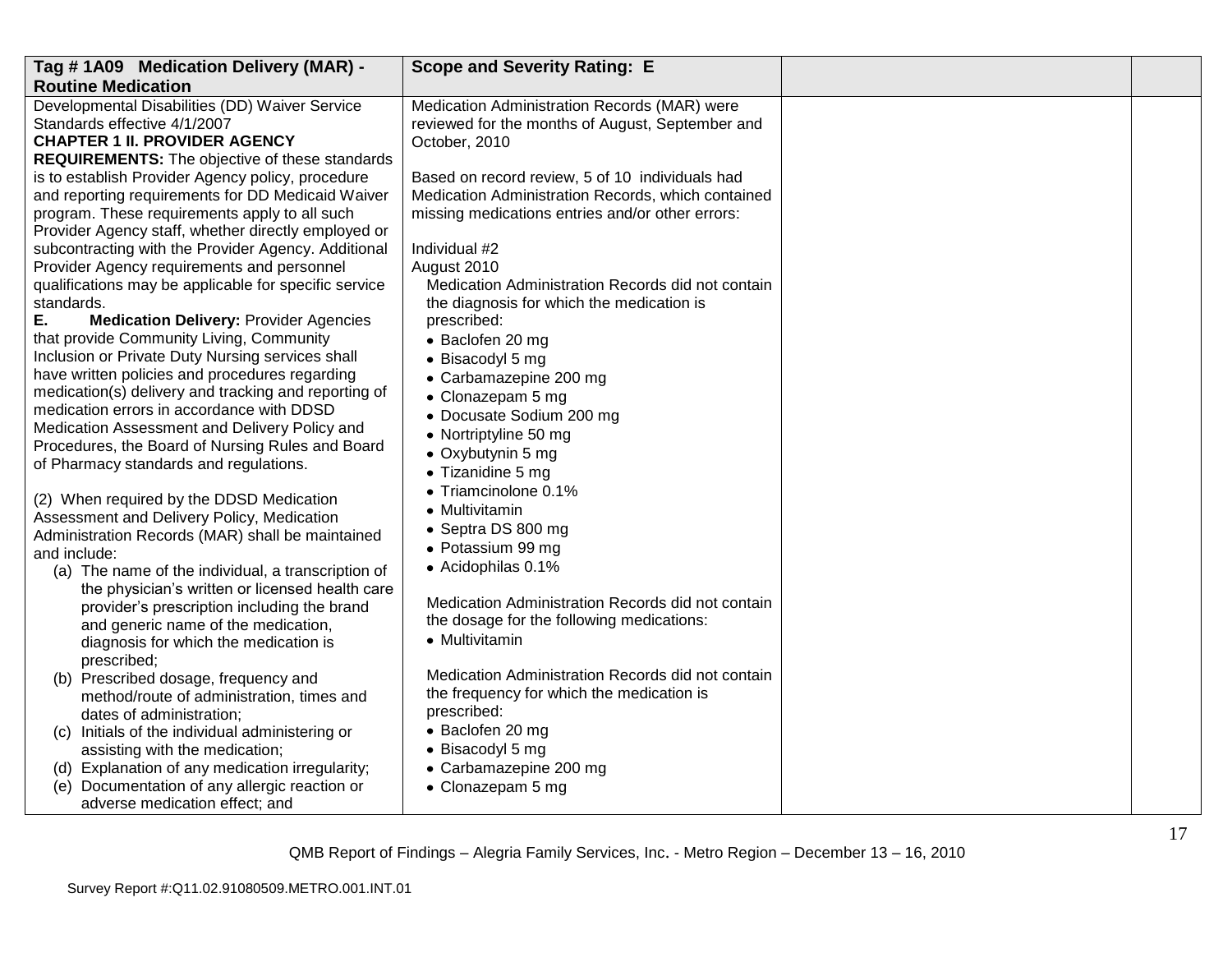| For PRN medication, an explanation for the          | • Docusate Sodium 200 mg                          |  |
|-----------------------------------------------------|---------------------------------------------------|--|
| use of the PRN medication shall include             | • Nortriptyline 50 mg                             |  |
| observable signs/symptoms or                        | • Oxybutynin 5 mg                                 |  |
| circumstances in which the medication is to         | • Tizanidine 5 mg                                 |  |
| be used, and documentation of effectiveness         | • Triamcinolone 0.1%                              |  |
| of PRN medication administered.                     | • Multivitamin                                    |  |
| (3) The Provider Agency shall also maintain a       | • Septra DS 800 mg                                |  |
| signature page that designates the full name that   |                                                   |  |
| corresponds to each initial used to document        | • Potassium 99 mg                                 |  |
| administered or assisted delivery of each dose;     | • Acidophilas 0.1%                                |  |
| (4) MARs are not required for individuals           |                                                   |  |
| participating in Independent Living who self-       | September 2010                                    |  |
| administer their own medications;                   | Medication Administration Records did not contain |  |
| (5) Information from the prescribing pharmacy       | the diagnosis for which the medication is         |  |
| regarding medications shall be kept in the home and | prescribed:                                       |  |
| community inclusion service locations and shall     | • Baclofen 20 mg                                  |  |
| include the expected desired outcomes of            | • Bisacodyl 5 mg                                  |  |
| administrating the medication, signs and symptoms   | • Carbamazepine 200 mg                            |  |
| of adverse events and interactions with other       | • Clonazepam 5 mg                                 |  |
| medications:                                        | • Docusate Sodium 200 mg                          |  |
|                                                     | • Nortriptyline 50 mg                             |  |
| NMAC 16.19.11.8 MINIMUM STANDARDS:                  | • Oxybutynin 5 mg                                 |  |
| A. MINIMUM STANDARDS FOR THE                        | • Tizanidine 5 mg                                 |  |
| DISTRIBUTION, STORAGE, HANDLING AND                 | $\bullet$ Triamcinolone 0.1%                      |  |
| <b>RECORD KEEPING OF DRUGS:</b>                     |                                                   |  |
|                                                     | • Multivitamin                                    |  |
|                                                     | • Septra DS 800 mg                                |  |
| (d) The facility shall have a Medication            | • Potassium 99 mg                                 |  |
| Administration Record (MAR) documenting             | • Acidophilas 0.1%                                |  |
| medication administered to residents, including     |                                                   |  |
| over-the-counter medications. This                  | Medication Administration Records did not contain |  |
| documentation shall include:                        | the dosage for the following medications:         |  |
| Name of resident;<br>(i)                            | • Multivitamin                                    |  |
| Date given;<br>(ii)                                 |                                                   |  |
| Drug product name;<br>(iii)                         | Medication Administration Records did not contain |  |
| Dosage and form;<br>(iv)                            | the frequency for which the medication is         |  |
| Strength of drug;<br>(v)                            | prescribed:                                       |  |
| Route of administration;<br>(vi)                    | • Baclofen 20 mg                                  |  |
| (vii) How often medication is to be taken;          | • Bisacodyl 5 mg                                  |  |
| (viii) Time taken and staff initials;               | • Carbamazepine 200 mg                            |  |
| Dates when the medication is discontinued<br>(ix)   | • Clonazepam 5 mg                                 |  |
| or changed;                                         | • Docusate Sodium 200 mg                          |  |
| The name and initials of all staff<br>(x)           |                                                   |  |
|                                                     |                                                   |  |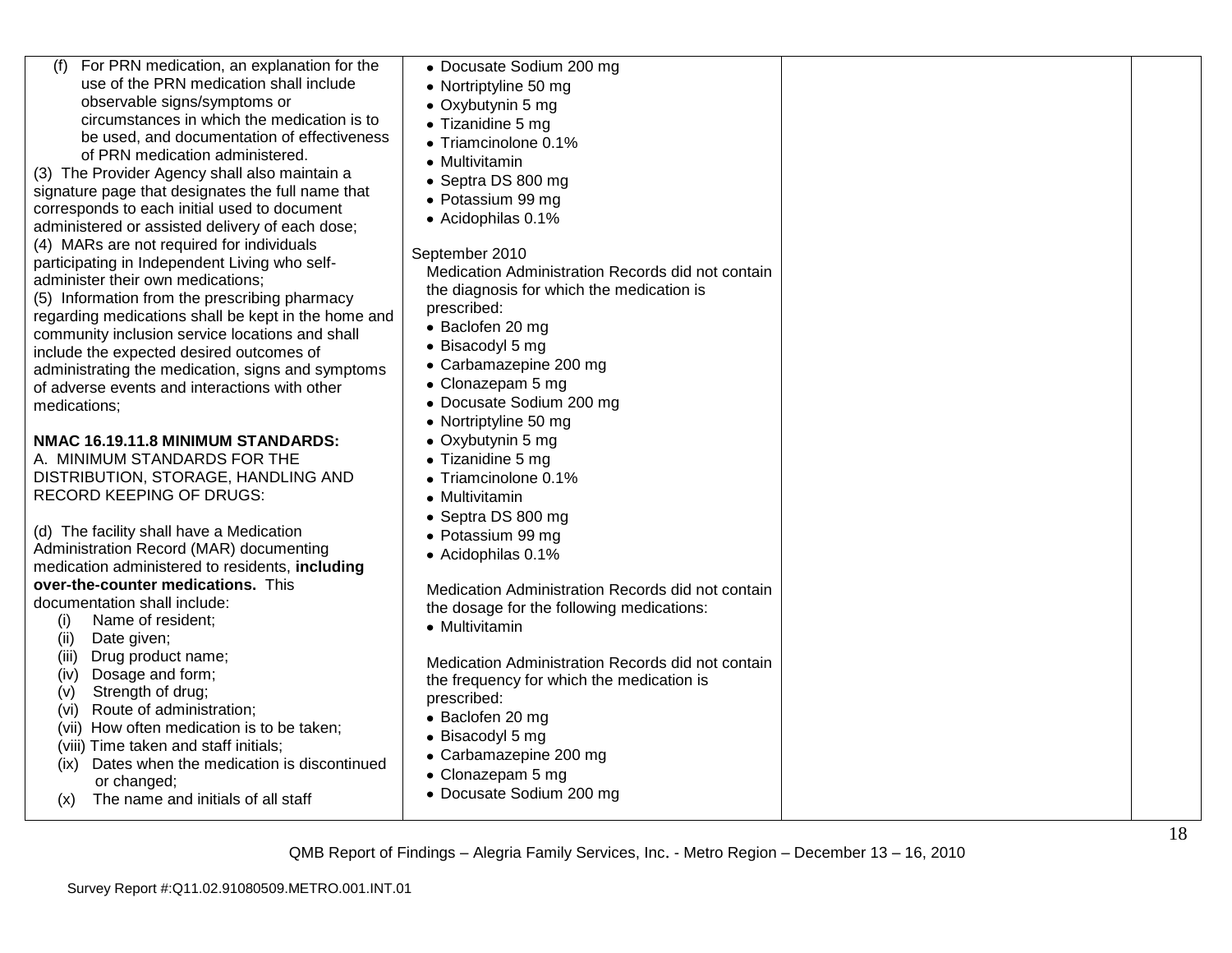| administering medications.<br><b>Model Custodial Procedure Manual</b><br><b>D. Administration of Drugs</b><br>Unless otherwise stated by practitioner, patients will<br>not be allowed to administer their own medications.<br>Document the practitioner's order authorizing the<br>self-administration of medications.<br>All PRN (As needed) medications shall have<br>complete detail instructions regarding the<br>administering of the medication. This shall include:<br>symptoms that indicate the use of the<br>➤<br>medication,<br>exact dosage to be used, and<br>➤<br>the exact amount to be used in a 24 hour<br>➤<br>period. | • Nortriptyline 50 mg<br>• Oxybutynin 5 mg<br>• Tizanidine 5 mg<br>• Triamcinolone 0.1%<br>• Multivitamin<br>• Septra DS 800 mg<br>· Potassium 99 mg<br>• Acidophilas 0.1%<br>October 2010<br>Medication Administration Records did not contain<br>the diagnosis for which the medication is<br>prescribed:<br>• Baclofen 20 mg<br>• Bisacodyl 5 mg<br>• Carbamazepine 200 mg<br>• Clonazepam 5 mg<br>• Docusate Sodium 200 mg<br>• Nortriptyline 50 mg<br>• Oxybutynin 5 mg<br>• Tizanidine 5 mg<br>• Triamcinolone 0.1%<br>• Multivitamin<br>• Septra DS 800 mg<br>• Potassium 99 mg<br>• Acidophilas 0.1%<br>Medication Administration Records did not contain<br>the dosage for the following medications:<br>• Multivitamin |  |
|-------------------------------------------------------------------------------------------------------------------------------------------------------------------------------------------------------------------------------------------------------------------------------------------------------------------------------------------------------------------------------------------------------------------------------------------------------------------------------------------------------------------------------------------------------------------------------------------------------------------------------------------|----------------------------------------------------------------------------------------------------------------------------------------------------------------------------------------------------------------------------------------------------------------------------------------------------------------------------------------------------------------------------------------------------------------------------------------------------------------------------------------------------------------------------------------------------------------------------------------------------------------------------------------------------------------------------------------------------------------------------------|--|
|                                                                                                                                                                                                                                                                                                                                                                                                                                                                                                                                                                                                                                           | Medication Administration Records did not contain<br>the frequency for which the medication is<br>prescribed:<br>• Baclofen 20 mg<br>• Bisacodyl 5 mg<br>• Carbamazepine 200 mg<br>• Clonazepam 5 mg<br>• Docusate Sodium 200 mg<br>• Nortriptyline 50 mg                                                                                                                                                                                                                                                                                                                                                                                                                                                                        |  |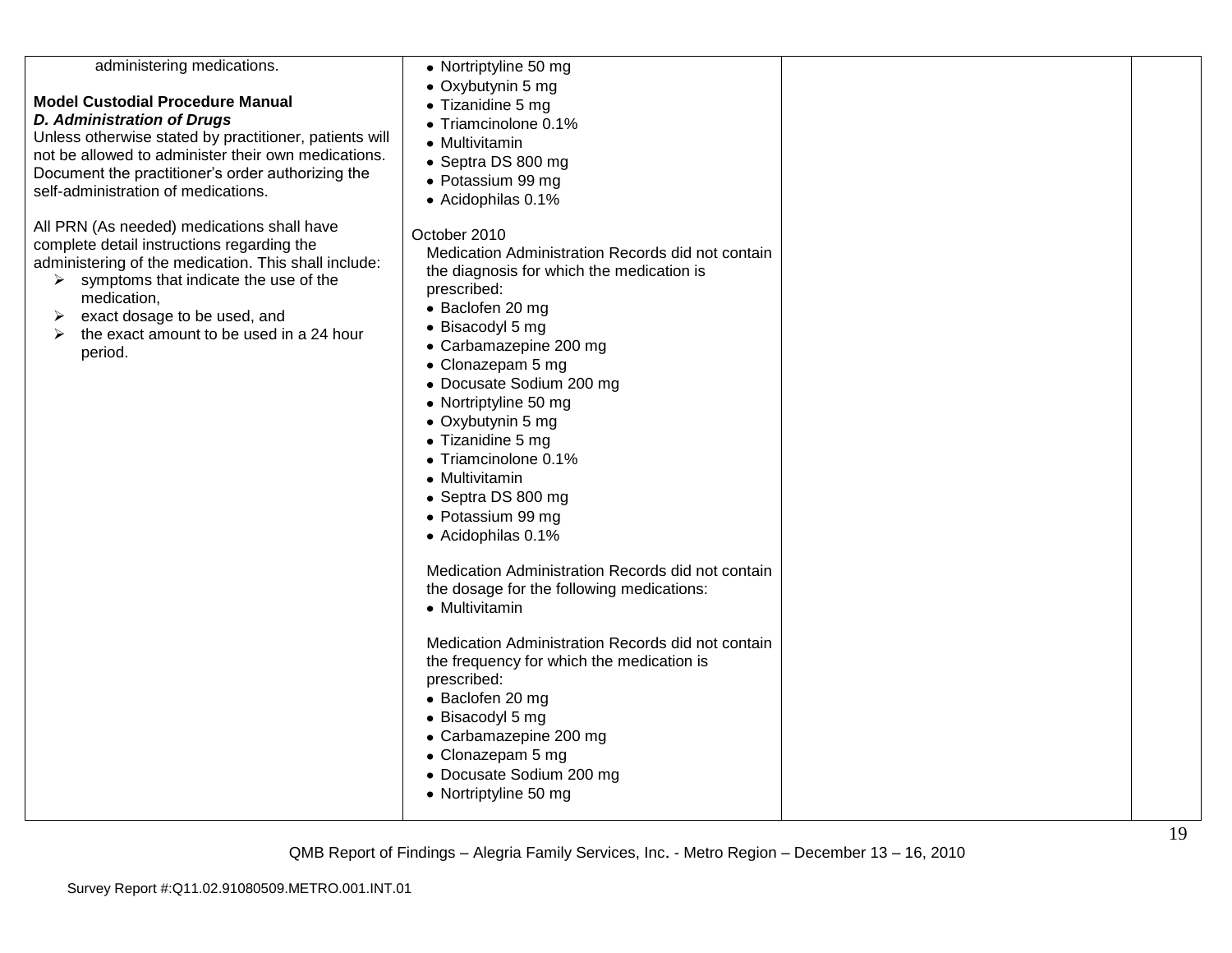| • Oxybutynin 5 mg                                 |  |
|---------------------------------------------------|--|
| • Tizanidine 5 mg                                 |  |
| • Triamcinolone 0.1%                              |  |
| • Multivitamin                                    |  |
| • Septra DS 800 mg                                |  |
| • Potassium 99 mg                                 |  |
| • Acidophilas 0.1%                                |  |
| Medication Administration Records did not contain |  |
| the frequency for which the medication is         |  |
| prescribed:                                       |  |
| • Baclofen 20 mg                                  |  |
| • Bisacodyl 5 mg                                  |  |
| • Carbamazepine 200 mg                            |  |
| • Clonazepam 5 mg                                 |  |
| • Docusate Sodium 200 mg                          |  |
| • Nortriptyline 50 mg                             |  |
| • Oxybutynin 5 mg                                 |  |
| • Tizanidine 5 mg                                 |  |
| • Triamcinolone 0.1%                              |  |
| • Multivitamin                                    |  |
| • Septra DS 800 mg                                |  |
| • Potassium 99 mg                                 |  |
| • Acidophilas 0.1%                                |  |
| Individual #4                                     |  |
| August 2010                                       |  |
| Medication Administration Records did not contain |  |
| the frequency for which the medication is         |  |
| prescribed:                                       |  |
| · Dilantin Liquid 125 mg                          |  |
| Diazepam 5 mg                                     |  |
| • Clonazepam 2 mg                                 |  |
| • Dantrolene 100 mg                               |  |
| • Antacid 1 tablet                                |  |
|                                                   |  |
|                                                   |  |
|                                                   |  |
|                                                   |  |
|                                                   |  |
|                                                   |  |
|                                                   |  |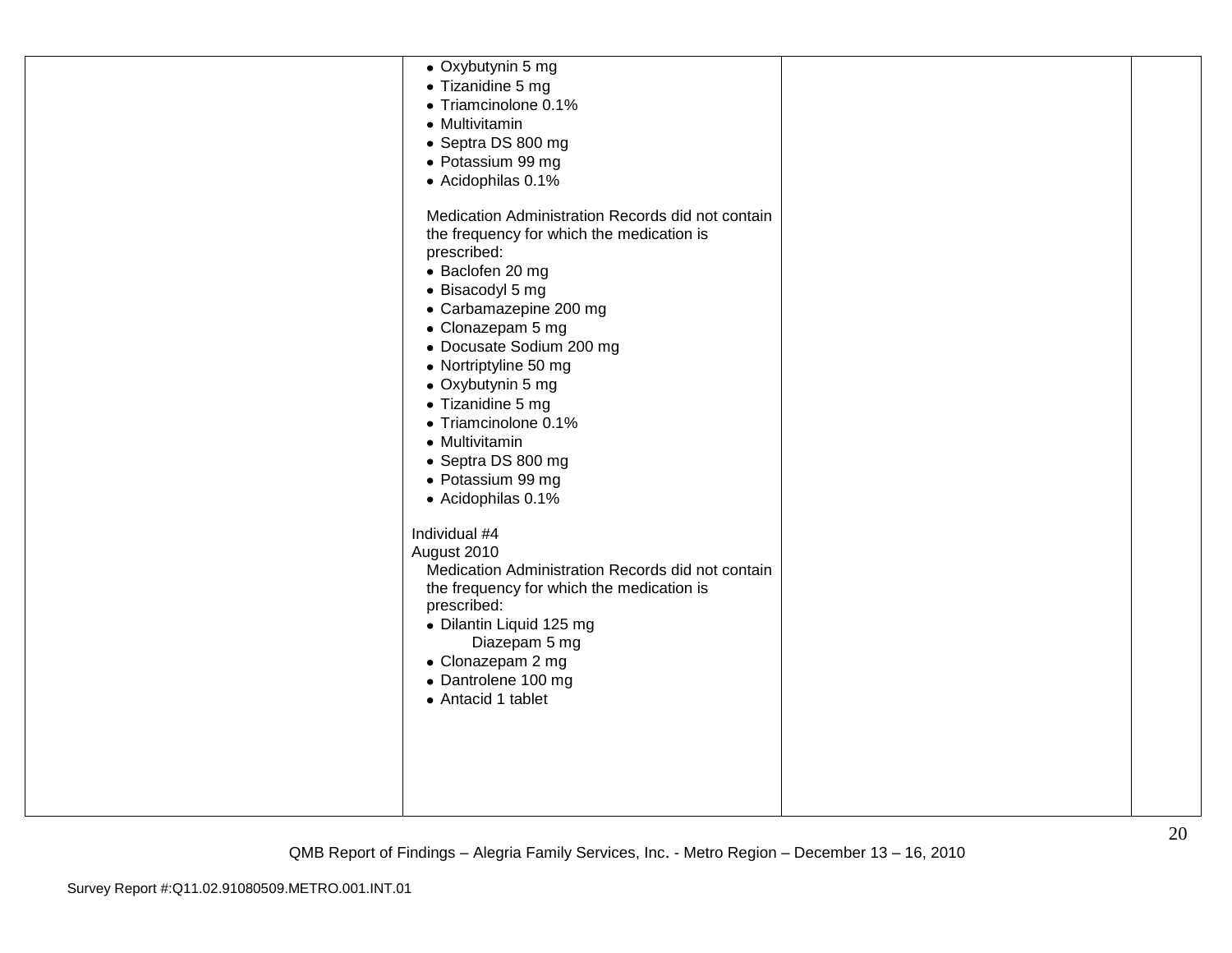| Medication Administration Records did not contain<br>the frequency for which the medication is<br>prescribed:<br>• Clonazepam 2 mg<br>• Dantrolene 100 mg<br>October 2010<br>Medication Administration Records did not contain<br>the frequency for which the medication is<br>prescribed:<br>• Dilantin Liquid 125 mg<br>• Diazepam 5 mg<br>• Clonazepam 2 mg<br>• Dantrolene 100 mg |
|---------------------------------------------------------------------------------------------------------------------------------------------------------------------------------------------------------------------------------------------------------------------------------------------------------------------------------------------------------------------------------------|
|---------------------------------------------------------------------------------------------------------------------------------------------------------------------------------------------------------------------------------------------------------------------------------------------------------------------------------------------------------------------------------------|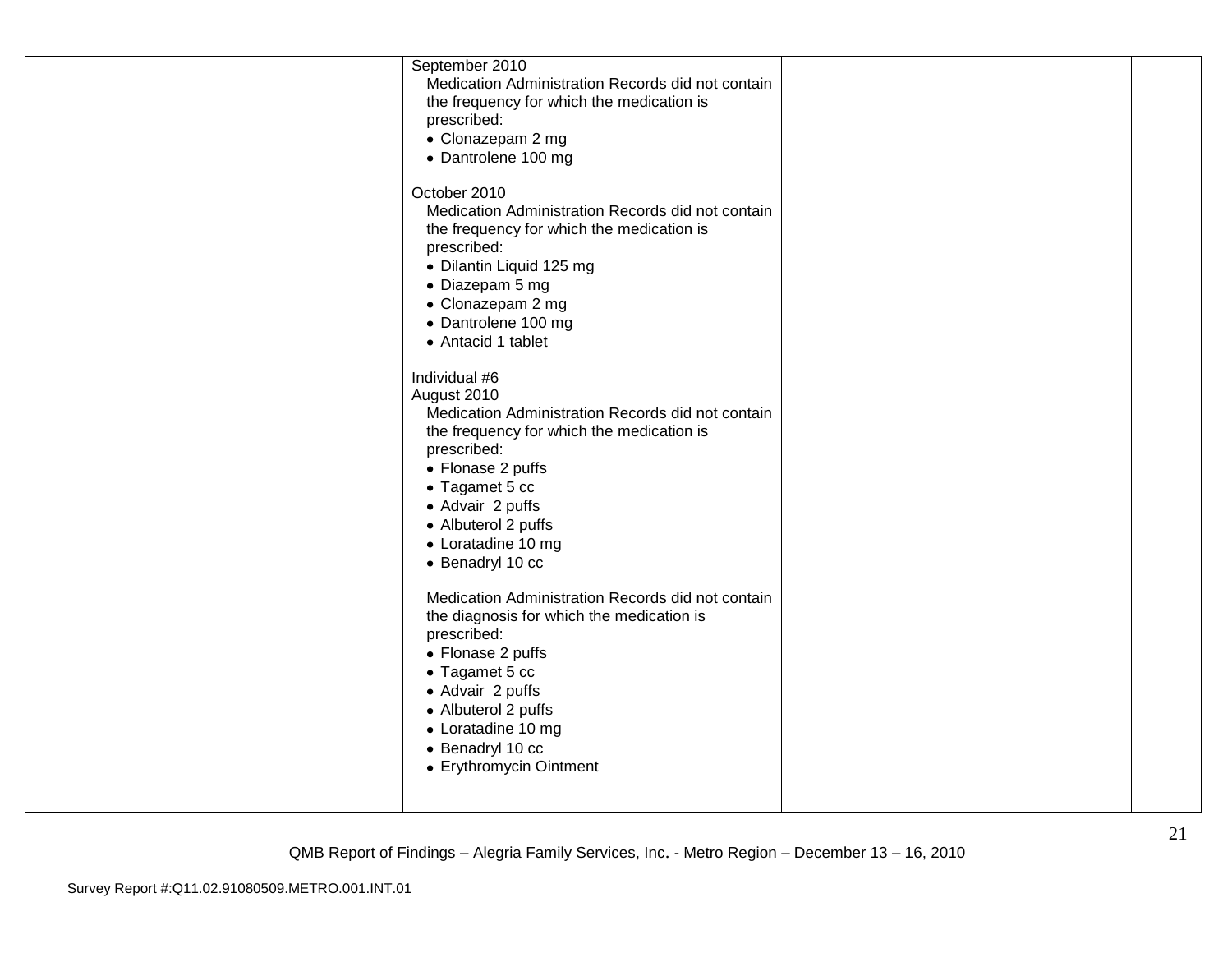| Medication Administration Records did not contain |  |
|---------------------------------------------------|--|
| the strength of the medication which is to be     |  |
| given:                                            |  |
| • Tagamet                                         |  |
| • Benadryl                                        |  |
|                                                   |  |
| September 2010                                    |  |
| Medication Administration Records did not contain |  |
| the frequency for which the medication is         |  |
| prescribed:                                       |  |
| • Flonase 2 puffs                                 |  |
| • Tagamet 5 cc                                    |  |
| • Advair 2 puffs                                  |  |
| • Albuterol 2 puffs                               |  |
| • Loratadine 10 mg                                |  |
| • Benadryl 10 cc                                  |  |
|                                                   |  |
| Medication Administration Records did not contain |  |
| the diagnosis for which the medication is         |  |
| prescribed:                                       |  |
|                                                   |  |
| • Flonase 2 puffs                                 |  |
| • Tagamet 5 cc                                    |  |
| • Advair 2 puffs                                  |  |
| • Albuterol 2 puffs                               |  |
| • Loratadine 10 mg                                |  |
| • Benadryl 10 cc                                  |  |
| • Erythromycin Ointment                           |  |
|                                                   |  |
| Medication Administration Records did not contain |  |
| the strength of the medication which is to be     |  |
| given:                                            |  |
| • Tagamet                                         |  |
| • Benadryl                                        |  |
|                                                   |  |
| October 2010                                      |  |
| Medication Administration Records did not contain |  |
| the frequency for which the medication is         |  |
| prescribed:                                       |  |
| • Flonase 2 puffs                                 |  |
| • Tagamet 5 cc                                    |  |
|                                                   |  |
|                                                   |  |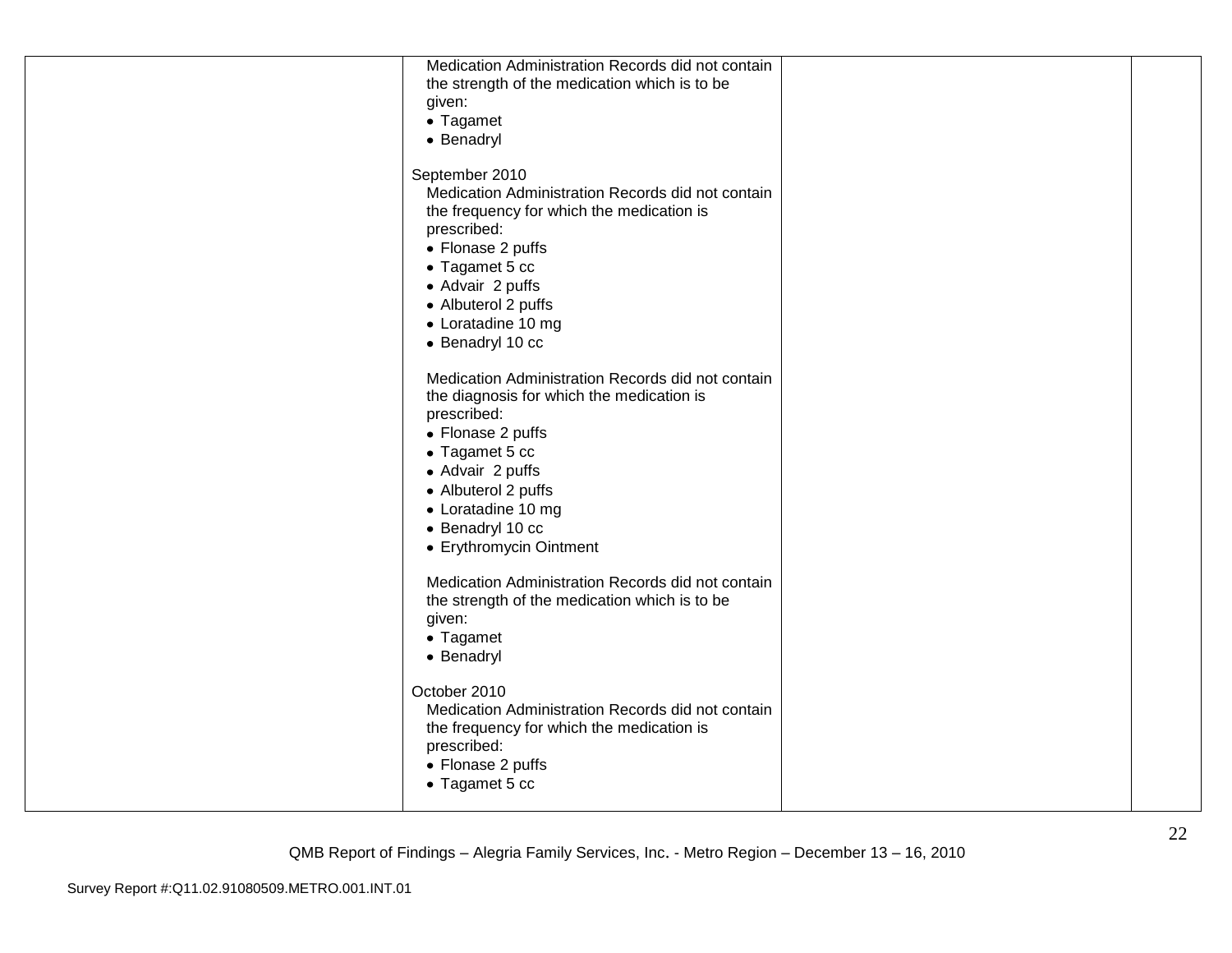| • Advair 2 puffs<br>• Albuterol 2 puffs<br>• Loratadine 10 mg<br>• Benadryl 10 cc<br>Medication Administration Records did not contain<br>the diagnosis for which the medication is<br>prescribed:<br>• Flonase 2 puffs<br>• Tagamet 5 cc                                                                                                                                                           |  |
|-----------------------------------------------------------------------------------------------------------------------------------------------------------------------------------------------------------------------------------------------------------------------------------------------------------------------------------------------------------------------------------------------------|--|
| • Advair 2 puffs<br>• Albuterol 2 puffs<br>• Loratadine 10 mg<br>• Benadryl 10 cc<br>• Erythromycin Ointment                                                                                                                                                                                                                                                                                        |  |
| Medication Administration Records did not contain<br>the strength of the medication which is to be<br>given:<br>• Tagamet<br>• Benadryl                                                                                                                                                                                                                                                             |  |
| Individual #8<br>August 2010<br>Medication Administration Record did not<br>contain the specific time(s) the medication should<br>be given, for the following medications:<br>• Loratadine 10 mg (1 time daily)<br>• Calcium Carbonate (2 times daily)<br>• Fosamax 70 mg (1 time weekly)<br>• Multi-Vitamin (1 time daily)<br>• Ducosate 100 mg (1 time daily)<br>• Lactulose 10 gm (1 time daily) |  |
|                                                                                                                                                                                                                                                                                                                                                                                                     |  |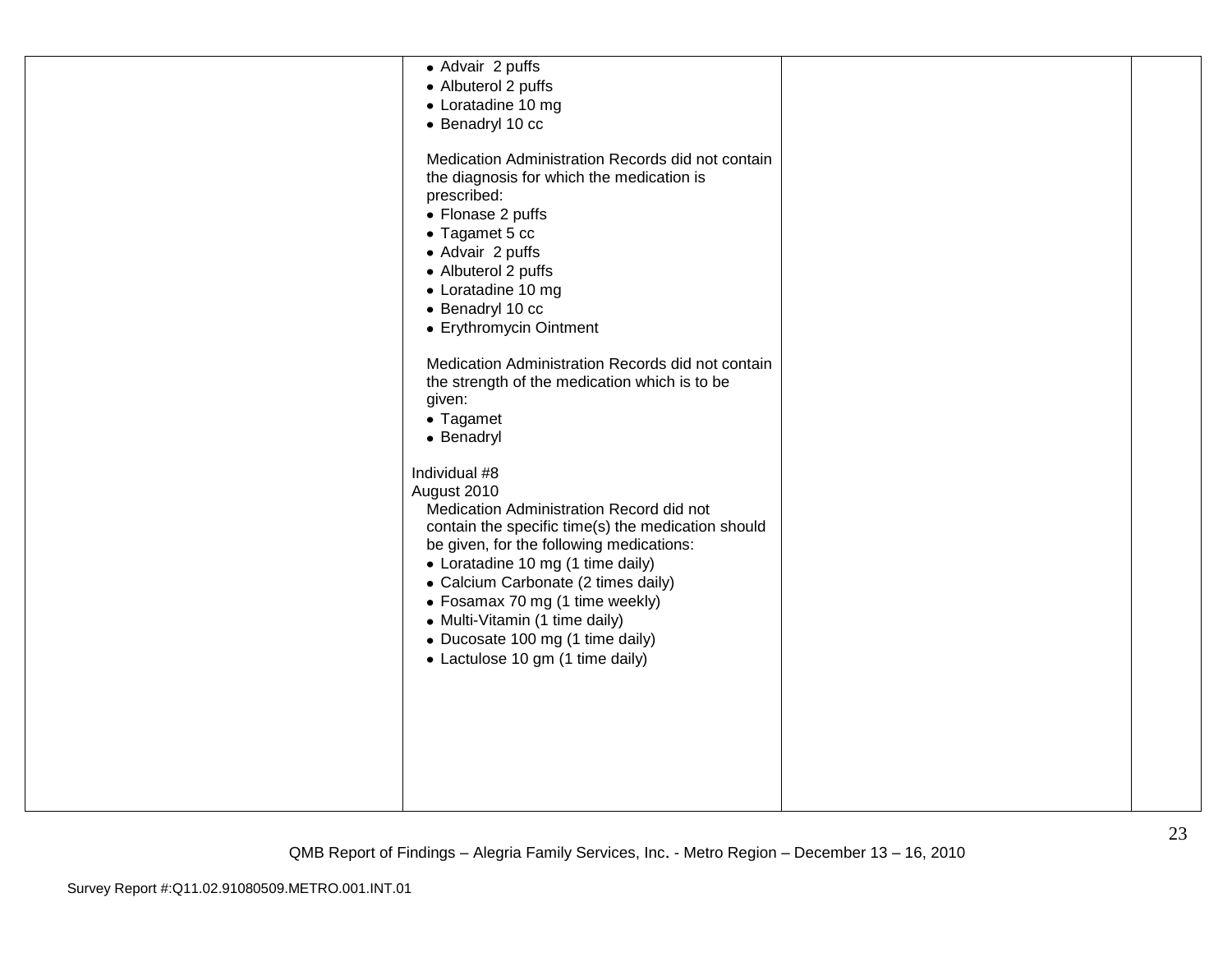| September 2010<br>Medication Administration Record did not<br>contain the specific time(s) the medication should<br>be given, for the following medications:<br>• Loratadine 10 mg (1 time daily)<br>• Calcium Carbonate (2 times daily)<br>• Fosamax 70 mg (1 time weekly)<br>• Multi-Vitamin (1 time daily)<br>• Ducosate 100 mg (1 time daily)<br>• Lactulose 10 gm (1 time daily)                                    |  |
|--------------------------------------------------------------------------------------------------------------------------------------------------------------------------------------------------------------------------------------------------------------------------------------------------------------------------------------------------------------------------------------------------------------------------|--|
| October 2010<br>Medication Administration Record did not<br>contain the specific time(s) the medication should<br>be given, for the following medications:<br>• Loratadine 10 mg (1 time daily)<br>• Calcium Carbonate (2 times daily)<br>• Fosamax 70 mg (1 time weekly)<br>• Multi-Vitamin (1 time daily)<br>• Ducosate 100 mg (1 time daily)<br>• Lactulose 10 gm (1 time daily)<br>• Dilantin 100 mg (3 times daily) |  |
| Medication Administration Records did not contain<br>the frequency for which the medication is<br>prescribed:<br>• Paxil 30 mg                                                                                                                                                                                                                                                                                           |  |
| Individual #9<br>August 2010<br>During on-site survey Medication Administration<br>Records were requested for months of August,<br>September and October, 2010. Medication<br>Administration Records for August 2010 had not<br>been provided.                                                                                                                                                                           |  |
| During on-site survey December 13, 2010,<br>Physician Orders were requested. As of 12/16/10<br>Physician Orders had not been provided.                                                                                                                                                                                                                                                                                   |  |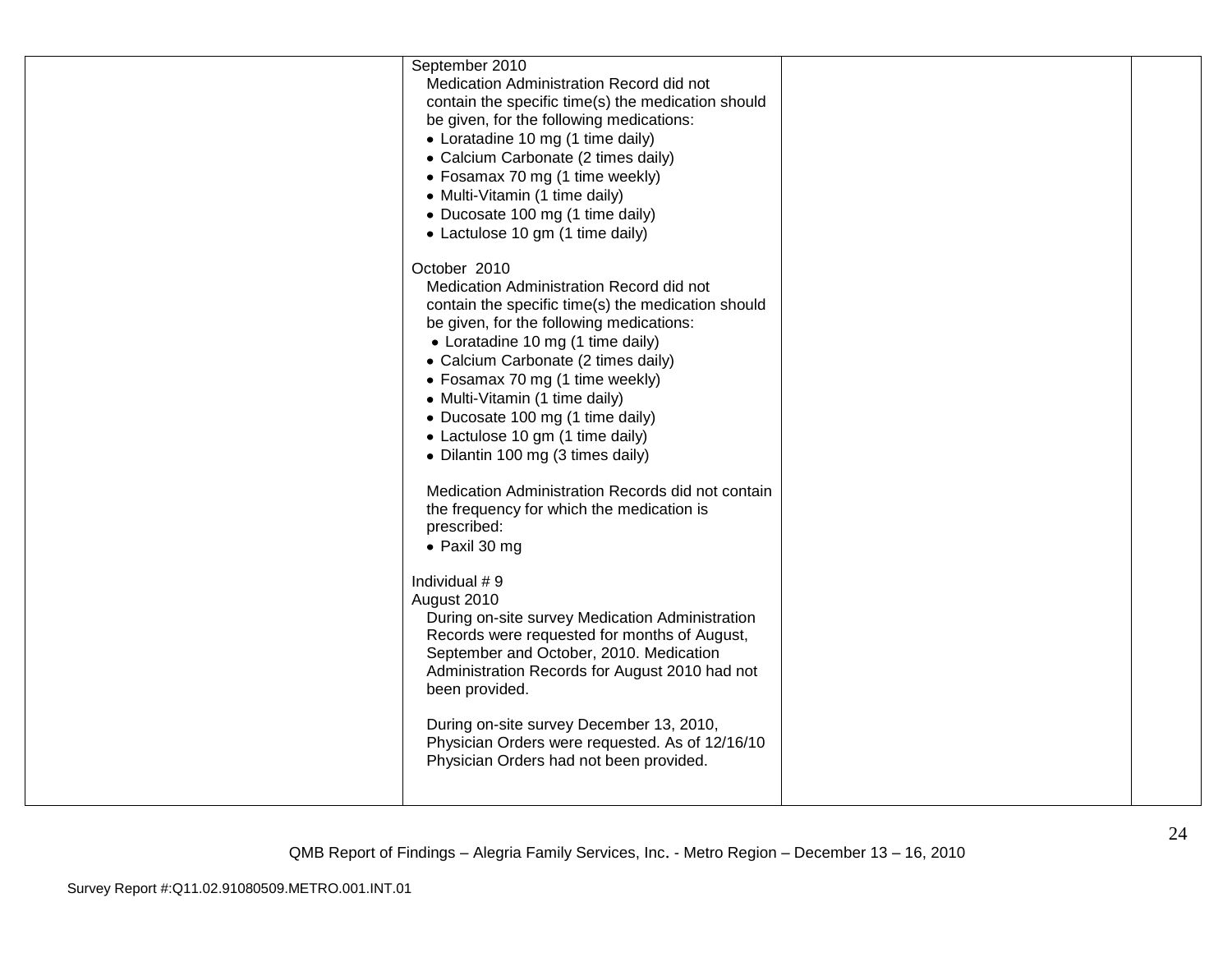| September 2010                                  |  |
|-------------------------------------------------|--|
| During on-site survey Medication Administration |  |
| Records were requested for months of August,    |  |
| September and October, 2010. Medication         |  |
| Administration Records for September 2010 had   |  |
| not been provided.                              |  |
|                                                 |  |
| During on-site survey December 13, 2010,        |  |
| Physician Orders were requested. As of 12/16/10 |  |
| Physician Orders had not been provided.         |  |
|                                                 |  |
| October 2010                                    |  |
| During on-site survey Medication Administration |  |
| Records were requested for months of August,    |  |
| September and October, 2010. Medication         |  |
| Administration Records for October 2010 had not |  |
| been provided                                   |  |
| During on-site survey December 13, 2010,        |  |
| Physician Orders were requested. As of 12/16/10 |  |
| Physician Orders had not been provided.         |  |
|                                                 |  |
|                                                 |  |
|                                                 |  |
|                                                 |  |
|                                                 |  |
|                                                 |  |
|                                                 |  |
|                                                 |  |
|                                                 |  |
|                                                 |  |
|                                                 |  |
|                                                 |  |
|                                                 |  |
|                                                 |  |
|                                                 |  |
|                                                 |  |
|                                                 |  |
|                                                 |  |
|                                                 |  |
|                                                 |  |
|                                                 |  |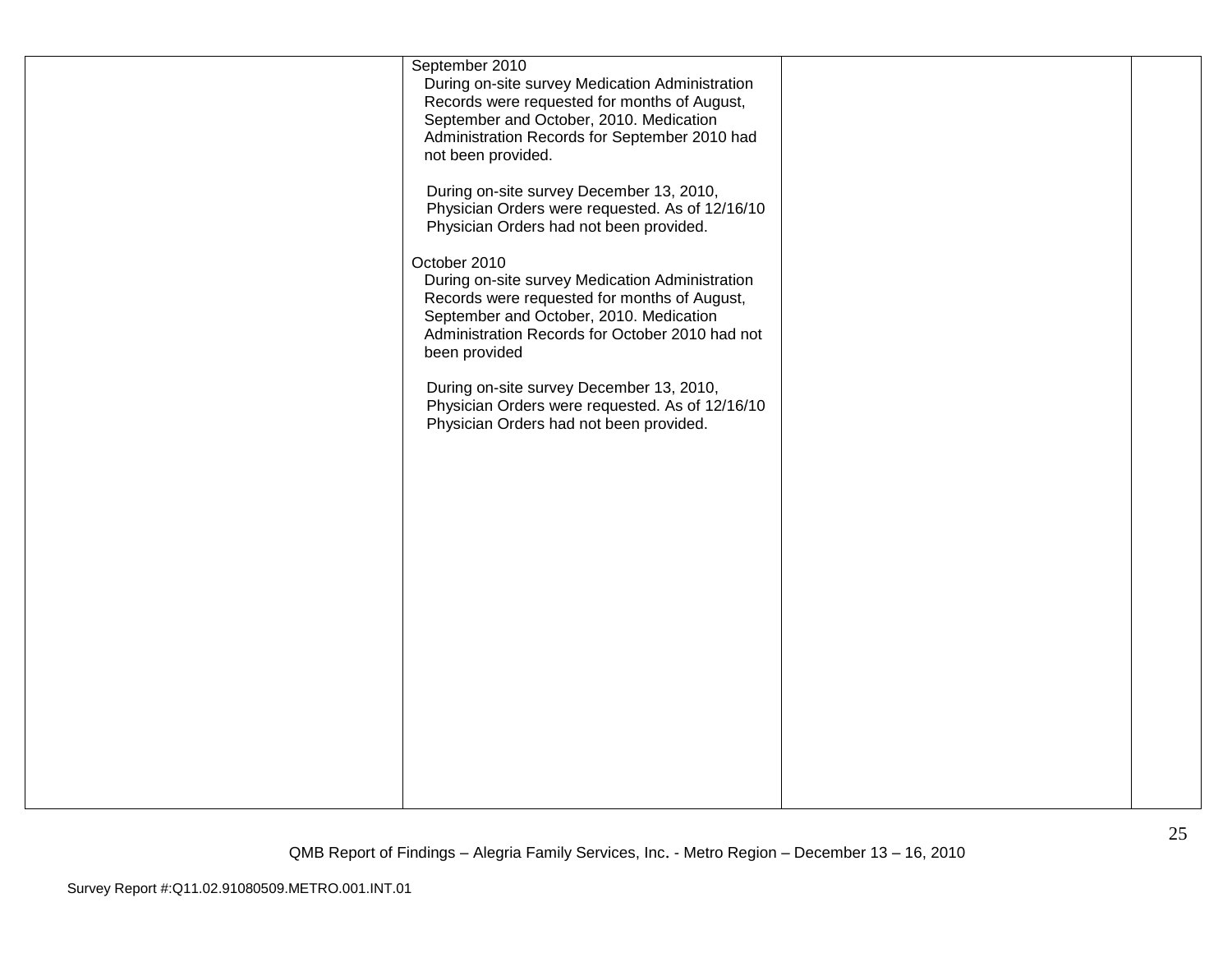| Tag #1A11 (CoP) Transportation P&P                    | <b>Scope and Severity Rating: F</b>                    |  |
|-------------------------------------------------------|--------------------------------------------------------|--|
| Developmental Disabilities (DD) Waiver Service        | Based on record review and/or interview, the           |  |
| Standards effective 4/1/2007                          | Agency failed to have a written policies and           |  |
| <b>CHAPTER 1 II. PROVIDER AGENCY</b>                  | procedures regarding the safe transportation of        |  |
| <b>REQUIREMENTS:</b> The objective of these standards | individuals in the community, which comply with        |  |
| is to establish Provider Agency policy, procedure     | New Mexico regulations governing the operation of      |  |
| and reporting requirements for DD Medicaid Waiver     | motor vehicles to transport individuals.               |  |
| program. These requirements apply to all such         |                                                        |  |
| Provider Agency staff, whether directly employed or   | Review of Agency's policies and procedures found       |  |
| subcontracting with the Provider Agency. Additional   | no evidence of the Agency's transportation policy &    |  |
| Provider Agency requirements and personnel            | procedure.                                             |  |
| qualifications may be applicable for specific service |                                                        |  |
| standards.                                            | When #114 was asked if the Agency had a policy         |  |
| G. Transportation: Provider agencies that             | regarding the safe transportation of individuals, the  |  |
| provide Community Living, Community Inclusion or      | following was reported:                                |  |
| Non-Medical Transportation services shall have a      |                                                        |  |
| written policy and procedures regarding the safe      | #114 stated, "No, however (they have) someone          |  |
| transportation of individuals in the community, which | within the agency that will be providing the training. |  |
| comply with New Mexico regulations governing the      | A video has been ordered"                              |  |
| operation of motor vehicles to transport individuals, |                                                        |  |
| and which are consistent with DDSD guidelines         |                                                        |  |
| issued July 1, 1999 titled "Client Transportation     |                                                        |  |
| Safety". The policy and procedures must address at    |                                                        |  |
| least the following topics:                           |                                                        |  |
| (1) Drivers' requirements,                            |                                                        |  |
| (2) Individual safety, including safe locations for   |                                                        |  |
| boarding and disembarking passengers,                 |                                                        |  |
| appropriate responses to hazardous weather            |                                                        |  |
| and other adverse driving conditions,                 |                                                        |  |
| (3) Vehicle maintenance and safety inspections,       |                                                        |  |
| (4) Staff training regarding the safe operation of    |                                                        |  |
| the vehicle, assisting passengers and safe            |                                                        |  |
| lifting procedures,                                   |                                                        |  |
| (5) Emergency Plans, including vehicle                |                                                        |  |
| evacuation techniques,                                |                                                        |  |
| (6) Documentation, and                                |                                                        |  |
| (7) Accident Procedures.                              |                                                        |  |
|                                                       |                                                        |  |
| <b>Department of Health (DOH)</b>                     |                                                        |  |
| <b>Developmental Disabilities Supports Division</b>   |                                                        |  |
| (DDSD) Policy                                         |                                                        |  |
| Training Requirements for Direct Service Agency       |                                                        |  |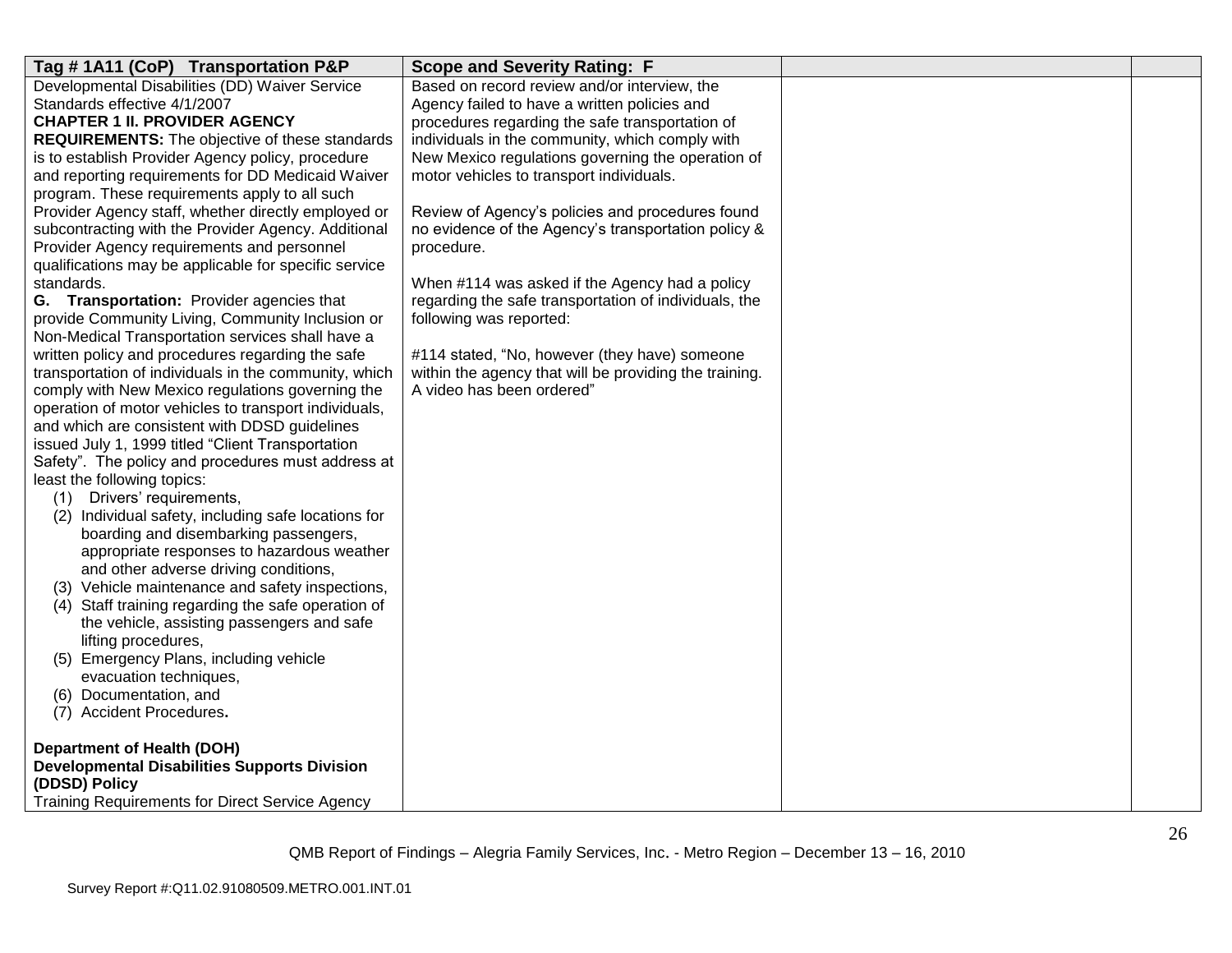| Staff Policy Eff Date: March 1, 2007<br><b>II. POLICY STATEMENTS:</b><br>I. Staff providing direct services shall complete<br>safety training within the first thirty (30) days of<br>employment and before working alone with an<br>individual receiving services. The training shall<br>address at least the following:<br>1. Operating a fire extinguisher<br>2. Proper lifting procedures<br>3. General vehicle safety precautions (e.g., pre-<br>trip inspection, removing keys from the ignition<br>when not in the driver's seat)<br>4. Assisting passengers with cognitive and/or<br>physical impairments (e.g., general guidelines for<br>supporting individuals who may be unaware of<br>safety issues involving traffic or those who<br>require physical assistance to enter/exit a<br>vehicle)<br>5. Operating wheelchair lifts (if applicable to the<br>staff's role)<br>6. Wheelchair tie-down procedures (if applicable<br>to the staff's role)<br>7. Emergency and evacuation procedures (e.g.,<br>roadside emergency, fire emergency) |  |  |
|--------------------------------------------------------------------------------------------------------------------------------------------------------------------------------------------------------------------------------------------------------------------------------------------------------------------------------------------------------------------------------------------------------------------------------------------------------------------------------------------------------------------------------------------------------------------------------------------------------------------------------------------------------------------------------------------------------------------------------------------------------------------------------------------------------------------------------------------------------------------------------------------------------------------------------------------------------------------------------------------------------------------------------------------------------|--|--|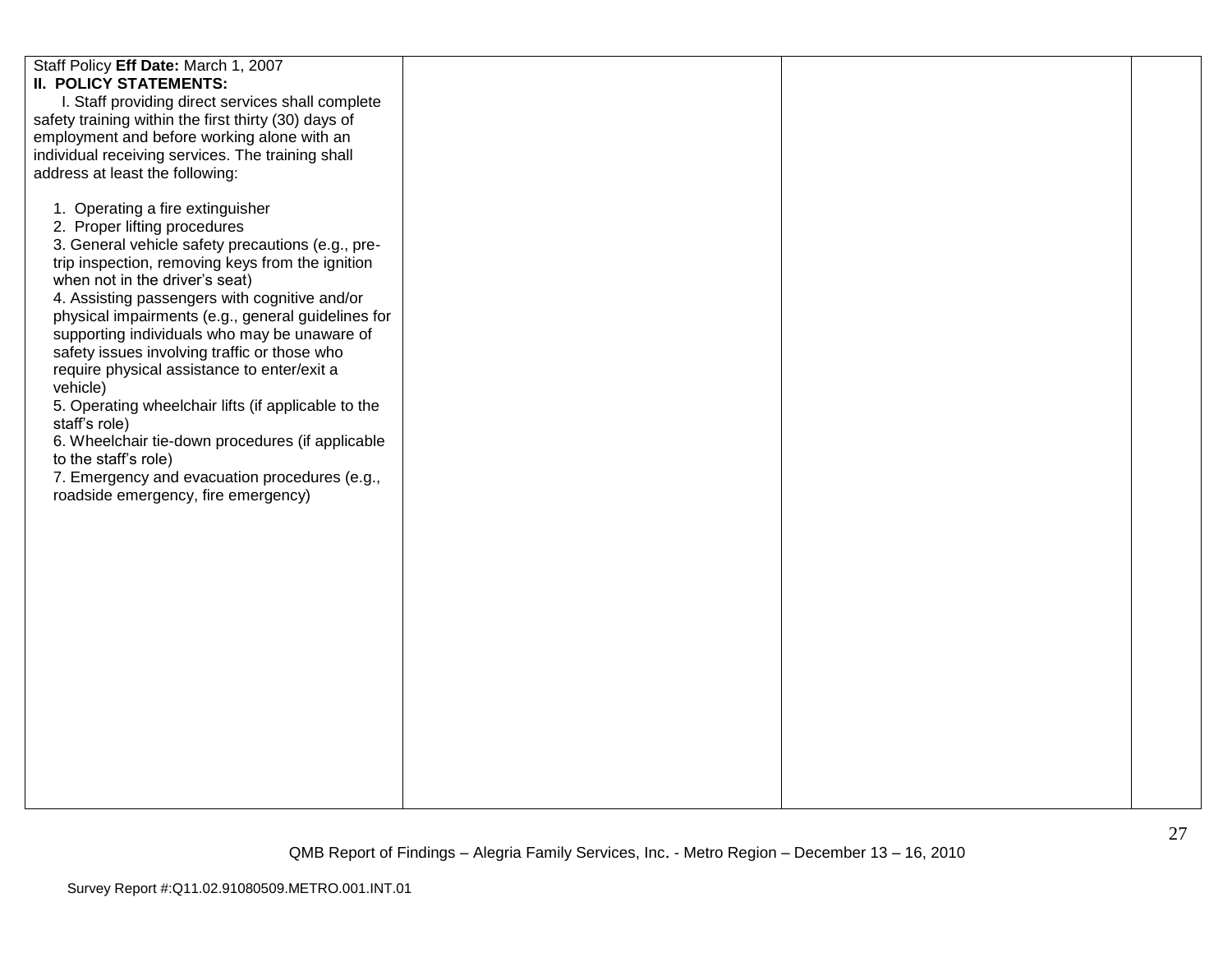| Tag #1A11.1 (CoP) Transportation Training<br><b>Scope and Severity Rating: F</b>                             |  |
|--------------------------------------------------------------------------------------------------------------|--|
| Developmental Disabilities (DD) Waiver Service<br>Based on record review, the Agency failed to               |  |
| Standards effective 4/1/2007<br>provide staff training regarding the safe operation of                       |  |
| the vehicle, assisting passengers and safe lifting<br><b>CHAPTER 1 II. PROVIDER AGENCY</b>                   |  |
| procedures for 60 of 70 Direct Service<br><b>REQUIREMENTS:</b> The objective of these standards              |  |
| is to establish Provider Agency policy, procedure<br>Professionals.                                          |  |
| and reporting requirements for DD Medicaid Waiver                                                            |  |
| program. These requirements apply to all such<br>No documented evidence was found of the following           |  |
| Provider Agency staff, whether directly employed or<br>required training:                                    |  |
| subcontracting with the Provider Agency. Additional                                                          |  |
| Provider Agency requirements and personnel<br>• Transportation (DSP #40, 41, 42, 45, 47, 48, 49,             |  |
| qualifications may be applicable for specific service<br>50, 51, 52, 53, 54, 55, 56, 57, 59, 60, 61, 63, 65, |  |
| standards.<br>66, 67, 68, 69, 70, 71, 72, 73, 74, 75, 76, 77, 78,                                            |  |
| G. Transportation: Provider agencies that<br>79, 80, 81, 82, 83, 84, 85, 87, 88, 89, 91, 92, 93,             |  |
| provide Community Living, Community Inclusion or<br>94, 95, 96, 98, 99, 100, 101, 102, 104, 105, 106,        |  |
| Non-Medical Transportation services shall have a<br>107, 108 & 109)                                          |  |
| written policy and procedures regarding the safe                                                             |  |
| transportation of individuals in the community, which                                                        |  |
| comply with New Mexico regulations governing the                                                             |  |
| operation of motor vehicles to transport individuals,                                                        |  |
| and which are consistent with DDSD guidelines                                                                |  |
| issued July 1, 1999 titled "Client Transportation                                                            |  |
| Safety". The policy and procedures must address at                                                           |  |
| least the following topics:                                                                                  |  |
| Drivers' requirements,<br>(1)                                                                                |  |
| (2) Individual safety, including safe locations for                                                          |  |
| boarding and disembarking passengers,                                                                        |  |
| appropriate responses to hazardous weather                                                                   |  |
| and other adverse driving conditions,                                                                        |  |
| (3) Vehicle maintenance and safety inspections,                                                              |  |
| (4) Staff training regarding the safe operation of                                                           |  |
| the vehicle, assisting passengers and safe                                                                   |  |
| lifting procedures,                                                                                          |  |
| (8) Emergency Plans, including vehicle                                                                       |  |
| evacuation techniques,                                                                                       |  |
| (9) Documentation, and                                                                                       |  |
| (10) Accident Procedures.                                                                                    |  |
| Department of Health (DOH) Developmental                                                                     |  |
| <b>Disabilities Supports Division (DDSD) Policy</b>                                                          |  |
| Training Requirements for Direct Service Agency                                                              |  |
| Staff Policy Eff Date: March 1, 2007                                                                         |  |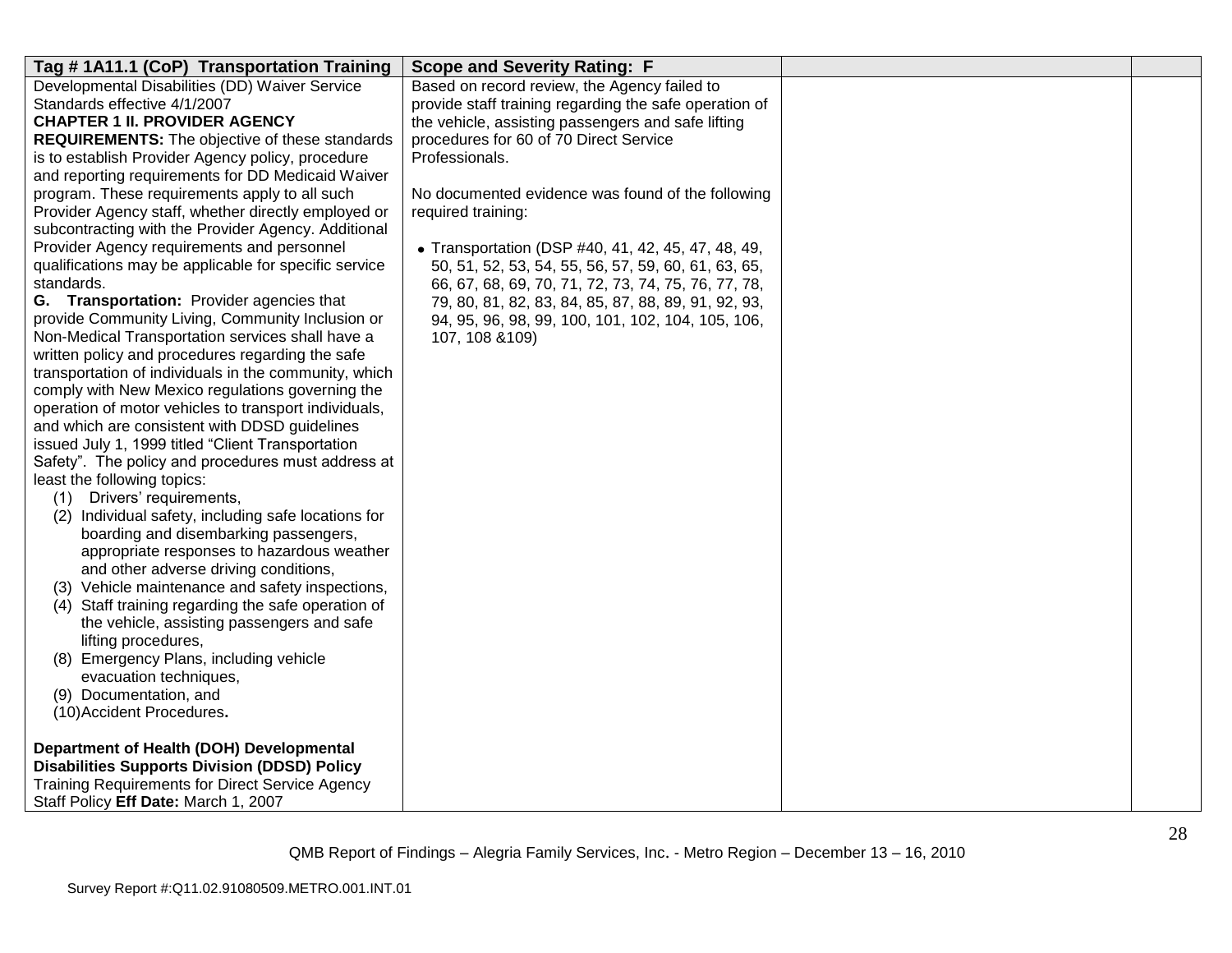| <b>II. POLICY STATEMENTS:</b>                        |  |  |
|------------------------------------------------------|--|--|
| I. Staff providing direct services shall complete    |  |  |
|                                                      |  |  |
| safety training within the first thirty (30) days of |  |  |
| employment and before working alone with an          |  |  |
|                                                      |  |  |
| individual receiving services. The training shall    |  |  |
| address at least the following:                      |  |  |
|                                                      |  |  |
|                                                      |  |  |
| 1. Operating a fire extinguisher                     |  |  |
| 2. Proper lifting procedures                         |  |  |
| 3. General vehicle safety precautions (e.g., pre-    |  |  |
|                                                      |  |  |
| trip inspection, removing keys from the ignition     |  |  |
| when not in the driver's seat)                       |  |  |
| 4. Assisting passengers with cognitive and/or        |  |  |
|                                                      |  |  |
| physical impairments (e.g., general guidelines for   |  |  |
| supporting individuals who may be unaware of         |  |  |
| safety issues involving traffic or those who         |  |  |
|                                                      |  |  |
| require physical assistance to enter/exit a          |  |  |
| vehicle)                                             |  |  |
| 5. Operating wheelchair lifts (if applicable to the  |  |  |
|                                                      |  |  |
| staff's role)                                        |  |  |
| 6. Wheelchair tie-down procedures (if applicable     |  |  |
| to the staff's role)                                 |  |  |
|                                                      |  |  |
| 7. Emergency and evacuation procedures (e.g.,        |  |  |
| roadside emergency, fire emergency)                  |  |  |
|                                                      |  |  |
|                                                      |  |  |
|                                                      |  |  |
|                                                      |  |  |
|                                                      |  |  |
|                                                      |  |  |
|                                                      |  |  |
|                                                      |  |  |
|                                                      |  |  |
|                                                      |  |  |
|                                                      |  |  |
|                                                      |  |  |
|                                                      |  |  |
|                                                      |  |  |
|                                                      |  |  |
|                                                      |  |  |
|                                                      |  |  |
|                                                      |  |  |
|                                                      |  |  |
|                                                      |  |  |
|                                                      |  |  |
|                                                      |  |  |
|                                                      |  |  |
|                                                      |  |  |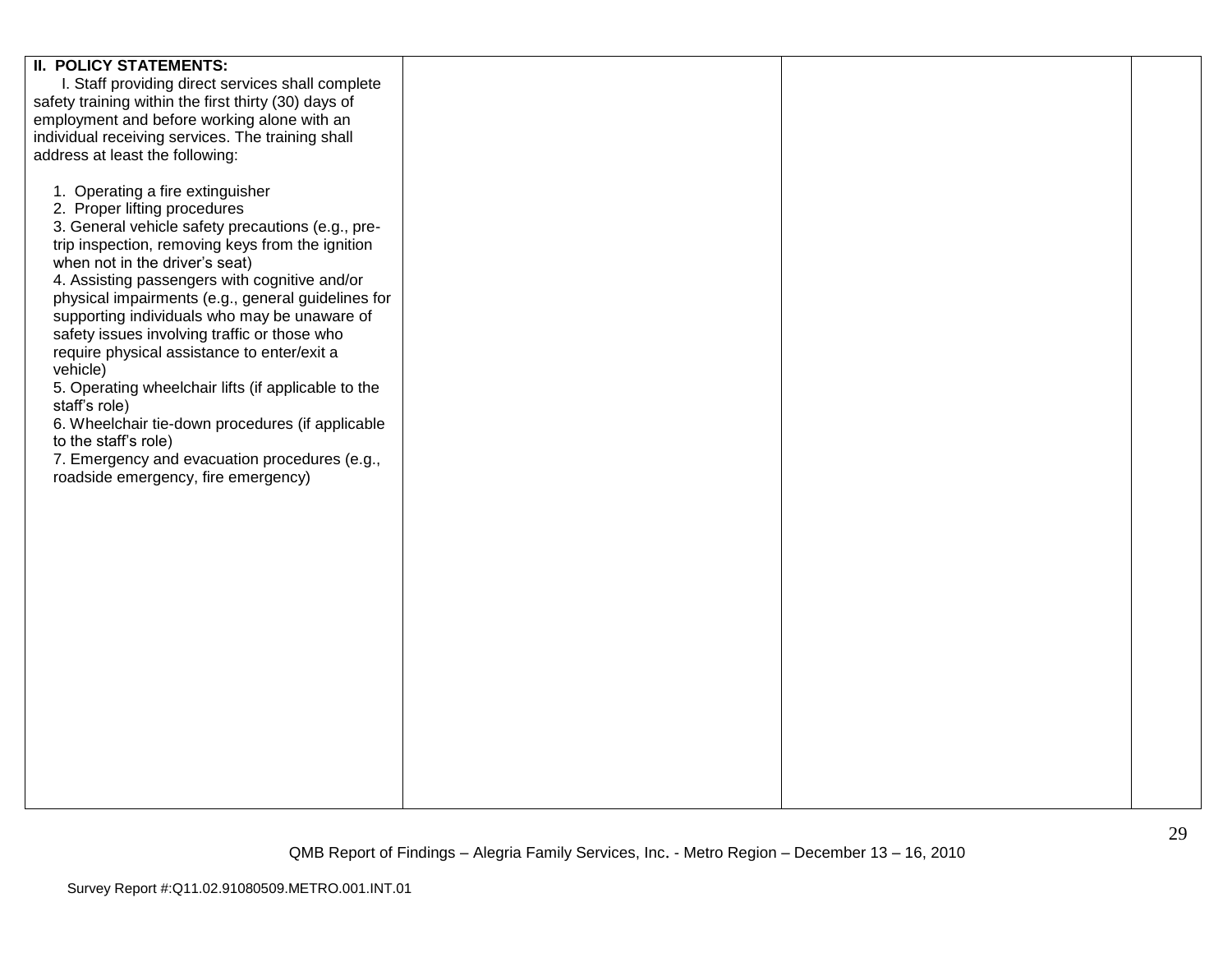| Tag # 1A15.2 & 5109 - Healthcare                      | <b>Scope and Severity Rating: D</b>                          |  |
|-------------------------------------------------------|--------------------------------------------------------------|--|
| <b>Documentation</b>                                  |                                                              |  |
| Developmental Disabilities (DD) Waiver Service        | Based on record review, the Agency failed to                 |  |
| Standards effective 4/1/2007                          | maintain the required documentation in the                   |  |
| <b>CHAPTER 1. III. PROVIDER AGENCY</b>                | Individuals Agency Record as required per standard           |  |
| DOCUMENTATION OF SERVICE DELIVERY AND                 | for 1 of 10 individual                                       |  |
| <b>LOCATION - Healthcare Documentation by</b>         |                                                              |  |
| <b>Nurses For Community Living Services,</b>          | The following were not found, incomplete and/or not          |  |
| <b>Community Inclusion Services and Private Duty</b>  | current:                                                     |  |
| <b>Nursing Services: Nursing services must be</b>     |                                                              |  |
| available as needed and documented for Provider       | • Crisis Plans                                               |  |
| Agencies delivering Community Living Services,        | • Allergies                                                  |  |
| Community Inclusion Services and Private Duty         | <sup>o</sup> Individual #9 - As indicated by the IST section |  |
| Nursing Services.                                     | of ISP the individual is required to have a plan.            |  |
| Chapter 1. III. E. (1 - 4) (1) Documentation of       |                                                              |  |
| nursing assessment activities                         |                                                              |  |
| (a) The following hierarchy shall be used to          |                                                              |  |
| determine which provider agency is responsible for    |                                                              |  |
| completion of the HAT and MAAT and related            |                                                              |  |
| subsequent planning and training:                     |                                                              |  |
| (i) Community living services provider agency;        |                                                              |  |
| (ii) Private duty nursing provider agency;            |                                                              |  |
| (iii) Adult habilitation provider agency;             |                                                              |  |
| (iv) Community access provider agency; and            |                                                              |  |
| (v) Supported employment provider agency.             |                                                              |  |
| (b) The provider agency must arrange for their        |                                                              |  |
| nurse to complete the Health Assessment Tool          |                                                              |  |
| (HAT) and the Medication Administration               |                                                              |  |
| Assessment Tool (MAAT) on at least an annual          |                                                              |  |
| basis for each individual receiving community living, |                                                              |  |
| community inclusion or private duty nursing           |                                                              |  |
| services, unless the provider agency arranges for     |                                                              |  |
| the individual's Primary Care Practitioner (PCP) to   |                                                              |  |
| voluntarily complete these assessments in lieu of     |                                                              |  |
| the agency nurse. Agency nurses may also              |                                                              |  |
| complete these assessments in collaboration with      |                                                              |  |
| the Primary Care Practitioner if they believe such    |                                                              |  |
| consultation is necessary for an accurate             |                                                              |  |
| assessment. Family Living Provider Agencies have      |                                                              |  |
| the option of having the subcontracted caregiver      |                                                              |  |
| complete the HAT instead of the nurse or PCP, if      |                                                              |  |
| the caregiver is comfortable doing so. However, the   |                                                              |  |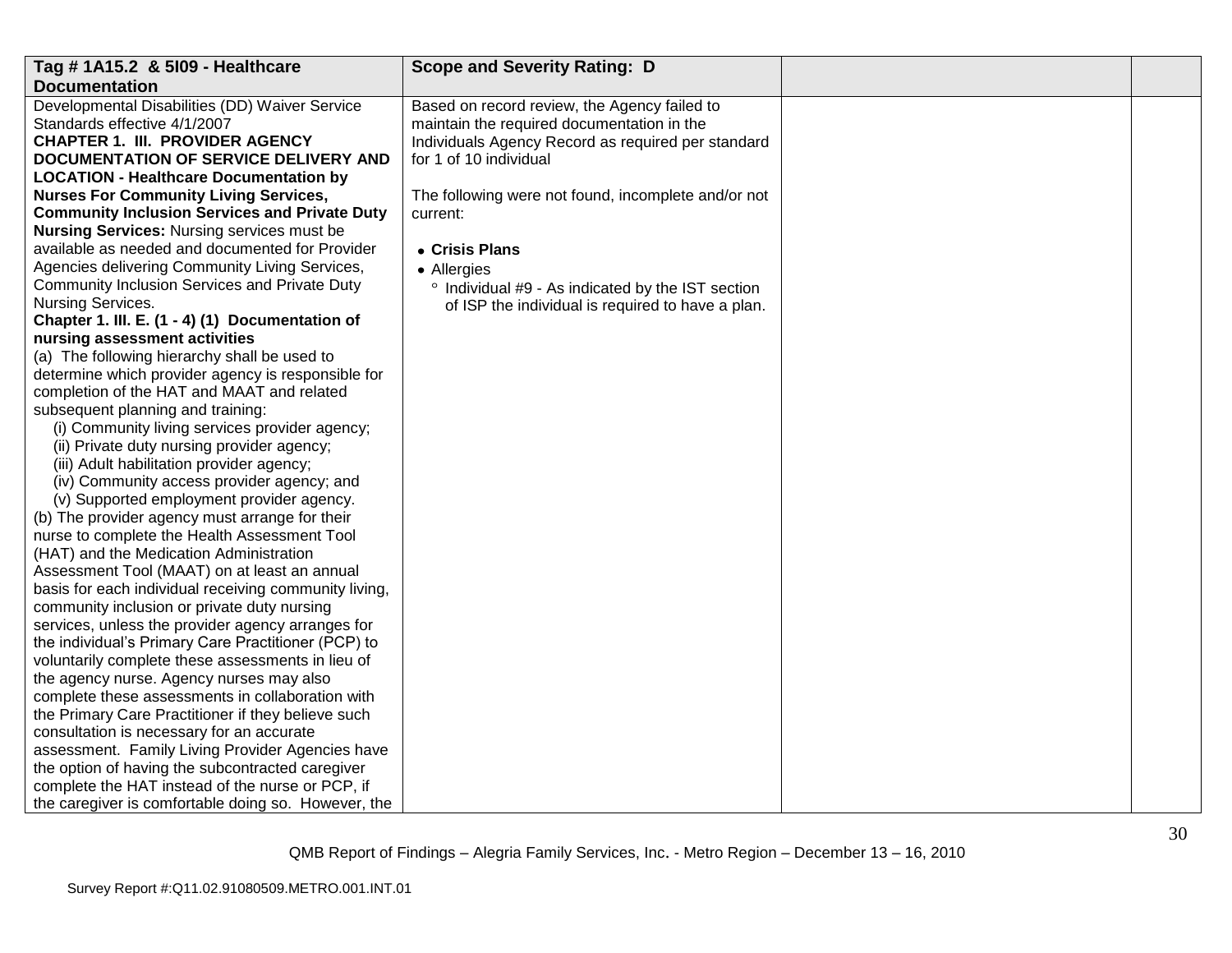| agency nurse must be available to assist the          |  |  |
|-------------------------------------------------------|--|--|
| caregiver upon request.                               |  |  |
| (c) For newly allocated individuals, the HAT and the  |  |  |
| MAAT must be completed within seventy-two (72)        |  |  |
| hours of admission into direct services or two weeks  |  |  |
| following the initial ISP, whichever comes first.     |  |  |
| (d) For individuals already in services, the HAT and  |  |  |
| the MAAT must be completed at least fourteen (14)     |  |  |
| days prior to the annual ISP meeting and submitted    |  |  |
| to all members of the interdisciplinary team. The     |  |  |
| HAT must also be completed at the time of any         |  |  |
| significant change in clinical condition and upon     |  |  |
| return from any hospitalizations. In addition to      |  |  |
| annually, the MAAT must be completed at the time      |  |  |
| of any significant change in clinical condition, when |  |  |
| a medication regime or route change requires          |  |  |
| delivery by licensed or certified staff, or when an   |  |  |
| individual has completed additional training          |  |  |
| designed to improve their skills to support self-     |  |  |
| administration (see DDSD Medication Assessment        |  |  |
| and Delivery Policy).                                 |  |  |
| (e) Nursing assessments conducted to determine        |  |  |
| current health status or to evaluate a change in      |  |  |
| clinical condition must be documented in a signed     |  |  |
| progress note that includes time and date as well as  |  |  |
| subjective information including the individual       |  |  |
| complaints, signs and symptoms noted by staff,        |  |  |
| family members or other team members; objective       |  |  |
| information including vital signs, physical           |  |  |
| examination, weight, and other pertinent data for the |  |  |
| given situation (e.g., seizure frequency, method in   |  |  |
| which temperature taken); assessment of the           |  |  |
| clinical status, and plan of action addressing        |  |  |
| relevant aspects of all active health problems and    |  |  |
| follow up on any recommendations of medical           |  |  |
| consultants.                                          |  |  |
| (2) Health related plans                              |  |  |
| (a) For individuals with chronic conditions that have |  |  |
| the potential to exacerbate into a life-threatening   |  |  |
| situation, a medical crisis prevention and            |  |  |
| intervention plan must be written by the nurse or     |  |  |
| other appropriately designated healthcare             |  |  |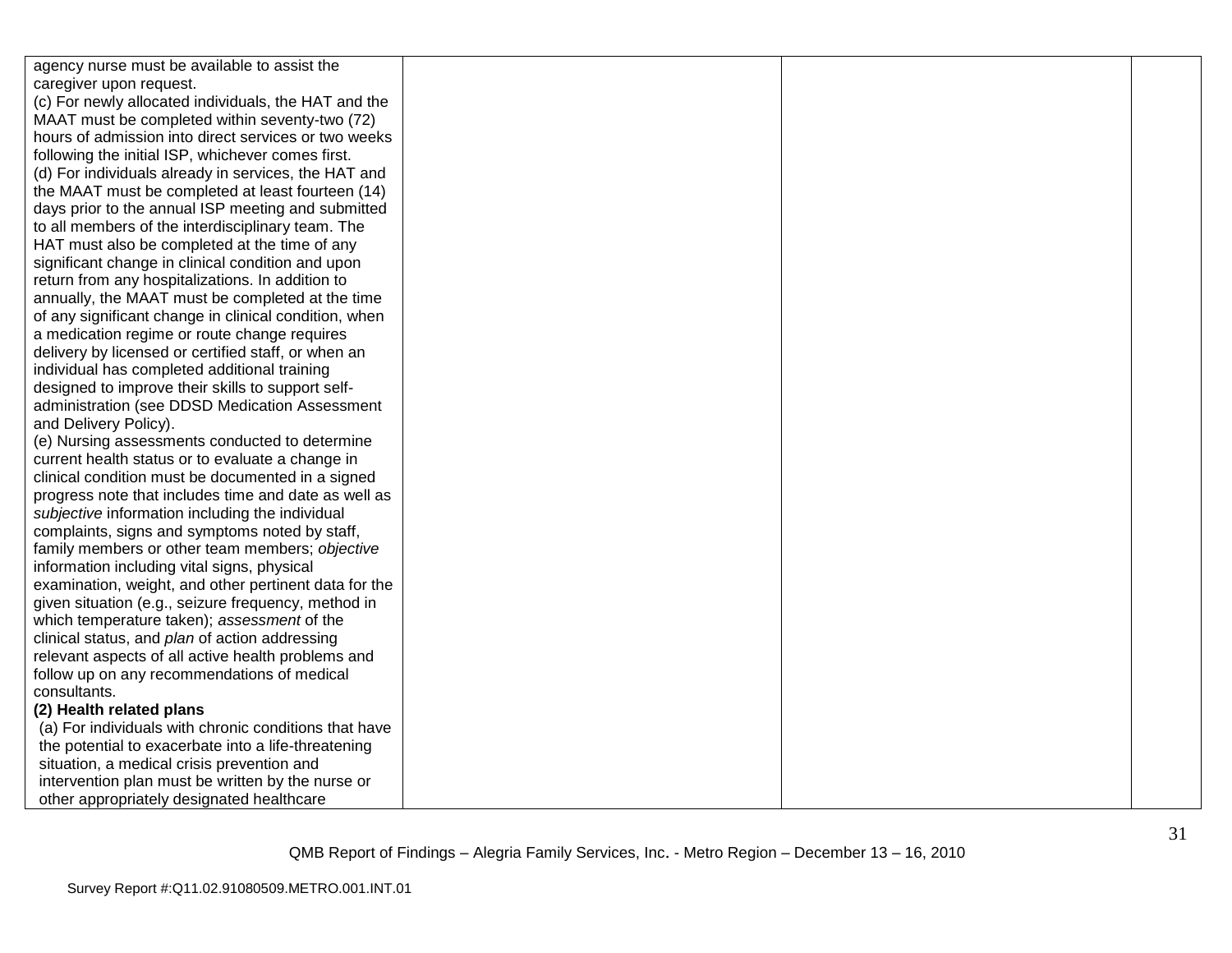| professional.                                          |  |  |
|--------------------------------------------------------|--|--|
| (b) Crisis prevention and intervention plans must be   |  |  |
| written in user-friendly language that is easily       |  |  |
| understood by those implementing the plan.             |  |  |
| (c) The nurse shall also document training             |  |  |
| regarding the crisis prevention and intervention       |  |  |
| plan delivered to agency staff and other team          |  |  |
| members, clearly indicating competency                 |  |  |
| determination for each trainee.                        |  |  |
| (d) If the individual receives services from separate  |  |  |
| agencies for community living and community            |  |  |
| inclusion services, nurses from each agency shall      |  |  |
| collaborate in the development of and training         |  |  |
| delivery for crisis prevention and intervention plans  |  |  |
| to assure maximum consistency across settings.         |  |  |
| (3) For all individuals with a HAT score of 4, 5 or 6, |  |  |
| the nurse shall develop a comprehensive healthcare     |  |  |
| plan that includes health related supports identified  |  |  |
| in the ISP (The healthcare plan is the equivalent of   |  |  |
| a nursing care plan; two separate documents are        |  |  |
| not required nor recommended):                         |  |  |
| (a) Each healthcare plan must include a statement      |  |  |
| of the person's healthcare needs and list              |  |  |
| measurable goals to be achieved through                |  |  |
| implementation of the healthcare plan. Needs           |  |  |
| statements may be based upon supports needed           |  |  |
| for the individual to maintain a current strength,     |  |  |
| ability or skill related to their health, prevention   |  |  |
| measures, and/or supports needed to remediate,         |  |  |
| minimize or manage an existing health condition.       |  |  |
| (b) Goals must be measurable and shall be revised      |  |  |
| when an individual has met the goal and has the        |  |  |
| potential to attain additional goals or no longer      |  |  |
| requires supports in order to maintain the goal.       |  |  |
| (c) Approaches described in the plan shall be          |  |  |
| individualized to reflect the individual's unique      |  |  |
| needs, provide guidance to the caregiver(s) and        |  |  |
| designed to support successful interactions. Some      |  |  |
| interventions may be carried out by staff, family      |  |  |
| members or other team members, and other               |  |  |
| interventions may be carried out directly by the       |  |  |
| nurse - persons responsible for each intervention      |  |  |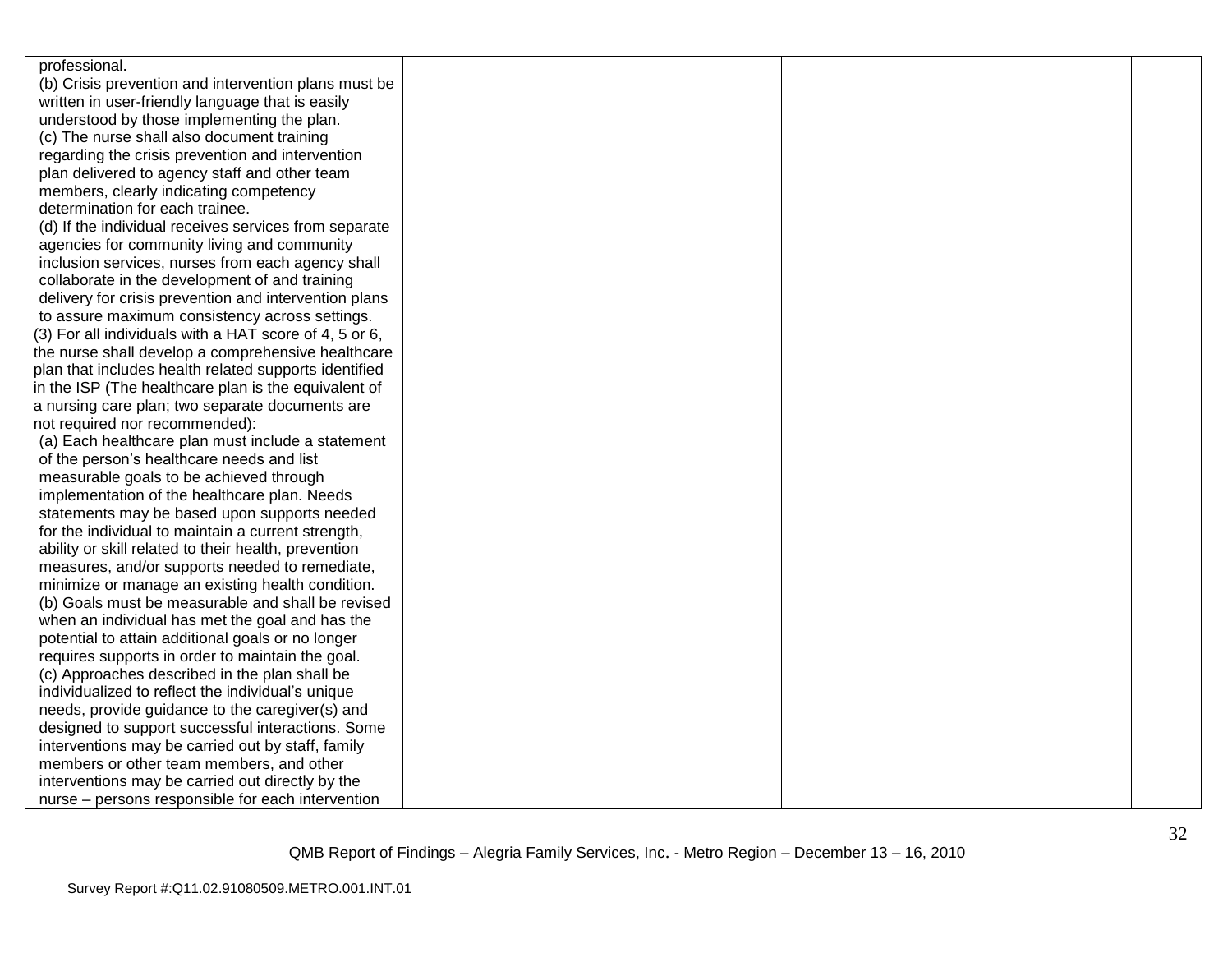shall be specified in the plan. (d) Healthcare plans shall be written in language that will be easily understood by the person(s) identified as implementing the interventions. (e) The nurse shall also document training on the healthcare plan delivered to agency staff and other team members, clearly indicating competency determination for each trainee. If the individual receives services from separate agencies for community living and community inclusion services, nurses from each agency shall collaborate in the development of and training delivery for healthcare plans to assure maximum consistency across settings.

(f) Healthcare plans must be updated to reflect relevant discharge orders whenever an individual returns to services following a hospitalization.

(g) All crisis prevention and intervention plans and healthcare plans shall include the individual's name and date on each page and shall be signed by the author.

(h) Crisis prevention and intervention plans as well as healthcare plans shall be reviewed by the nurse at least quarterly, and updated as needed.

#### **(4) General Nursing Documentation**

(a) The nurse shall complete legible and signed progress notes with date and time indicated that describe all interventions or interactions conducted with individuals served as well as all interactions with other healthcare providers serving the individual. All interactions shall be documented whether they occur by phone or in person. (b) For individuals with a HAT score of 4, 5 or 6, or who have identified health concerns in their ISP, the nurse shall provide the interdisciplinary team with a quarterly report that indicates current health status and progress to date on health related ISP desired outcomes and action plans as well as progress toward goals in the healthcare plan.

Developmental Disabilities (DD) Waiver Service Standards effective 4/1/2007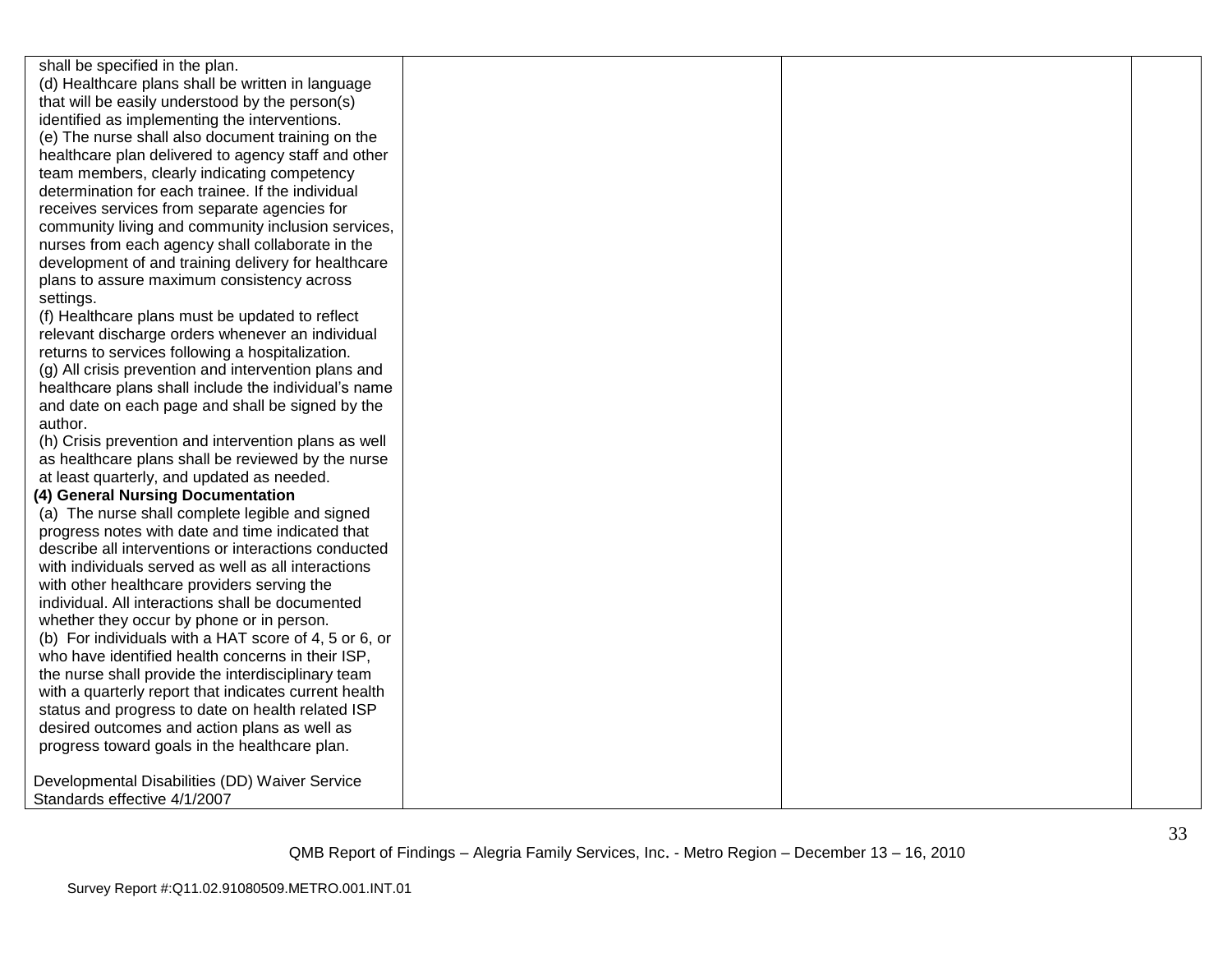| <b>CHAPTER 5 IV. COMMUNITY INCLUSION</b>                                                           |  |  |
|----------------------------------------------------------------------------------------------------|--|--|
| <b>SERVICES PROVIDER AGENCY</b>                                                                    |  |  |
| <b>REQUIREMENTS</b>                                                                                |  |  |
| <b>B. IDT Coordination</b>                                                                         |  |  |
| (1) Community Inclusion Services Provider                                                          |  |  |
| Agencies shall participate on the IDT as specified in                                              |  |  |
| the ISP Regulations (7.26.5 NMAC), and shall                                                       |  |  |
| ensure direct support staff participation as needed                                                |  |  |
| to plan effectively for the individual; and                                                        |  |  |
| (2) Coordinate with the IDT to ensure that each<br>individual participating in Community Inclusion |  |  |
| Services who has a score of 4, 5, or 6 on the HAT                                                  |  |  |
| has a Health Care Plan developed by a licensed                                                     |  |  |
| nurse, and if applicable, a Crisis<br>Prevention/Intervention Plan.                                |  |  |
|                                                                                                    |  |  |
|                                                                                                    |  |  |
|                                                                                                    |  |  |
|                                                                                                    |  |  |
|                                                                                                    |  |  |
|                                                                                                    |  |  |
|                                                                                                    |  |  |
|                                                                                                    |  |  |
|                                                                                                    |  |  |
|                                                                                                    |  |  |
|                                                                                                    |  |  |
|                                                                                                    |  |  |
|                                                                                                    |  |  |
|                                                                                                    |  |  |
|                                                                                                    |  |  |
|                                                                                                    |  |  |
|                                                                                                    |  |  |
|                                                                                                    |  |  |
|                                                                                                    |  |  |
|                                                                                                    |  |  |
|                                                                                                    |  |  |
|                                                                                                    |  |  |
|                                                                                                    |  |  |
|                                                                                                    |  |  |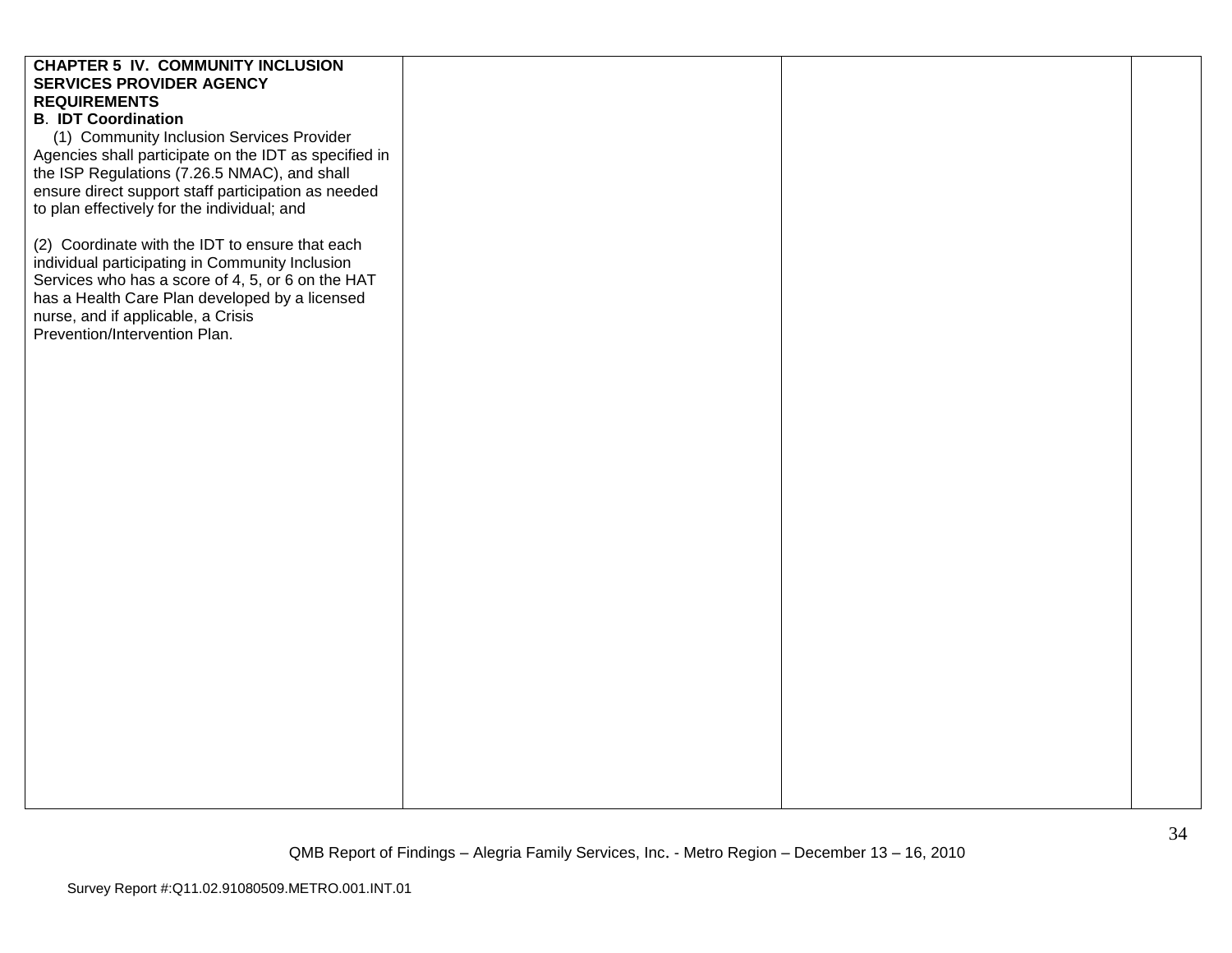| Tag #1A20 DSP Training Documents                                                                                                                                                                                                                                                                                                                                                                                                                                                                                                                                                                                                                                                                                                                                                                                                                                                                                                                                                                                                                                                                                                 | <b>Scope and Severity Rating: D</b>                 |  |
|----------------------------------------------------------------------------------------------------------------------------------------------------------------------------------------------------------------------------------------------------------------------------------------------------------------------------------------------------------------------------------------------------------------------------------------------------------------------------------------------------------------------------------------------------------------------------------------------------------------------------------------------------------------------------------------------------------------------------------------------------------------------------------------------------------------------------------------------------------------------------------------------------------------------------------------------------------------------------------------------------------------------------------------------------------------------------------------------------------------------------------|-----------------------------------------------------|--|
| Developmental Disabilities (DD) Waiver Service                                                                                                                                                                                                                                                                                                                                                                                                                                                                                                                                                                                                                                                                                                                                                                                                                                                                                                                                                                                                                                                                                   | Based on record review, the Agency failed to ensure |  |
| Standards effective 4/1/2007                                                                                                                                                                                                                                                                                                                                                                                                                                                                                                                                                                                                                                                                                                                                                                                                                                                                                                                                                                                                                                                                                                     | that Orientation and Training requirements were met |  |
| <b>CHAPTER 1 IV. GENERAL REQUIREMENTS</b>                                                                                                                                                                                                                                                                                                                                                                                                                                                                                                                                                                                                                                                                                                                                                                                                                                                                                                                                                                                                                                                                                        | for 7 of 70 Direct Service Professionals.           |  |
| FOR PROVIDER AGENCY SERVICE                                                                                                                                                                                                                                                                                                                                                                                                                                                                                                                                                                                                                                                                                                                                                                                                                                                                                                                                                                                                                                                                                                      |                                                     |  |
| PERSONNEL: The objective of this section is to                                                                                                                                                                                                                                                                                                                                                                                                                                                                                                                                                                                                                                                                                                                                                                                                                                                                                                                                                                                                                                                                                   | Review of Direct Service Professional training      |  |
| establish personnel standards for DD Medicaid                                                                                                                                                                                                                                                                                                                                                                                                                                                                                                                                                                                                                                                                                                                                                                                                                                                                                                                                                                                                                                                                                    | records found no evidence of the following required |  |
| Waiver Provider Agencies for the following services:                                                                                                                                                                                                                                                                                                                                                                                                                                                                                                                                                                                                                                                                                                                                                                                                                                                                                                                                                                                                                                                                             | DOH/DDSD trainings and certification being          |  |
| Community Living Supports, Community Inclusion                                                                                                                                                                                                                                                                                                                                                                                                                                                                                                                                                                                                                                                                                                                                                                                                                                                                                                                                                                                                                                                                                   | completed:                                          |  |
| Services, Respite, Substitute Care and Personal                                                                                                                                                                                                                                                                                                                                                                                                                                                                                                                                                                                                                                                                                                                                                                                                                                                                                                                                                                                                                                                                                  |                                                     |  |
| Support Companion Services. These standards                                                                                                                                                                                                                                                                                                                                                                                                                                                                                                                                                                                                                                                                                                                                                                                                                                                                                                                                                                                                                                                                                      | • Pre- Service (DSP #96)                            |  |
| apply to all personnel who provide services, whether                                                                                                                                                                                                                                                                                                                                                                                                                                                                                                                                                                                                                                                                                                                                                                                                                                                                                                                                                                                                                                                                             |                                                     |  |
| directly employed or subcontracting with the                                                                                                                                                                                                                                                                                                                                                                                                                                                                                                                                                                                                                                                                                                                                                                                                                                                                                                                                                                                                                                                                                     | • First Aid (DSP #71, 78 & 96)                      |  |
| Provider Agency. Additional personnel requirements                                                                                                                                                                                                                                                                                                                                                                                                                                                                                                                                                                                                                                                                                                                                                                                                                                                                                                                                                                                                                                                                               |                                                     |  |
| and qualifications may be applicable for specific                                                                                                                                                                                                                                                                                                                                                                                                                                                                                                                                                                                                                                                                                                                                                                                                                                                                                                                                                                                                                                                                                | • CPR (DSP #71 & 96)                                |  |
| service standards.                                                                                                                                                                                                                                                                                                                                                                                                                                                                                                                                                                                                                                                                                                                                                                                                                                                                                                                                                                                                                                                                                                               |                                                     |  |
| C. Orientation and Training Requirements:                                                                                                                                                                                                                                                                                                                                                                                                                                                                                                                                                                                                                                                                                                                                                                                                                                                                                                                                                                                                                                                                                        | • Assisting With Medication Delivery (DSP #50, 61   |  |
| Orientation and training for direct support staff and                                                                                                                                                                                                                                                                                                                                                                                                                                                                                                                                                                                                                                                                                                                                                                                                                                                                                                                                                                                                                                                                            | & 96)                                               |  |
|                                                                                                                                                                                                                                                                                                                                                                                                                                                                                                                                                                                                                                                                                                                                                                                                                                                                                                                                                                                                                                                                                                                                  |                                                     |  |
|                                                                                                                                                                                                                                                                                                                                                                                                                                                                                                                                                                                                                                                                                                                                                                                                                                                                                                                                                                                                                                                                                                                                  | • Rights & Advocacy (DSP #45)                       |  |
|                                                                                                                                                                                                                                                                                                                                                                                                                                                                                                                                                                                                                                                                                                                                                                                                                                                                                                                                                                                                                                                                                                                                  |                                                     |  |
|                                                                                                                                                                                                                                                                                                                                                                                                                                                                                                                                                                                                                                                                                                                                                                                                                                                                                                                                                                                                                                                                                                                                  | • Level 1 Health (DSP #45)                          |  |
|                                                                                                                                                                                                                                                                                                                                                                                                                                                                                                                                                                                                                                                                                                                                                                                                                                                                                                                                                                                                                                                                                                                                  |                                                     |  |
|                                                                                                                                                                                                                                                                                                                                                                                                                                                                                                                                                                                                                                                                                                                                                                                                                                                                                                                                                                                                                                                                                                                                  | • Teaching & Support Strategies (DSP #45)           |  |
|                                                                                                                                                                                                                                                                                                                                                                                                                                                                                                                                                                                                                                                                                                                                                                                                                                                                                                                                                                                                                                                                                                                                  |                                                     |  |
|                                                                                                                                                                                                                                                                                                                                                                                                                                                                                                                                                                                                                                                                                                                                                                                                                                                                                                                                                                                                                                                                                                                                  |                                                     |  |
|                                                                                                                                                                                                                                                                                                                                                                                                                                                                                                                                                                                                                                                                                                                                                                                                                                                                                                                                                                                                                                                                                                                                  | & 93)                                               |  |
|                                                                                                                                                                                                                                                                                                                                                                                                                                                                                                                                                                                                                                                                                                                                                                                                                                                                                                                                                                                                                                                                                                                                  |                                                     |  |
|                                                                                                                                                                                                                                                                                                                                                                                                                                                                                                                                                                                                                                                                                                                                                                                                                                                                                                                                                                                                                                                                                                                                  | • Participatory Communication & Choice Making       |  |
|                                                                                                                                                                                                                                                                                                                                                                                                                                                                                                                                                                                                                                                                                                                                                                                                                                                                                                                                                                                                                                                                                                                                  | (DSP #45)                                           |  |
|                                                                                                                                                                                                                                                                                                                                                                                                                                                                                                                                                                                                                                                                                                                                                                                                                                                                                                                                                                                                                                                                                                                                  |                                                     |  |
|                                                                                                                                                                                                                                                                                                                                                                                                                                                                                                                                                                                                                                                                                                                                                                                                                                                                                                                                                                                                                                                                                                                                  |                                                     |  |
|                                                                                                                                                                                                                                                                                                                                                                                                                                                                                                                                                                                                                                                                                                                                                                                                                                                                                                                                                                                                                                                                                                                                  |                                                     |  |
|                                                                                                                                                                                                                                                                                                                                                                                                                                                                                                                                                                                                                                                                                                                                                                                                                                                                                                                                                                                                                                                                                                                                  |                                                     |  |
|                                                                                                                                                                                                                                                                                                                                                                                                                                                                                                                                                                                                                                                                                                                                                                                                                                                                                                                                                                                                                                                                                                                                  |                                                     |  |
|                                                                                                                                                                                                                                                                                                                                                                                                                                                                                                                                                                                                                                                                                                                                                                                                                                                                                                                                                                                                                                                                                                                                  |                                                     |  |
|                                                                                                                                                                                                                                                                                                                                                                                                                                                                                                                                                                                                                                                                                                                                                                                                                                                                                                                                                                                                                                                                                                                                  |                                                     |  |
|                                                                                                                                                                                                                                                                                                                                                                                                                                                                                                                                                                                                                                                                                                                                                                                                                                                                                                                                                                                                                                                                                                                                  |                                                     |  |
|                                                                                                                                                                                                                                                                                                                                                                                                                                                                                                                                                                                                                                                                                                                                                                                                                                                                                                                                                                                                                                                                                                                                  |                                                     |  |
|                                                                                                                                                                                                                                                                                                                                                                                                                                                                                                                                                                                                                                                                                                                                                                                                                                                                                                                                                                                                                                                                                                                                  |                                                     |  |
|                                                                                                                                                                                                                                                                                                                                                                                                                                                                                                                                                                                                                                                                                                                                                                                                                                                                                                                                                                                                                                                                                                                                  |                                                     |  |
| his or her supervisors shall comply with the<br>DDSD/DOH Policy Governing the Training<br>Requirements for Direct Support Staff and Internal<br>Service Coordinators Serving Individuals with<br>Developmental Disabilities to include the following:<br>Each new employee shall receive appropriate<br>(1)<br>orientation, including but not limited to, all<br>policies relating to fire prevention, accident<br>prevention, incident management and<br>reporting, and emergency procedures; and<br>Individual-specific training for each individual<br>(2)<br>under his or her direct care, as described in the<br>individual service plan, prior to working alone<br>with the individual.<br>Department of Health (DOH) Developmental<br>Disabilities Supports Division (DDSD) Policy -<br>Policy Title: Training Requirements for Direct<br>Service Agency Staff Policy - Eff. March 1, 2007 -<br><b>II. POLICY STATEMENTS:</b><br>A. Individuals shall receive services from competent<br>and qualified staff.<br>B. Staff shall complete individual-specific (formerly<br>known as "Addendum B") training requirements in | • Positive Behavior Supports Strategies (DSP #45    |  |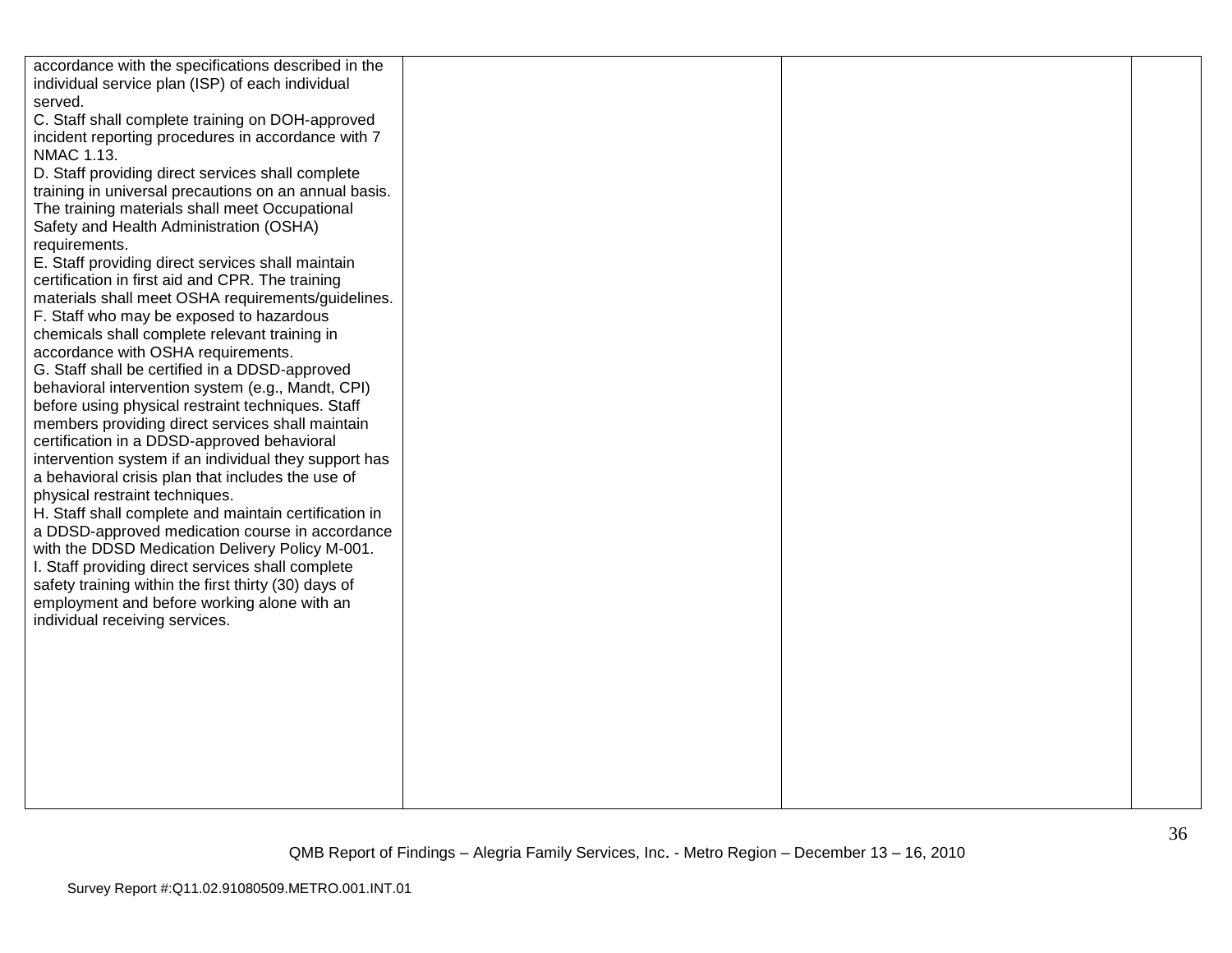| Tag #1A22 Staff Competence                                                                                    | <b>Scope and Severity Rating: E</b>                                                                       |  |
|---------------------------------------------------------------------------------------------------------------|-----------------------------------------------------------------------------------------------------------|--|
| Developmental Disabilities (DD) Waiver Service<br>Standards effective 4/1/2007                                | Based on interview, the Agency failed to ensure that<br>training competencies were met for 3 of 11 Direct |  |
| <b>CHAPTER 1 IV. GENERAL REQUIREMENTS</b>                                                                     | Service Professionals.                                                                                    |  |
| <b>FOR PROVIDER AGENCY SERVICE</b>                                                                            |                                                                                                           |  |
| PERSONNEL: The objective of this section is to                                                                | When DSP were asked if they received training                                                             |  |
| establish personnel standards for DD Medicaid                                                                 | on the Individual's Occupational Therapy Plan                                                             |  |
| Waiver Provider Agencies for the following services:<br><b>Community Living Supports, Community Inclusion</b> | and what the plan covered, the following was                                                              |  |
| Services, Respite, Substitute Care and Personal                                                               | reported:<br>• DSP #108 reported never seen any type of plans.                                            |  |
| Support Companion Services. These standards                                                                   | According to the Individual Specific Training                                                             |  |
| apply to all personnel who provide services, whether                                                          | Section of the ISP the Individual requires an                                                             |  |
| directly employed or subcontracting with the                                                                  | Occupational Therapy Plan. (Individual #10)                                                               |  |
| Provider Agency. Additional personnel requirements                                                            |                                                                                                           |  |
| and qualifications may be applicable for specific<br>service standards.                                       | When DSP were asked if they received training                                                             |  |
| F. Qualifications for Direct Service Personnel:                                                               | on the Individual's Crisis Plans and what the<br>plan covered, the following was reported:                |  |
| The following employment qualifications and                                                                   | • DSP #107 stated, "I don't remember one for her                                                          |  |
| competency requirements are applicable to all                                                                 | and I don't see one in the book" As indicated by                                                          |  |
| Direct Service Personnel employed by a Provider                                                               | the Individual Specific Training section of the ISP                                                       |  |
| Agency:                                                                                                       | there are Crisis Plans for, Allergies and                                                                 |  |
|                                                                                                               | Dyslipidemia. (Individual #1)                                                                             |  |
| Direct service personnel shall be eighteen (18)<br>(1)<br>years or older. Exception: Adult Habilitation can   |                                                                                                           |  |
| employ direct care personnel under the age of                                                                 | • DSP #80 stated "No." As indicated by the<br>Individual Specific Training section of the ISP             |  |
| eighteen 18 years, but the employee shall work                                                                | there is a Crisis Plan for Sleep Apnea. (Individual                                                       |  |
| directly under a supervisor, who is physically                                                                | #5)                                                                                                       |  |
| present at all times;                                                                                         |                                                                                                           |  |
|                                                                                                               | When DSP were asked, what are the steps did                                                               |  |
| Direct service personnel shall have the ability<br>(2)<br>to read and carry out the requirements in an        | they need to take before assisting an individual                                                          |  |
| ISP;                                                                                                          | with PRN medication, the following was<br>reported:                                                       |  |
|                                                                                                               | • DSP #108 reported not knowing what a PRN                                                                |  |
| Direct service personnel shall be available to<br>(3)                                                         | medication was. According to DDSD Policy                                                                  |  |
| communicate in the language that is                                                                           | Number M-001 prior to self-administration, self-                                                          |  |
| functionally required by the individual or in the                                                             | administration with physical assist or assisting                                                          |  |
| use of any specific augmentative<br>communication system utilized by the                                      | with delivery of PRN medications, the direct                                                              |  |
| individual;                                                                                                   | support staff must contact the agency nurse to<br>describe observed symptoms and thus assure              |  |
|                                                                                                               | that the PRN medication is being used according                                                           |  |
| Direct service personnel shall meet the<br>(4)                                                                | to instructions given by the ordering PCP)                                                                |  |
| qualifications specified by DDSD in the Policy                                                                | (Individual #10)                                                                                          |  |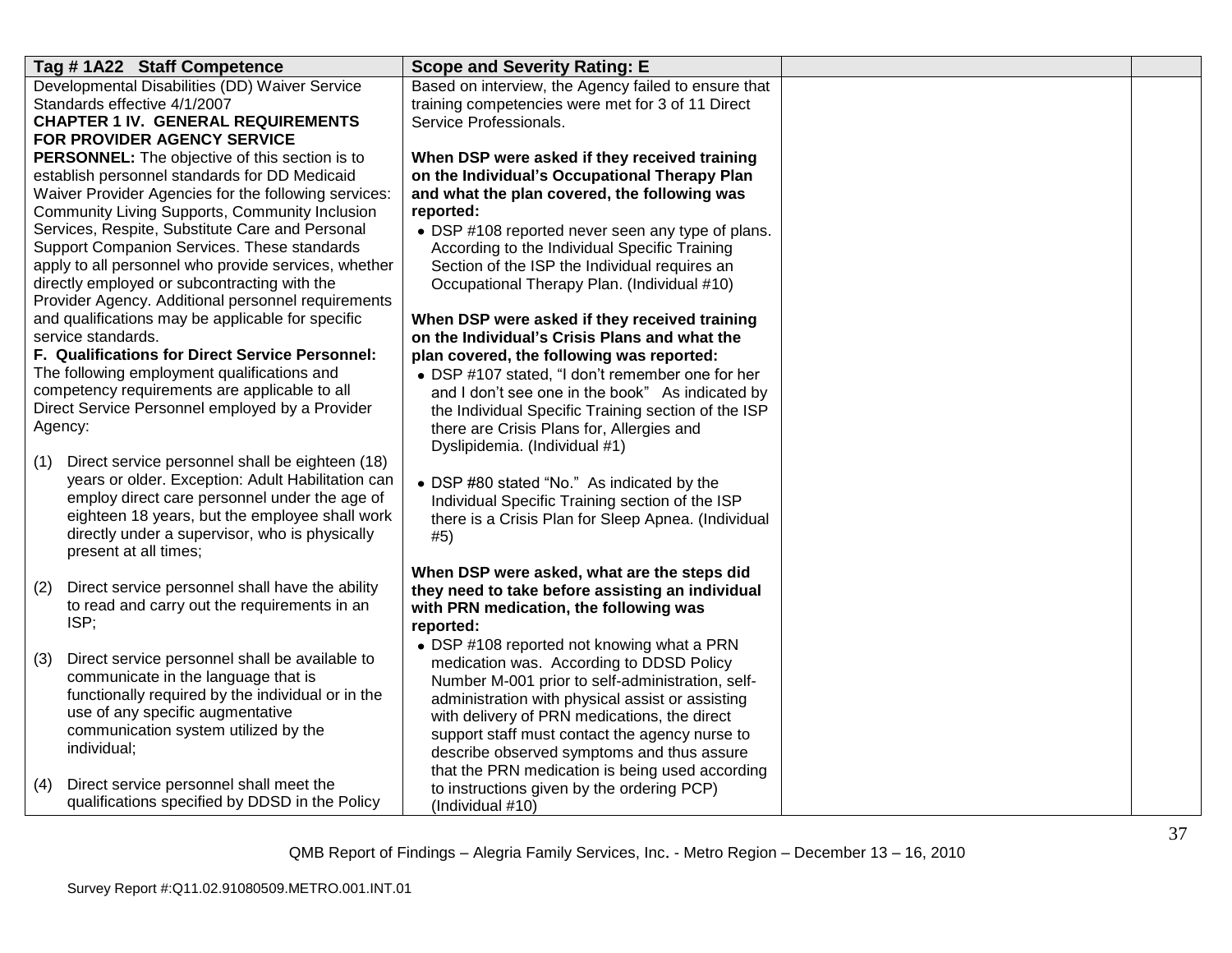|     | Governing the Training Requirements for Direct<br>Support Staff and Internal Service<br>Coordinators, Serving Individuals with<br>Developmental Disabilities; and                                                                                                                                                                                                                                                                                                                                                                                                                                                                                                                                                                                                               |  |  |
|-----|---------------------------------------------------------------------------------------------------------------------------------------------------------------------------------------------------------------------------------------------------------------------------------------------------------------------------------------------------------------------------------------------------------------------------------------------------------------------------------------------------------------------------------------------------------------------------------------------------------------------------------------------------------------------------------------------------------------------------------------------------------------------------------|--|--|
| (5) | Direct service Provider Agencies of Respite<br>Services, Substitute Care, Personal Support<br>Services, Nutritional Counseling, Therapists<br>and Nursing shall demonstrate basic<br>knowledge of developmental disabilities and<br>have training or demonstrable qualifications<br>related to the role he or she is performing and<br>complete individual specific training as required<br>in the ISP for each individual he or she support.                                                                                                                                                                                                                                                                                                                                   |  |  |
|     | (6) Report required personnel training status to the<br>DDSD Statewide Training Database as<br>specified in DDSD policies as related to<br>training requirements as follows:<br>(a) Initial comprehensive personnel status report<br>(name, date of hire, Social Security number<br>category) on all required personnel to be<br>submitted to DDSD Statewide Training<br>Database within the first ninety (90) calendar<br>days of providing services;<br>(b) Staff who do not wish to use his or her Social<br>Security Number may request an alternative<br>tracking number; and<br>(c) Quarterly personnel update reports sent to<br>DDSD Statewide Training Database to reflect<br>new hires, terminations, inter-provider<br>Agency position changes, and name<br>changes. |  |  |
|     | Department of Health (DOH) Developmental<br><b>Disabilities Supports Division (DDSD) Policy -</b><br><b>Policy Title: Training Requirements for Direct</b><br>Service Agency Staff Policy - Eff. March 1, 2007 -<br><b>II. POLICY STATEMENTS:</b><br>A. Individuals shall receive services from competent<br>and qualified staff.                                                                                                                                                                                                                                                                                                                                                                                                                                               |  |  |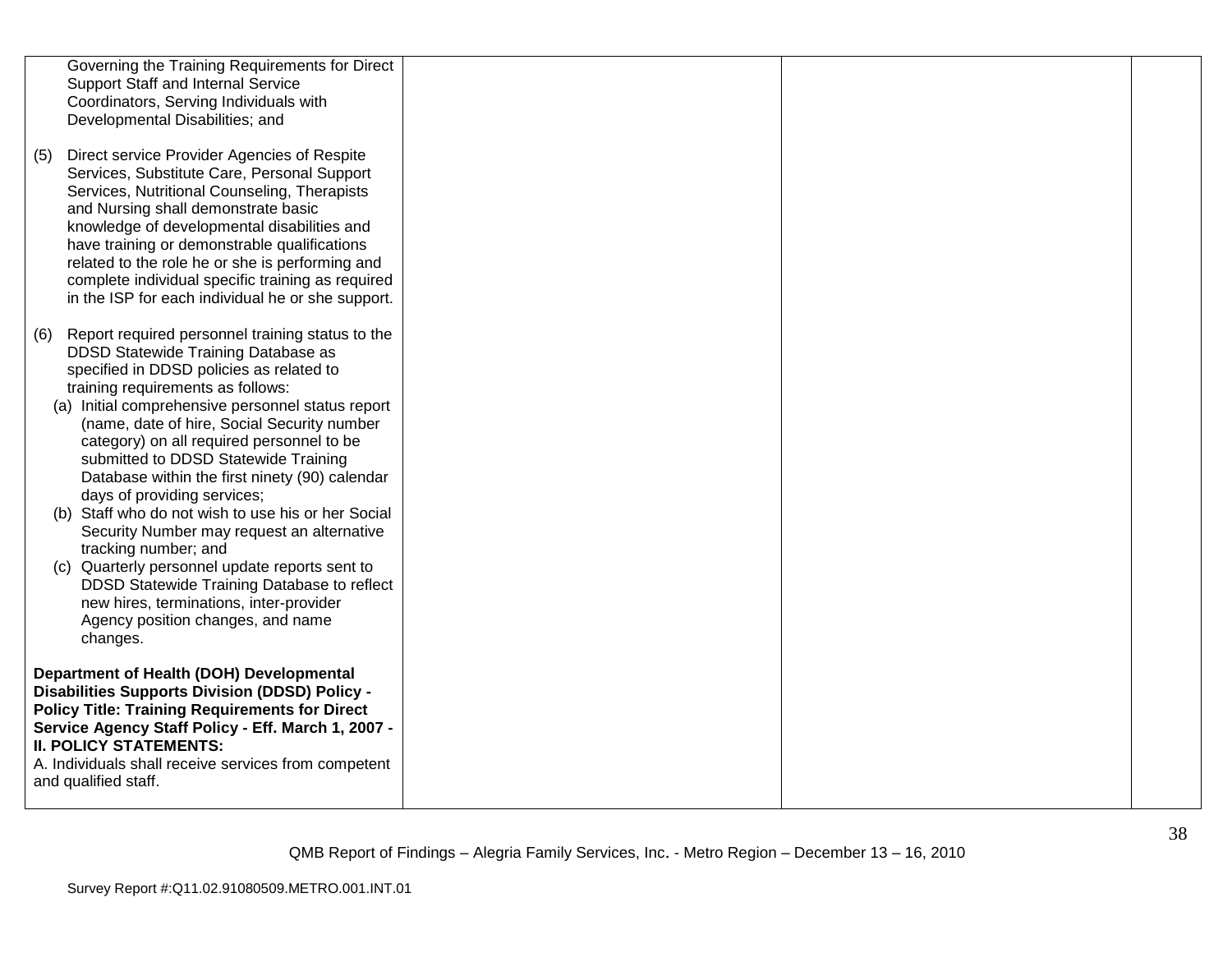| Tag #1A25 (CoP) CCHS                                                                                                                                                                                                                                                                                                                                                                                                                                                                                                                                                                                                                                                                                                                                                                                                                                                  | <b>Scope and Severity Rating: D</b>                                                                                                                                                                                                                                                                                                                                                                                     |  |
|-----------------------------------------------------------------------------------------------------------------------------------------------------------------------------------------------------------------------------------------------------------------------------------------------------------------------------------------------------------------------------------------------------------------------------------------------------------------------------------------------------------------------------------------------------------------------------------------------------------------------------------------------------------------------------------------------------------------------------------------------------------------------------------------------------------------------------------------------------------------------|-------------------------------------------------------------------------------------------------------------------------------------------------------------------------------------------------------------------------------------------------------------------------------------------------------------------------------------------------------------------------------------------------------------------------|--|
| NMAC 7.1.9.8 CAREGIVER AND HOSPITAL<br><b>CAREGIVER EMPLOYMENT REQUIREMENTS:</b><br>F. Timely Submission: Care providers shall submit<br>all fees and pertinent application information for all<br>individuals who meet the definition of an applicant,<br>caregiver or hospital caregiver as described in<br>Subsections B, D and K of 7.1.9.7 NMAC, no later<br>than twenty (20) calendar days from the first day of<br>employment or effective date of a contractual<br>relationship with the care provider.                                                                                                                                                                                                                                                                                                                                                       | Based on record review, the Agency failed to<br>maintain documentation indicating no "disqualifying<br>convictions" or documentation of the timely<br>submission of pertinent application information to<br>the Caregiver Criminal History Screening Program<br>was on file for 1 of 74 Agency Personnel.<br>The following Agency Personnel Files contained<br>no evidence of Caregiver Criminal History<br>Screenings: |  |
| NMAC 7.1.9.9 CAREGIVERS OR HOSPITAL<br><b>CAREGIVERS AND APPLICANTS WITH</b><br><b>DISQUALIFYING CONVICTIONS:</b><br>A. Prohibition on Employment: A care provider<br>shall not hire or continue the employment or<br>contractual services of any applicant, caregiver or<br>hospital caregiver for whom the care provider has<br>received notice of a disqualifying conviction, except<br>as provided in Subsection B of this section.                                                                                                                                                                                                                                                                                                                                                                                                                               | • #95 - Date of Hire 10/24/08.                                                                                                                                                                                                                                                                                                                                                                                          |  |
| NMAC 7.1.9.11 DISQUALIFYING CONVICTIONS.<br>The following felony convictions disqualify an<br>applicant, caregiver or hospital caregiver from<br>employment or contractual services with a care<br>provider:<br>A. homicide:<br><b>B.</b> trafficking, or trafficking in controlled substances;<br>C. kidnapping, false imprisonment, aggravated<br>assault or aggravated battery;<br>D. rape, criminal sexual penetration, criminal sexual<br>contact, incest, indecent exposure, or other related<br>felony sexual offenses;<br>E. crimes involving adult abuse, neglect or financial<br>exploitation;<br>F. crimes involving child abuse or neglect;<br>G. crimes involving robbery, larceny, extortion,<br>burglary, fraud, forgery, embezzlement, credit card<br>fraud, or receiving stolen property; or<br>H. an attempt, solicitation, or conspiracy involving |                                                                                                                                                                                                                                                                                                                                                                                                                         |  |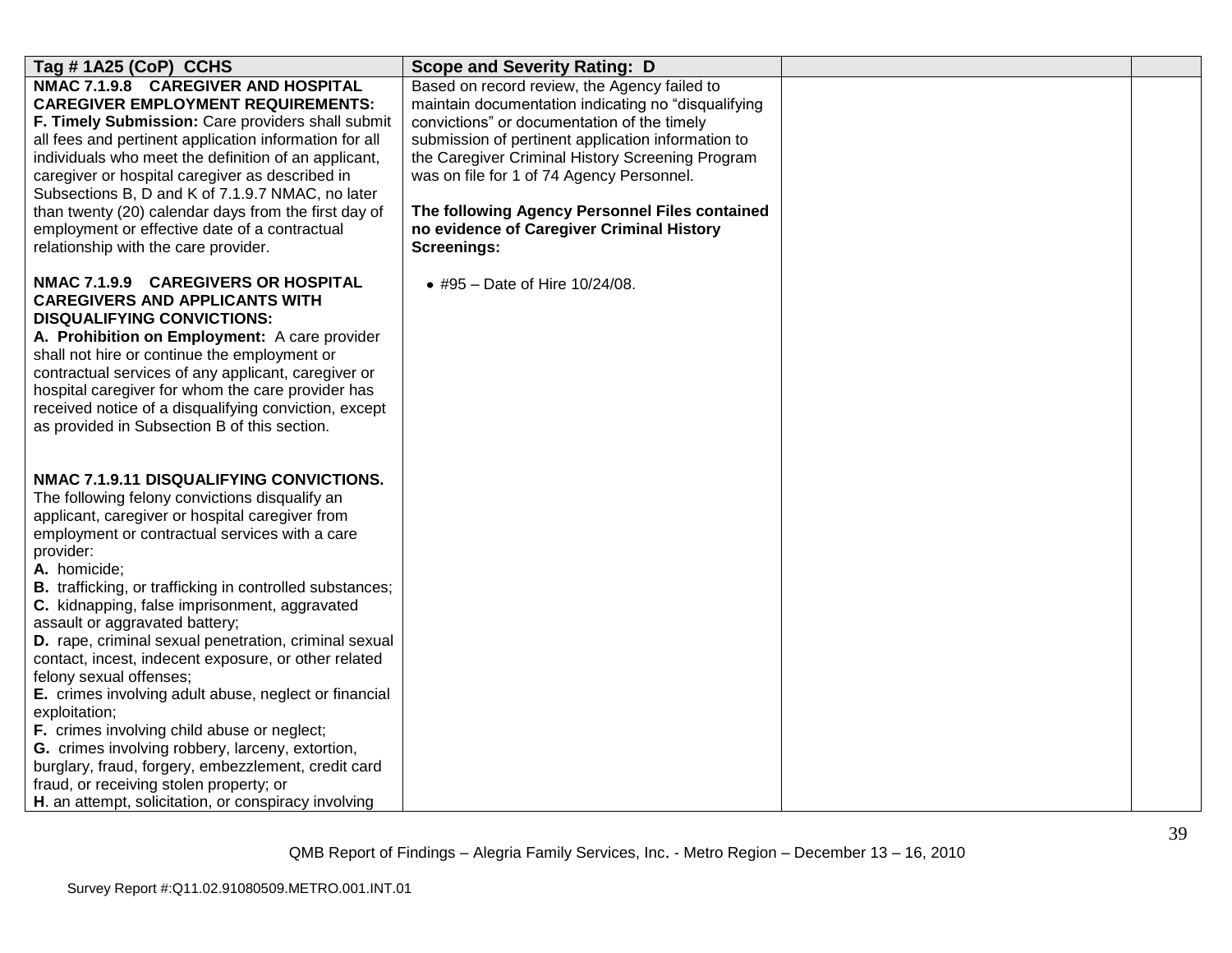| any of the felonies in this subsection.                                                                                                                                                                                                                                                                                                                                                                                                                                                                                                                                        |  |  |
|--------------------------------------------------------------------------------------------------------------------------------------------------------------------------------------------------------------------------------------------------------------------------------------------------------------------------------------------------------------------------------------------------------------------------------------------------------------------------------------------------------------------------------------------------------------------------------|--|--|
| Developmental Disabilities (DD) Waiver Service<br>Standards effective 4/1/2007<br><b>Chapter 1.IV. General Provider Requirements.</b><br>D. Criminal History Screening: All personnel shall<br>be screened by the Provider Agency in regard to the<br>employee's qualifications, references, and<br>employment history, prior to employment. All<br>Provider Agencies shall comply with the Criminal<br>Records Screening for Caregivers 7.1.12 NMAC<br>and Employee Abuse Registry 7.1.12 NMAC as<br>required by the Department of Health, Division of<br>Health Improvement. |  |  |
|                                                                                                                                                                                                                                                                                                                                                                                                                                                                                                                                                                                |  |  |
|                                                                                                                                                                                                                                                                                                                                                                                                                                                                                                                                                                                |  |  |
|                                                                                                                                                                                                                                                                                                                                                                                                                                                                                                                                                                                |  |  |
|                                                                                                                                                                                                                                                                                                                                                                                                                                                                                                                                                                                |  |  |
|                                                                                                                                                                                                                                                                                                                                                                                                                                                                                                                                                                                |  |  |
|                                                                                                                                                                                                                                                                                                                                                                                                                                                                                                                                                                                |  |  |
|                                                                                                                                                                                                                                                                                                                                                                                                                                                                                                                                                                                |  |  |
|                                                                                                                                                                                                                                                                                                                                                                                                                                                                                                                                                                                |  |  |
|                                                                                                                                                                                                                                                                                                                                                                                                                                                                                                                                                                                |  |  |
|                                                                                                                                                                                                                                                                                                                                                                                                                                                                                                                                                                                |  |  |
|                                                                                                                                                                                                                                                                                                                                                                                                                                                                                                                                                                                |  |  |
|                                                                                                                                                                                                                                                                                                                                                                                                                                                                                                                                                                                |  |  |
|                                                                                                                                                                                                                                                                                                                                                                                                                                                                                                                                                                                |  |  |
|                                                                                                                                                                                                                                                                                                                                                                                                                                                                                                                                                                                |  |  |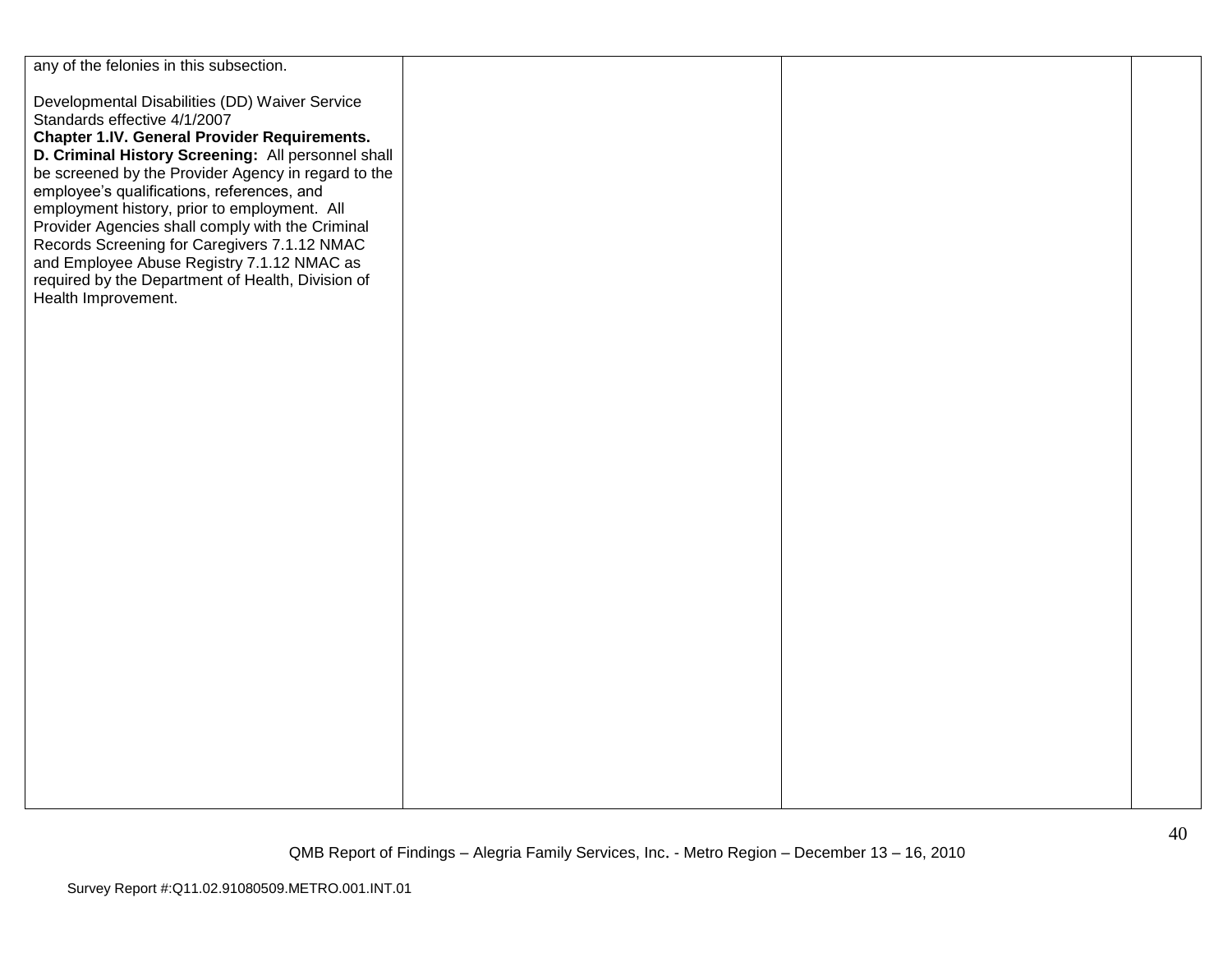| Tag # 1A26 (CoP) COR / EAR                              | <b>Scope and Severity Rating: E</b>                    |  |
|---------------------------------------------------------|--------------------------------------------------------|--|
| NMAC 7.1.12.8 REGISTRY ESTABLISHED;                     | Based on record review, the Agency failed to           |  |
| PROVIDER INQUIRY REQUIRED: Upon the                     | maintain documentation in the employee's               |  |
| effective date of this rule, the department has         | personnel records that evidenced inquiry to the        |  |
| established and maintains an accurate and               | Employee Abuse Registry prior to employment for        |  |
| complete electronic registry that contains the name,    | 18 of 74 Agency Personnel.                             |  |
| date of birth, address, social security number, and     |                                                        |  |
| other appropriate identifying information of all        | The following Agency Personnel records                 |  |
| persons who, while employed by a provider, have         | contained evidence that indicated the Employee         |  |
| been determined by the department, as a result of       | Abuse Registry was completed after hire:               |  |
| an investigation of a complaint, to have engaged in     |                                                        |  |
| a substantiated registry-referred incident of abuse,    | • #40 - Date of Hire $4/1/10$ . Completed $4/21/10$    |  |
| neglect or exploitation of a person receiving care or   |                                                        |  |
| services from a provider. Additions and updates to      | $\bullet$ #47 - Date of Hire 5/24/10. Completed 6/7/10 |  |
| the registry shall be posted no later than two (2)      |                                                        |  |
| business days following receipt. Only department        | $*$ #48 - Date of Hire 8/16/10. Completed 8/23/10      |  |
| staff designated by the custodian may access,           |                                                        |  |
| maintain and update the data in the registry.           | • #53 - Date of Hire 7/1/07. Completed 10/26/07        |  |
| Provider requirement to inquire of<br>А.                |                                                        |  |
| registry. A provider, prior to employing or             | • #55 – Date of Hire $8/14/09$ . Completed $9/14/09$   |  |
| contracting with an employee, shall inquire of the      |                                                        |  |
| registry whether the individual under consideration     | • #60 - Date of Hire 7/1/07. Completed 2/20/08         |  |
| for employment or contracting is listed on the          |                                                        |  |
| registry.                                               |                                                        |  |
| Β.<br>Prohibited employment. A provider may             | • #61 - Date of Hire 3/29/09. Completed 3/31/09        |  |
| not employ or contract with an individual to be an      |                                                        |  |
| employee if the individual is listed on the registry as | • #67 – Date of Hire $7/1/10$ . Completed $7/28/10$    |  |
| having a substantiated registry-referred incident of    |                                                        |  |
| abuse, neglect or exploitation of a person receiving    | • #70 - Date of Hire $4/14/10$ . Completed $4/17/10$   |  |
| care or services from a provider.                       |                                                        |  |
| Documentation of inquiry to registry.<br>D.             | $\bullet$ #79 – Date of Hire 6/15/10. Completed 7/1/10 |  |
| The provider shall maintain documentation in the        |                                                        |  |
| employee's personnel or employment records that         | • #81 - Date of Hire 8/20/10. Completed 10/29/10       |  |
| evidences the fact that the provider made an inquiry    |                                                        |  |
| to the registry concerning that employee prior to       | • #87 – Date of Hire $4/1/10$ . Completed $5/10/10$    |  |
| employment. Such documentation must include             |                                                        |  |
| evidence, based on the response to such inquiry         | • #91 – Date of Hire $12/1/09$ . Completed $2/11/10$   |  |
| received from the custodian by the provider, that the   |                                                        |  |
| employee was not listed on the registry as having a     | • #94 - Date of Hire 11/1/07. Completed 11/28/07       |  |
| substantiated registry-referred incident of abuse,      |                                                        |  |
| neglect or exploitation.                                | • #97 – Date of Hire $6/22/09$ . Completed $6/24/09$   |  |
| Ε.<br>Documentation for other staff. With               |                                                        |  |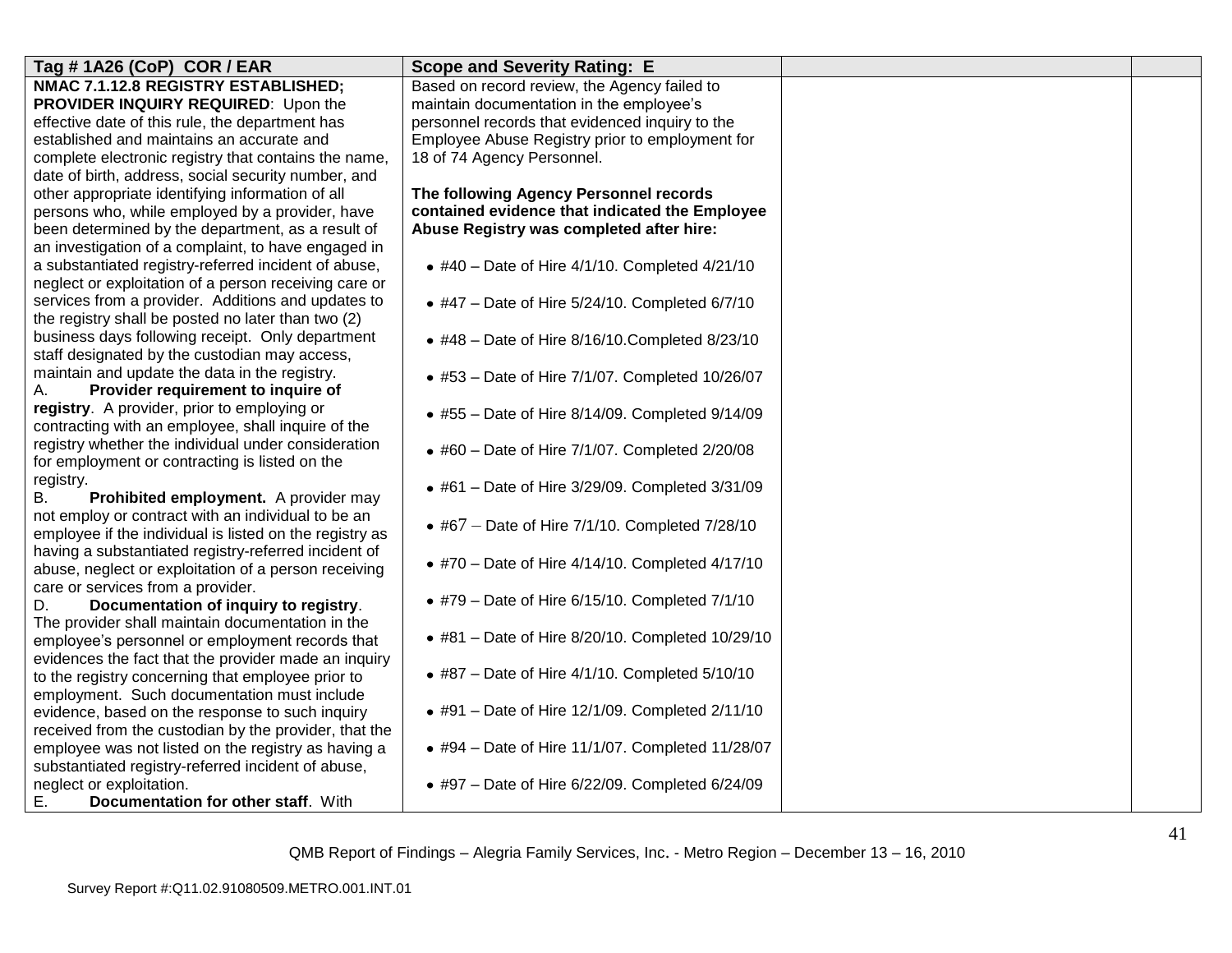| respect to all employed or contracted individuals<br>providing direct care who are licensed health care<br>professionals or certified nurse aides, the provider<br>shall maintain documentation reflecting the<br>individual's current licensure as a health care<br>professional or current certification as a nurse aide.<br>Consequences of noncompliance. The<br>F.<br>department or other governmental agency having<br>regulatory enforcement authority over a provider<br>may sanction a provider in accordance with<br>applicable law if the provider fails to make an<br>appropriate and timely inquiry of the registry, or fails<br>to maintain evidence of such inquiry, in connection<br>with the hiring or contracting of an employee; or for<br>employing or contracting any person to work as an<br>employee who is listed on the registry. Such<br>sanctions may include a directed plan of correction,<br>civil monetary penalty not to exceed five thousand<br>dollars (\$5000) per instance, or termination or non-<br>renewal of any contract with the department or other<br>governmental agency. | $\bullet$ #103 - Date of Hire 5/18/09. Completed<br>11/17/09<br>• #106 - Date of Hire 7/1/10. Completed 7/29/10<br>• #113 - Date of Hire $4/22/09$ . Completed $5/1/09$ |  |
|------------------------------------------------------------------------------------------------------------------------------------------------------------------------------------------------------------------------------------------------------------------------------------------------------------------------------------------------------------------------------------------------------------------------------------------------------------------------------------------------------------------------------------------------------------------------------------------------------------------------------------------------------------------------------------------------------------------------------------------------------------------------------------------------------------------------------------------------------------------------------------------------------------------------------------------------------------------------------------------------------------------------------------------------------------------------------------------------------------------------|-------------------------------------------------------------------------------------------------------------------------------------------------------------------------|--|
| Developmental Disabilities (DD) Waiver Service<br>Standards effective 4/1/2007<br><b>Chapter 1.IV. General Provider Requirements.</b><br>D. Criminal History Screening: All personnel shall<br>be screened by the Provider Agency in regard to the<br>employee's qualifications, references, and<br>employment history, prior to employment. All<br>Provider Agencies shall comply with the Criminal<br>Records Screening for Caregivers 7.1.12 NMAC<br>and Employee Abuse Registry 7.1.12 NMAC as<br>required by the Department of Health, Division of<br>Health Improvement.                                                                                                                                                                                                                                                                                                                                                                                                                                                                                                                                         |                                                                                                                                                                         |  |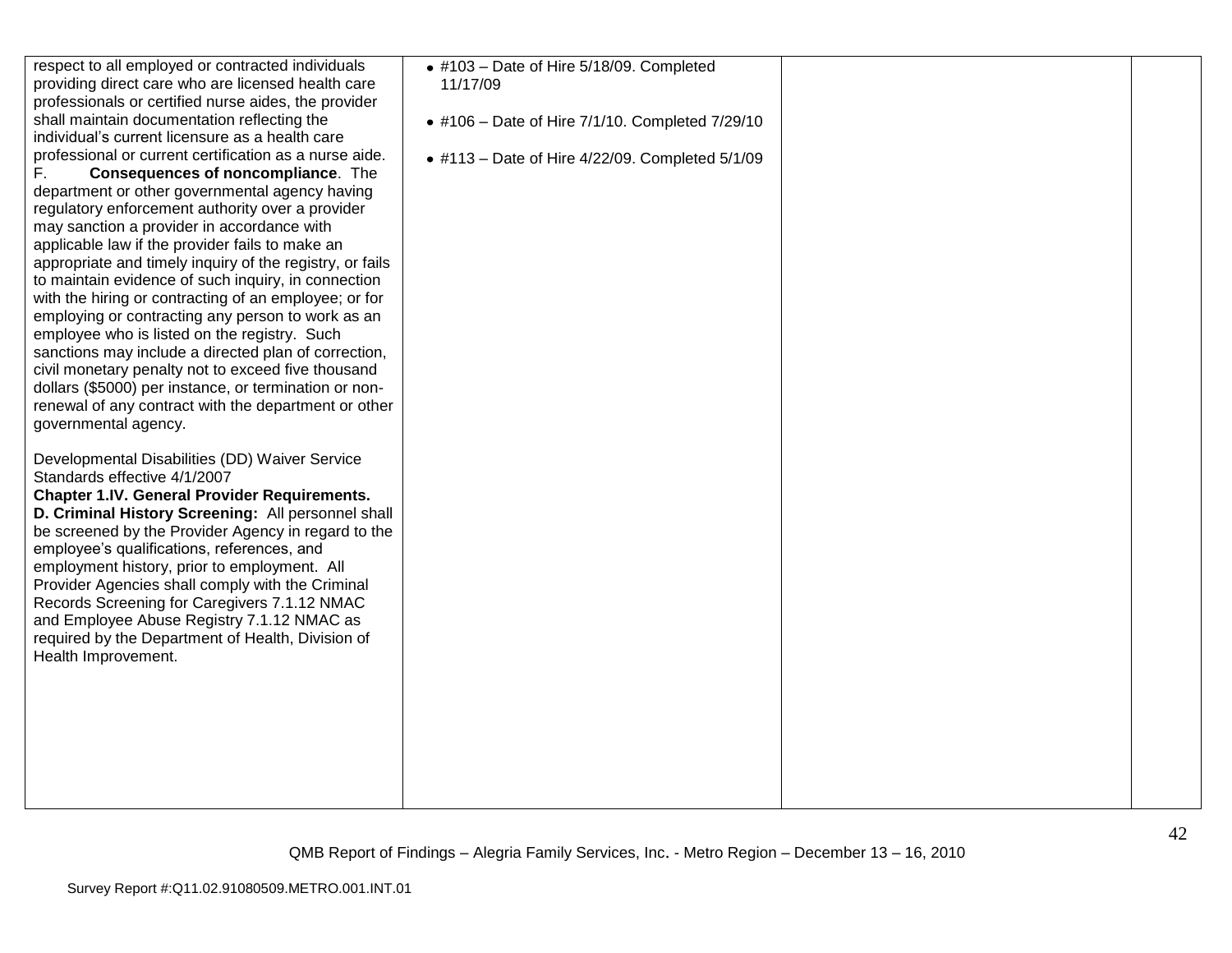| Tag #1A28.1 (CoP) Incident Mgt. System -                                                                                                                                                                                                                                                                                                                                                                                                                                                                                                                                                                                                                                                                                                                                                                                                                                                                                                                                                                                                                                                                                                                                                                                                                                                                                                                                                                                                                                                                                                                                                                                                                                                                                                                                                                                                                                                                                                                                            | <b>Scope &amp; Severity Rating: D</b>                                                                                                                                                                                                                                                                     |  |
|-------------------------------------------------------------------------------------------------------------------------------------------------------------------------------------------------------------------------------------------------------------------------------------------------------------------------------------------------------------------------------------------------------------------------------------------------------------------------------------------------------------------------------------------------------------------------------------------------------------------------------------------------------------------------------------------------------------------------------------------------------------------------------------------------------------------------------------------------------------------------------------------------------------------------------------------------------------------------------------------------------------------------------------------------------------------------------------------------------------------------------------------------------------------------------------------------------------------------------------------------------------------------------------------------------------------------------------------------------------------------------------------------------------------------------------------------------------------------------------------------------------------------------------------------------------------------------------------------------------------------------------------------------------------------------------------------------------------------------------------------------------------------------------------------------------------------------------------------------------------------------------------------------------------------------------------------------------------------------------|-----------------------------------------------------------------------------------------------------------------------------------------------------------------------------------------------------------------------------------------------------------------------------------------------------------|--|
| <b>Personnel Training</b><br>NMAC 7.1.13.10 INCIDENT MANAGEMENT<br><b>SYSTEM REQUIREMENTS:</b><br>A. General: All licensed health care facilities and<br>community based service providers shall establish<br>and maintain an incident management system,<br>which emphasizes the principles of prevention and<br>staff involvement. The licensed health care facility or<br>community based service provider shall ensure that<br>the incident management system policies and<br>procedures requires all employees to be<br>competently trained to respond to, report, and<br>document incidents in a timely and accurate<br>manner.<br>D. Training Documentation: All licensed health<br>care facilities and community based service<br>providers shall prepare training documentation for<br>each employee to include a signed statement<br>indicating the date, time, and place they received<br>their incident management reporting instruction. The<br>licensed health care facility and community based<br>service provider shall maintain documentation of an<br>employee's training for a period of at least twelve<br>(12) months, or six (6) months after termination of<br>an employee's employment. Training curricula shall<br>be kept on the provider premises and made<br>available on request by the department. Training<br>documentation shall be made available immediately<br>upon a division representative's request. Failure to<br>provide employee training documentation shall<br>subject the licensed health care facility or<br>community based service provider to the penalties<br>provided for in this rule.<br><b>Policy Title: Training Requirements for Direct</b><br>Service Agency Staff Policy - Eff. March 1, 2007<br><b>II. POLICY STATEMENTS:</b><br>A. Individuals shall receive services from competent<br>and qualified staff.<br>C. Staff shall complete training on DOH-approved<br>incident reporting procedures in accordance with 7 | Based on record review and interview, the Agency<br>failed to provide documentation verifying completion<br>of Incident Management Training for 5 of 74 Agency<br>Personnel.<br>• Incident Management Training (Abuse, Neglect &<br>Misappropriation of Consumers' Property) (#60,<br>96, 102, 111 & 112) |  |
| NMAC 1.13.                                                                                                                                                                                                                                                                                                                                                                                                                                                                                                                                                                                                                                                                                                                                                                                                                                                                                                                                                                                                                                                                                                                                                                                                                                                                                                                                                                                                                                                                                                                                                                                                                                                                                                                                                                                                                                                                                                                                                                          |                                                                                                                                                                                                                                                                                                           |  |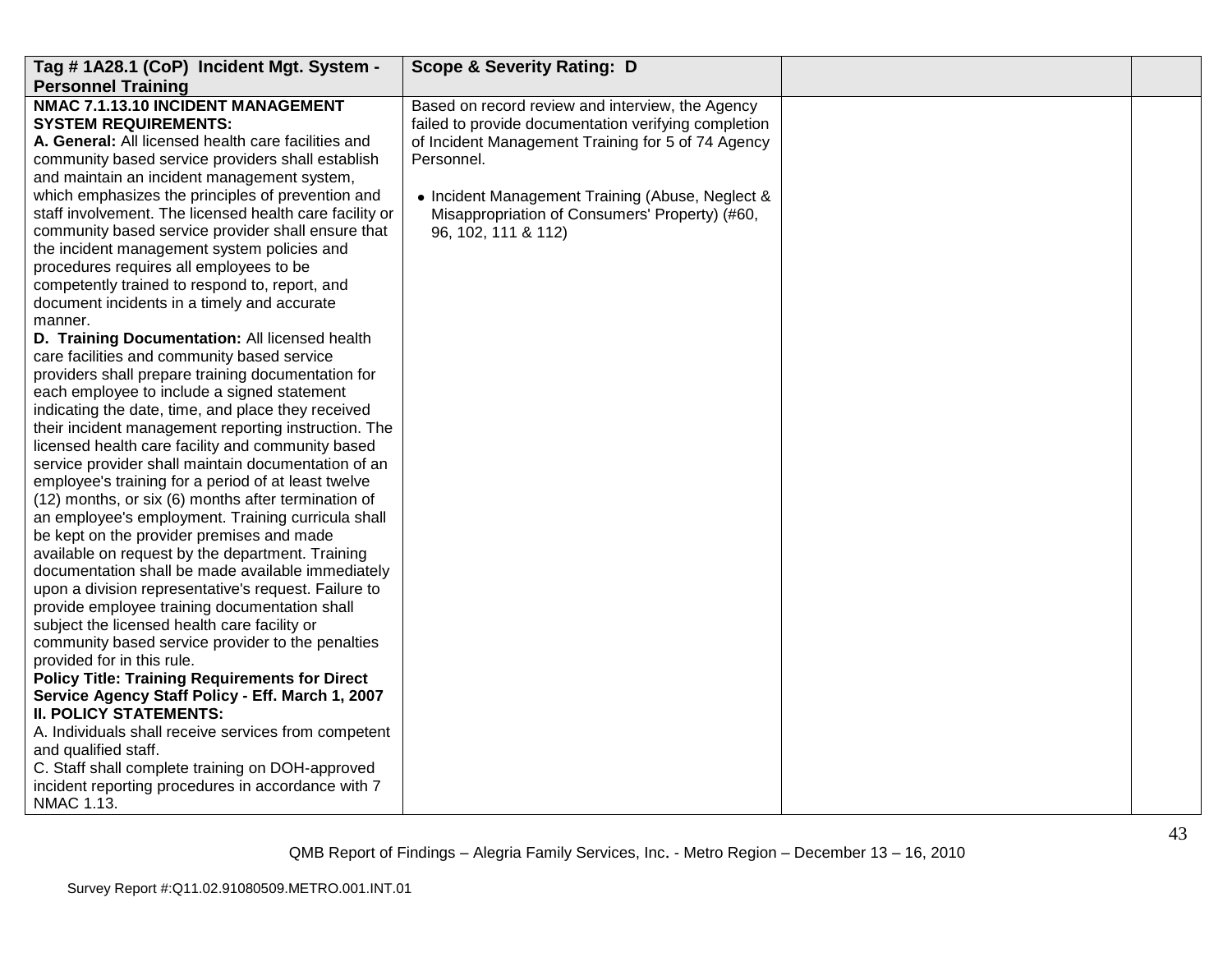| Tag #1A28.2 (CoP) Incident Mgt. System -                                                                                                                                                                                                                                                                                                                                                                                                                                                                                                                                                                                                                                                                                                                                                                                                                                                                                                                     | <b>Scope &amp; Severity Rating: F</b>                                                                                                                                                                                                                                                                                                                                                                                                                                                                                          |  |
|--------------------------------------------------------------------------------------------------------------------------------------------------------------------------------------------------------------------------------------------------------------------------------------------------------------------------------------------------------------------------------------------------------------------------------------------------------------------------------------------------------------------------------------------------------------------------------------------------------------------------------------------------------------------------------------------------------------------------------------------------------------------------------------------------------------------------------------------------------------------------------------------------------------------------------------------------------------|--------------------------------------------------------------------------------------------------------------------------------------------------------------------------------------------------------------------------------------------------------------------------------------------------------------------------------------------------------------------------------------------------------------------------------------------------------------------------------------------------------------------------------|--|
| <b>Parent/Guardian Training</b>                                                                                                                                                                                                                                                                                                                                                                                                                                                                                                                                                                                                                                                                                                                                                                                                                                                                                                                              |                                                                                                                                                                                                                                                                                                                                                                                                                                                                                                                                |  |
| NMAC 7.1.13.10 INCIDENT MANAGEMENT<br><b>SYSTEM REQUIREMENTS:</b><br>A. General: All licensed health care facilities and<br>community based service providers shall establish<br>and maintain an incident management system,<br>which emphasizes the principles of prevention and<br>staff involvement. The licensed health care facility or<br>community based service provider shall ensure that<br>the incident management system policies and<br>procedures requires all employees to be<br>competently trained to respond to, report, and<br>document incidents in a timely and accurate<br>manner.                                                                                                                                                                                                                                                                                                                                                     | Based on record review, the Agency failed to<br>provide documentation indicating consumer, family<br>members, or legal guardians had received an<br>orientation packet including incident management<br>system policies and procedural information<br>concerning the reporting of Abuse, Neglect and<br>Misappropriation of Consumers' Property, for 9 of 10<br>individuals.<br>• Parent/Guardian Incident Management Training<br>(Abuse, Neglect & Misappropriation of<br>Consumers' Property) (#1, 2, 3, 4, 5, 6, 7, 8 & 10) |  |
| E. Consumer and Guardian Orientation Packet:<br>Consumers, family members and legal guardians<br>shall be made aware of and have available<br>immediate accessibility to the licensed health care<br>facility and community based service provider<br>incident reporting processes. The licensed health<br>care facility and community based service provider<br>shall provide consumers, family members or legal<br>guardians an orientation packet to include incident<br>management systems policies and procedural<br>information concerning the reporting of abuse,<br>neglect or misappropriation. The licensed health<br>care facility and community based service provider<br>shall include a signed statement indicating the date,<br>time, and place they received their orientation<br>packet to be contained in the consumer's file. The<br>appropriate consumer, family member or legal<br>guardian shall sign this at the time of orientation. |                                                                                                                                                                                                                                                                                                                                                                                                                                                                                                                                |  |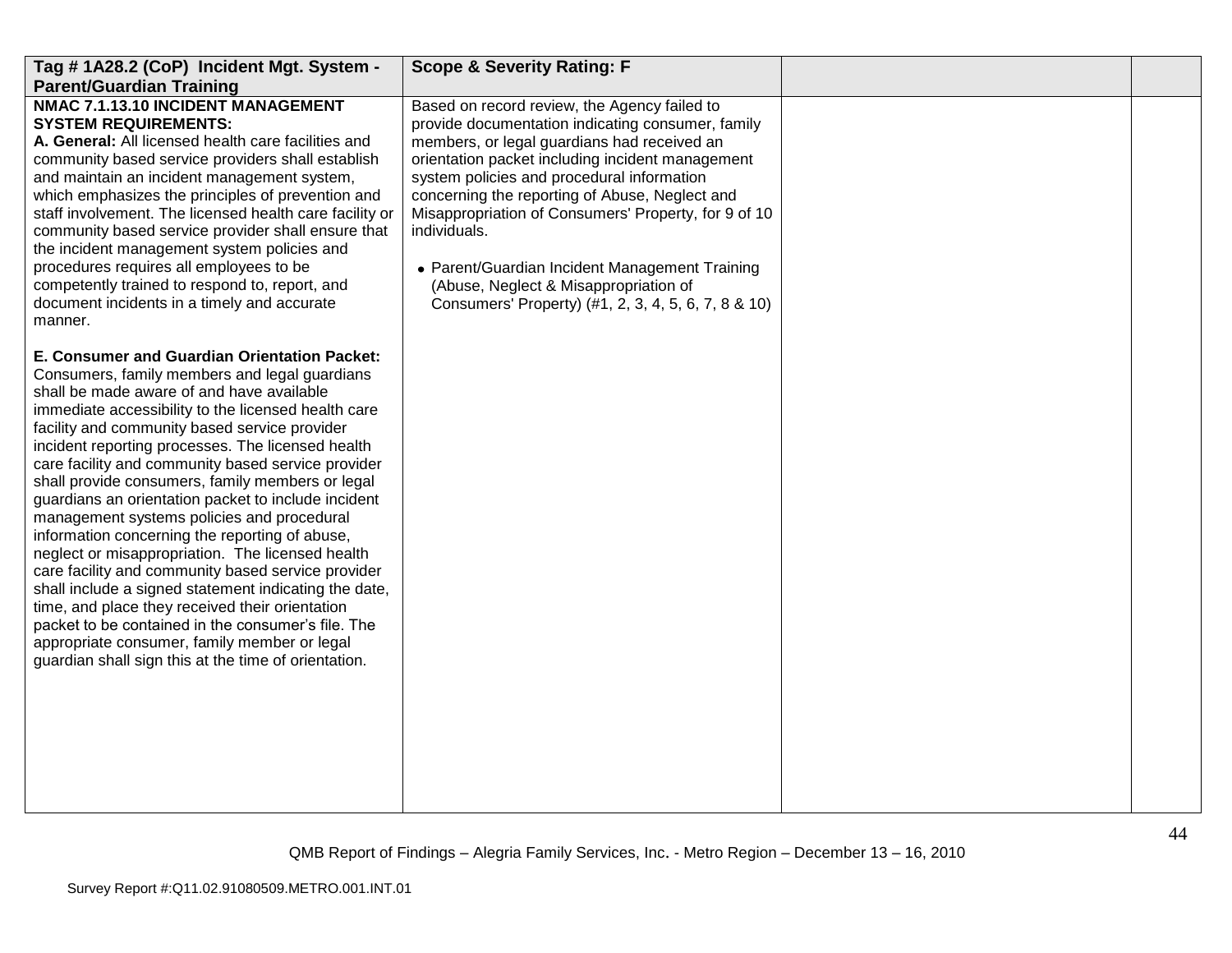| Tag #1A32 (CoP) ISP Implementation                         | <b>Scope and Severity Rating: D</b>               |  |
|------------------------------------------------------------|---------------------------------------------------|--|
| NMAC 7.26.5.16.C and D                                     | Based on record review, the Agency failed to      |  |
| Development of the ISP. Implementation of the              | implement the ISP according to the timelines      |  |
| ISP. The ISP shall be implemented according to the         | determined by the IDT and as specified in the ISP |  |
| timelines determined by the IDT and as specified in        | for each stated desired outcomes and action plan  |  |
| the ISP for each stated desired outcomes and               | for 2 of 10 individuals.                          |  |
| action plan.                                               |                                                   |  |
|                                                            | Per Individuals ISP the following was found with  |  |
| C.<br>The IDT shall review and discuss                     | regards to the implementation of ISP Outcomes:    |  |
| information and recommendations with the                   |                                                   |  |
| individual, with the goal of supporting the individual     | <b>Adult Habilitation Data Collection/Data</b>    |  |
| in attaining desired outcomes. The IDT develops an         | Tracking/Progress with regards to ISP             |  |
| ISP based upon the individual's personal vision            | <b>Outcomes:</b>                                  |  |
| statement, strengths, needs, interests and                 |                                                   |  |
| preferences. The ISP is a dynamic document,                | Individual #4                                     |  |
| revised periodically, as needed, and amended to            | • None found for 8/2010 - 10/2010.                |  |
| reflect progress towards personal goals and                |                                                   |  |
| achievements consistent with the individual's future       | Individual #5                                     |  |
| vision. This regulation is consistent with standards       | • None found for 8/2010 - 10/2010.                |  |
| established for individual plan development as set         |                                                   |  |
| forth by the commission on the accreditation of            | <b>Community Access Data Collection/Data</b>      |  |
| rehabilitation facilities (CARF) and/or other program      | Tracking/Progress with regards to ISP             |  |
| accreditation approved and adopted by the                  | <b>Outcomes:</b>                                  |  |
| developmental disabilities division and the                |                                                   |  |
| department of health. It is the policy of the              | Individual #5                                     |  |
| developmental disabilities division (DDD), that to the     | • None found for $8/2010 - 10/2010$ .             |  |
| extent permitted by funding, each individual receive       |                                                   |  |
| supports and services that will assist and encourage       |                                                   |  |
| independence and productivity in the community             |                                                   |  |
| and attempt to prevent regression or loss of current       |                                                   |  |
| capabilities. Services and supports include                |                                                   |  |
| specialized and/or generic services, training,             |                                                   |  |
| education and/or treatment as determined by the            |                                                   |  |
| IDT and documented in the ISP.                             |                                                   |  |
| D. The intent is to provide choice and obtain              |                                                   |  |
| opportunities for individuals to live, work and play       |                                                   |  |
| with full participation in their communities. The          |                                                   |  |
| following principles provide direction and purpose in      |                                                   |  |
| planning for individuals with developmental                |                                                   |  |
| disabilities.<br>[05/03/94; 01/15/97; Recompiled 10/31/01] |                                                   |  |
|                                                            |                                                   |  |
|                                                            |                                                   |  |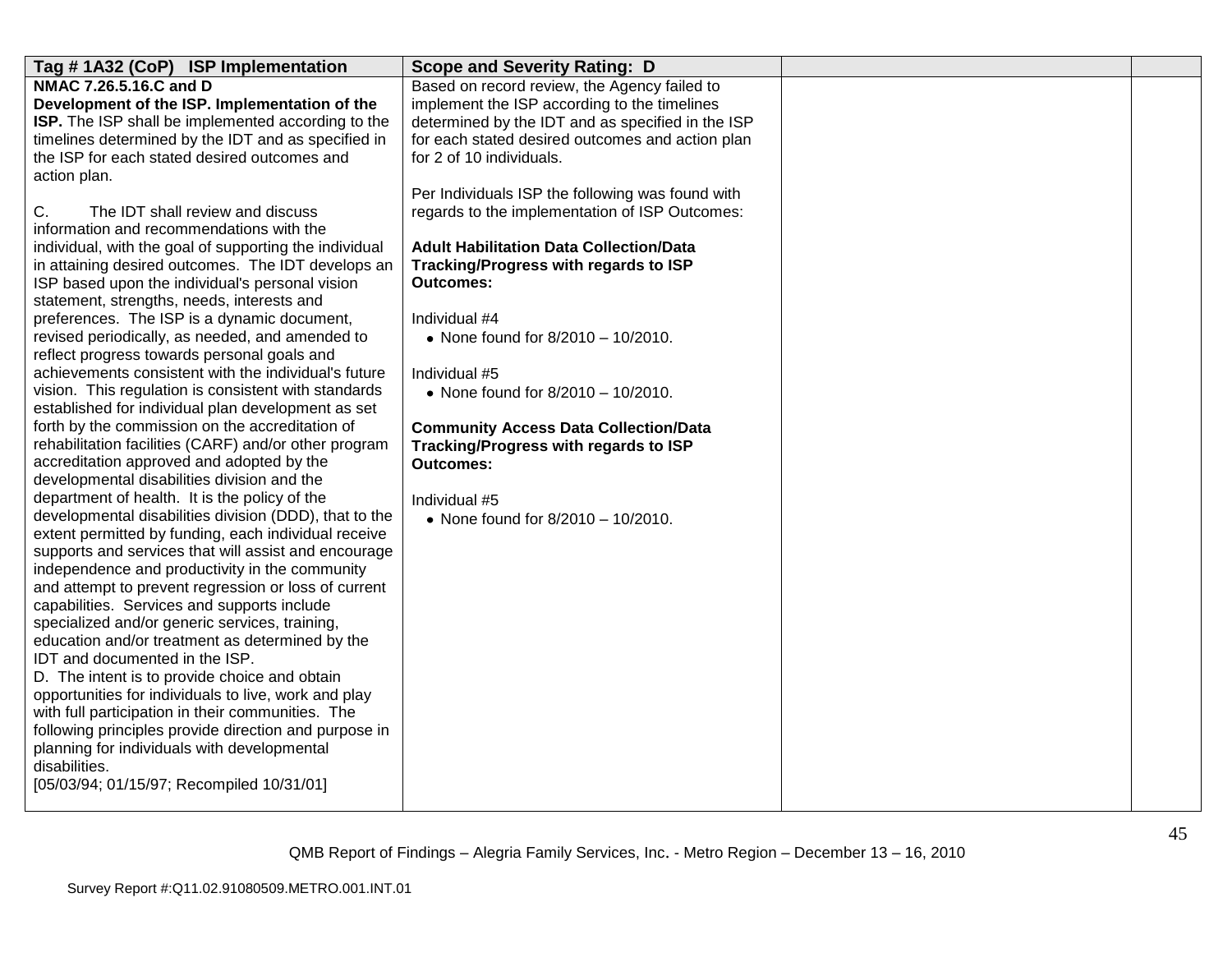| Tag #1A36 SC Training                                                                                 | <b>Scope and Severity Rating: A</b>                                                |  |
|-------------------------------------------------------------------------------------------------------|------------------------------------------------------------------------------------|--|
| Developmental Disabilities (DD) Waiver Service                                                        | Based on record review, the Agency failed to ensure                                |  |
| Standards effective 4/1/2007                                                                          | that Orientation and Training requirements were met                                |  |
| <b>CHAPTER 1 IV. GENERAL REQUIREMENTS</b>                                                             | for 1 of 4 Service Coordinators.                                                   |  |
| FOR PROVIDER AGENCY SERVICE                                                                           |                                                                                    |  |
| <b>PERSONNEL:</b> The objective of this section is to                                                 | Review of Service Coordinators training records                                    |  |
| establish personnel standards for DD Medicaid<br>Waiver Provider Agencies for the following services: | found no evidence of the following required<br>DOH/DDSD trainings being completed: |  |
| Community Living Supports, Community Inclusion                                                        |                                                                                    |  |
| Services, Respite, Substitute Care and Personal                                                       | • Pre-Service Manual (SC #112)                                                     |  |
| Support Companion Services. These standards                                                           |                                                                                    |  |
| apply to all personnel who provide services, whether                                                  | • Promoting Effective Teamwork (SC #112)                                           |  |
| directly employed or subcontracting with the                                                          |                                                                                    |  |
| Provider Agency. Additional personnel requirements                                                    |                                                                                    |  |
| and qualifications may be applicable for specific                                                     |                                                                                    |  |
| service standards.                                                                                    |                                                                                    |  |
|                                                                                                       |                                                                                    |  |
| C.<br><b>Orientation and Training Requirements:</b>                                                   |                                                                                    |  |
| Orientation and training for direct support staff and                                                 |                                                                                    |  |
| his or her supervisors shall comply with the                                                          |                                                                                    |  |
| DDSD/DOH Policy Governing the Training                                                                |                                                                                    |  |
| Requirements for Direct Support Staff and Internal                                                    |                                                                                    |  |
| Service Coordinators Serving Individuals with                                                         |                                                                                    |  |
| Developmental Disabilities to include the following:                                                  |                                                                                    |  |
|                                                                                                       |                                                                                    |  |
| Each new employee shall receive appropriate<br>(1)<br>orientation, including but not limited to, all  |                                                                                    |  |
| policies relating to fire prevention, accident                                                        |                                                                                    |  |
| prevention, incident management and                                                                   |                                                                                    |  |
| reporting, and emergency procedures; and                                                              |                                                                                    |  |
|                                                                                                       |                                                                                    |  |
|                                                                                                       |                                                                                    |  |
|                                                                                                       |                                                                                    |  |
|                                                                                                       |                                                                                    |  |
|                                                                                                       |                                                                                    |  |
|                                                                                                       |                                                                                    |  |
|                                                                                                       |                                                                                    |  |
|                                                                                                       |                                                                                    |  |
|                                                                                                       |                                                                                    |  |
|                                                                                                       |                                                                                    |  |
|                                                                                                       |                                                                                    |  |
|                                                                                                       |                                                                                    |  |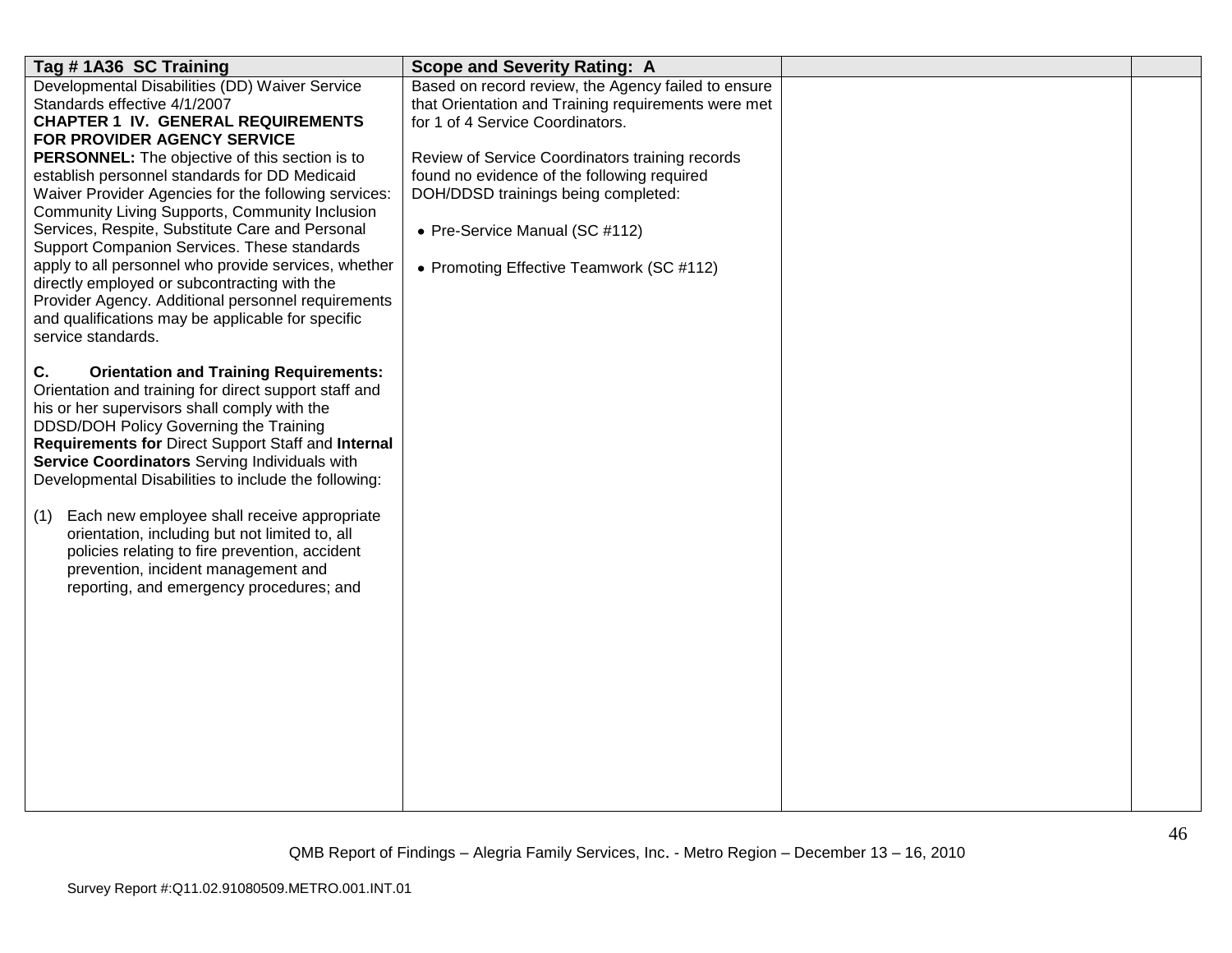| Tag #1A37 Individual Specific Training                                                                                                                                                                                                                                                                                                                                                                                                                                                                                                                                                                                                                                                                             | <b>Scope and Severity Rating: E</b>                                                                                                                                                                                                                                                                                               |  |
|--------------------------------------------------------------------------------------------------------------------------------------------------------------------------------------------------------------------------------------------------------------------------------------------------------------------------------------------------------------------------------------------------------------------------------------------------------------------------------------------------------------------------------------------------------------------------------------------------------------------------------------------------------------------------------------------------------------------|-----------------------------------------------------------------------------------------------------------------------------------------------------------------------------------------------------------------------------------------------------------------------------------------------------------------------------------|--|
| Developmental Disabilities (DD) Waiver Service<br>Standards effective 4/1/2007<br><b>CHAPTER 1 IV. GENERAL REQUIREMENTS</b><br>FOR PROVIDER AGENCY SERVICE<br>PERSONNEL: The objective of this section is to<br>establish personnel standards for DD Medicaid<br>Waiver Provider Agencies for the following services:<br>Community Living Supports, Community Inclusion<br>Services, Respite, Substitute Care and Personal<br>Support Companion Services. These standards<br>apply to all personnel who provide services, whether<br>directly employed or subcontracting with the<br>Provider Agency. Additional personnel requirements<br>and qualifications may be applicable for specific<br>service standards. | Based on record review, the Agency failed to ensure<br>that Individual Specific Training requirements were<br>met for 16 of 74 Agency Personnel.<br>Review of personnel records found no evidence of<br>the following:<br>• Individual Specific Training (#41, 47, 50, 52, 54,<br>64, 67, 72, 79, 84, 91, 94, 96, 102, 104 & 106) |  |
| <b>C. Orientation and Training Requirements:</b><br>Orientation and training for direct support staff and<br>his or her supervisors shall comply with the<br>DDSD/DOH Policy Governing the Training<br>Requirements for Direct Support Staff and Internal<br>Service Coordinators Serving Individuals with<br>Developmental Disabilities to include the following:<br>Individual-specific training for each individual<br>(2)<br>under his or her direct care, as described in the<br>individual service plan, prior to working alone<br>with the individual.                                                                                                                                                      |                                                                                                                                                                                                                                                                                                                                   |  |
| <b>Department of Health (DOH)</b><br><b>Developmental Disabilities Supports Division</b><br>(DDSD) Policy - Policy Title: Training<br><b>Requirements for Direct Service Agency Staff</b><br>Policy - Eff. March 1, 2007 - II. POLICY<br><b>STATEMENTS:</b>                                                                                                                                                                                                                                                                                                                                                                                                                                                        |                                                                                                                                                                                                                                                                                                                                   |  |
| A. Individuals shall receive services from competent<br>and qualified staff.<br>B. Staff shall complete individual-specific (formerly<br>known as "Addendum B") training requirements in<br>accordance with the specifications described in the<br>individual service plan (ISP) of each individual<br>served.                                                                                                                                                                                                                                                                                                                                                                                                     |                                                                                                                                                                                                                                                                                                                                   |  |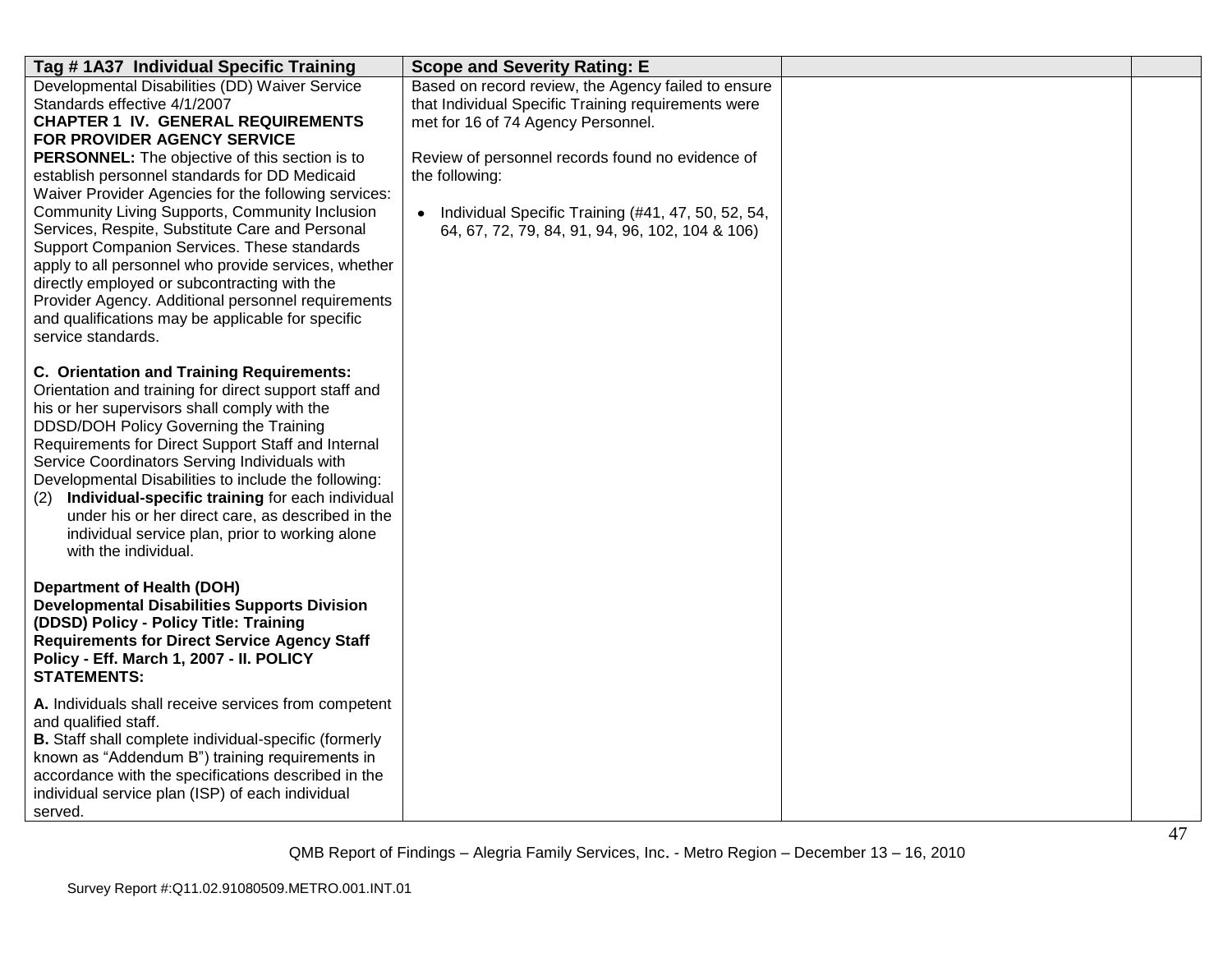| Tag # 5136 CA Reimbursement                                                            | <b>Scope and Severity Rating: C</b>                   |             |
|----------------------------------------------------------------------------------------|-------------------------------------------------------|-------------|
| Developmental Disabilities (DD) Waiver Service                                         | Based on record review, the Agency failed to          |             |
| Standards effective 4/1/2007                                                           | provide written or electronic documentation as        |             |
| <b>CHAPTER 1 III. PROVIDER AGENCY</b>                                                  | evidence for each unit billed for Community Access    |             |
| DOCUMENTATION OF SERVICE DELIVERY AND                                                  | Services for 3 of 3 individuals. Per Individual's ISP |             |
| LOCATION                                                                               | Individuals #3 & 10 did not received Community        |             |
| A. General: All Provider Agencies shall maintain                                       | Access Services.                                      |             |
| all records necessary to fully disclose the                                            |                                                       |             |
| service, quality, quantity and clinical necessity                                      | Individual #3                                         |             |
| furnished to individuals who are currently                                             | August 2010                                           |             |
| receiving services. The Provider Agency                                                | • The Agency billed 40 units of Community             |             |
| records shall be sufficiently detailed to                                              | Access from 08/24/2010 through 08/26/2010.            |             |
| substantiate the date, time, individual name,                                          | Insufficient documentation found to justify           |             |
| servicing Provider Agency, level of services,                                          | billing.                                              |             |
| and length of a session of service billed.                                             |                                                       |             |
| <b>B.</b><br><b>Billable Units: The documentation of the</b>                           | September 2010                                        |             |
| billable time spent with an individual shall be                                        | • The Agency billed 20 units of Community             |             |
| kept on the written or electronic record that is                                       | Access from 09/02/2010. Insufficient                  |             |
| prepared prior to a request for reimbursement                                          | documentation found to justify billing.               |             |
| from the HSD. For each unit billed, the record                                         |                                                       |             |
| shall contain the following:                                                           | Individual #5                                         |             |
| Date, start and end time of each service<br>(1)                                        | August 2010                                           |             |
| encounter or other billable service interval;                                          | • The Agency billed 42 units of Community             |             |
| A description of what occurred during the<br>(2)<br>encounter or service interval; and | Access from 08/15/2010 through 08/17/2010.            |             |
| The signature or authenticated name of staff<br>(3)                                    | No documentation found to justify billing. Per        |             |
| providing the service.                                                                 | ISP Community Access is not a service the             |             |
|                                                                                        | Individual receives according to their current        |             |
| MAD-MR: 03-59 Eff 1/1/2004                                                             | budget.                                               |             |
| 8.314.1 BI RECORD KEEPING AND                                                          | • The Agency billed 56 units of Community             |             |
| <b>DOCUMENTATION REQUIREMENTS:</b>                                                     | Access from 08/22/2010 through 08/31/2010.            |             |
| Providers must maintain all records necessary to                                       | No documentation found to justify billing. Per        |             |
| fully disclose the extent of the services provided to                                  | ISP Community Access is not a service the             |             |
| the Medicaid recipient. Services that have been                                        | Individual receives according to their current        |             |
| billed to Medicaid, but are not substantiated in a                                     | budget.                                               |             |
| treatment plan and/or patient records for the                                          |                                                       |             |
| recipient are subject to recoupment.                                                   | September 2010                                        |             |
|                                                                                        | • The Agency billed 31 units of Community             |             |
| Developmental Disabilities (DD) Waiver Service                                         | Access from 09/04/2010 through 09/05/2010.            |             |
| Standards effective 4/1/2007                                                           | No documentation found to justify billing. Per        |             |
| <b>CHAPTER 5 XI. COMMUNITY ACCESS</b>                                                  | ISP Community Access is not a service the             |             |
| <b>SERVICES REQUIREMENTS</b>                                                           | Individual receives according to their current        |             |
|                                                                                        |                                                       | $\Lambda$ O |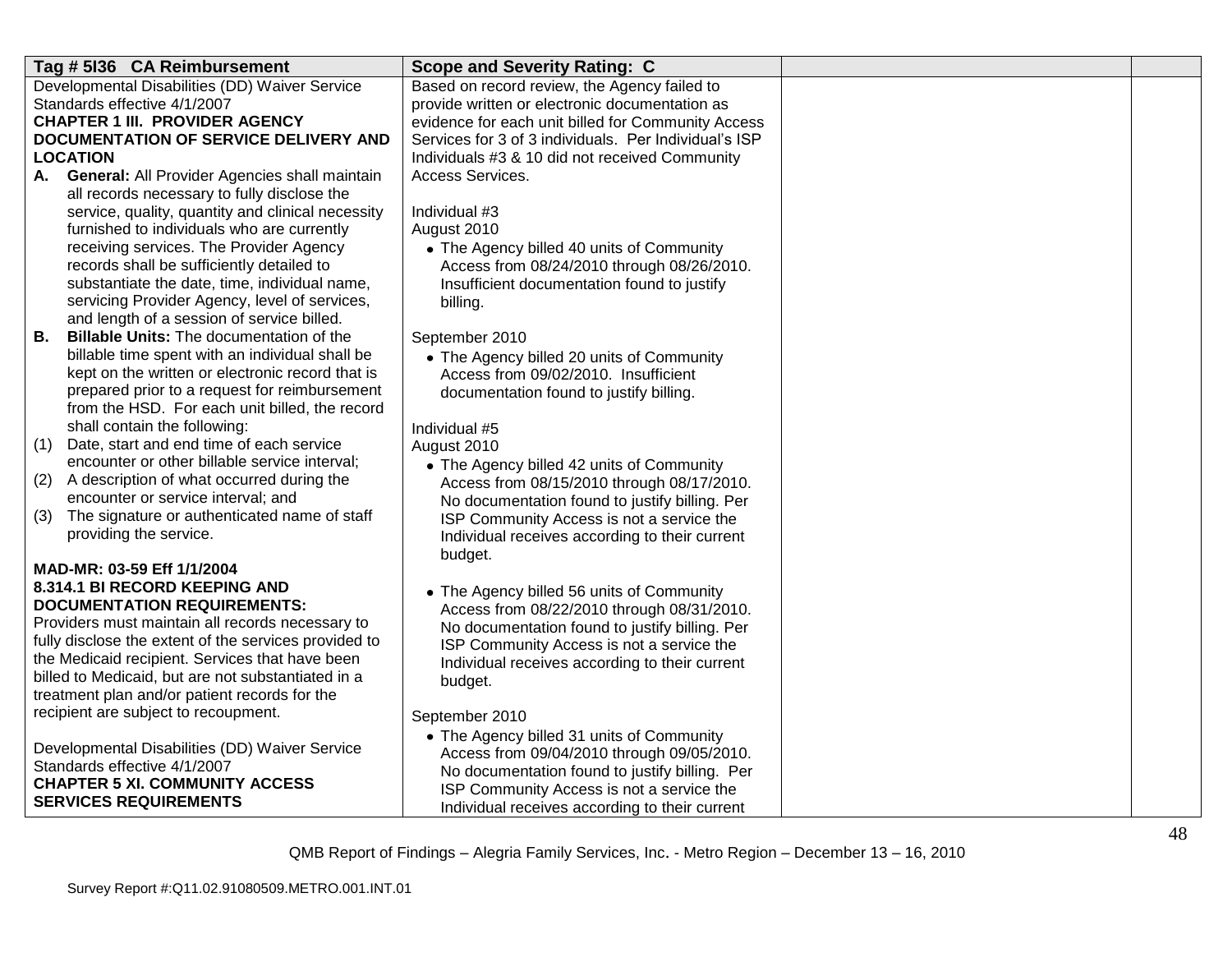| <b>G. Reimbursement</b>                                                                                | budget.                                                                                            |  |
|--------------------------------------------------------------------------------------------------------|----------------------------------------------------------------------------------------------------|--|
| (1) Billable Unit: A billable unit is defined as one-                                                  |                                                                                                    |  |
| quarter hour of service.                                                                               | • The Agency billed 10 units of Community                                                          |  |
| (2) Billable Activities: The Community Access                                                          | Access on 09/26/2010. No documentation found                                                       |  |
| Provider Agency can bill for those activities listed in                                                | to justify billing. Per ISP Community Access is<br>not a service the Individual receives according |  |
| the Community Access Scope of Service. Billable                                                        | to their current budget.                                                                           |  |
| units are typically provided face-to-face but time                                                     |                                                                                                    |  |
| spent in non face-to-face activity may be claimed                                                      | October 2010                                                                                       |  |
| under the following conditions:                                                                        | • The Agency billed 10 units of Community                                                          |  |
|                                                                                                        | Access on 10/02/2010. No documentation                                                             |  |
| (a) Time that is non face-to-face is documented                                                        | found to justify billing. Per ISP Community                                                        |  |
| separately and clearly identified as to the                                                            | Access is not a service the Individual receives                                                    |  |
| nature of the activity, and is tied directly to                                                        | according to their current budget.                                                                 |  |
| the individual's ISP, Action Plan;                                                                     |                                                                                                    |  |
| (b) Time that is non face-to-face involves                                                             | • The Agency billed 52 units of Community                                                          |  |
| outreach and identification and training of                                                            | Access from 10/03/2010 through 10/12/2010.                                                         |  |
| community connections and natural supports;                                                            | No documentation found to justify billing. Per                                                     |  |
| and                                                                                                    | ISP Community Access is not a service the                                                          |  |
| (c) Non face-to-face hours do not exceed 10% of                                                        | Individual receives according to their current                                                     |  |
| the monthly billable hours.                                                                            | budget.                                                                                            |  |
|                                                                                                        |                                                                                                    |  |
| (3) Non-Billable Activities: Activities that the service                                               | • The Agency billed 60 units of Community                                                          |  |
| Provider Agency may need to conduct, but which<br>are not separately billable activities, may include: | Access from 10/17/2010 through 10/24/2010.                                                         |  |
|                                                                                                        | No documentation found to justify billing. Per                                                     |  |
| (a) Time and expense for training service                                                              | ISP Community Access is not a service the                                                          |  |
| personnel;                                                                                             | Individual receives according to their current                                                     |  |
| (b) Supervision of agency staff;                                                                       | budget.                                                                                            |  |
| (c) Service documentation and billing activities; or                                                   | Individual #10                                                                                     |  |
| (d) Time the individual spends in segregated                                                           | August 2010                                                                                        |  |
| facility-based settings activities.                                                                    | • The Agency billed 74 units of Community                                                          |  |
|                                                                                                        | Access from 08/22/2010 through 08/29/2010.                                                         |  |
|                                                                                                        | Documentation received accounted for 40 units.                                                     |  |
|                                                                                                        |                                                                                                    |  |
|                                                                                                        | September 2010                                                                                     |  |
|                                                                                                        | • The Agency billed 88 units of Community                                                          |  |
|                                                                                                        | Access from 09/05/2010 through 09/18/2010.                                                         |  |
|                                                                                                        | Documentation received accounted for 54 units.                                                     |  |
|                                                                                                        |                                                                                                    |  |
|                                                                                                        | • The Agency billed 50 units of Community                                                          |  |
|                                                                                                        | Access from 09/19/2010 through 09/26/2010.                                                         |  |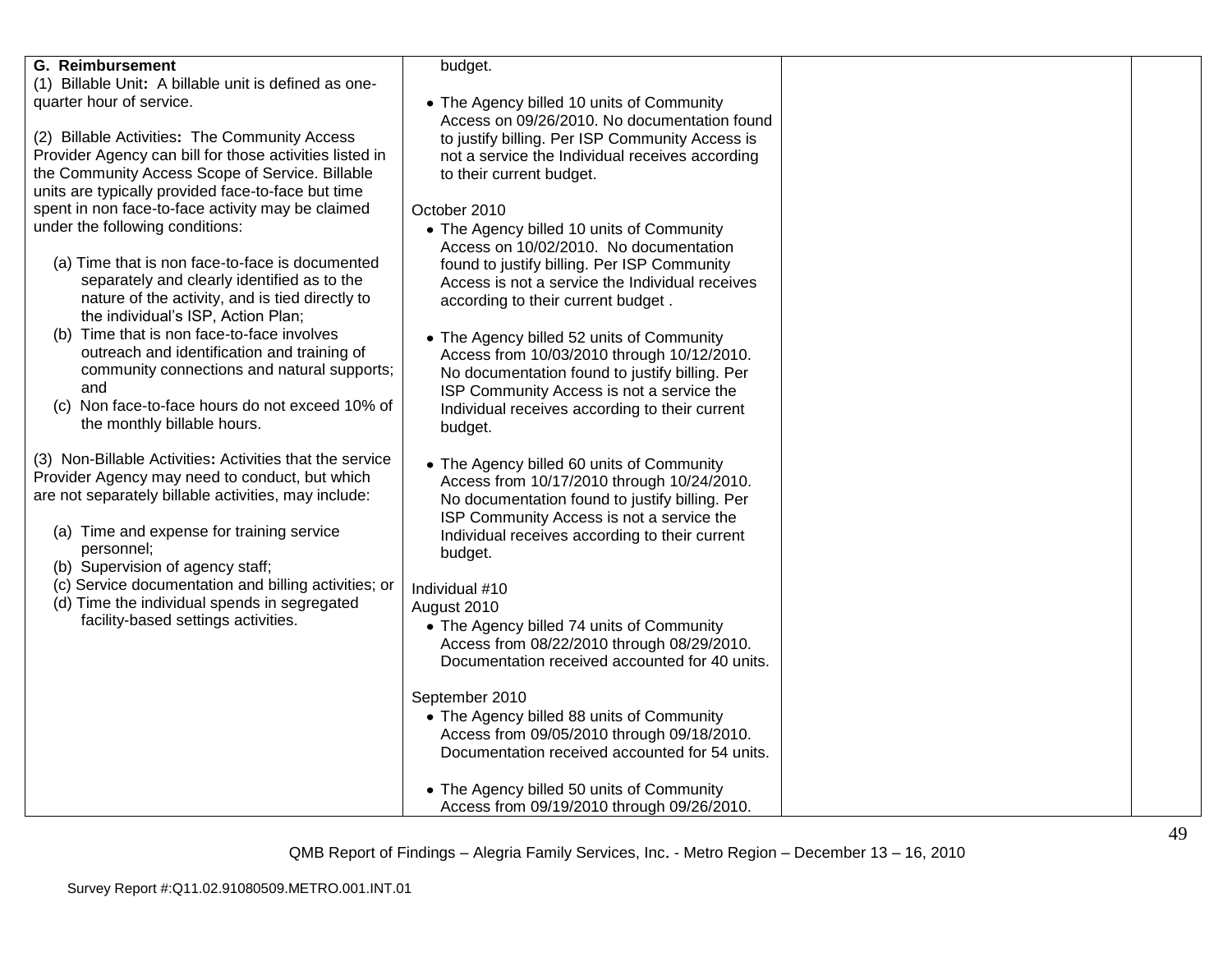| Documentation received accounted for 26 units.                                                                                                                                                                                                                                                                                                                                                                                         |  |
|----------------------------------------------------------------------------------------------------------------------------------------------------------------------------------------------------------------------------------------------------------------------------------------------------------------------------------------------------------------------------------------------------------------------------------------|--|
| October 2010<br>• The Agency billed 60 units of Community<br>Access on 10/02/2010. Insufficient<br>documentation found to justify billing.<br>• The Agency billed 120 units of Community<br>Access from 10/03/2010 through 10/16/2010.<br>Documentation received accounted for 54 units.<br>• The Agency billed 156 units of Community<br>Access from 10/17/2010 through 10/30/2010.<br>Documentation received accounted for 64 units. |  |
|                                                                                                                                                                                                                                                                                                                                                                                                                                        |  |
|                                                                                                                                                                                                                                                                                                                                                                                                                                        |  |
|                                                                                                                                                                                                                                                                                                                                                                                                                                        |  |
|                                                                                                                                                                                                                                                                                                                                                                                                                                        |  |
|                                                                                                                                                                                                                                                                                                                                                                                                                                        |  |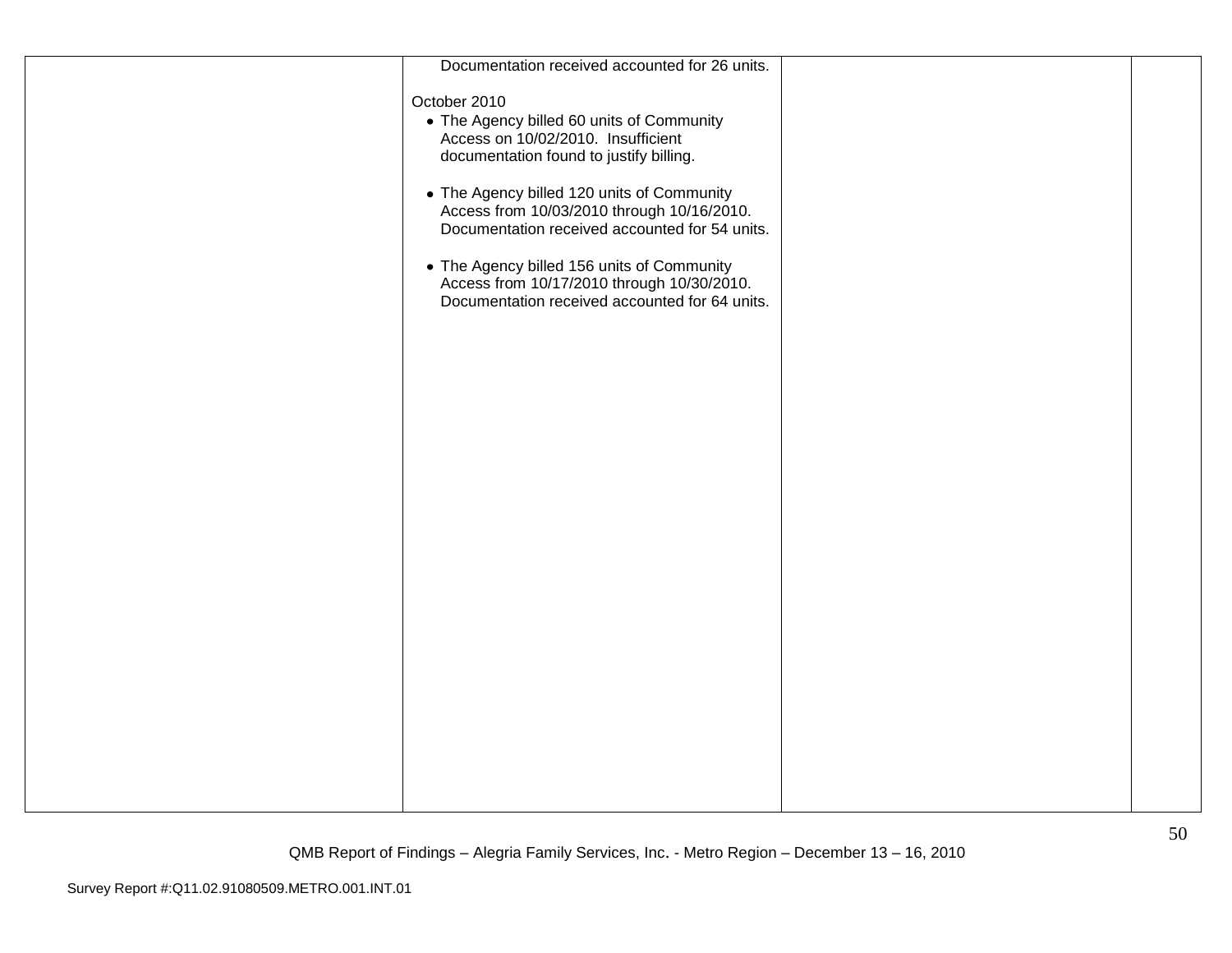| Tag # 5144 AH Reimbursement                                         | <b>Scope and Severity Rating: B</b>                                                         |  |
|---------------------------------------------------------------------|---------------------------------------------------------------------------------------------|--|
| Developmental Disabilities (DD) Waiver Service                      | Based on record review, the Agency failed to                                                |  |
| Standards effective 4/1/2007                                        | provide written or electronic documentation as                                              |  |
| <b>CHAPTER 1 III. PROVIDER AGENCY</b>                               | evidence for each unit billed for Adult Habilitation                                        |  |
| DOCUMENTATION OF SERVICE DELIVERY AND                               | Services for 4 of 5 individuals. Per Individual's ISP                                       |  |
| <b>LOCATION</b>                                                     | Individuals #4 & 5 do not received Adult Habilitation                                       |  |
| General: All Provider Agencies shall maintain<br>А.                 | Services.                                                                                   |  |
| all records necessary to fully disclose the                         |                                                                                             |  |
| service, quality, quantity and clinical necessity                   | Individual #3                                                                               |  |
| furnished to individuals who are currently                          | August 2010                                                                                 |  |
| receiving services. The Provider Agency                             | • The Agency billed 60 units of Adult Habilitation                                          |  |
| records shall be sufficiently detailed to                           | from 08/23/2010 through 08/30/2010.                                                         |  |
| substantiate the date, time, individual name,                       | Documentation received accounted for 40 units.                                              |  |
| servicing Provider Agency, level of services,                       |                                                                                             |  |
| and length of a session of service billed.                          | September 2010                                                                              |  |
| <b>Billable Units: The documentation of the</b><br>В.               | • The Agency billed 20 units of Adult Habilitation                                          |  |
| billable time spent with an individual shall be                     | from 09/03/2010. Insufficient documentation                                                 |  |
| kept on the written or electronic record that is                    | found to justify billing.                                                                   |  |
| prepared prior to a request for reimbursement                       |                                                                                             |  |
| from the HSD. For each unit billed, the record                      | Individual #4                                                                               |  |
| shall contain the following:                                        | August 2010                                                                                 |  |
| Date, start and end time of each service<br>(1)                     | • The Agency billed 80 units of Adult Habilitation                                          |  |
| encounter or other billable service interval;                       | from 08/02/2010 through 08/05/2010. No                                                      |  |
| (2)<br>A description of what occurred during the                    | documentation found to justify billing. Per ISP                                             |  |
| encounter or service interval; and                                  | Adult Habilitation is not a service the Individual                                          |  |
| The signature or authenticated name of staff<br>(3)                 | receives.                                                                                   |  |
| providing the service.                                              |                                                                                             |  |
|                                                                     | • The Agency billed 160 units of Adult Habilitation                                         |  |
| MAD-MR: 03-59 Eff 1/1/2004                                          | from 08/09/2010 through 08/19/2010. No                                                      |  |
| 8.314.1 BI RECORD KEEPING AND<br><b>DOCUMENTATION REQUIREMENTS:</b> | documentation found to justify billing. Per ISP                                             |  |
| Providers must maintain all records necessary to                    | Adult Habilitation is not a service the Individual                                          |  |
| fully disclose the extent of the services provided to               | receives.                                                                                   |  |
| the Medicaid recipient. Services that have been                     |                                                                                             |  |
| billed to Medicaid, but are not substantiated in a                  | • The Agency billed 120 units of Adult Habilitation                                         |  |
| treatment plan and/or patient records for the                       | from 08/23/2010 through 08/31/2010. No                                                      |  |
| recipient are subject to recoupment.                                | documentation found to justify billing. Per ISP                                             |  |
|                                                                     | Adult Habilitation is not a service the Individual                                          |  |
| Developmental Disabilities (DD) Waiver Service                      | receives.                                                                                   |  |
| Standards effective 4/1/2007                                        | September 2010                                                                              |  |
| <b>CHAPTER 5 XVI. REIMBURSEMENT</b>                                 |                                                                                             |  |
| A. Billable Unit. A billable unit for Adult Habilitation            | • The Agency billed 40 units of Adult Habilitation<br>from 09/0/2010 through 09/02/2010. No |  |
|                                                                     |                                                                                             |  |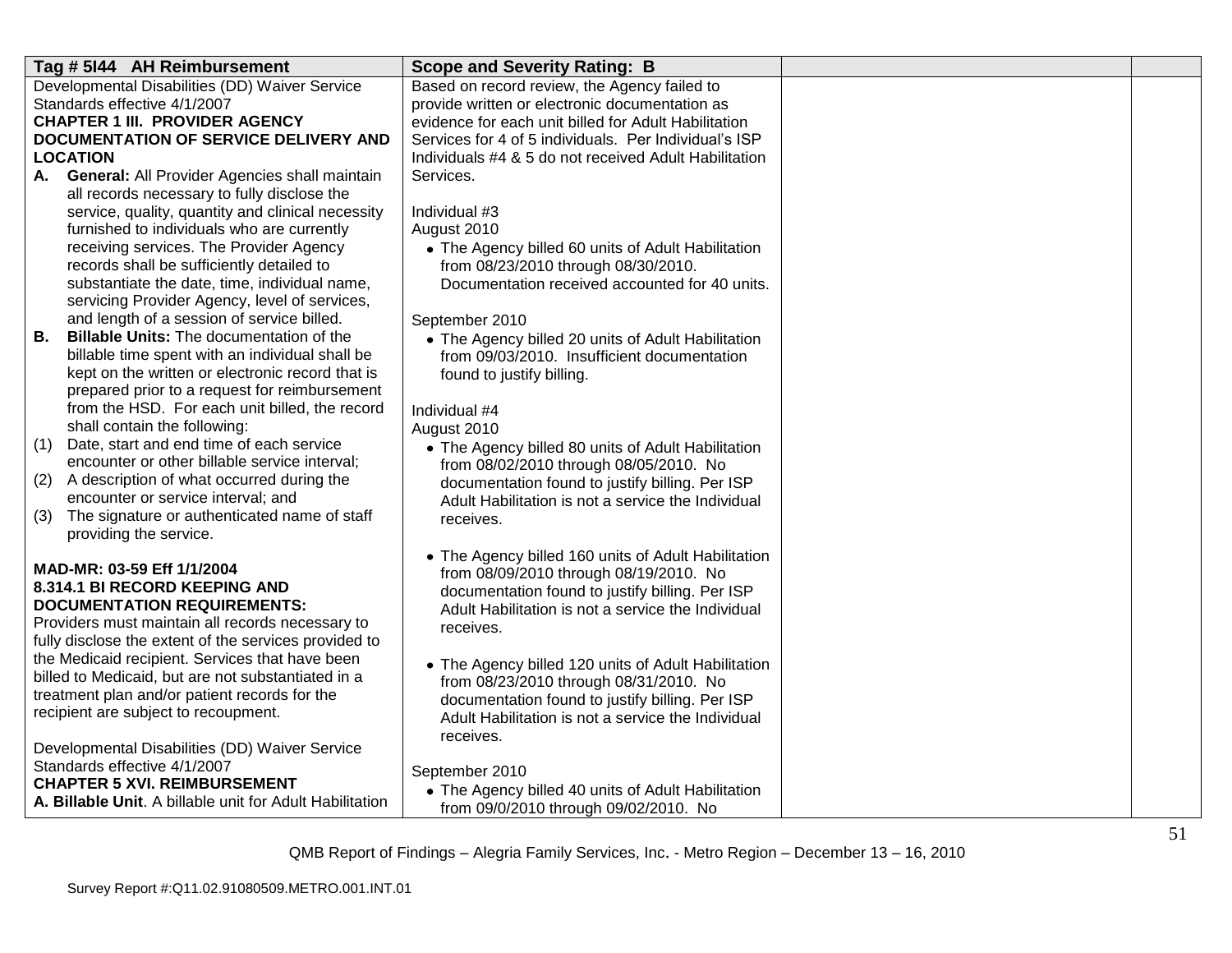| Services is in 15-minute increments hour. The rate<br>is based on the individual's level of care.<br><b>B. Billable Activities</b><br>(1) The Community Inclusion Provider Agency can<br>bill for those activities listed and described on the<br>ISP and within the Scope of Service. Partial units<br>are allowable. Billable units are face-to-face, except<br>that Adult Habilitation services may be non-face-to-<br>face under the following conditions: (a) Time that is<br>non face-to-face is documented separately and<br>clearly identified as to the nature of the activity;<br>and(b) Non face-to-face hours do not exceed 5% of<br>the monthly billable hours.<br>(2) Adult Habilitation Services can be provided with<br>any other services, insofar as the services are not<br>reported for the same hours on the same day,<br>except that Therapy Services and Case<br>Management may be provided and billed for the<br>same hours | documentation found to justify billing. Per ISP<br>Adult Habilitation is not a service the Individual<br>receives<br>• The Agency billed 160 units of Adult Habilitation<br>from 09/062010 through 09/16/2010. No<br>documentation found to justify billing. Per ISP<br>Adult Habilitation is not a service the Individual<br>receives.<br>• The Agency billed 160 units of Adult Habilitation<br>from 09/202010 through 09/30/2010. No<br>documentation found to justify billing. Per ISP<br>Adult Habilitation is not a service the Individual<br>receives.<br>October 2010<br>• The Agency billed 160 units of Adult Habilitation<br>from 10/04/2010 through 10/14/2010. No<br>documentation found to justify billing. Per ISP<br>Adult Habilitation is not a service the Individual<br>receives.<br>• The Agency billed 160 units of Adult Habilitation<br>from 10/18/2010 through 10/28/2010. No<br>documentation found to justify billing. Per ISP<br>Adult Habilitation is not a service the Individual<br>receives.<br>Individual #5<br>August 2010<br>• The Agency billed 98 units of Adult Habilitation<br>from 08/14/2010 through 08/18/2010. No<br>documentation found to justify billing. Per ISP<br>Adult Habilitation is not a service the Individual<br>receives.<br>• The Agency billed 66 units of Adult Habilitation |  |
|-----------------------------------------------------------------------------------------------------------------------------------------------------------------------------------------------------------------------------------------------------------------------------------------------------------------------------------------------------------------------------------------------------------------------------------------------------------------------------------------------------------------------------------------------------------------------------------------------------------------------------------------------------------------------------------------------------------------------------------------------------------------------------------------------------------------------------------------------------------------------------------------------------------------------------------------------------|-----------------------------------------------------------------------------------------------------------------------------------------------------------------------------------------------------------------------------------------------------------------------------------------------------------------------------------------------------------------------------------------------------------------------------------------------------------------------------------------------------------------------------------------------------------------------------------------------------------------------------------------------------------------------------------------------------------------------------------------------------------------------------------------------------------------------------------------------------------------------------------------------------------------------------------------------------------------------------------------------------------------------------------------------------------------------------------------------------------------------------------------------------------------------------------------------------------------------------------------------------------------------------------------------------------------------------------------|--|
|                                                                                                                                                                                                                                                                                                                                                                                                                                                                                                                                                                                                                                                                                                                                                                                                                                                                                                                                                     | from 08/22/2010 through 08/31/2010 No<br>documentation found to justify billing. Per ISP<br>Adult Habilitation is not a service the Individual<br>receives.                                                                                                                                                                                                                                                                                                                                                                                                                                                                                                                                                                                                                                                                                                                                                                                                                                                                                                                                                                                                                                                                                                                                                                             |  |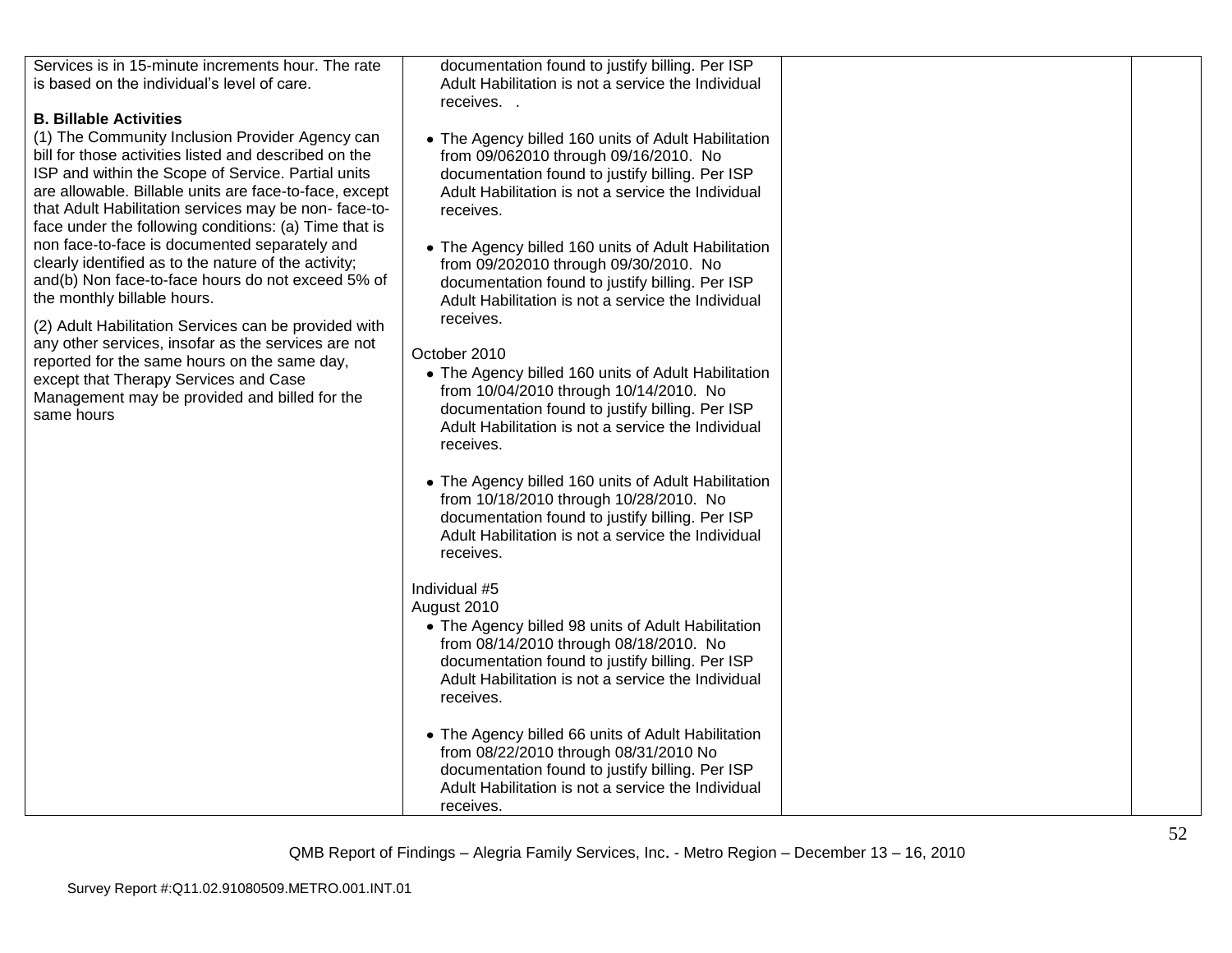| September 2010<br>• The Agency billed 55 units of Adult Habilitation<br>from 09/04/2010 through 09/05/2010. No<br>documentation found to justify billing. Per ISP<br>Adult Habilitation is not a service the Individual<br>receives. |  |
|--------------------------------------------------------------------------------------------------------------------------------------------------------------------------------------------------------------------------------------|--|
| • The Agency billed 56 units of Adult Habilitation<br>from 09/26/2010 through 09/30/2010 No<br>documentation found to justify billing. Per ISP<br>Adult Habilitation is not a service the Individual<br>receives                     |  |
| October 2010<br>• The Agency billed 26 units of Adult Habilitation<br>on 10/02/2010. No documentation found to<br>justify billing. Per ISP Adult Habilitation is not a<br>service the Individual receives.                           |  |
| • The Agency billed 132 units of Adult Habilitation<br>from 10/03/2010 through 10/15/2010. No<br>documentation found to justify billing. Per ISP<br>Adult Habilitation is not a service the Individual<br>receives.                  |  |
| • The Agency billed 82 units of Adult Habilitation<br>from 10/17/2010 through 10/24/2010. No<br>documentation found to justify billing. Per ISP<br>Adult Habilitation is not a service the Individual<br>receives.                   |  |
| Individual #9<br>August 2010<br>• The Agency billed 41 units of Adult Habilitation<br>from 08/02/2010 through 08/03/2010.<br>Documentation received accounted for 34 units.                                                          |  |
|                                                                                                                                                                                                                                      |  |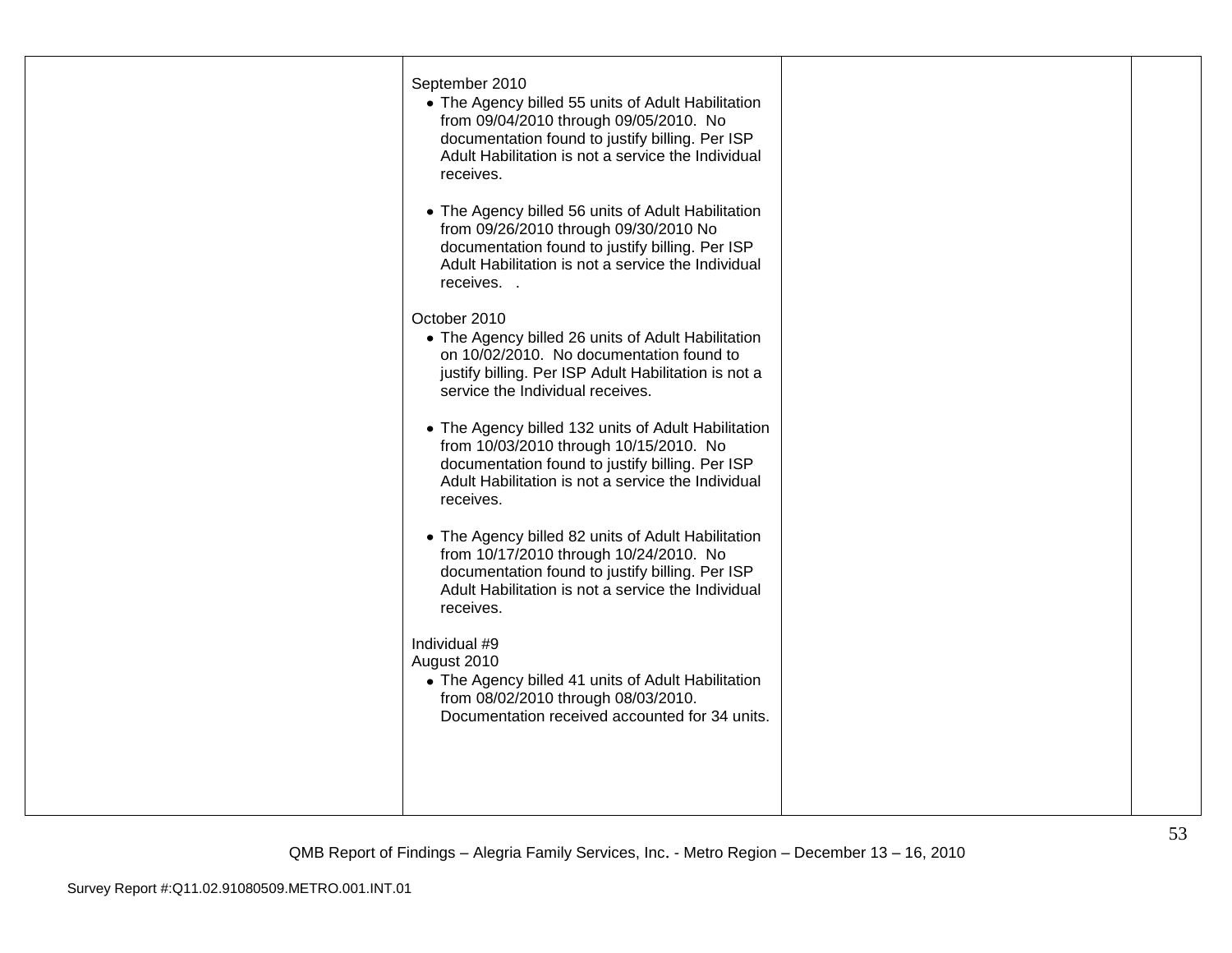| Tag # 6L06 (CoP) - FL Requirements                                                                                                   | <b>Scope and Severity Rating: D</b>                        |  |
|--------------------------------------------------------------------------------------------------------------------------------------|------------------------------------------------------------|--|
| Developmental Disabilities (DD) Waiver Service                                                                                       | Based on record review, the Agency failed to               |  |
| Standards effective 4/1/2007                                                                                                         | complete all DDSD requirements for approval of             |  |
| <b>CHAPTER 6. III. REQUIREMENTS UNIQUE TO</b>                                                                                        | each direct support provider for 1 of 6 individuals.       |  |
| <b>FAMILY LIVING SERVICES</b>                                                                                                        | The following was not found, not current and/or            |  |
| A. Support to Individuals in Family Living: The                                                                                      | incomplete:                                                |  |
| Family Living Services Provider Agency shall                                                                                         |                                                            |  |
| provide and document:                                                                                                                | • Monthly Consultation with the Direct Support<br>Provider |  |
| (5) Monthly consultation, by agency supervisors or<br>internal service coordinators, with the direct<br>support provider to include: | ° Individual #6 - None found for September<br>2010.        |  |
| (a) Review, advise, and prompt the                                                                                                   |                                                            |  |
| implementation of the individual's ISP<br>Action Plans, schedule of activities and                                                   |                                                            |  |
| appointments; and                                                                                                                    |                                                            |  |
| (b) Assist with service or support issues raised                                                                                     |                                                            |  |
| by the direct support provider or observed<br>by supervisor, service coordinator or other                                            |                                                            |  |
| IDT members.                                                                                                                         |                                                            |  |
|                                                                                                                                      |                                                            |  |
| B. Home Studies. The Family Living Services<br>Provider Agency shall complete all DDSD                                               |                                                            |  |
| requirements for approval of each direct support                                                                                     |                                                            |  |
| provider, including completion of an approved home                                                                                   |                                                            |  |
| study and training prior to placement. After the initial                                                                             |                                                            |  |
| home study, an updated home study shall be<br>completed annually. The home study must also be                                        |                                                            |  |
| updated each time there is a change in family                                                                                        |                                                            |  |
| composition or when the family moves to a new                                                                                        |                                                            |  |
| home. The content and procedures used by the                                                                                         |                                                            |  |
| Provider Agency to conduct home studies shall be<br>approved by DDSD.                                                                |                                                            |  |
|                                                                                                                                      |                                                            |  |
| Developmental Disabilities (DD) Waiver Service                                                                                       |                                                            |  |
| Standards effective 4/1/2007<br><b>CHAPTER 1. I. PROVIDER AGENCY</b>                                                                 |                                                            |  |
| <b>ENROLLMENT PROCESS</b>                                                                                                            |                                                            |  |
| D. Scope of DDSD Agreement                                                                                                           |                                                            |  |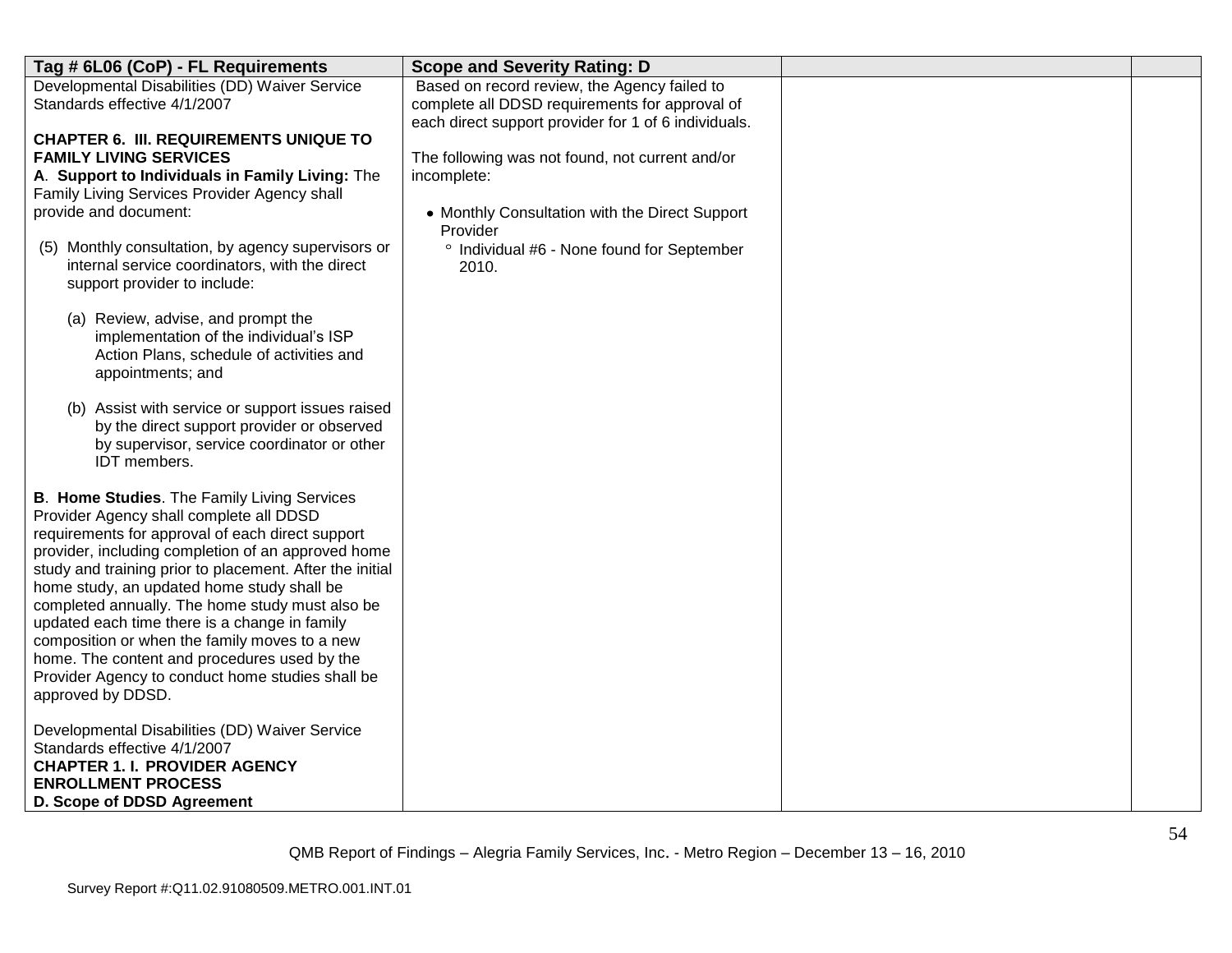| (4) Provider Agencies must have prior written<br>approval of the Department of Health to<br>subcontract any service other than Respite;<br>NMAC 8.314.5.10 - DEVELOPMENTAL<br>DISABILITIES HOME AND COMMUNITY-BASED<br><b>SERVICES WAIVER</b>                                                                                                                                                                                                                                                                                                                                                                                                                                                                                                                                                                                             |  |  |
|-------------------------------------------------------------------------------------------------------------------------------------------------------------------------------------------------------------------------------------------------------------------------------------------------------------------------------------------------------------------------------------------------------------------------------------------------------------------------------------------------------------------------------------------------------------------------------------------------------------------------------------------------------------------------------------------------------------------------------------------------------------------------------------------------------------------------------------------|--|--|
| <b>ELIGIBLE PROVIDERS:</b><br>I. Qualifications for community living service<br>providers: There are three types of community<br>living services: Family living, supported living and<br>independent living. Community living providers must<br>meet all qualifications set forth by the DOH/DDSD,<br>DDW definitions and service standards.<br>(1) Family living service providers for adults must<br>meet the qualifications for staff required by the<br>DOH/DDSD, DDW service definitions and<br>standards. The direct care provider employed by or<br>subcontracting with the provider agency must be<br>approved through a home study completed prior to<br>provision of services and conducted<br>at subsequent intervals required of the provider<br>agency. All family living sub-contracts must be<br>approved by the DOH/DDSD. |  |  |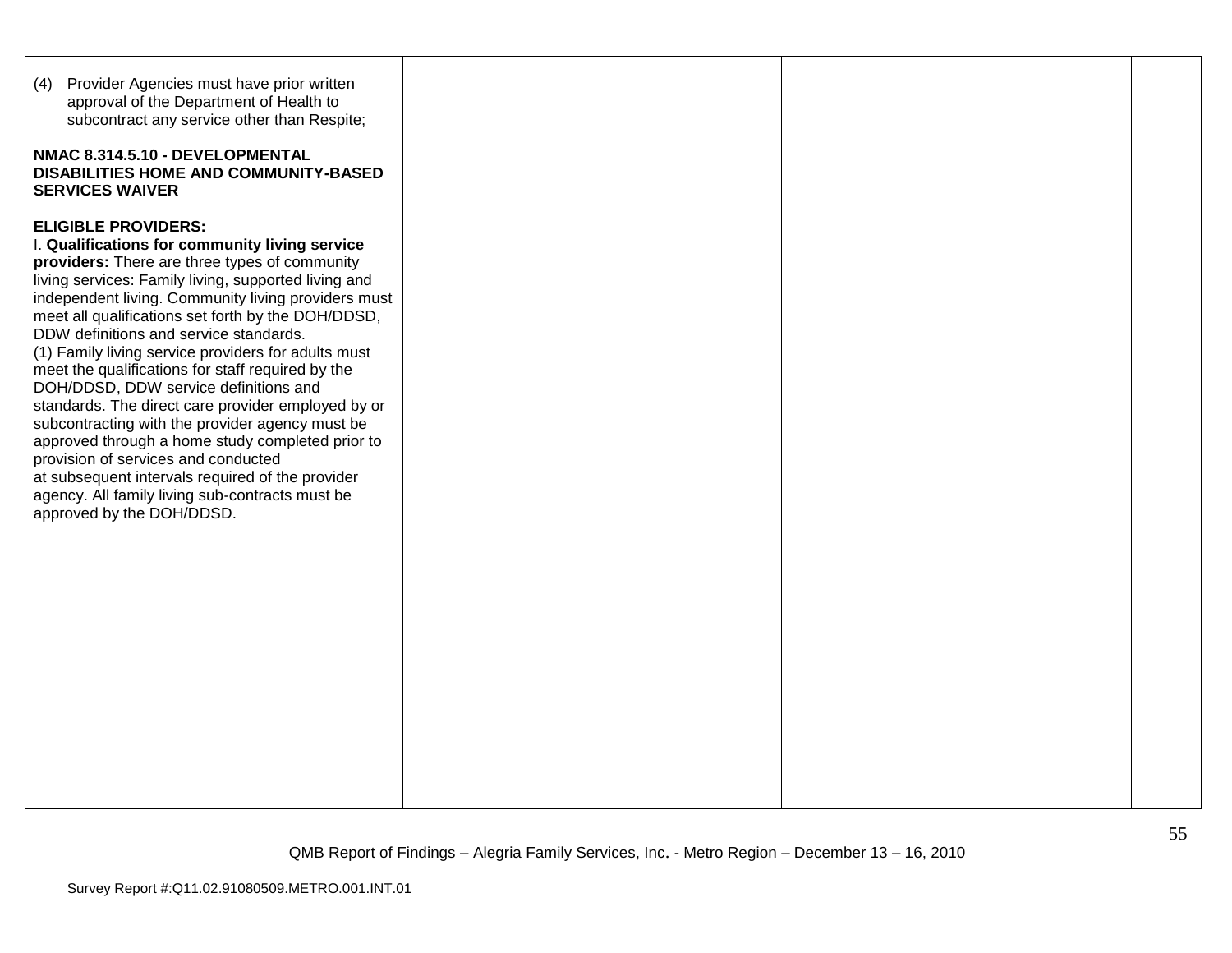| Developmental Disabilities (DD) Waiver Service<br>Based on record review, the Agency failed to<br>Standards effective 4/1/2007<br>provide documentation of annual physical<br><b>CHAPTER 6. VI. GENERAL REQUIREMENTS</b><br>examinations and/or other examinations as<br><b>FOR COMMUNITY LIVING</b><br>specified by a licensed physician for 4 of 7<br>G. Health Care Requirements for Community<br>individuals receiving Community Living Services.<br><b>Living Services.</b><br>(1) The Community Living Service providers shall<br>The following was not found, incomplete and/or not<br>ensure completion of a HAT for each individual<br>current:<br>receiving this service. The HAT shall be completed<br>2 weeks prior to the annual ISP meeting and<br>• Dental Exam<br>submitted to the Case Manager and all other IDT<br>° Individual #2 - As indicated by the DDSD file<br>Members. A revised HAT is required to also be<br>matrix Dental Exams are to be conducted<br>submitted whenever the individual's health status<br>annually. No evidence of exam was found.<br>changes significantly. For individuals who are newly<br>allocated to the DD Waiver program, the HAT may<br>• Vision Exam<br>be completed within 2 weeks following the initial ISP<br>° Individual #5 - As indicated by the<br>meeting and submitted with any strategies and<br>documentation reviewed, the exam was<br>support plans indicated in the ISP, or within 72<br>completed 6/7/08. Follow-up was to be<br>hours following admission into direct services, which<br>completed in 2 years. No evidence of exam was<br>ever comes first.<br>found.<br>(2) Each individual will have a Health Care<br>Coordinator, designated by the IDT. When the<br>Individual #6 - As indicated by the DDSD file<br>individual's HAT score is 4, 5 or 6 the Health Care<br>matrix Vision Exams are to be conducted every<br>Coordinator shall be an IDT member, other than the<br>other year. No evidence of exam was found.<br>individual. The Health Care Coordinator shall<br>oversee and monitor health care services for the<br>° Individual #9 - As indicated by the DDSD file<br>individual in accordance with these standards. In<br>matrix Vision Exams are to be conducted every<br>circumstances where no IDT member voluntarily<br>other year. No evidence of exam was found.<br>accepts designation as the health care coordinator,<br>the community living provider shall assign a staff<br>• Blood Levels<br>member to this role.<br>° Individual #5 - As indicated by the<br>(3) For each individual receiving Community Living<br>documentation reviewed, lab work was ordered<br>Services, the provider agency shall ensure and<br>on 8/3/10. No evidence found to verify it was<br>document the following:<br>completed.<br>(a) Provision of health care oversight consistent<br>with these Standards as detailed in Chapter<br>One section III E: Healthcare Documentation<br>by Nurses For Community Living Services,<br>Community Inclusion Services and Private<br>Duty Nursing Services.<br>b) That each individual with a score of 4, 5, or 6 | Tag # 6L13 (CoP) - CL Healthcare Reqts. | <b>Scope and Severity Rating: E</b> |  |
|------------------------------------------------------------------------------------------------------------------------------------------------------------------------------------------------------------------------------------------------------------------------------------------------------------------------------------------------------------------------------------------------------------------------------------------------------------------------------------------------------------------------------------------------------------------------------------------------------------------------------------------------------------------------------------------------------------------------------------------------------------------------------------------------------------------------------------------------------------------------------------------------------------------------------------------------------------------------------------------------------------------------------------------------------------------------------------------------------------------------------------------------------------------------------------------------------------------------------------------------------------------------------------------------------------------------------------------------------------------------------------------------------------------------------------------------------------------------------------------------------------------------------------------------------------------------------------------------------------------------------------------------------------------------------------------------------------------------------------------------------------------------------------------------------------------------------------------------------------------------------------------------------------------------------------------------------------------------------------------------------------------------------------------------------------------------------------------------------------------------------------------------------------------------------------------------------------------------------------------------------------------------------------------------------------------------------------------------------------------------------------------------------------------------------------------------------------------------------------------------------------------------------------------------------------------------------------------------------------------------------------------------------------------------------------------------------------------------------------------------------------------------------------------------------------------------------------------------------------------------------------------------------------------------------------------------------------------------------------------------------------------------------------------------------------------------------------------------------------------------------------------------------|-----------------------------------------|-------------------------------------|--|
|                                                                                                                                                                                                                                                                                                                                                                                                                                                                                                                                                                                                                                                                                                                                                                                                                                                                                                                                                                                                                                                                                                                                                                                                                                                                                                                                                                                                                                                                                                                                                                                                                                                                                                                                                                                                                                                                                                                                                                                                                                                                                                                                                                                                                                                                                                                                                                                                                                                                                                                                                                                                                                                                                                                                                                                                                                                                                                                                                                                                                                                                                                                                                      |                                         |                                     |  |
|                                                                                                                                                                                                                                                                                                                                                                                                                                                                                                                                                                                                                                                                                                                                                                                                                                                                                                                                                                                                                                                                                                                                                                                                                                                                                                                                                                                                                                                                                                                                                                                                                                                                                                                                                                                                                                                                                                                                                                                                                                                                                                                                                                                                                                                                                                                                                                                                                                                                                                                                                                                                                                                                                                                                                                                                                                                                                                                                                                                                                                                                                                                                                      |                                         |                                     |  |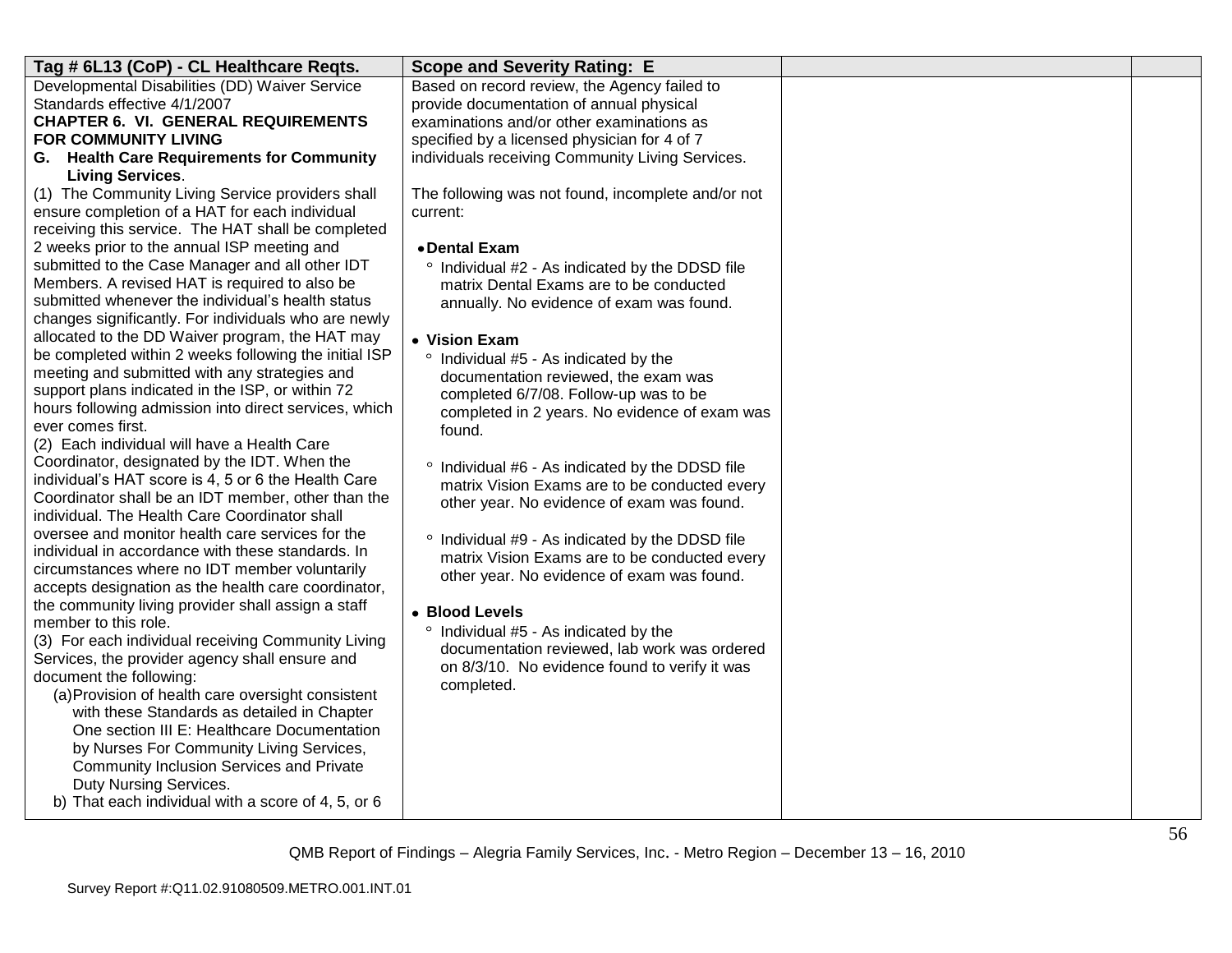| on the HAT, has a Health Care Plan<br>developed by a licensed nurse.<br>(c) That an individual with chronic condition(s)<br>with the potential to exacerbate into a life<br>threatening condition, has Crisis Prevention/<br>Intervention Plan(s) developed by a licensed<br>nurse or other appropriate professional for<br>each such condition.<br>(4) That an average of 3 hours of documented<br>nutritional counseling is available annually, if<br>recommended by the IDT.<br>(5) That the physical property and grounds are free<br>of hazards to the individual's health and safety.<br>(6) In addition, for each individual receiving<br>Supported Living or Family Living Services, the<br>provider shall verify and document the following:<br>(a) The individual has a primary licensed<br>physician;<br>(b) The individual receives an annual physical<br>examination and other examinations as<br>specified by a licensed physician;<br>(c) The individual receives annual dental check-<br>ups and other check-ups as specified by a<br>licensed dentist;<br>(d) The individual receives eye examinations as<br>specified by a licensed optometrist or<br>ophthalmologist; and<br>(e) Agency activities that occur as follow-up to<br>medical appointments (e.g. treatment, visits to<br>specialists, changes in medication or daily<br>routine). |  |  |
|-----------------------------------------------------------------------------------------------------------------------------------------------------------------------------------------------------------------------------------------------------------------------------------------------------------------------------------------------------------------------------------------------------------------------------------------------------------------------------------------------------------------------------------------------------------------------------------------------------------------------------------------------------------------------------------------------------------------------------------------------------------------------------------------------------------------------------------------------------------------------------------------------------------------------------------------------------------------------------------------------------------------------------------------------------------------------------------------------------------------------------------------------------------------------------------------------------------------------------------------------------------------------------------------------------------------------------------------------------------------|--|--|
|                                                                                                                                                                                                                                                                                                                                                                                                                                                                                                                                                                                                                                                                                                                                                                                                                                                                                                                                                                                                                                                                                                                                                                                                                                                                                                                                                                 |  |  |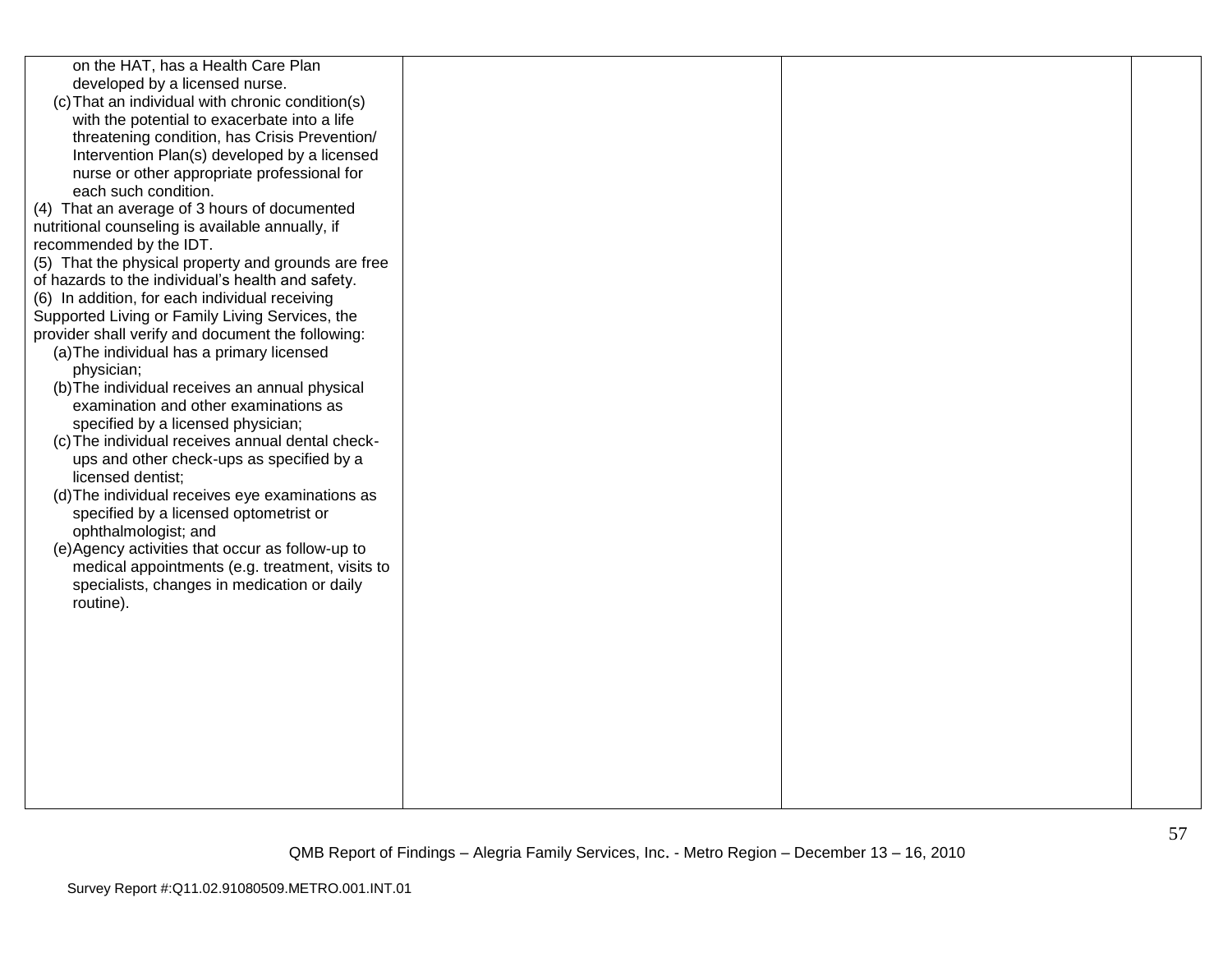| Tag # 6L14 Residential Case File                                    | <b>Scope and Severity Rating: E</b>                       |  |
|---------------------------------------------------------------------|-----------------------------------------------------------|--|
| Developmental Disabilities (DD) Waiver Service                      | Based on record review, the Agency failed to              |  |
| Standards effective 4/1/2007                                        | maintain a complete and confidential case file in the     |  |
| <b>CHAPTER 6. VIII. COMMUNITY LIVING</b>                            | residence for 4 of 6 Individuals receiving Family         |  |
| <b>SERVICE PROVIDER AGENCY REQUIREMENTS</b>                         | Living Services.                                          |  |
| A. Residence Case File: For individuals receiving                   |                                                           |  |
| Supported Living or Family Living, the Agency shall                 | The following was not found, incomplete and/or not        |  |
| maintain in the individual's home a complete and                    | current:                                                  |  |
| current confidential case file for each individual. For             |                                                           |  |
| individuals receiving Independent Living Services,                  | • Current Emergency & Personal Identification             |  |
| rather than maintaining this file at the individual's               | <b>Information</b>                                        |  |
| home, the complete and current confidential case                    | <sup>o</sup> None Found (#6)                              |  |
| file for each individual shall be maintained at the                 |                                                           |  |
| agency's administrative site. Each file shall include               | • Annual ISP $(#6)$                                       |  |
| the following:<br>(1) Complete and current ISP and all supplemental |                                                           |  |
| plans specific to the individual;                                   | • Individual Specific Training Section of ISP             |  |
| (2) Complete and current Health Assessment Tool;                    | (formerly Addendum B) (#6 & 7)                            |  |
| (3) Current emergency contact information, which                    |                                                           |  |
| includes the individual's address, telephone                        | • Speech Therapy Plan (#7)                                |  |
| number, names and telephone numbers of                              |                                                           |  |
| residential Community Living Support providers,                     | • Crisis Plan                                             |  |
| relatives, or guardian or conservator, primary care                 | <sup>o</sup> Seizures (#4)                                |  |
| physician's name(s) and telephone number(s),                        | <sup>o</sup> Aspiration (#4)                              |  |
| pharmacy name, address and telephone number                         |                                                           |  |
| and dentist name, address and telephone number,                     | • Progress Notes/Daily Contacts Logs:                     |  |
| and health plan;                                                    | $\degree$ Individual #5 - None found for December 1 - 15. |  |
|                                                                     | 2010                                                      |  |
| (4) Up-to-date progress notes, signed and dated by                  |                                                           |  |
| the person making the note for at least the past                    | • Data Collection/Data Tracking:                          |  |
| month (older notes may be transferred to the                        | $\degree$ Individual #5 - None found for December 1 - 15, |  |
| agency office);                                                     | 2010                                                      |  |
| (5) Data collected to document ISP Action Plan                      |                                                           |  |
| implementation                                                      |                                                           |  |
| (6) Progress notes written by direct care staff and                 |                                                           |  |
| by nurses regarding individual health status and                    |                                                           |  |
| physical conditions including action taken in                       |                                                           |  |
| response to identified changes in condition for at                  |                                                           |  |
| least the past month;                                               |                                                           |  |
| (7) Physician's or qualified health care providers                  |                                                           |  |
| written orders;                                                     |                                                           |  |
| (8) Progress notes documenting implementation of                    |                                                           |  |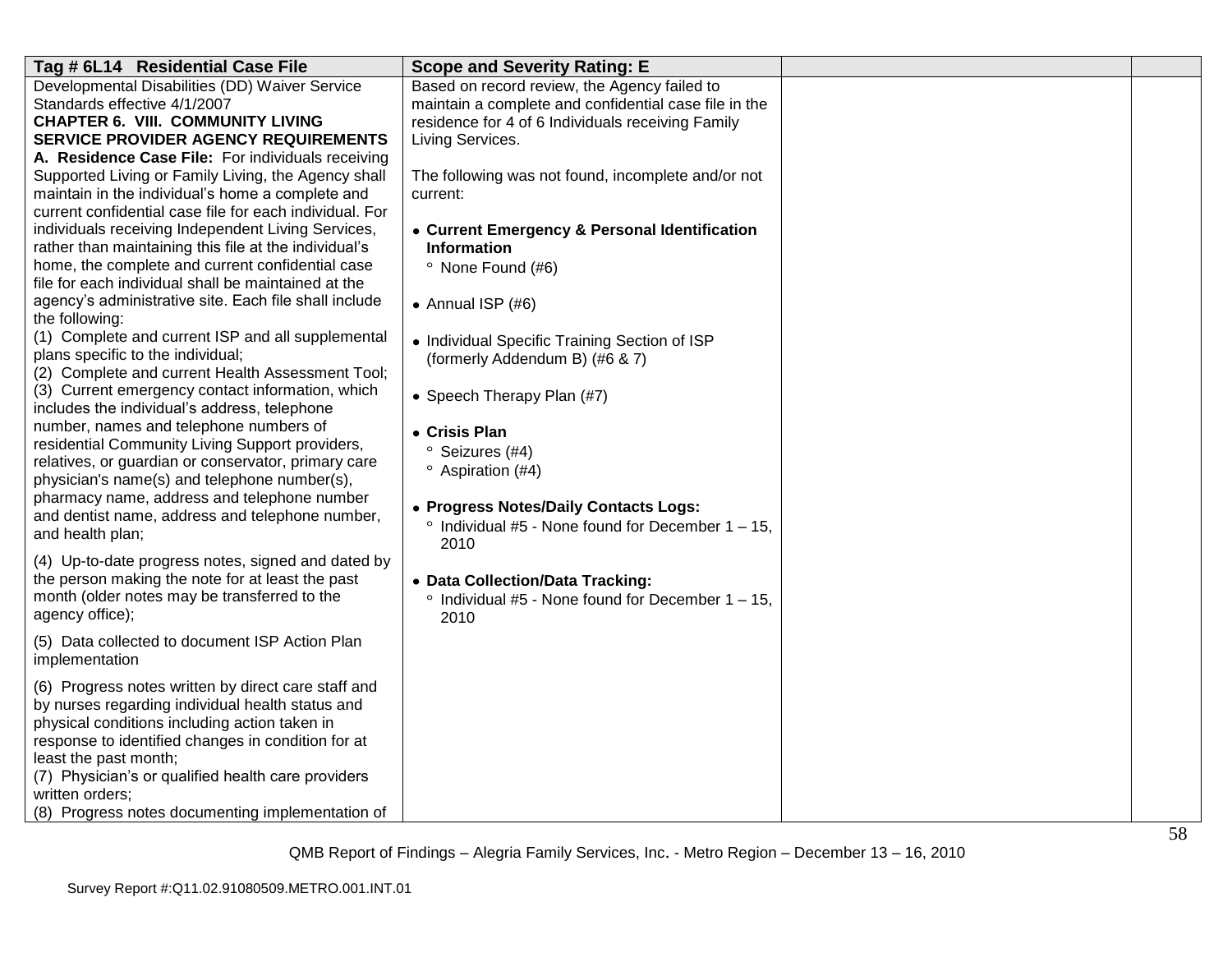| a physician's or qualified health care provider's    |  |  |
|------------------------------------------------------|--|--|
| order(s);                                            |  |  |
| (9) Medication Administration Record (MAR) for the   |  |  |
| past three (3) months which includes:                |  |  |
| (a) The name of the individual;                      |  |  |
| (b) A transcription of the healthcare practitioners  |  |  |
| prescription including the brand and generic         |  |  |
| name of the medication;                              |  |  |
| Diagnosis for which the medication is<br>(C)         |  |  |
| prescribed;                                          |  |  |
| (d) Dosage, frequency and method/route of            |  |  |
| delivery;                                            |  |  |
| (e) Times and dates of delivery;                     |  |  |
| Initials of person administering or assisting with   |  |  |
| medication; and                                      |  |  |
| (g) An explanation of any medication irregularity,   |  |  |
| allergic reaction or adverse effect.                 |  |  |
| (h) For PRN medication an explanation for the use    |  |  |
| of the PRN must include:                             |  |  |
| (i) Observable signs/symptoms or                     |  |  |
| circumstances in which the medication is to          |  |  |
| be used, and                                         |  |  |
| (ii) Documentation of the effectiveness/result       |  |  |
| of the PRN delivered.                                |  |  |
| A MAR is not required for individuals<br>(1)         |  |  |
| participating in Independent Living Services         |  |  |
| who self-administer their own medication.            |  |  |
| However, when medication administration is           |  |  |
| provided as part of the Independent Living           |  |  |
| Service a MAR must be maintained at the              |  |  |
| individual's home and an updated copy must           |  |  |
| be placed in the agency file on a weekly basis.      |  |  |
| (10) Record of visits to healthcare practitioners    |  |  |
| including any treatment provided at the visit and a  |  |  |
| record of all diagnostic testing for the current ISP |  |  |
| year; and                                            |  |  |
| (11) Medical History to include: demographic data,   |  |  |
| current and past medical diagnoses including the     |  |  |
| cause (if known) of the developmental disability and |  |  |
| any psychiatric diagnosis, allergies (food,          |  |  |
| environmental, medications), status of routine adult |  |  |
| health care screenings, immunizations                |  |  |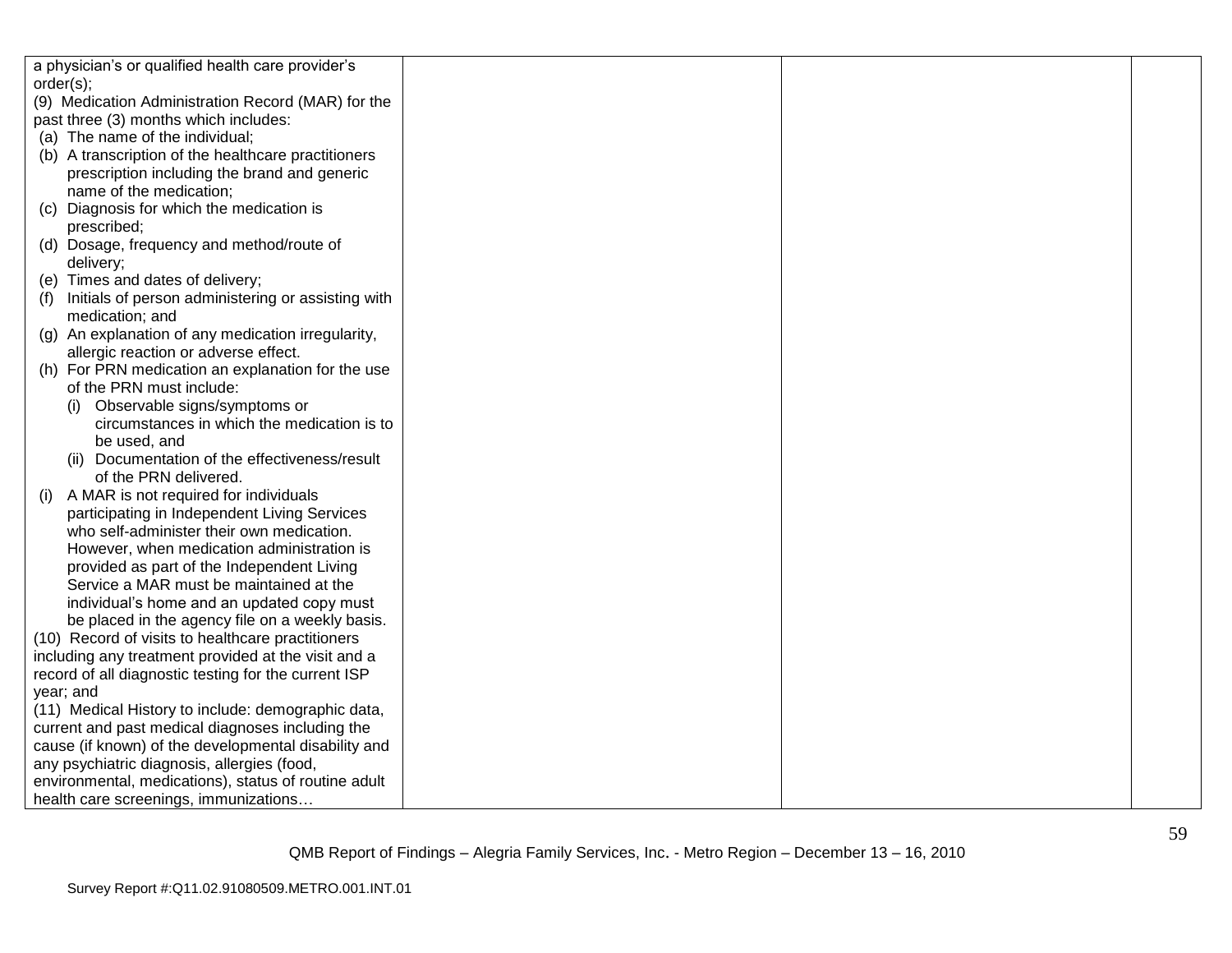| Tag # 6L17 Reporting Requirements<br>(Community Living Quarterly Reports)                                                                                                                                                                                                                                                                                                                                                                     | <b>Scope and Severity Rating: B</b>                                                                                                                                                                                                                                                                                                                                                            |  |
|-----------------------------------------------------------------------------------------------------------------------------------------------------------------------------------------------------------------------------------------------------------------------------------------------------------------------------------------------------------------------------------------------------------------------------------------------|------------------------------------------------------------------------------------------------------------------------------------------------------------------------------------------------------------------------------------------------------------------------------------------------------------------------------------------------------------------------------------------------|--|
| Developmental Disabilities (DD) Waiver Service<br>Standards effective 4/1/2007<br><b>CHAPTER 6. VIII. COMMUNITY LIVING</b><br><b>SERVICE PROVIDER AGENCY REQUIREMENTS</b>                                                                                                                                                                                                                                                                     | Based on record review, the Agency failed to<br>complete written quarterly status reports for 5 of 7<br>individuals receiving Community Living Services.                                                                                                                                                                                                                                       |  |
| D. Community Living Service Provider Agency<br>Reporting Requirements: All Community Living<br>Support providers shall submit written quarterly<br>status reports to the individual's Case Manager and<br>other IDT Members no later than fourteen (14) days<br>following the end of each ISP quarter. The quarterly<br>reports shall contain the following written<br>documentation:<br>Timely completion of relevant activities from<br>(1) | <b>Family Living Quarterly Reports:</b><br>$\bullet$ Individual #2 - None found for 8/2010 -10/2010<br>$\bullet$ Individual #4 - None found for 8/2010 -10/2010<br>$\bullet$ Individual #5 - None found for 8/2010 -10/2010<br>$\bullet$ Individual #8 - None found for 8/2010 -10/2010<br><b>Family Living Annual Assessment</b><br>$\bullet$ Individual #2 - None found for 6/2009 - 6/2010. |  |
| <b>ISP Action Plans</b><br>Progress towards desired outcomes in the ISP<br>(2)<br>accomplished during the quarter;                                                                                                                                                                                                                                                                                                                            | $\bullet$ Individual #4 - None found for 4/2009 - 4/2010<br>• Individual $#5$ – None found for $7/2009$ – $7/2010$                                                                                                                                                                                                                                                                             |  |
| Significant changes in routine or staffing;<br>(3)                                                                                                                                                                                                                                                                                                                                                                                            | • Individual $#8$ – None found for $3/2009 - 3/2010$                                                                                                                                                                                                                                                                                                                                           |  |
| Unusual or significant life events;<br>(4)<br>Updates on health status, including medication<br>(5)                                                                                                                                                                                                                                                                                                                                           | <b>Independent Living Quarterly Report:</b><br>$\bullet$ Individual #9 - None found for 8/2010 - 10/2010                                                                                                                                                                                                                                                                                       |  |
| and durable medical equipment needs<br>identified during the quarter; and                                                                                                                                                                                                                                                                                                                                                                     | <b>Independent Living Annual Assessment</b><br>• Individual #9 - None found for $10/2009 - 10/2010$                                                                                                                                                                                                                                                                                            |  |
| Data reports as determined by IDT members.<br>(6)                                                                                                                                                                                                                                                                                                                                                                                             |                                                                                                                                                                                                                                                                                                                                                                                                |  |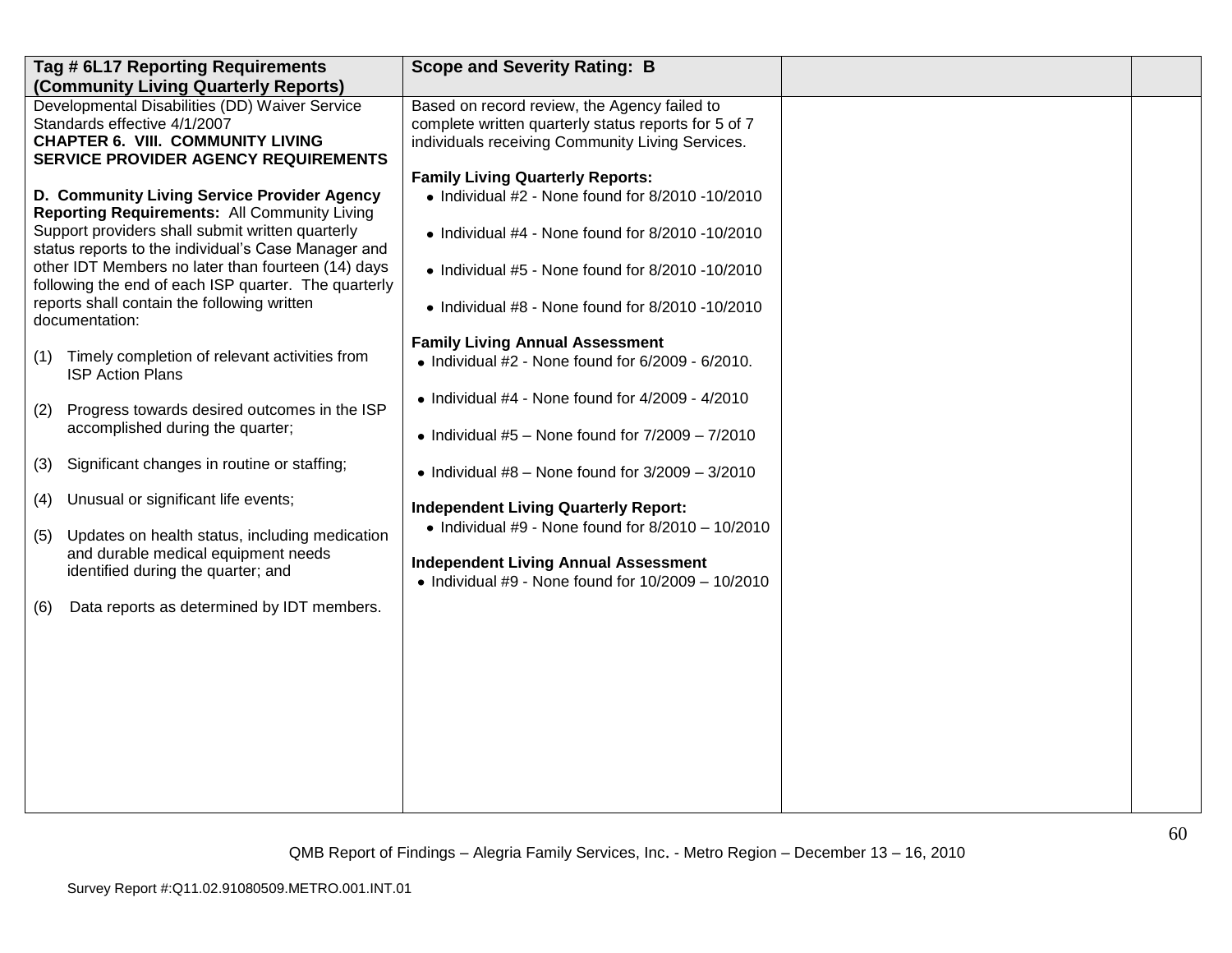| Tag # 6L25 (CoP) Residential Health &                | <b>Scope and Severity Rating: D</b>                  |  |
|------------------------------------------------------|------------------------------------------------------|--|
| <b>Safety (Supported Living &amp; Family Living)</b> |                                                      |  |
| Developmental Disabilities (DD) Waiver Service       | Based on observation, the Agency failed to ensure    |  |
| Standards effective 4/1/2007                         | that each individual's residence met all             |  |
| <b>CHAPTER 6. VIII. COMMUNITY LIVING</b>             | requirements within the standard for 1 of 6 Family   |  |
| <b>SERVICE PROVIDER AGENCY REQUIREMENTS</b>          | Living residences.                                   |  |
| L. Residence Requirements for Family Living          |                                                      |  |
| <b>Services and Supported Living Services</b>        | The following items were not found, not functioning  |  |
| (1) Supported Living Services and Family Living      | or incomplete:                                       |  |
| Services providers shall assure that each            |                                                      |  |
| individual's residence has:                          | <b>Family Living Requirements:</b>                   |  |
| (a) Battery operated or electric smoke detectors,    | • Accessible written procedures for emergency        |  |
| heat sensors, or a sprinkler system installed in     | evacuation e.g. fire and weather-related threats     |  |
| the residence;                                       | (#4)                                                 |  |
| (b) General-purpose first aid kit;                   |                                                      |  |
| (c) When applicable due to an individual's health    | • Accessible written procedures for the safe storage |  |
| status, a blood borne pathogens kit;                 | of all medications with dispensing instructions for  |  |
| (d) Accessible written procedures for emergency      | each individual that are consistent with the         |  |
| evacuation e.g. fire and weather-related             | Assisting with Medication Administration training    |  |
| threats;                                             | or each individual's ISP (#4)                        |  |
| (e) Accessible telephone numbers of poison           |                                                      |  |
| control centers located within the line of sight of  | • Accessible written procedures for emergency        |  |
| the telephone;                                       | placement and relocation of individuals in the       |  |
| Accessible written documentation of actual<br>(f)    | event of an emergency evacuation that makes the      |  |
| evacuation drills occurring at least three (3)       | residence unsuitable for occupancy. The              |  |
| times a year. For Supported Living evacuation        | emergency evacuation procedures shall address,       |  |
| drills shall occur at least once a year during       | but are not limited to, fire, chemical and/or        |  |
| each shift;                                          | hazardous waste spills, and flooding (#4)            |  |
| Accessible written procedures for the safe<br>(q)    |                                                      |  |
| storage of all medications with dispensing           |                                                      |  |
| instructions for each individual that are            |                                                      |  |
| consistent with the Assisting with Medication        |                                                      |  |
| Administration training or each individual's ISP;    |                                                      |  |
| and                                                  |                                                      |  |
| Accessible written procedures for emergency<br>(h)   |                                                      |  |
| placement and relocation of individuals in the       |                                                      |  |
| event of an emergency evacuation that makes          |                                                      |  |
| the residence unsuitable for occupancy. The          |                                                      |  |
| emergency evacuation procedures shall                |                                                      |  |
| address, but are not limited to, fire, chemical      |                                                      |  |
| and/or hazardous waste spills, and flooding.         |                                                      |  |
|                                                      |                                                      |  |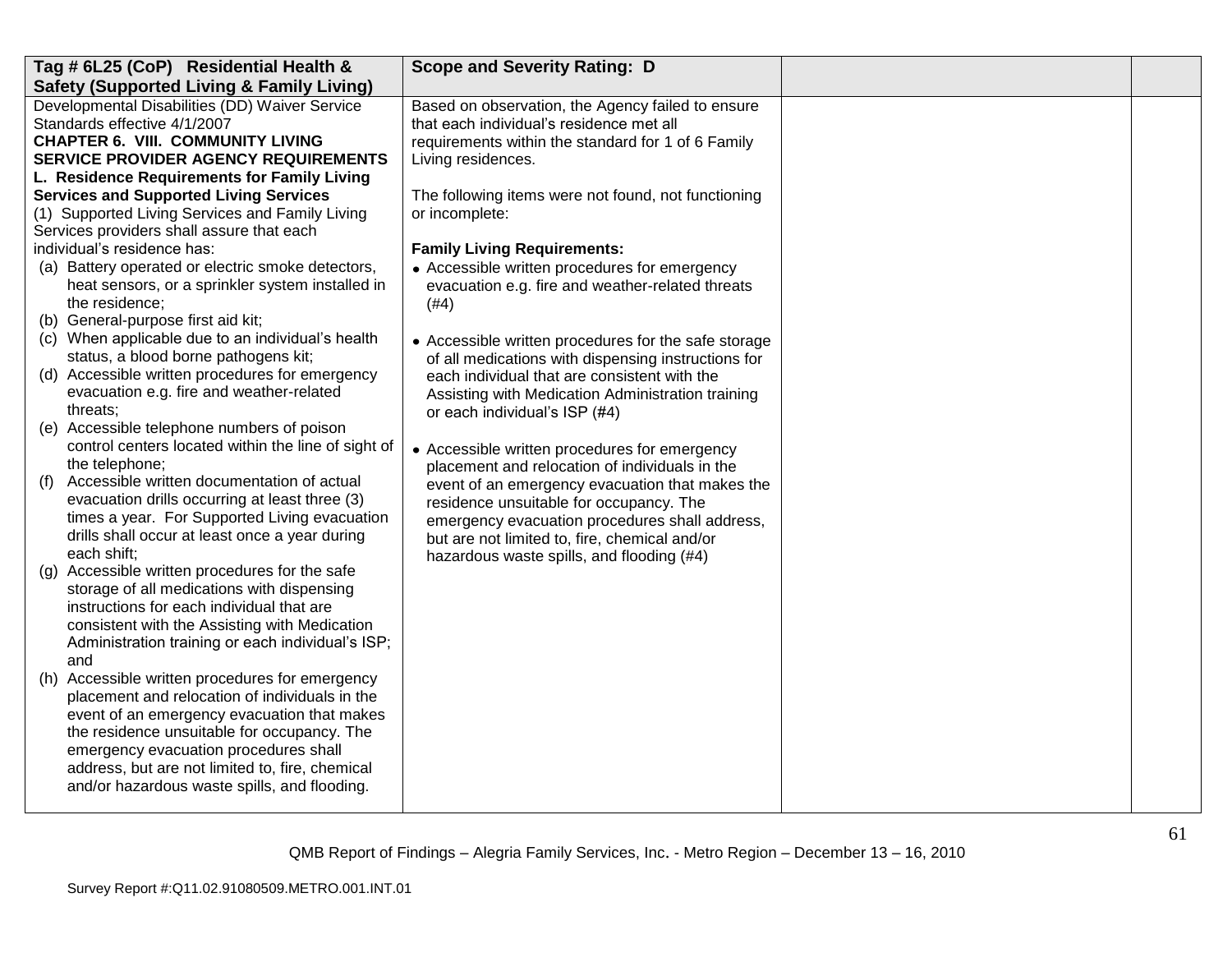| Tag # 6L27 FL Reimbursement                                                   | <b>Scope and Severity Rating: C</b>                 |  |
|-------------------------------------------------------------------------------|-----------------------------------------------------|--|
| Developmental Disabilities (DD) Waiver Service                                | Based on record review, the Agency failed to        |  |
| Standards effective 4/1/2007                                                  | provide written or electronic documentation as      |  |
| <b>CHAPTER 1 III. PROVIDER AGENCY</b>                                         | evidence for each unit billed for Family Living     |  |
| DOCUMENTATION OF SERVICE DELIVERY AND                                         | Services for 6 of 6 individuals.                    |  |
| LOCATION                                                                      |                                                     |  |
| A. General: All Provider Agencies shall maintain                              | Individual #2                                       |  |
| all records necessary to fully disclose the                                   | August 2010                                         |  |
| service, quality, quantity and clinical necessity                             | • The Agency billed 7 units of Family Living from   |  |
| furnished to individuals who are currently                                    | 08/01/2010 through 08/07/2010.                      |  |
| receiving services. The Provider Agency                                       | Documentation on these dates did not contain        |  |
| records shall be sufficiently detailed to                                     | the following:                                      |  |
| substantiate the date, time, individual name,                                 | a signature/authenticated name of the staff         |  |
| servicing Provider Agency, level of services,                                 | providing the service to justify billing for        |  |
| and length of a session of service billed.                                    | each unit billed.                                   |  |
| В.<br>Billable Units: The documentation of the                                |                                                     |  |
| billable time spent with an individual shall be                               | $\circ$<br>A start and end time to justify billing. |  |
| kept on the written or electronic record that is                              |                                                     |  |
| prepared prior to a request for reimbursement                                 | • The Agency billed 7 units of Family Living from   |  |
| from the HSD. For each unit billed, the record                                | 08/08/2010 through 08/14/2010.                      |  |
| shall contain the following:                                                  | Documentation on these dates did not contain        |  |
| Date, start and end time of each service<br>(1)                               | the following:                                      |  |
| encounter or other billable service interval;                                 | a signature/authenticated name of the staff         |  |
| A description of what occurred during the<br>(2)                              | providing the service to justify billing for        |  |
| encounter or service interval; and                                            | each unit billed.                                   |  |
| The signature or authenticated name of staff<br>(3)<br>providing the service. |                                                     |  |
|                                                                               | $\circ$<br>A start and end time to justify billing. |  |
| MAD-MR: 03-59 Eff 1/1/2004                                                    |                                                     |  |
| <b>8.314.1 BI RECORD KEEPING AND</b>                                          | • The Agency billed 7 units of Family Living from   |  |
| <b>DOCUMENTATION REQUIREMENTS:</b>                                            | 08/15/2010 through 08/21/2010.                      |  |
| Providers must maintain all records necessary to                              | Documentation on these dates did not contain        |  |
| fully disclose the extent of the services provided to                         | the following:                                      |  |
| the Medicaid recipient. Services that have been                               | a signature/authenticated name of the staff         |  |
| billed to Medicaid, but are not substantiated in a                            | providing the service to justify billing for        |  |
| treatment plan and/or patient records for the                                 | each unit billed.                                   |  |
| recipient are subject to recoupment.                                          | $\circ$                                             |  |
|                                                                               | A start and end time to justify billing.            |  |
| Developmental Disabilities (DD) Waiver Service                                | • The Agency billed 7 units of Family Living from   |  |
| Standards effective 4/1/2007                                                  | 08/22/2010 through 08/28/2010.                      |  |
| <b>CHAPTER 6. IX. REIMBURSEMENT FOR</b>                                       | Documentation on these dates did not contain        |  |
| <b>COMMUNITY LIVING SERVICES</b>                                              | the following:                                      |  |
|                                                                               |                                                     |  |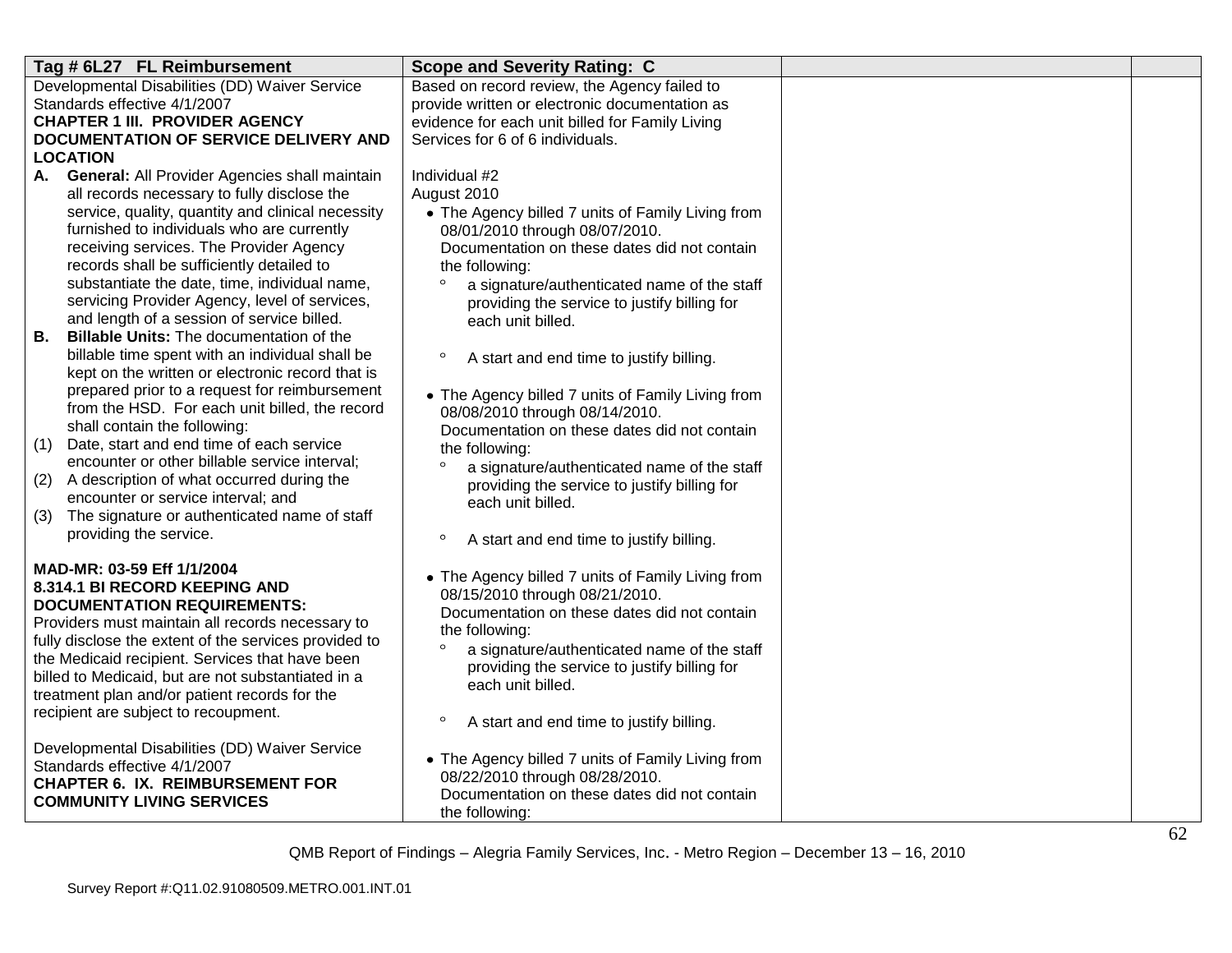| B. Reimbursement for Family Living Services<br>(1) Billable Unit: The billable unit for Family Living                                                                                                                                                                                                                                                                                                        | $\circ$<br>a signature/authenticated name of the staff<br>providing the service to justify billing for                                                                                                                                                                                                  |  |
|--------------------------------------------------------------------------------------------------------------------------------------------------------------------------------------------------------------------------------------------------------------------------------------------------------------------------------------------------------------------------------------------------------------|---------------------------------------------------------------------------------------------------------------------------------------------------------------------------------------------------------------------------------------------------------------------------------------------------------|--|
| Services is a daily rate for each individual in the                                                                                                                                                                                                                                                                                                                                                          | each unit billed.                                                                                                                                                                                                                                                                                       |  |
| residence. A maximum of 340 days (billable<br>units) are allowed per ISP year.                                                                                                                                                                                                                                                                                                                               | $\circ$                                                                                                                                                                                                                                                                                                 |  |
|                                                                                                                                                                                                                                                                                                                                                                                                              | A start and end time to justify billing.                                                                                                                                                                                                                                                                |  |
| (2) Billable Activities shall include:<br>(a) Direct support provided to an individual in the<br>residence any portion of the day;<br>(b) Direct support provided to an individual by<br>the Family Living Services direct support or<br>substitute care provider away from the<br>residence (e.g., in the community); and<br>(c) Any other activities provided in accordance<br>with the Scope of Services. | • The Agency billed 1 unit of Family Living on<br>08/29/2010. Documentation on these dates did<br>not contain the following:<br>a signature/authenticated name of the staff<br>providing the service to justify billing for<br>each unit billed.<br>$\circ$<br>A start and end time to justify billing. |  |
|                                                                                                                                                                                                                                                                                                                                                                                                              | September 2010                                                                                                                                                                                                                                                                                          |  |
| (3) Non-Billable Activities shall include:<br>(a) The Family Living Services Provider Agency<br>may not bill the for room and board;<br>(b) Personal care, nutritional counseling and                                                                                                                                                                                                                        | • The Agency billed 4 units of Family Living from<br>09/01/2010 through 09/04/2010. No<br>documentation found to justify billing.                                                                                                                                                                       |  |
| nursing supports may not be billed as<br>separate services for an individual receiving<br>Family Living Services; and<br>(c) Family Living services may not be billed for                                                                                                                                                                                                                                    | • The Agency billed 7 units of Family Living from<br>09/05/2010 through 09/11/2010. No<br>documentation found to justify billing.                                                                                                                                                                       |  |
| the same time period as Respite.<br>(d) The Family Living Services Provider Agency<br>may not bill on days when an individual is<br>hospitalized or in an institutional care setting.                                                                                                                                                                                                                        | • The Agency billed 7 units of Family Living from<br>09/12/2010 through 09/18/2010. No<br>documentation found to justify billing.                                                                                                                                                                       |  |
| For this purpose a day is counted from one<br>midnight to the following midnight.                                                                                                                                                                                                                                                                                                                            | • The Agency billed 7 units of Family Living from<br>09/19/2010 through 09/25/2010. No                                                                                                                                                                                                                  |  |
| Developmental Disabilities (DD) Waiver Service                                                                                                                                                                                                                                                                                                                                                               | documentation found to justify billing.                                                                                                                                                                                                                                                                 |  |
| Standards effective 4/1/2007 - Chapter 6 -<br><b>COMMUNITY LIVING SERVICES</b><br>III. REQUIREMENTS UNIQUE TO FAMILY LIVING<br><b>SERVICES</b>                                                                                                                                                                                                                                                               | • The Agency billed 3 units of Family Living from<br>09/26/2010 through 09/28/2010. No<br>documentation found to justify billing.                                                                                                                                                                       |  |
| C. Service Limitations. Family Living Services<br>cannot be provided in conjunction with any other<br><b>Community Living Service, Personal Support</b><br>Service, Private Duty Nursing, or Nutritional<br>Counseling. In addition, Family Living may not be<br>delivered during the same time as respite; therefore,                                                                                       | October 2010<br>• The Agency billed 2 units of Family Living from<br>10/01/2010 through 10/02/2010. No<br>documentation found to justify billing.<br>• The Agency billed 7 units of Family Living from                                                                                                  |  |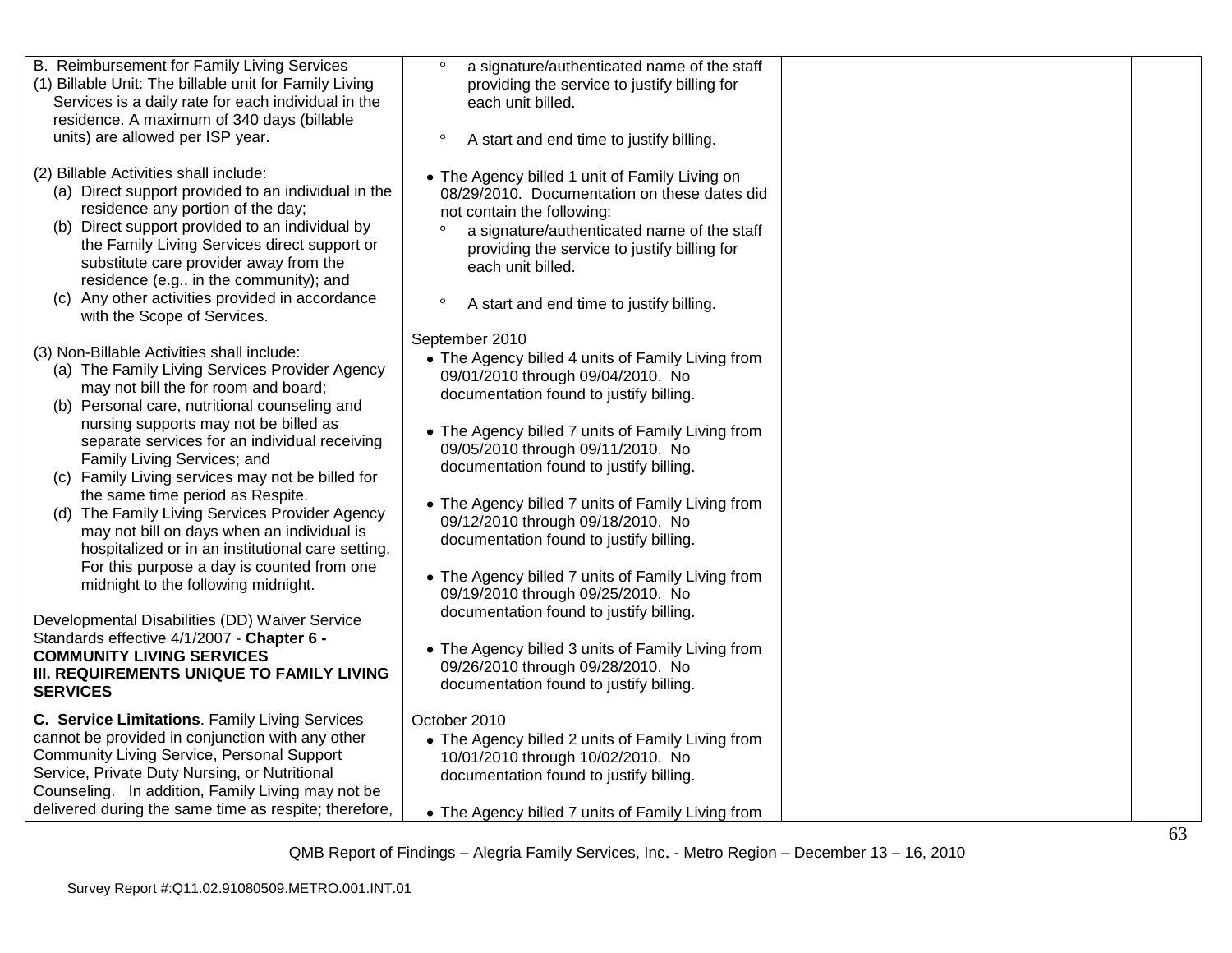| a specified deduction to the daily rate for Family<br>Living shall be made for each unit of respite<br>received.                                                                                                                                                                                  | 10/03/2010 through 10/09/2010. No<br>documentation found to justify billing.                                                                                                                                                                                                                                                                                                                                                                                                                                                                                                                                                                                                                                                                                                       |  |
|---------------------------------------------------------------------------------------------------------------------------------------------------------------------------------------------------------------------------------------------------------------------------------------------------|------------------------------------------------------------------------------------------------------------------------------------------------------------------------------------------------------------------------------------------------------------------------------------------------------------------------------------------------------------------------------------------------------------------------------------------------------------------------------------------------------------------------------------------------------------------------------------------------------------------------------------------------------------------------------------------------------------------------------------------------------------------------------------|--|
| Developmental Disabilities (DD) Waiver Service<br>Standards effective 4/1/2007 - DEFINITIONS<br><b>SUBSTITUTE CARE</b> means the provision of family<br>living services by an agency staff or subcontractor<br>during a planned/scheduled or emergency absence<br>of the direct service provider. | • The Agency billed 7 units of Family Living from<br>10/10/2010 through 10/16/2010. No<br>documentation found to justify billing.<br>• The Agency billed 7 units of Family Living from<br>10/17/2010 through 10/23/2010. No<br>documentation found to justify billing.                                                                                                                                                                                                                                                                                                                                                                                                                                                                                                             |  |
| <b>RESPITE</b> means a support service to allow the<br>primary caregiver to take a break from care giving<br>responsibilities while maintaining adequate<br>supervision and support to the individual during the<br>absence of the primary caregiver.                                             | • The Agency billed 6 units of Family Living from<br>10/24/2010 through 10/29/2010. No<br>documentation found to justify billing.<br>Individual #4<br>August 2010<br>• The Agency billed 7 units of Family Living from<br>08/01/2010 through 08/07/2010.<br>Documentation on these dates did not contain<br>the following:<br>a signature/authenticated name of the staff<br>providing the service to justify billing for<br>each unit billed.<br>$\circ$<br>A start and end time to justify billing.<br>• The Agency billed 7 units of Family Living from<br>08/08/2010 through 08/14/2010.<br>Documentation on these dates did not contain<br>the following:<br>a signature/authenticated name of the staff<br>providing the service to justify billing for<br>each unit billed. |  |
|                                                                                                                                                                                                                                                                                                   | $\circ$<br>A start and end time to justify billing.                                                                                                                                                                                                                                                                                                                                                                                                                                                                                                                                                                                                                                                                                                                                |  |
|                                                                                                                                                                                                                                                                                                   | • The Agency billed 7 units of Family Living from<br>08/15/2010 through 08/21/2010.<br>Documentation on these dates did not contain<br>the following:<br>a signature/authenticated name of the staff                                                                                                                                                                                                                                                                                                                                                                                                                                                                                                                                                                               |  |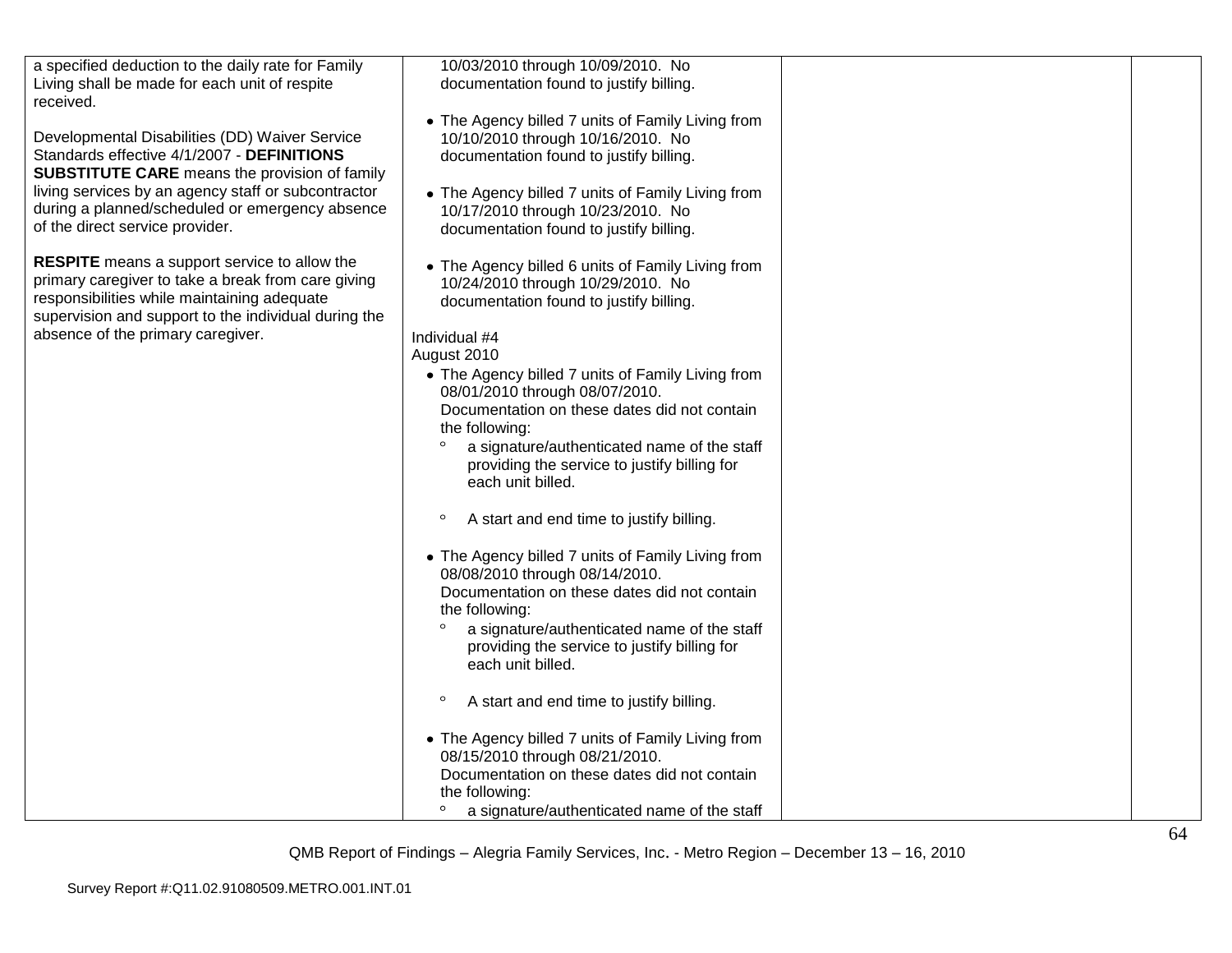| providing the service to justify billing for<br>each unit billed.                                                                                                                                                                                                                                      |  |
|--------------------------------------------------------------------------------------------------------------------------------------------------------------------------------------------------------------------------------------------------------------------------------------------------------|--|
|                                                                                                                                                                                                                                                                                                        |  |
| $\circ$<br>A start and end time to justify billing.                                                                                                                                                                                                                                                    |  |
| • The Agency billed 7 units of Family Living from<br>08/22/2010 through 08/28/2010.<br>Documentation on these dates did not contain<br>the following:<br>$\circ$<br>a signature/authenticated name of the staff<br>providing the service to justify billing for<br>each unit billed.                   |  |
| $\circ$<br>A start and end time to justify billing.                                                                                                                                                                                                                                                    |  |
| • The Agency billed 1 unit of Family Living on<br>08/29/2010. Documentation on this date did<br>not contain the following:<br>$\circ$<br>a signature/authenticated name of the staff<br>providing the service to justify billing for<br>each unit billed.                                              |  |
| $\circ$<br>A start and end time to justify billing.                                                                                                                                                                                                                                                    |  |
| September 2010<br>• The Agency billed 4 units of Family Living from<br>09/01/2010 through 09/04/2010.<br>Documentation on these dates did not contain<br>the following:<br>$\circ$<br>a signature/authenticated name of the staff<br>providing the service to justify billing for<br>each unit billed. |  |
| $\circ$<br>A start and end time to justify billing.                                                                                                                                                                                                                                                    |  |
| • The Agency billed 7 units of Family Living from<br>09/05/2010 through 09/011/2010.<br>Documentation on these dates did not contain<br>the following:<br>$\circ$<br>a signature/authenticated name of the staff<br>providing the service to justify billing for<br>each unit billed.                  |  |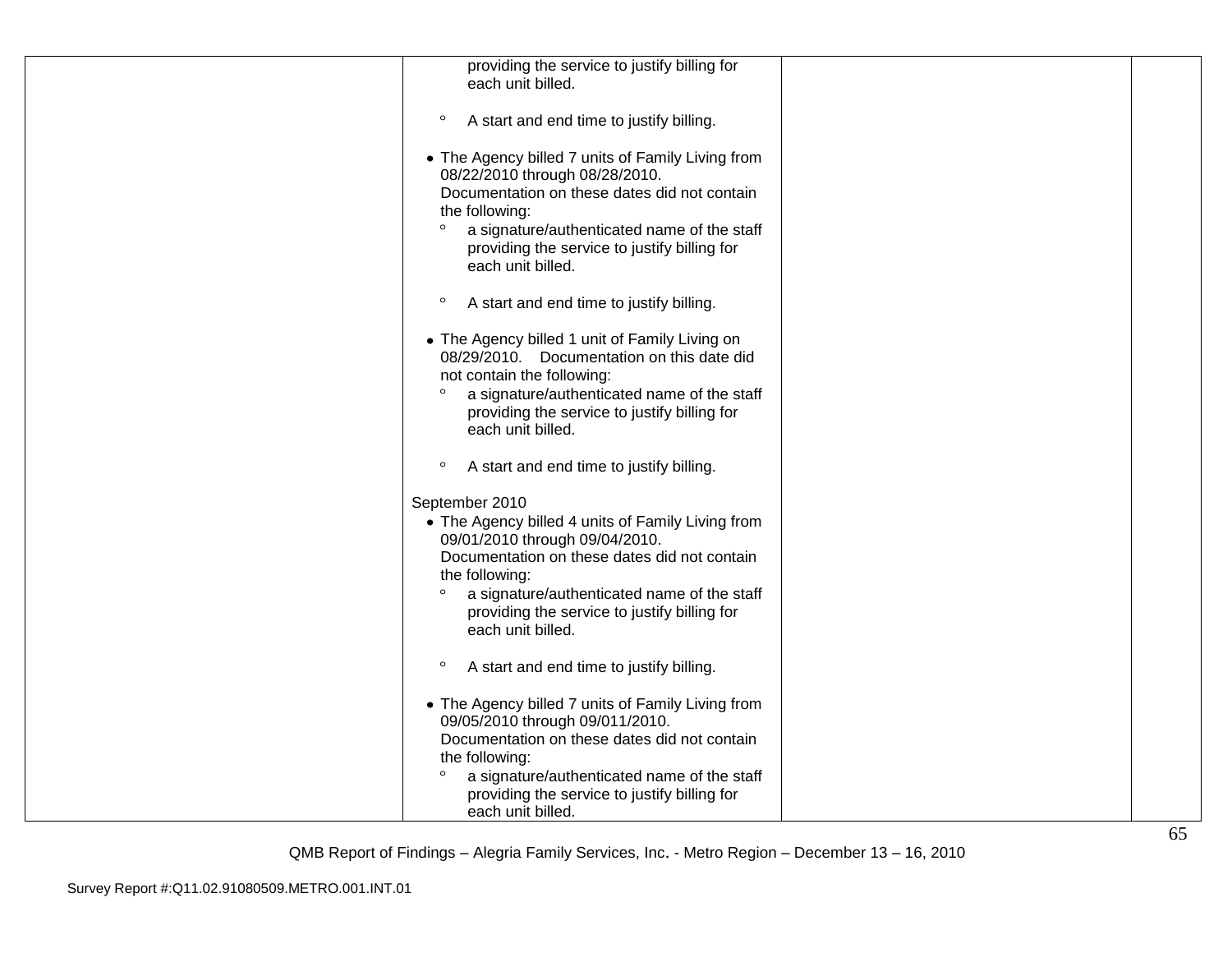| $\circ$<br>A start and end time to justify billing.                                                                                                                                                                                                                                                  |  |
|------------------------------------------------------------------------------------------------------------------------------------------------------------------------------------------------------------------------------------------------------------------------------------------------------|--|
| • The Agency billed 7 units of Family Living from<br>09/12/2010 through 09/18/2010.<br>Documentation on these dates did not contain<br>the following:<br>$\circ$<br>a signature/authenticated name of the staff<br>providing the service to justify billing for<br>each unit billed.                 |  |
| $\circ$<br>A start and end time to justify billing.                                                                                                                                                                                                                                                  |  |
| • The Agency billed 7 units of Family Living from<br>09/19/2010 through 09/25/2010.<br>Documentation on these dates did not contain<br>the following:<br>$\circ$<br>a signature/authenticated name of the staff<br>providing the service to justify billing for<br>each unit billed.                 |  |
| $\circ$<br>A start and end time to justify billing.                                                                                                                                                                                                                                                  |  |
| • The Agency billed 3 units of Family Living from<br>09/26/2010 through 09/28/2010.<br>Documentation on these dates did not contain<br>the following:<br>$\circ$<br>a signature/authenticated name of the staff<br>providing the service to justify billing for<br>each unit billed.                 |  |
| $\circ$<br>A start and end time to justify billing.                                                                                                                                                                                                                                                  |  |
| October 2010<br>• The Agency billed 2 units of Family Living from<br>10/01/2010 through 10/02/2010.<br>Documentation on these dates did not contain<br>the following:<br>$\circ$<br>a signature/authenticated name of the staff<br>providing the service to justify billing for<br>each unit billed. |  |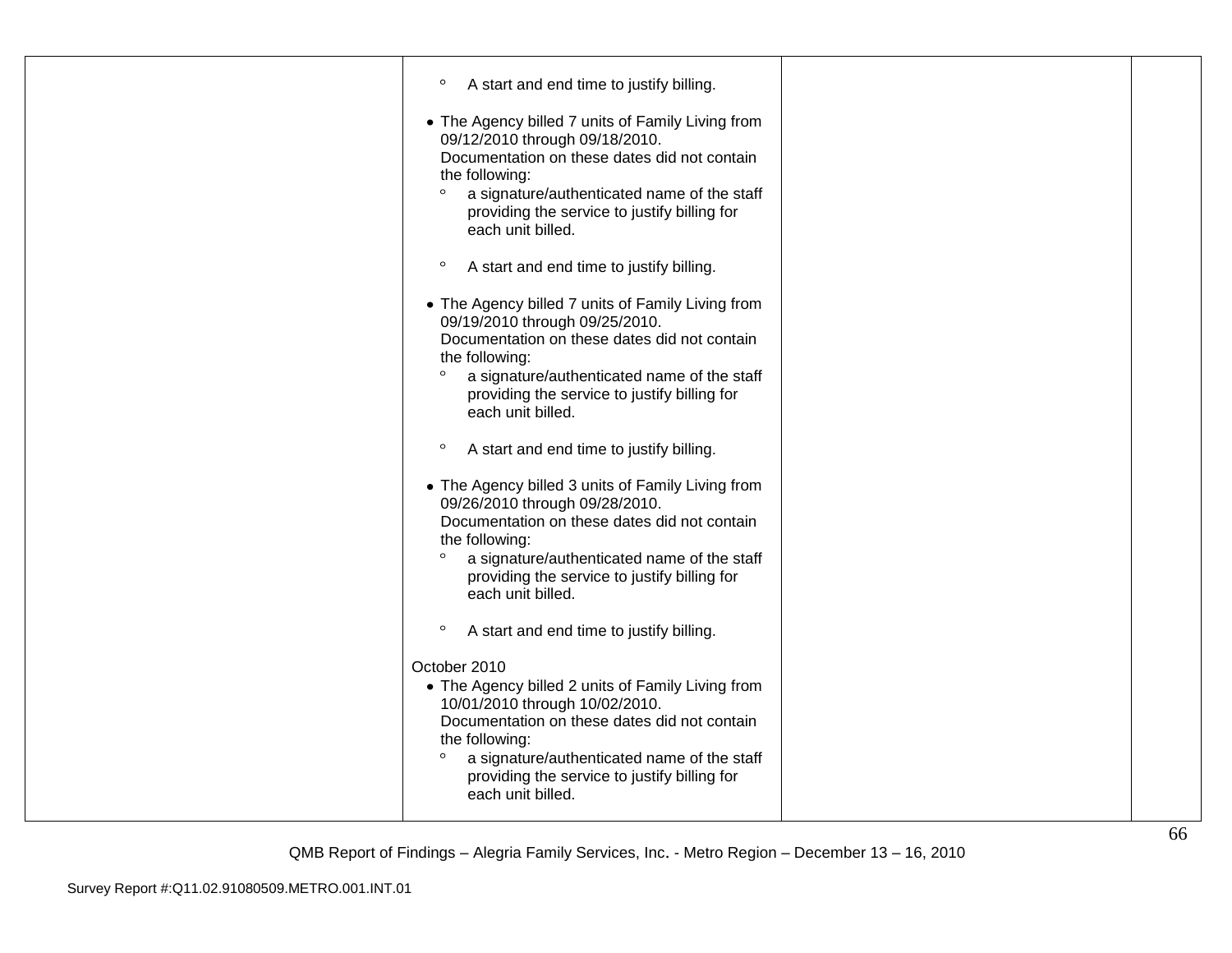| $\circ$<br>A start and end time to justify billing.                                                                                                                                                                                                                                  |  |
|--------------------------------------------------------------------------------------------------------------------------------------------------------------------------------------------------------------------------------------------------------------------------------------|--|
| • The Agency billed 7 units of Family Living from<br>10/03/2010 through 10/09/2010.<br>Documentation on these dates did not contain                                                                                                                                                  |  |
| the following:<br>$\circ$<br>a signature/authenticated name of the staff<br>providing the service to justify billing for<br>each unit billed.                                                                                                                                        |  |
| $\circ$<br>A start and end time to justify billing.                                                                                                                                                                                                                                  |  |
| • The Agency billed 7 units of Family Living from<br>10/10/2010 through 10/16/2010.<br>Documentation on these dates did not contain<br>the following:<br>$\circ$<br>a signature/authenticated name of the staff<br>providing the service to justify billing for<br>each unit billed. |  |
| $\circ$<br>A start and end time to justify billing.                                                                                                                                                                                                                                  |  |
| • The Agency billed 7 units of Family Living from<br>10/17/2010 through 10/23/2010.<br>Documentation on these dates did not contain<br>the following:<br>$\circ$<br>a signature/authenticated name of the staff<br>providing the service to justify billing for<br>each unit billed. |  |
| $\circ$<br>A start and end time to justify billing.                                                                                                                                                                                                                                  |  |
| • The Agency billed 6 units of Family Living from<br>10/24/2010 through 10/29/2010.<br>Documentation on these dates did not contain<br>the following:<br>$\circ$<br>a signature/authenticated name of the staff<br>providing the service to justify billing for<br>each unit billed. |  |
| $\circ$<br>A start and end time to justify billing.                                                                                                                                                                                                                                  |  |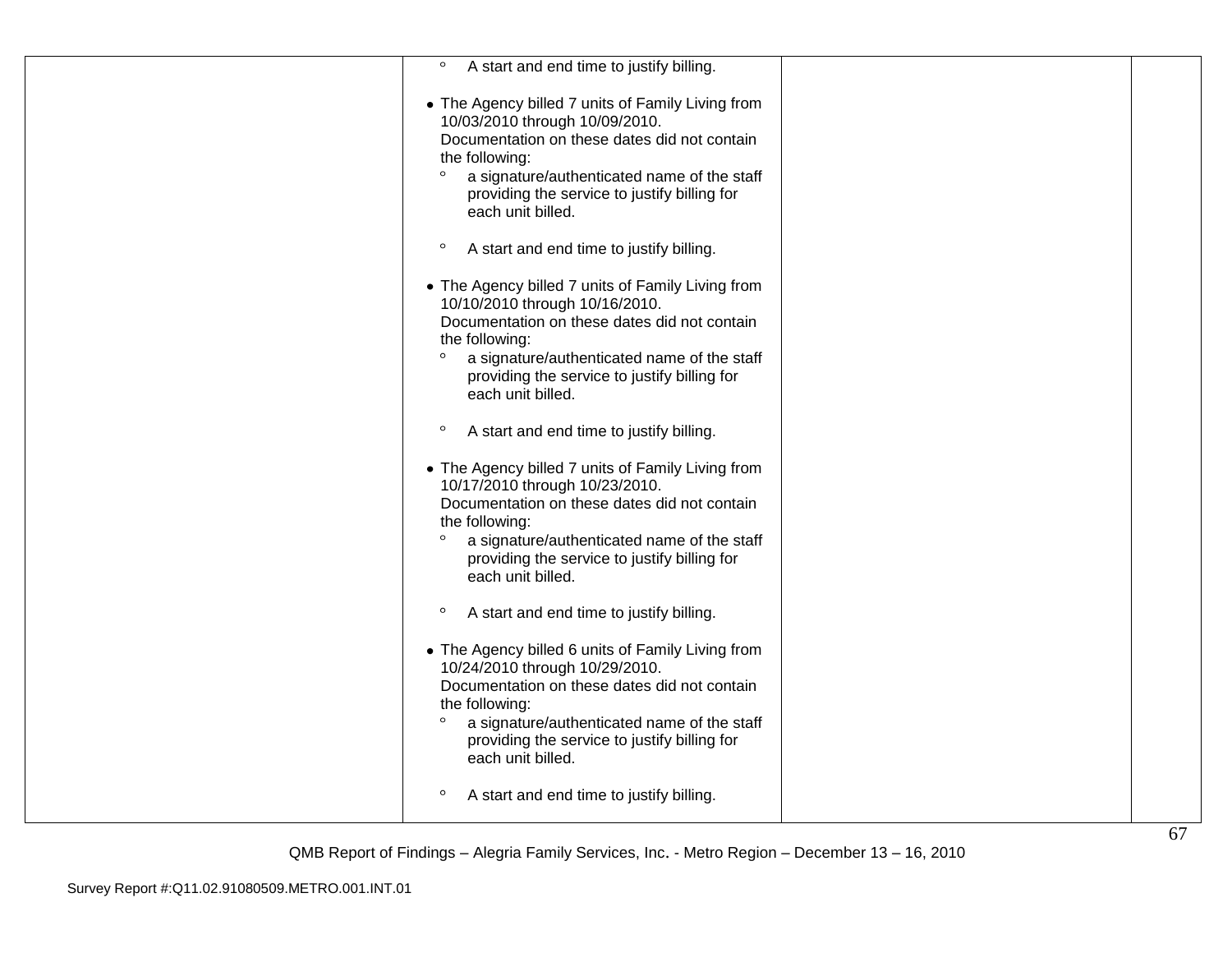| Individual #5                                                                       |  |
|-------------------------------------------------------------------------------------|--|
| • The Agency billed 7 units of Family Living from                                   |  |
| 08/01/2010 through 08/07/2010.                                                      |  |
| Documentation on these dates did not contain                                        |  |
| the following:                                                                      |  |
| $\circ$<br>a signature/authenticated name of the staff                              |  |
| providing the service to justify billing for                                        |  |
| each unit billed.                                                                   |  |
| $\circ$<br>A start and end time to justify billing.                                 |  |
|                                                                                     |  |
| • The Agency billed 7 units of Family Living from                                   |  |
| 08/08/2010 through 08/14/2010.<br>Documentation on these dates did not contain      |  |
| the following:                                                                      |  |
| $\circ$<br>a signature/authenticated name of the staff                              |  |
| providing the service to justify billing for                                        |  |
| each unit billed.                                                                   |  |
|                                                                                     |  |
| $\circ$<br>A start and end time to justify billing.                                 |  |
|                                                                                     |  |
| • The Agency billed 7 units of Family Living from<br>08/15/2010 through 08/21/2010. |  |
| Documentation on these dates did not contain                                        |  |
| the following:                                                                      |  |
| $\circ$<br>a signature/authenticated name of the staff                              |  |
| providing the service to justify billing for                                        |  |
| each unit billed.                                                                   |  |
|                                                                                     |  |
| $\circ$<br>A start and end time to justify billing.                                 |  |
|                                                                                     |  |
| • The Agency billed 7 units of Family Living from                                   |  |
| 08/22/2010 through 08/28/2010.                                                      |  |
| Documentation on these dates did not contain                                        |  |
| the following:                                                                      |  |
| $\circ$<br>a signature/authenticated name of the staff                              |  |
| providing the service to justify billing for<br>each unit billed.                   |  |
|                                                                                     |  |
| $\circ$<br>A start and end time to justify billing.                                 |  |
|                                                                                     |  |
| • The Agency billed 1 unit of Family Living on                                      |  |
|                                                                                     |  |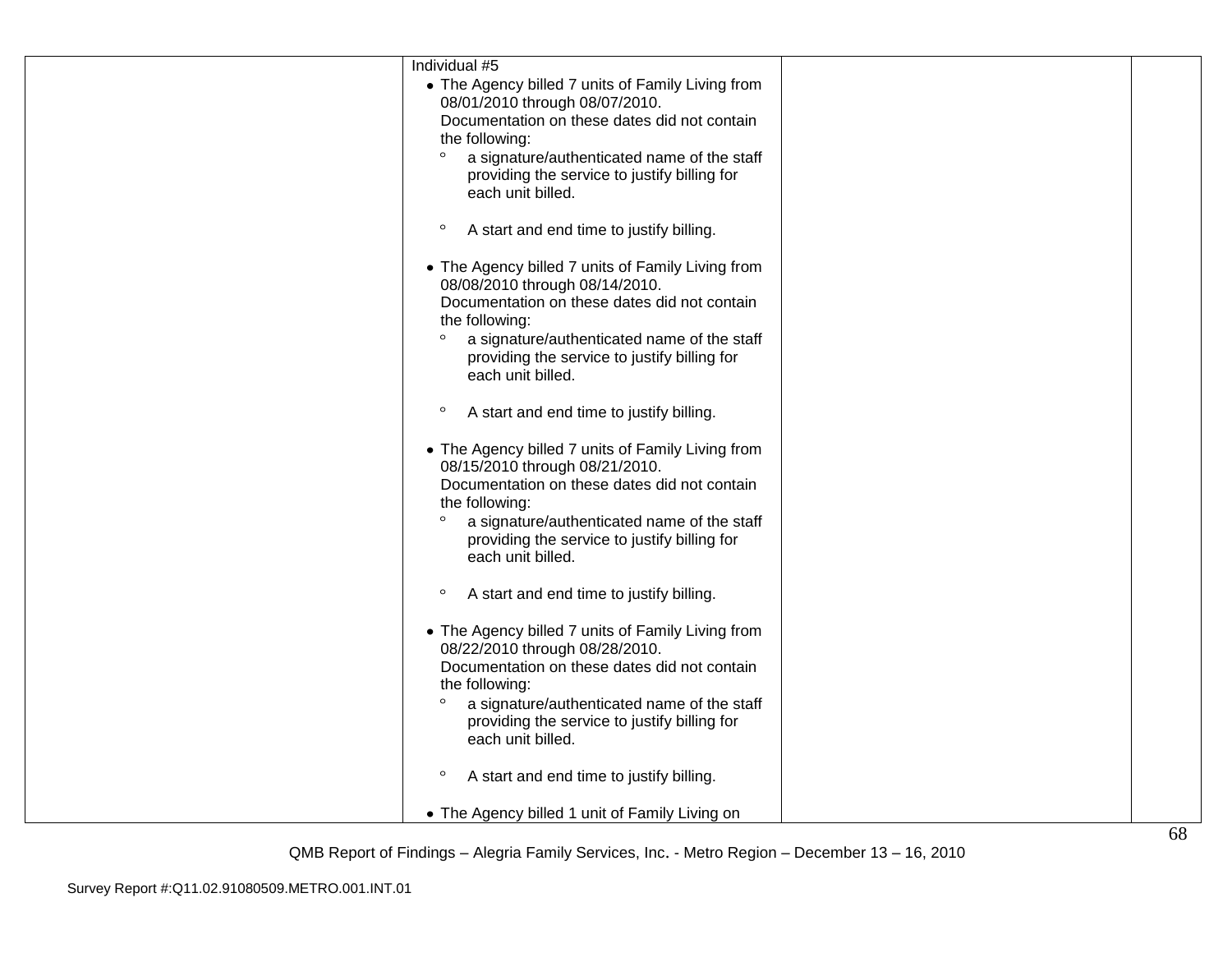| 08/29/2010. Documentation did not contain              |  |
|--------------------------------------------------------|--|
| the following:                                         |  |
| $\circ$<br>a signature/authenticated name of the staff |  |
| providing the service to justify billing for           |  |
| each unit billed.                                      |  |
|                                                        |  |
| $\circ$                                                |  |
| A start and end time to justify billing.               |  |
|                                                        |  |
| September 2010                                         |  |
| • The Agency billed 4 units of Family Living from      |  |
| 09/01/2010 through 09/04/2010.                         |  |
| Documentation on these dates did not contain           |  |
| the following:                                         |  |
| $\circ$<br>a signature/authenticated name of the staff |  |
| providing the service to justify billing for           |  |
| each unit billed.                                      |  |
|                                                        |  |
| $\circ$<br>A start and end time to justify billing.    |  |
|                                                        |  |
| • The Agency billed 7 units of Family Living from      |  |
| 09/05/2010 through 09/11/2010.                         |  |
| Documentation on these dates did not contain           |  |
|                                                        |  |
| the following:                                         |  |
| $\circ$<br>a signature/authenticated name of the staff |  |
| providing the service to justify billing for           |  |
| each unit billed.                                      |  |
|                                                        |  |
| $\circ$<br>A start and end time to justify billing.    |  |
|                                                        |  |
| • The Agency billed 7 units of Family Living from      |  |
| 09/12/2010 through 09/18/2010.                         |  |
| Documentation on these dates did not contain           |  |
| the following:                                         |  |
| $\circ$<br>a signature/authenticated name of the staff |  |
| providing the service to justify billing for           |  |
| each unit billed.                                      |  |
|                                                        |  |
| $\circ$                                                |  |
| A start and end time to justify billing.               |  |
|                                                        |  |
| • The Agency billed 7 units of Family Living from      |  |
| 09/19/2010 through 09/25/2010.                         |  |
| Documentation on these dates did not contain           |  |
|                                                        |  |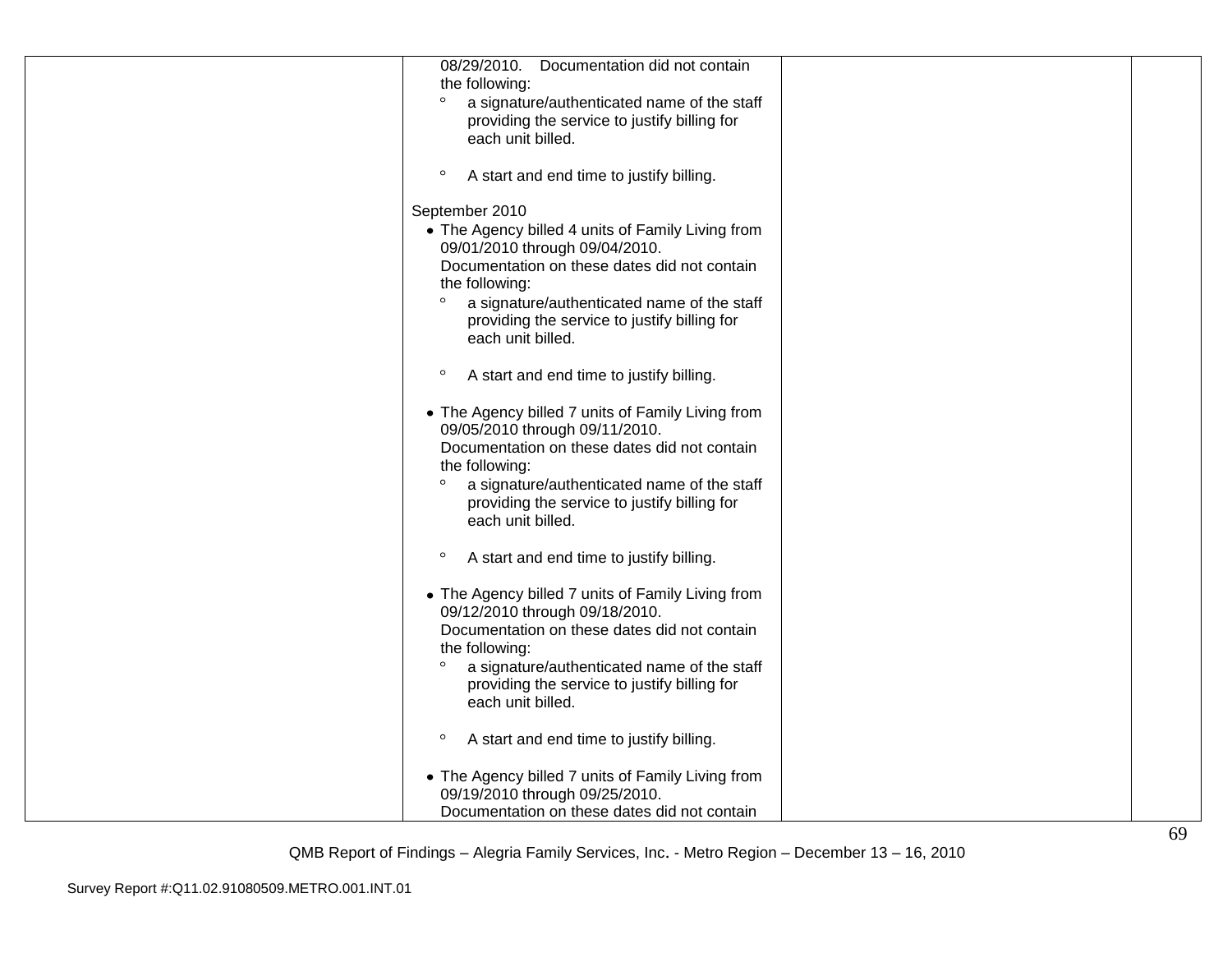| the following:<br>a signature/authenticated name of the staff<br>providing the service to justify billing for<br>each unit billed.                                                                                                                                                                   |  |
|------------------------------------------------------------------------------------------------------------------------------------------------------------------------------------------------------------------------------------------------------------------------------------------------------|--|
| $\circ$<br>A start and end time to justify billing.                                                                                                                                                                                                                                                  |  |
| • The Agency billed 3 units of Family Living from<br>09/26/2010 through 09/28/2010.<br>Documentation on these dates did not contain<br>the following:<br>$\circ$<br>a signature/authenticated name of the staff<br>providing the service to justify billing for<br>each unit billed.                 |  |
| $\circ$<br>A start and end time to justify billing.                                                                                                                                                                                                                                                  |  |
| October 2010<br>• The Agency billed 2 units of Family Living from<br>10/01/2010 through 10/02/2010.<br>Documentation on these dates did not contain<br>the following:<br>$\circ$<br>a signature/authenticated name of the staff<br>providing the service to justify billing for<br>each unit billed. |  |
| $\circ$<br>A start and end time to justify billing.                                                                                                                                                                                                                                                  |  |
| • The Agency billed 7 units of Family Living from<br>10/03/2010 through 10/09/2010.<br>Documentation on these dates did not contain<br>the following:<br>$\circ$<br>a signature/authenticated name of the staff<br>providing the service to justify billing for<br>each unit billed.                 |  |
| $\circ$<br>A start and end time to justify billing.                                                                                                                                                                                                                                                  |  |
| • The Agency billed 1 unit of Family Living on<br>10/10/2010. Documentation did not contain the<br>following:                                                                                                                                                                                        |  |
| $\circ$<br>a signature/authenticated name of the staff                                                                                                                                                                                                                                               |  |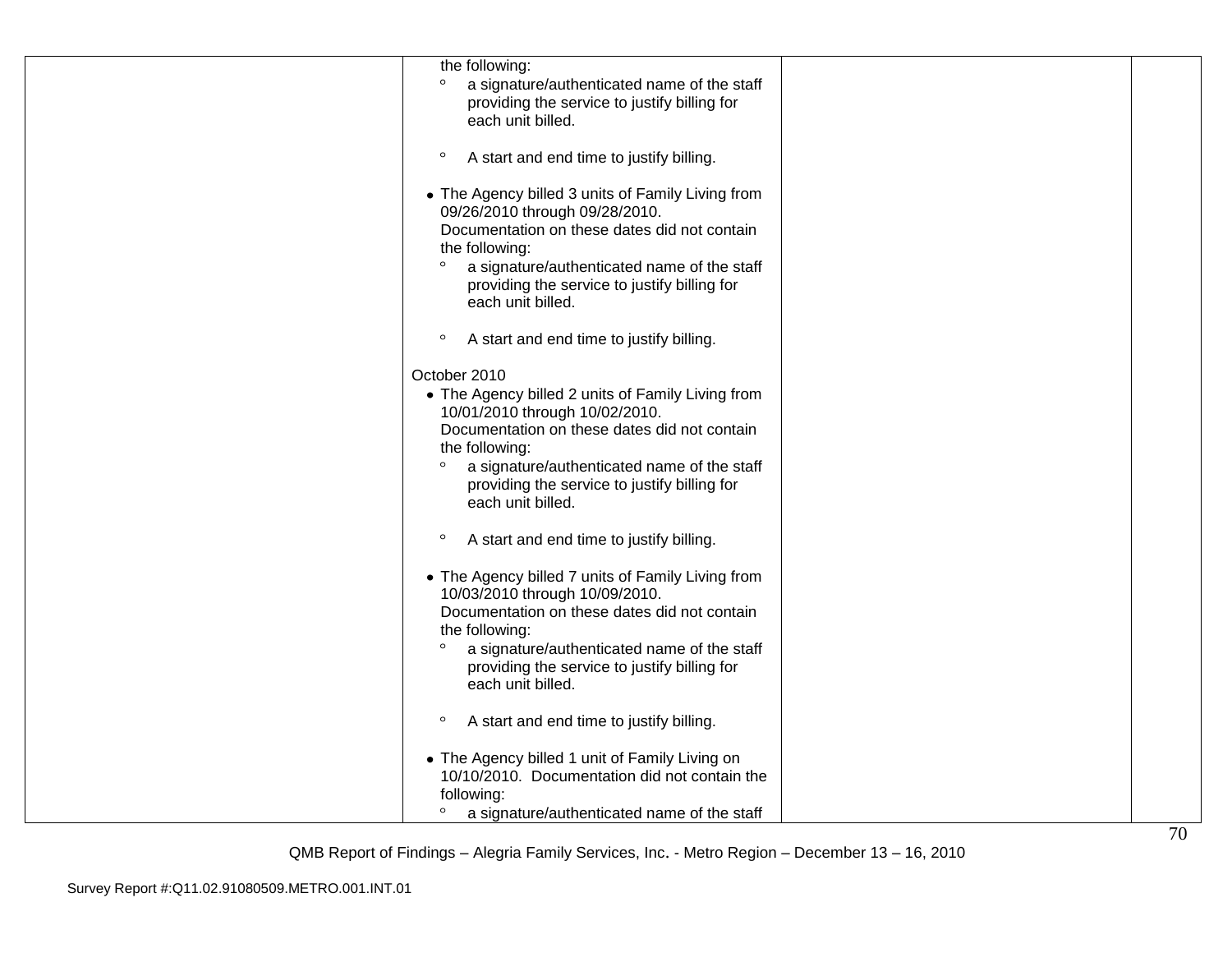| providing the service to justify billing for<br>each unit billed.                                                                                                                                                                                                                    |  |
|--------------------------------------------------------------------------------------------------------------------------------------------------------------------------------------------------------------------------------------------------------------------------------------|--|
| $\circ$<br>A start and end time to justify billing.                                                                                                                                                                                                                                  |  |
| • The Agency billed 4 units of Family Living from<br>10/13/2010 through 10/16/2010.<br>Documentation on these dates did not contain<br>the following:<br>$\circ$<br>a signature/authenticated name of the staff<br>providing the service to justify billing for<br>each unit billed. |  |
| $\circ$<br>A start and end time to justify billing.                                                                                                                                                                                                                                  |  |
| • The Agency billed 7 units of Family Living from<br>10/17/2010 through 10/23/2010.<br>Documentation on these dates did not contain<br>the following:<br>$\circ$<br>a signature/authenticated name of the staff<br>providing the service to justify billing for<br>each unit billed. |  |
| $\circ$<br>A start and end time to justify billing.                                                                                                                                                                                                                                  |  |
| • The Agency billed 6 units of Family Living from<br>10/24/2010 through 10/29/2010.<br>Documentation on these dates did not contain<br>the following:<br>$\circ$<br>a signature/authenticated name of the staff<br>providing the service to justify billing for<br>each unit billed. |  |
| A start and end time to justify billing.<br>$\circ$                                                                                                                                                                                                                                  |  |
| • The Agency billed 1 unit of Family Living on<br>10/30/2010. Documentation did not contain the<br>following:<br>$\circ$<br>a signature/authenticated name of the staff<br>providing the service to justify billing for<br>each unit billed.                                         |  |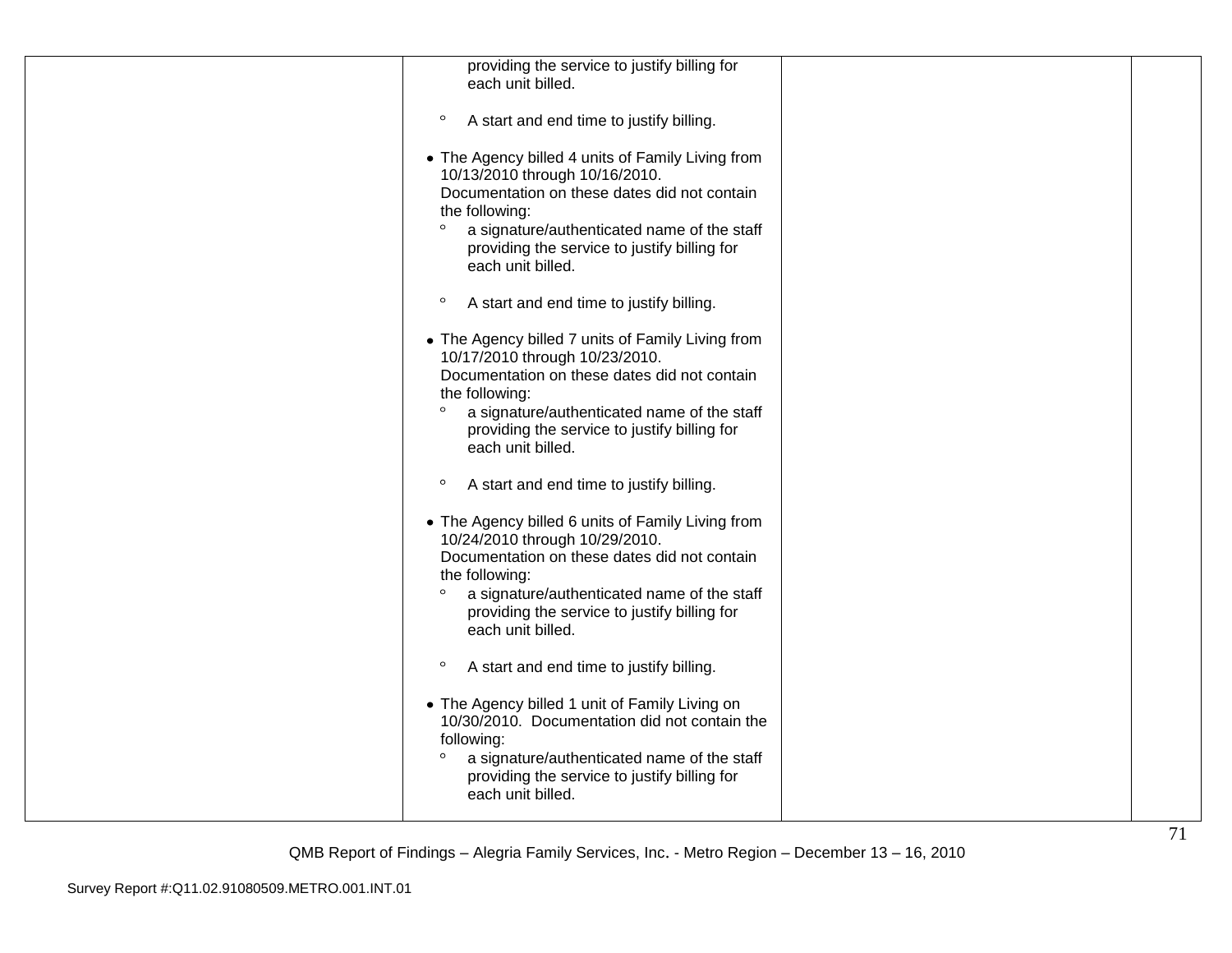| $\circ$<br>A start and end time to justify billing.                                                                                                                                                                                                                                             |  |
|-------------------------------------------------------------------------------------------------------------------------------------------------------------------------------------------------------------------------------------------------------------------------------------------------|--|
| Individual #6<br>August 2010<br>• The Agency billed 7 units of Family Living<br>Services from 08/01/2010 through 08/07/2010<br>Documentation on these dates did not contain a<br>signature/authenticated name of the staff<br>providing the service to justify billing for each<br>unit billed. |  |
| • The Agency billed 7 units of Family Living<br>Services from 08/08/2010 through 08/14/2010<br>Documentation on these dates did not contain a<br>signature/authenticated name of the staff<br>providing the service to justify billing for each<br>unit billed.                                 |  |
| • The Agency billed 7 units of Family Living<br>Services from 08/15/2010 through 08/21/2010.<br>Documentation on these dates did not contain a<br>signature/authenticated name of the staff<br>providing the service to justify billing for each<br>unit billed.                                |  |
| • The Agency billed 7 units of Family Living<br>Services from 08/22/2010 through 08/28/2010.<br>Documentation on these dates did not contain a<br>signature/authenticated name of the staff<br>providing the service to justify billing for each<br>unit billed.                                |  |
| • The Agency billed 1 unit of Family Living<br>Services on 08/29/2010. Documentation on<br>these dates did not contain a<br>signature/authenticated name of the staff<br>providing the service to justify billing for each<br>unit billed.                                                      |  |
| September 2010<br>• The Agency billed 4 units of Family Living                                                                                                                                                                                                                                  |  |
| Services from 09/01/2010 through 09/04/2010                                                                                                                                                                                                                                                     |  |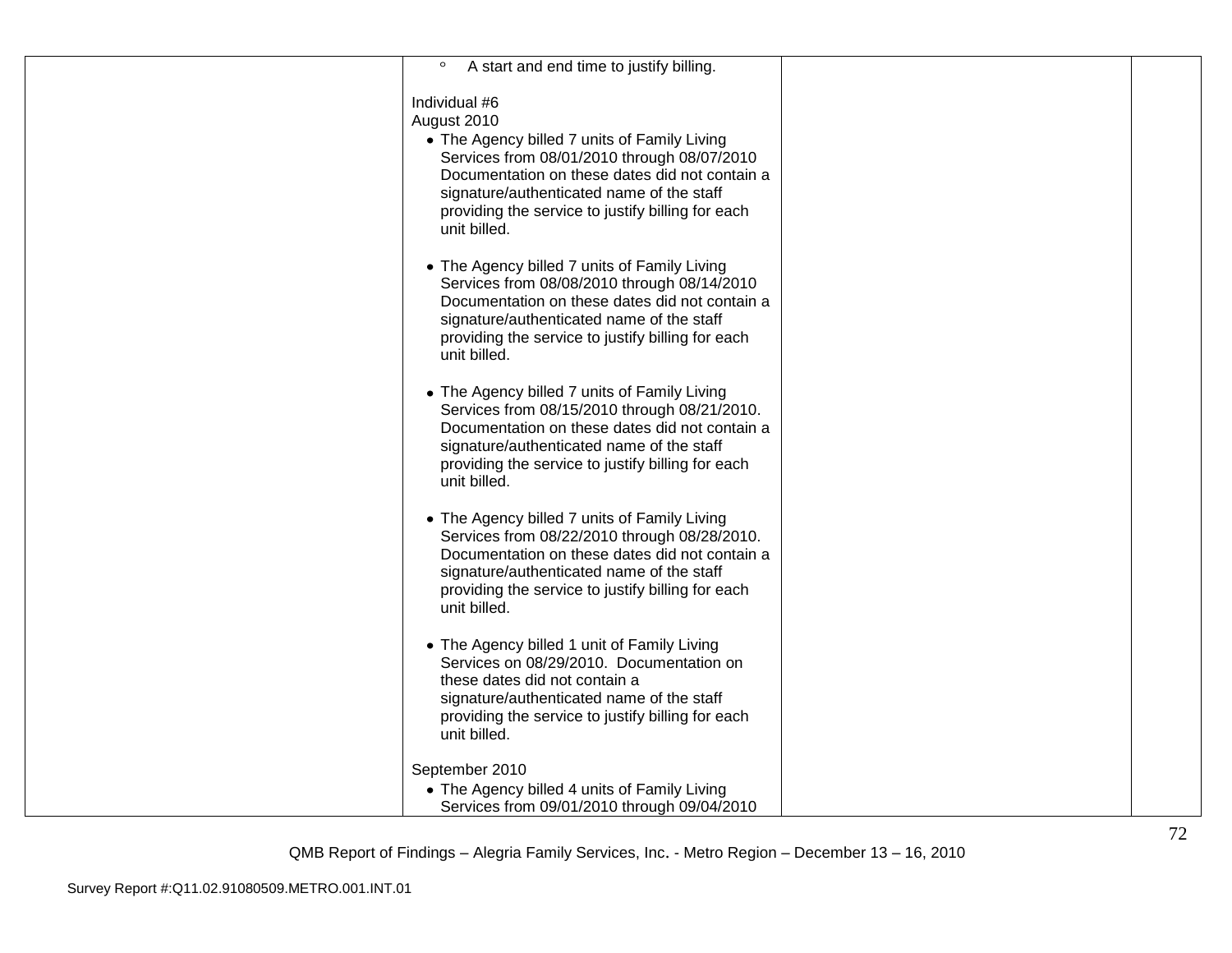| Documentation on these dates did not contain a<br>signature/authenticated name of the staff<br>providing the service to justify billing for each<br>unit billed.                                                                                                                 |  |
|----------------------------------------------------------------------------------------------------------------------------------------------------------------------------------------------------------------------------------------------------------------------------------|--|
| • The Agency billed 7 units of Family Living<br>Services from 09/05/2010 through 09/11/2010.<br>Documentation on these dates did not contain a<br>signature/authenticated name of the staff<br>providing the service to justify billing for each<br>unit billed.                 |  |
| • The Agency billed 7 units of Family Living<br>Services from 09/12/2010 through 09/18/2010.<br>Documentation on these dates did not contain a<br>signature/authenticated name of the staff<br>providing the service to justify billing for each<br>unit billed.                 |  |
| • The Agency billed 7 units of Family Living<br>Services from 09/19/2010 through 09/25/2010.<br>Documentation on these dates did not contain a<br>signature/authenticated name of the staff<br>providing the service to justify billing for each<br>unit billed.                 |  |
| • The Agency billed 3 units of Family Living<br>Services from 09/26/2010 through 09/28/2010.<br>Documentation on these dates did not contain a<br>signature/authenticated name of the staff<br>providing the service to justify billing for each<br>unit billed.                 |  |
| October 2010<br>• The Agency billed 2 units of Family Living<br>Services from 10/01/2010 through 10/02/2010.<br>Documentation on these dates did not contain a<br>signature/authenticated name of the staff<br>providing the service to justify billing for each<br>unit billed. |  |
| • The Agency billed 7 units of Family Living                                                                                                                                                                                                                                     |  |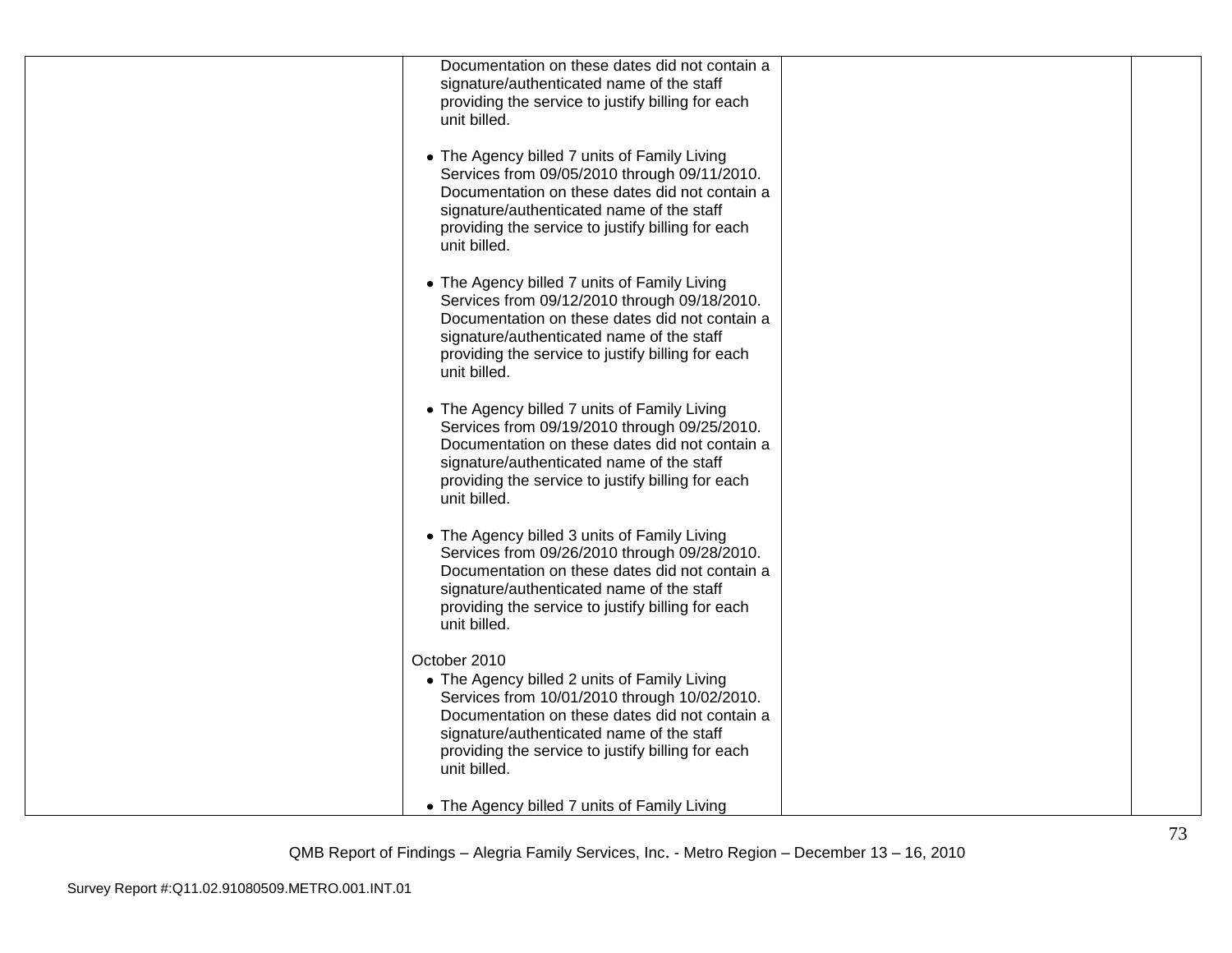| Services from 10/03/2010 through 10/09/2010.<br>Documentation on these dates did not contain a         |  |
|--------------------------------------------------------------------------------------------------------|--|
| signature/authenticated name of the staff<br>providing the service to justify billing for each         |  |
| unit billed.                                                                                           |  |
| • The Agency billed 7 units of Family Living<br>Services from 10/10/2010 through 10/16/2010.           |  |
| Documentation on these dates did not contain a<br>signature/authenticated name of the staff            |  |
| providing the service to justify billing for each<br>unit billed.                                      |  |
|                                                                                                        |  |
| • The Agency billed 7 units of Family Living<br>Services from 10/17/2010 through 10/23/2010.           |  |
| Documentation on these dates did not contain a<br>signature/authenticated name of the staff            |  |
| providing the service to justify billing for each<br>unit billed.                                      |  |
| • The Agency billed 6 units of Family Living                                                           |  |
| Services from 10/24/2010 through 10/29/2010.<br>Documentation on these dates did not contain a         |  |
| signature/authenticated name of the staff<br>providing the service to justify billing for each         |  |
| unit billed.                                                                                           |  |
| Individual #7<br>August 2010                                                                           |  |
| • The Agency billed 7 units of Family Living from<br>08/01/2010 through 08/07/2010.                    |  |
| Documentation on these dates did not contain<br>the following:                                         |  |
| $\circ$<br>a signature/authenticated name of the staff<br>providing the service to justify billing for |  |
| each unit billed.                                                                                      |  |
| $\circ$<br>A start and end time to justify billing.                                                    |  |
| • The Agency billed 7 units of Family Living from                                                      |  |
| 08/08/2010 through 08/14/2010.<br>Documentation on these dates did not contain                         |  |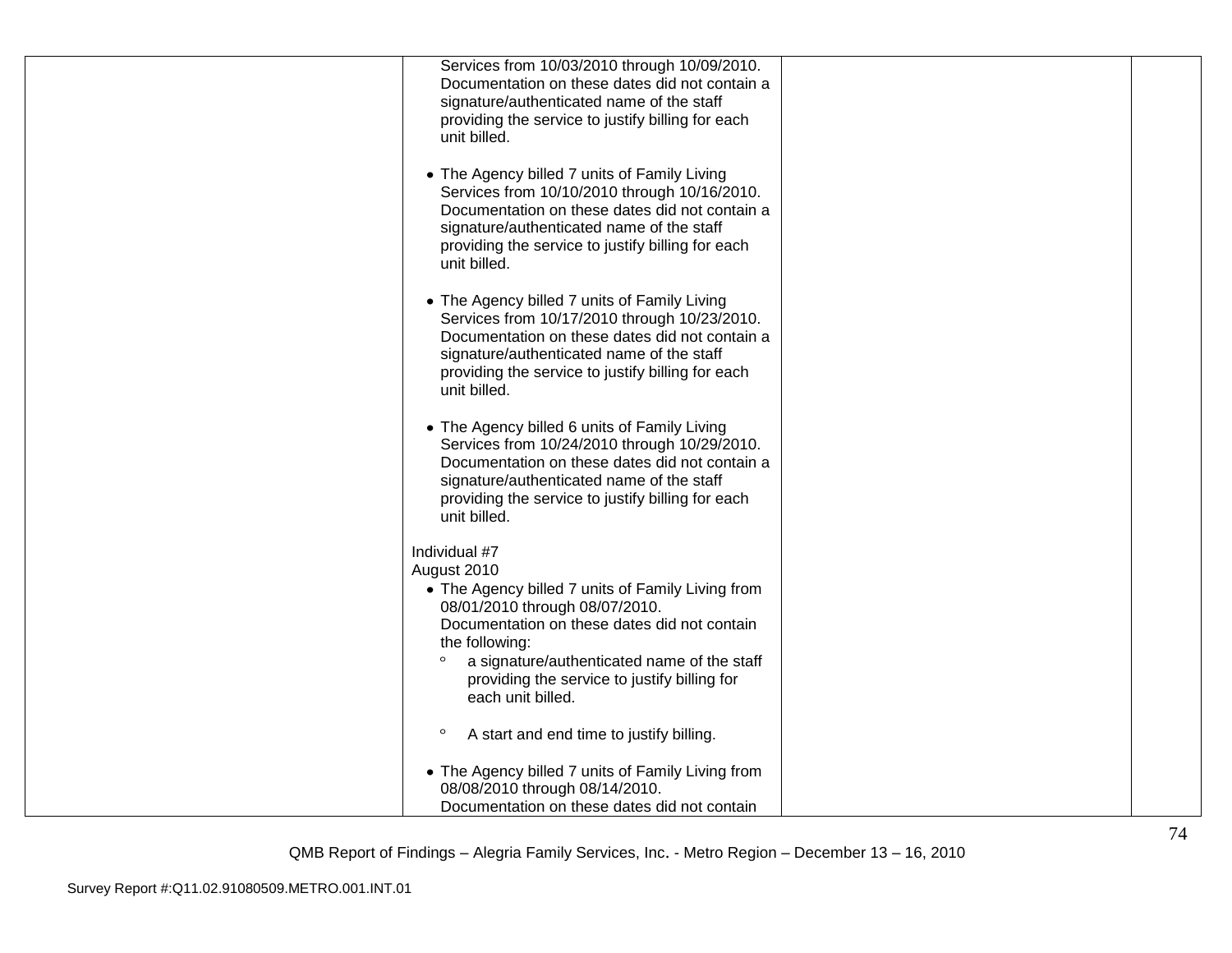| the following:                                                                                                                                                                                                                                                                       |  |
|--------------------------------------------------------------------------------------------------------------------------------------------------------------------------------------------------------------------------------------------------------------------------------------|--|
| $\circ$<br>a signature/authenticated name of the staff<br>providing the service to justify billing for<br>each unit billed.                                                                                                                                                          |  |
| $\circ$<br>A start and end time to justify billing.                                                                                                                                                                                                                                  |  |
| • The Agency billed 7 units of Family Living from<br>08/15/2010 through 08/21/2010.<br>Documentation on these dates did not contain<br>the following:<br>$\circ$<br>a signature/authenticated name of the staff<br>providing the service to justify billing for<br>each unit billed. |  |
| $\circ$<br>A start and end time to justify billing.                                                                                                                                                                                                                                  |  |
| • The Agency billed 7 units of Family Living from<br>08/22/2010 through 08/28/2010.<br>Documentation on these dates did not contain<br>the following:<br>$\circ$<br>a signature/authenticated name of the staff<br>providing the service to justify billing for<br>each unit billed. |  |
| $\circ$<br>A start and end time to justify billing.                                                                                                                                                                                                                                  |  |
| • The Agency billed 1 unit of Family Living on<br>08/29/2010. Documentation on this date did<br>not contain the following:<br>$\circ$<br>a signature/authenticated name of the staff<br>providing the service to justify billing for<br>each unit billed.                            |  |
| $\circ$<br>A start and end time to justify billing.                                                                                                                                                                                                                                  |  |
| September 2010<br>• The Agency billed 4 units of Family Living from<br>09/01/2010 through 09/04/2010.<br>Documentation on these dates did not contain<br>the following:<br>a signature/authenticated name of the staff                                                               |  |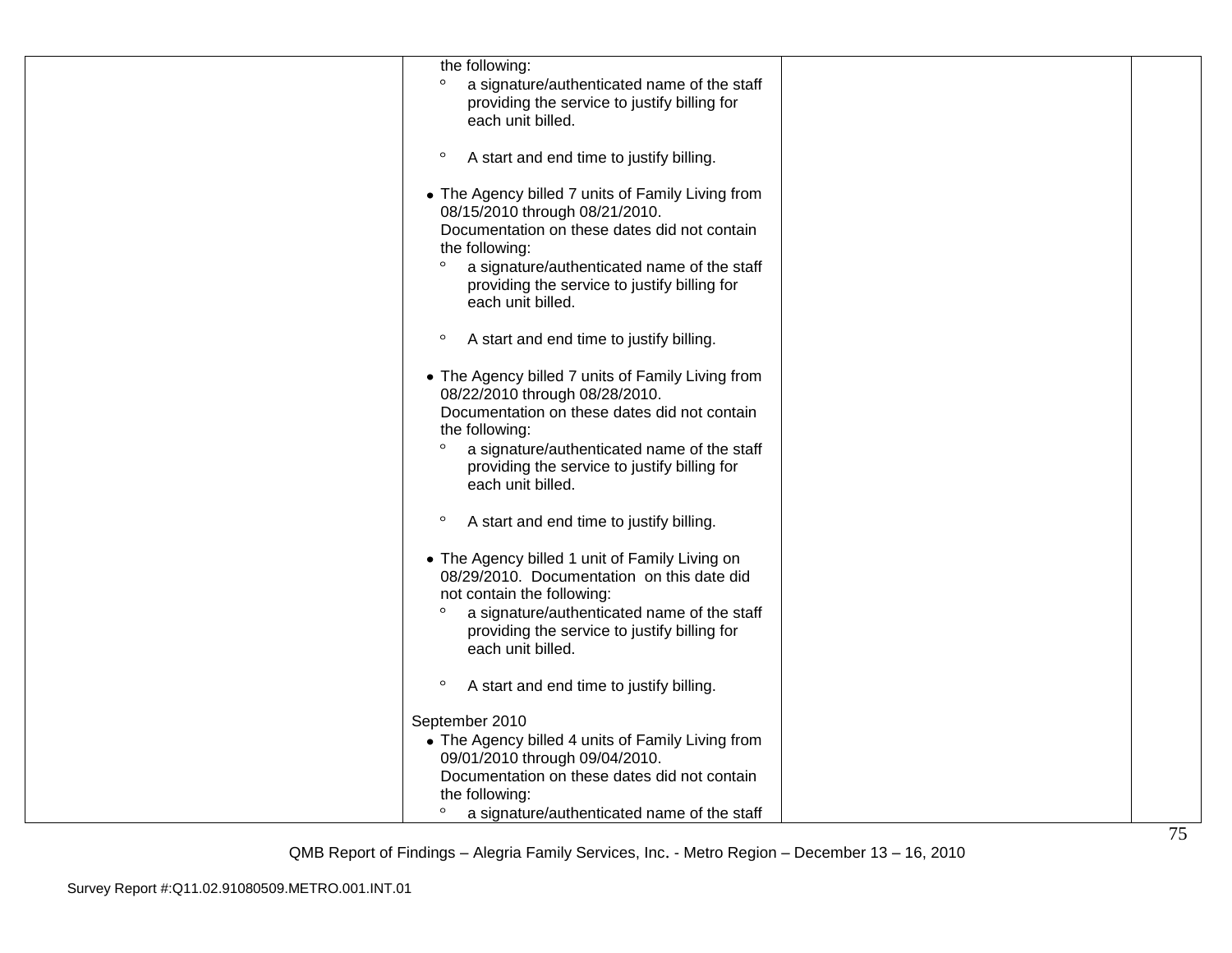| providing the service to justify billing for<br>each unit billed.                                                                                                                                                                                                                    |  |
|--------------------------------------------------------------------------------------------------------------------------------------------------------------------------------------------------------------------------------------------------------------------------------------|--|
| $\circ$<br>A start and end time to justify billing.                                                                                                                                                                                                                                  |  |
| • The Agency billed 7 units of Family Living from<br>09/05/2010 through 09/11/2010.<br>Documentation on these dates did not contain<br>the following:<br>$\circ$<br>a signature/authenticated name of the staff<br>providing the service to justify billing for<br>each unit billed. |  |
| $\circ$<br>A start and end time to justify billing.                                                                                                                                                                                                                                  |  |
| • The Agency billed 6 units of Family Living from<br>09/13/2010 through 09/18/2010.<br>Documentation on these dates did not contain<br>the following:<br>$\circ$<br>a signature/authenticated name of the staff<br>providing the service to justify billing for<br>each unit billed. |  |
| $\circ$<br>A start and end time to justify billing.                                                                                                                                                                                                                                  |  |
| • The Agency billed 7 units of Family Living from<br>09/19/2010 through 09/25/2010.<br>Documentation on these dates did not contain<br>the following:<br>$\circ$<br>a signature/authenticated name of the staff<br>providing the service to justify billing for<br>each unit billed. |  |
| $\circ$<br>A start and end time to justify billing.                                                                                                                                                                                                                                  |  |
| • The Agency billed 3 units of Family Living from<br>09/26/2010 through 09/28/2010.<br>Documentation on these dates did not contain<br>the following:<br>$\circ$<br>a signature/authenticated name of the staff<br>providing the service to justify billing for<br>each unit billed. |  |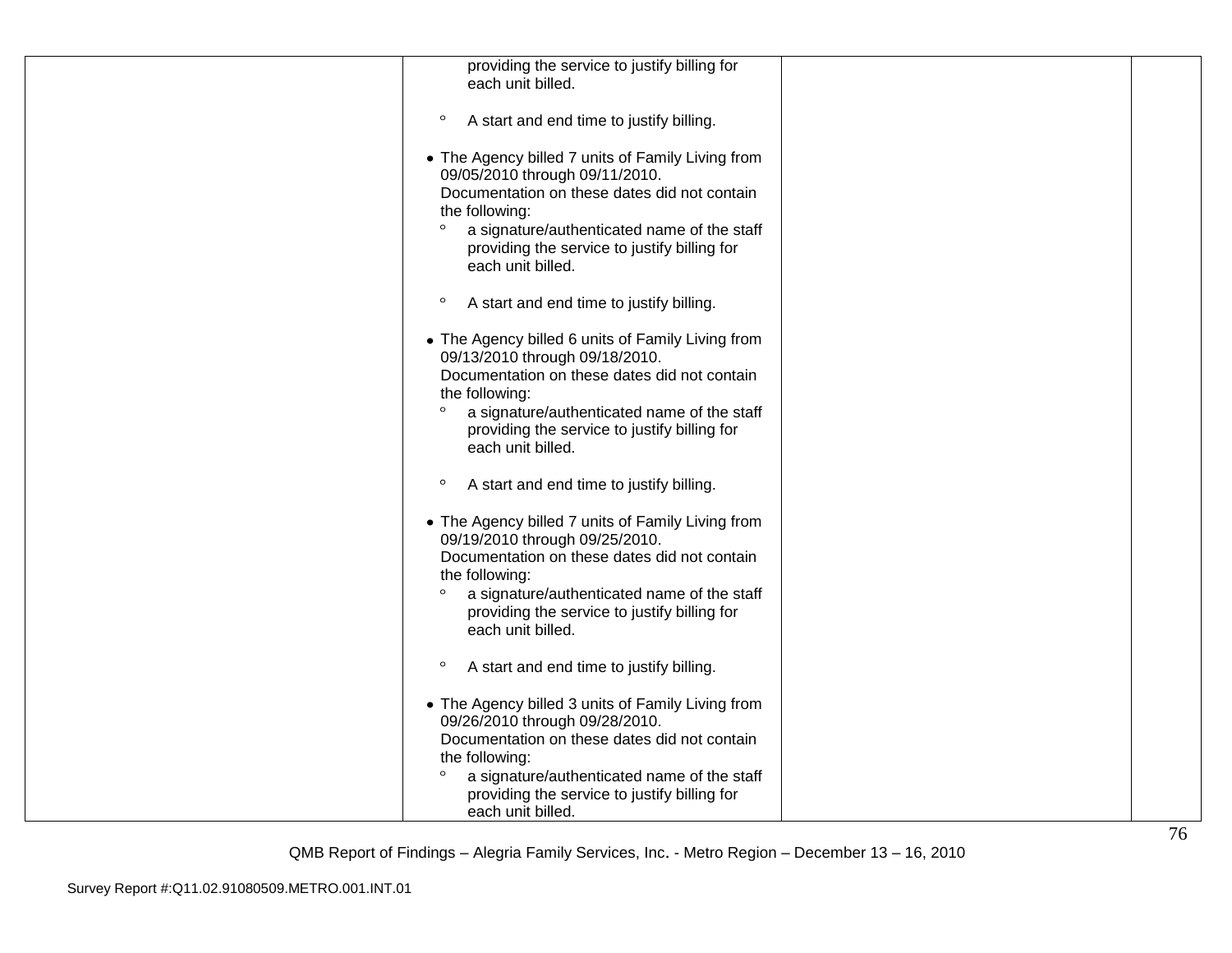| $\circ$<br>A start and end time to justify billing.                                                                                                                                                                                                                                                                                         |  |
|---------------------------------------------------------------------------------------------------------------------------------------------------------------------------------------------------------------------------------------------------------------------------------------------------------------------------------------------|--|
| October 2010<br>• The Agency billed 2 units of Family Living from<br>10/01/2010 through 10/02/2010.<br>Documentation on these dates did not contain<br>the following:<br>$\circ$<br>a signature/authenticated name of the staff<br>providing the service to justify billing for<br>each unit billed.                                        |  |
| $\circ$<br>A start and end time to justify billing.                                                                                                                                                                                                                                                                                         |  |
| • The Agency billed 7 units of Family Living from<br>10/03/2010 through 10/09/2010.<br>Documentation on these dates did not contain<br>the following:<br>a signature/authenticated name of the staff<br>$\circ$<br>providing the service to justify billing for<br>each unit billed.                                                        |  |
| $\circ$<br>A start and end time to justify billing.                                                                                                                                                                                                                                                                                         |  |
| • The Agency billed 7 units of Family Living from<br>10/10/2010 through 10/16/2010.<br>Documentation on these dates did not contain<br>the following:<br>$\circ$<br>a signature/authenticated name of the staff<br>providing the service to justify billing for<br>each unit billed.                                                        |  |
| $\circ$<br>A start and end time to justify billing.<br>• The Agency billed 7 units of Family Living from<br>10/17/2010 through 10/23/2010.<br>Documentation on these dates did not contain<br>the following:<br>$\circ$<br>a signature/authenticated name of the staff<br>providing the service to justify billing for<br>each unit billed. |  |
| $\circ$<br>A start and end time to justify billing.                                                                                                                                                                                                                                                                                         |  |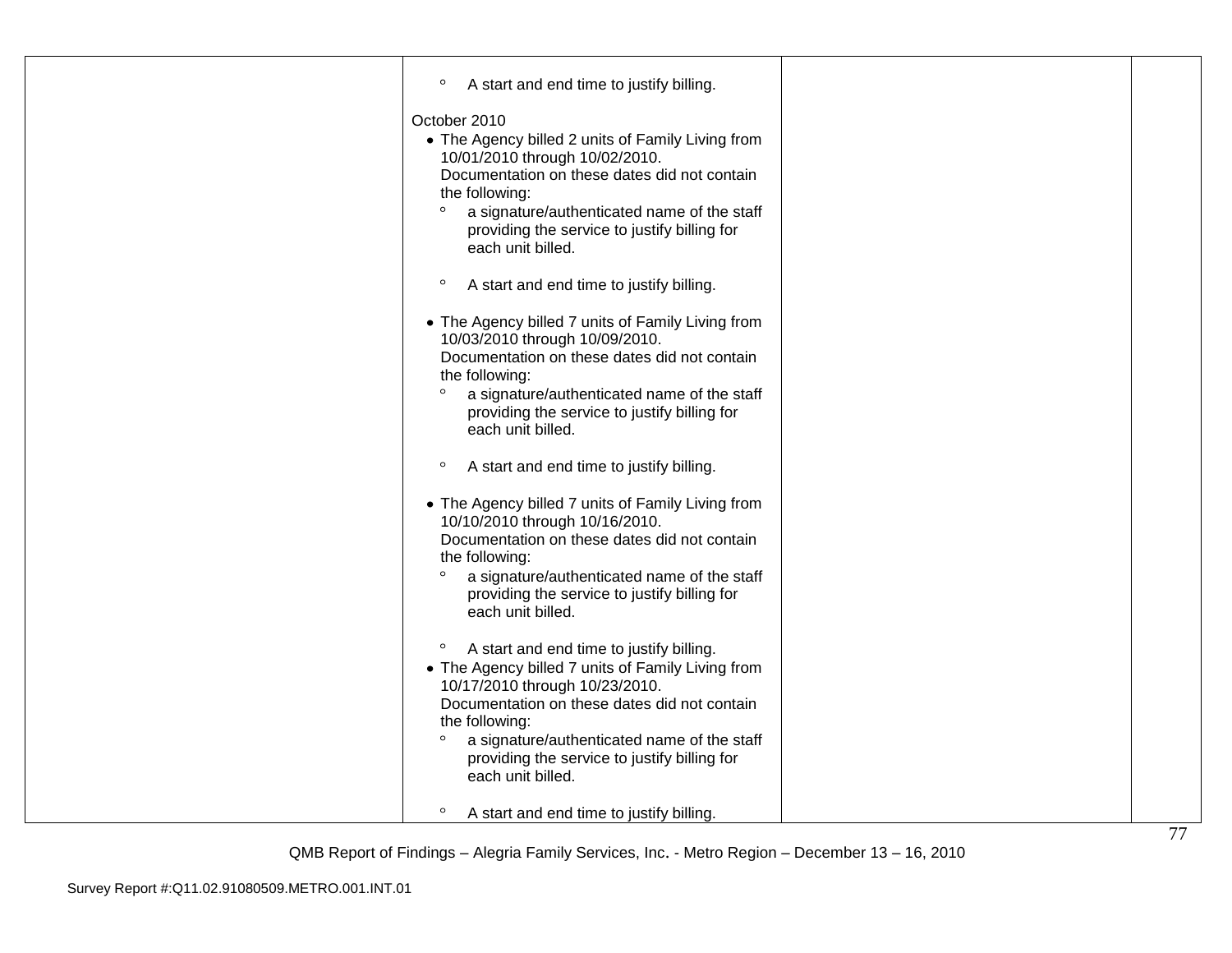| • The Agency billed 6 units of Family Living from<br>10/24/2010 through 10/29/2010.<br>Documentation on these dates did not contain<br>the following:<br>$\circ$<br>a signature/authenticated name of the staff<br>providing the service to justify billing for<br>each unit billed.<br>$\circ$<br>A start and end time to justify billing.<br>• The Agency billed 1 unit of Family Living on |  |
|-----------------------------------------------------------------------------------------------------------------------------------------------------------------------------------------------------------------------------------------------------------------------------------------------------------------------------------------------------------------------------------------------|--|
| 10/30/2010. Documentation on this date did not<br>contain the following:<br>$\circ$<br>a signature/authenticated name of the staff<br>providing the service to justify billing for<br>each unit billed.                                                                                                                                                                                       |  |
| $\circ$<br>A start and end time to justify billing.                                                                                                                                                                                                                                                                                                                                           |  |
| Individual #8<br>August 2010<br>• The Agency billed 7 units of Family Living from<br>08/01/2010 through 08/01/2010.<br>Documentation on these dates did not contain<br>the following:<br>$\circ$<br>a signature/authenticated name of the staff<br>providing the service to justify billing for<br>each unit billed.                                                                          |  |
| $\circ$<br>A start and end time to justify billing.                                                                                                                                                                                                                                                                                                                                           |  |
| • The Agency billed 7 units of Family Living from<br>08/08/2010 through 08/14/2010.<br>Documentation on these dates did not contain<br>the following:<br>$\circ$<br>a signature/authenticated name of the staff<br>providing the service to justify billing for<br>each unit billed.                                                                                                          |  |
| $\circ$<br>A start and end time to justify billing.                                                                                                                                                                                                                                                                                                                                           |  |
|                                                                                                                                                                                                                                                                                                                                                                                               |  |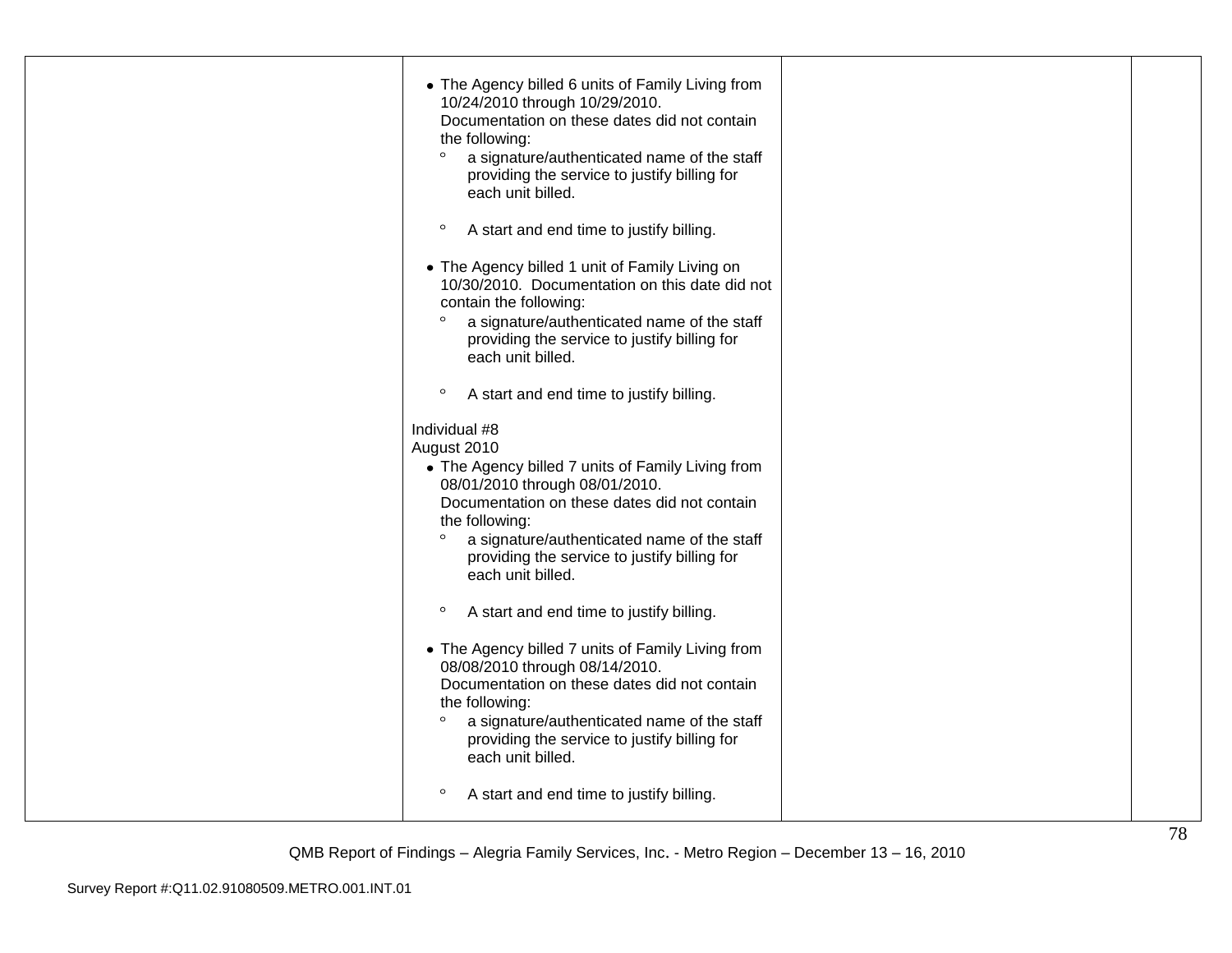| • The Agency billed 15 units of Family Living from<br>08/15/2010 through 08/21/2010.<br>Documentation on these dates did not contain<br>the following:<br>$\circ$<br>a signature/authenticated name of the staff<br>providing the service to justify billing for<br>each unit billed. |  |
|---------------------------------------------------------------------------------------------------------------------------------------------------------------------------------------------------------------------------------------------------------------------------------------|--|
| $\circ$<br>A start and end time to justify billing.                                                                                                                                                                                                                                   |  |
| • The Agency billed 7 units of Family Living from<br>08/22/2010 through 08/28/2010.<br>Documentation on these dates did not contain<br>the following:<br>$\circ$<br>a signature/authenticated name of the staff<br>providing the service to justify billing for<br>each unit billed.  |  |
| $\circ$<br>A start and end time to justify billing.                                                                                                                                                                                                                                   |  |
| • The Agency billed 1 unit of Family Living on<br>08/29/2010. Documentation on this date did not<br>contain the following:<br>$\circ$<br>a signature/authenticated name of the staff<br>providing the service to justify billing for<br>each unit billed.                             |  |
| $\circ$<br>A start and end time to justify billing.                                                                                                                                                                                                                                   |  |
| • The Agency billed 1 unit of Family Living on<br>08/30/2010. Documentation on this date did not<br>contain the following:<br>$\circ$<br>a signature/authenticated name of the staff<br>providing the service to justify billing for<br>each unit billed.                             |  |
| $\circ$<br>A start and end time to justify billing.                                                                                                                                                                                                                                   |  |
| September 2010<br>• The Agency billed 4 units of Family Living from                                                                                                                                                                                                                   |  |
| 09/01/2010 through 09/04/2010.<br>Documentation on these dates did not contain                                                                                                                                                                                                        |  |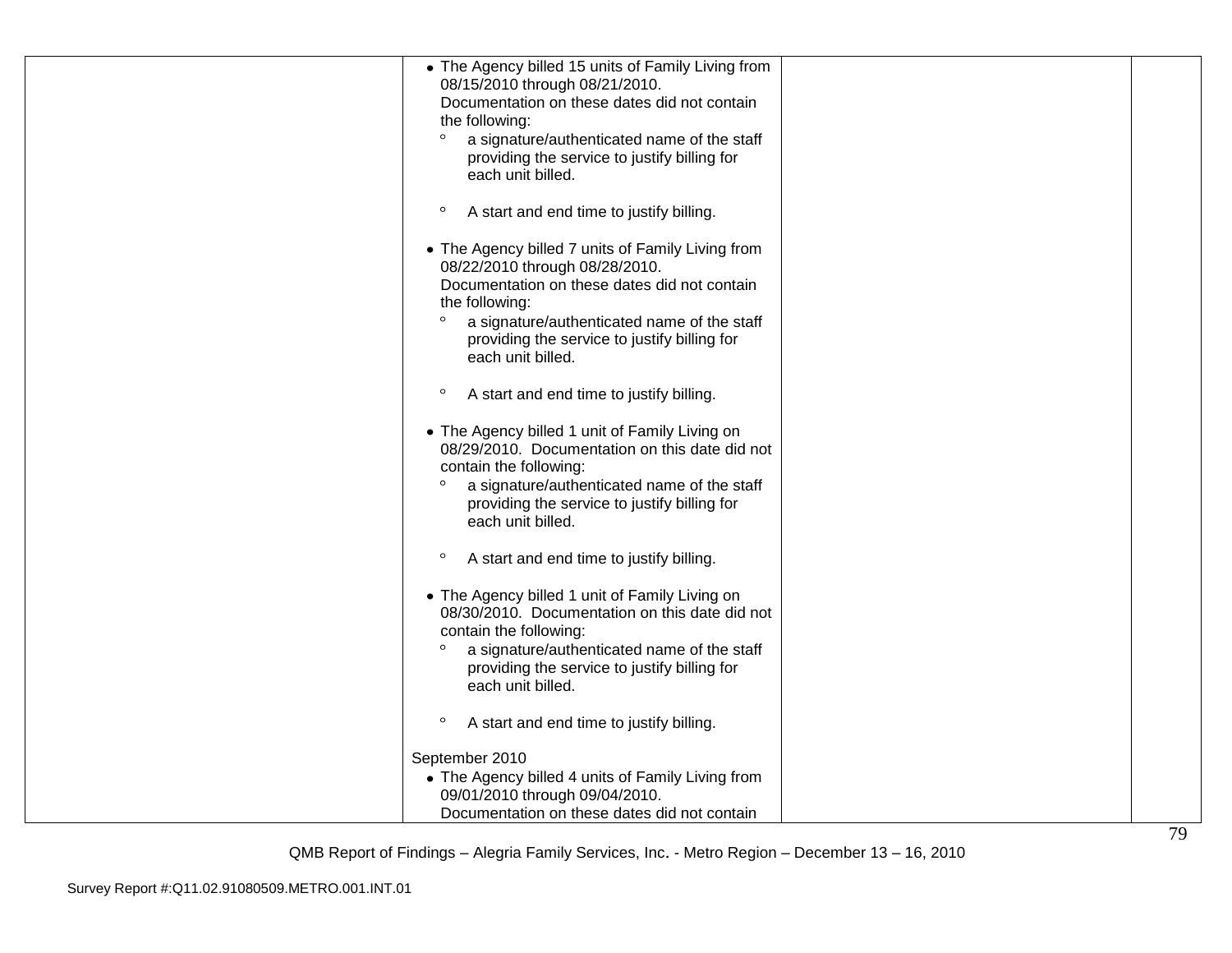| the following:<br>$\circ$<br>a signature/authenticated name of the staff<br>providing the service to justify billing for<br>each unit billed.                                                                                                                                        |  |
|--------------------------------------------------------------------------------------------------------------------------------------------------------------------------------------------------------------------------------------------------------------------------------------|--|
| $\circ$<br>A start and end time to justify billing.                                                                                                                                                                                                                                  |  |
| • The Agency billed 7 units of Family Living from<br>09/05/2010 through 09/11/2010.<br>Documentation on these dates did not contain<br>the following:<br>$\circ$<br>a signature/authenticated name of the staff<br>providing the service to justify billing for<br>each unit billed. |  |
| $\circ$<br>A start and end time to justify billing.                                                                                                                                                                                                                                  |  |
| • The Agency billed 7 units of Family Living from<br>09/12/2010 through 09/18/2010.<br>Documentation on these dates did not contain<br>the following:<br>$\circ$<br>a signature/authenticated name of the staff<br>providing the service to justify billing for<br>each unit billed. |  |
| $\circ$<br>A start and end time to justify billing.                                                                                                                                                                                                                                  |  |
| • The Agency billed 7 units of Family Living from<br>09/19/2010 through 09/25/2010.<br>Documentation on these dates did not contain<br>the following:<br>$\circ$<br>a signature/authenticated name of the staff<br>providing the service to justify billing for<br>each unit billed. |  |
| $\circ$<br>A start and end time to justify billing.                                                                                                                                                                                                                                  |  |
| • The Agency billed 3 units of Family Living from<br>09/26/2010 through 09/28/2010.<br>Documentation on these dates did not contain<br>the following:<br>$\circ$                                                                                                                     |  |
| a signature/authenticated name of the staff                                                                                                                                                                                                                                          |  |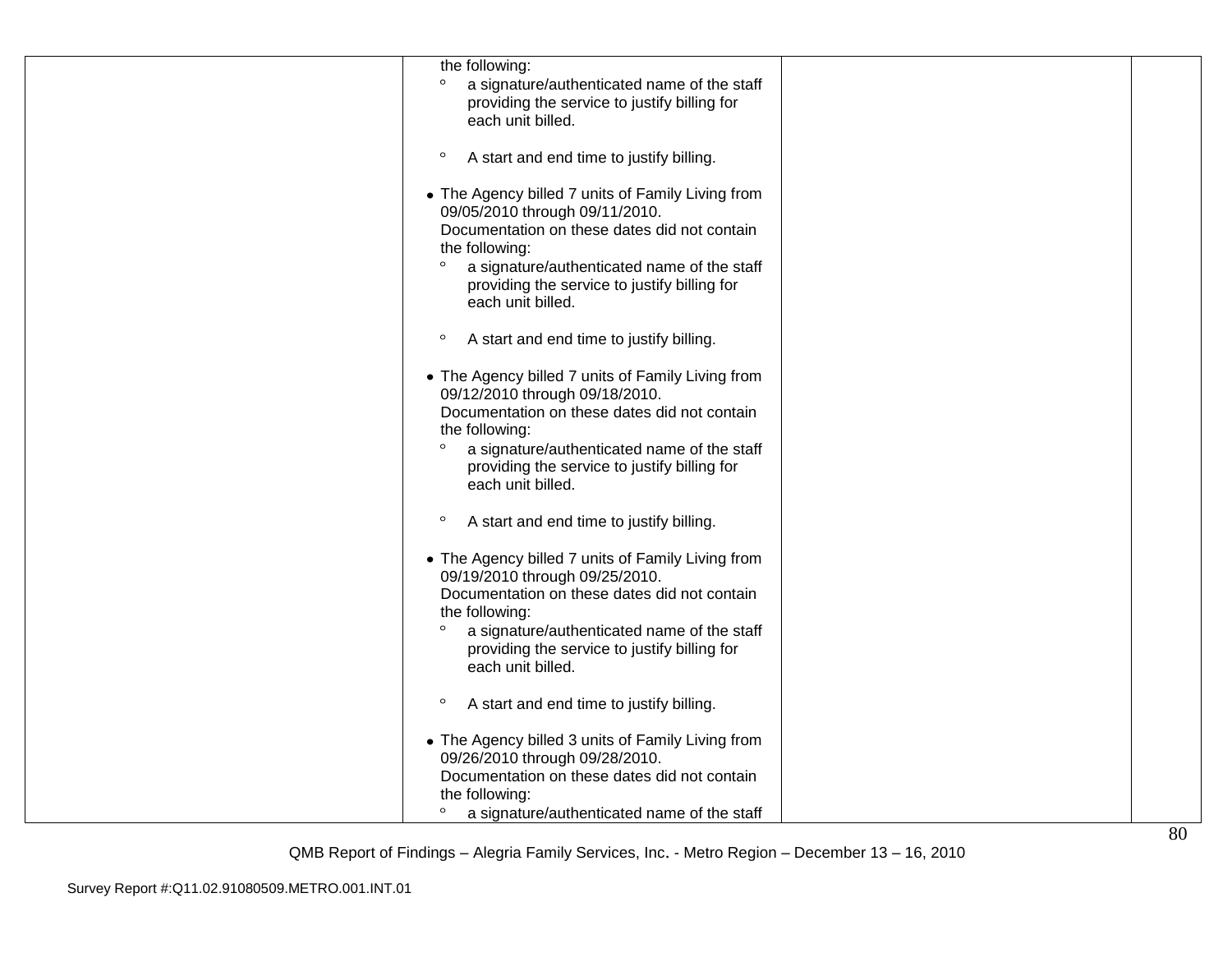| providing the service to justify billing for<br>each unit billed. |  |
|-------------------------------------------------------------------|--|
| $\circ$<br>A start and end time to justify billing.               |  |
| October 2010                                                      |  |
| • The Agency billed 2 units of Family Living from                 |  |
| 10/01/2010 through 10/02/2010.                                    |  |
| Documentation on these dates did not contain<br>the following:    |  |
| $\circ$<br>a signature/authenticated name of the staff            |  |
| providing the service to justify billing for                      |  |
| each unit billed.                                                 |  |
| $\circ$<br>A start and end time to justify billing.               |  |
| • The Agency billed 7 units of Family Living from                 |  |
| 10/03/2010 through 10/09/2010.                                    |  |
| Documentation on these dates did not contain<br>the following:    |  |
| $\circ$<br>a signature/authenticated name of the staff            |  |
| providing the service to justify billing for                      |  |
| each unit billed.                                                 |  |
| $\circ$<br>A start and end time to justify billing.               |  |
| • The Agency billed 7 units of Family Living from                 |  |
| 10/10/2010 through 10/16/2010.                                    |  |
| Documentation on these dates did not contain<br>the following:    |  |
| $\circ$<br>a signature/authenticated name of the staff            |  |
| providing the service to justify billing for<br>each unit billed. |  |
|                                                                   |  |
| $\circ$<br>A start and end time to justify billing.               |  |
| • The Agency billed 7 units of Family Living from                 |  |
| 10/17/2010 through 10/23/2010.                                    |  |
| Documentation on these dates did not contain<br>the following:    |  |
| $\circ$<br>a signature/authenticated name of the staff            |  |
| providing the service to justify billing for                      |  |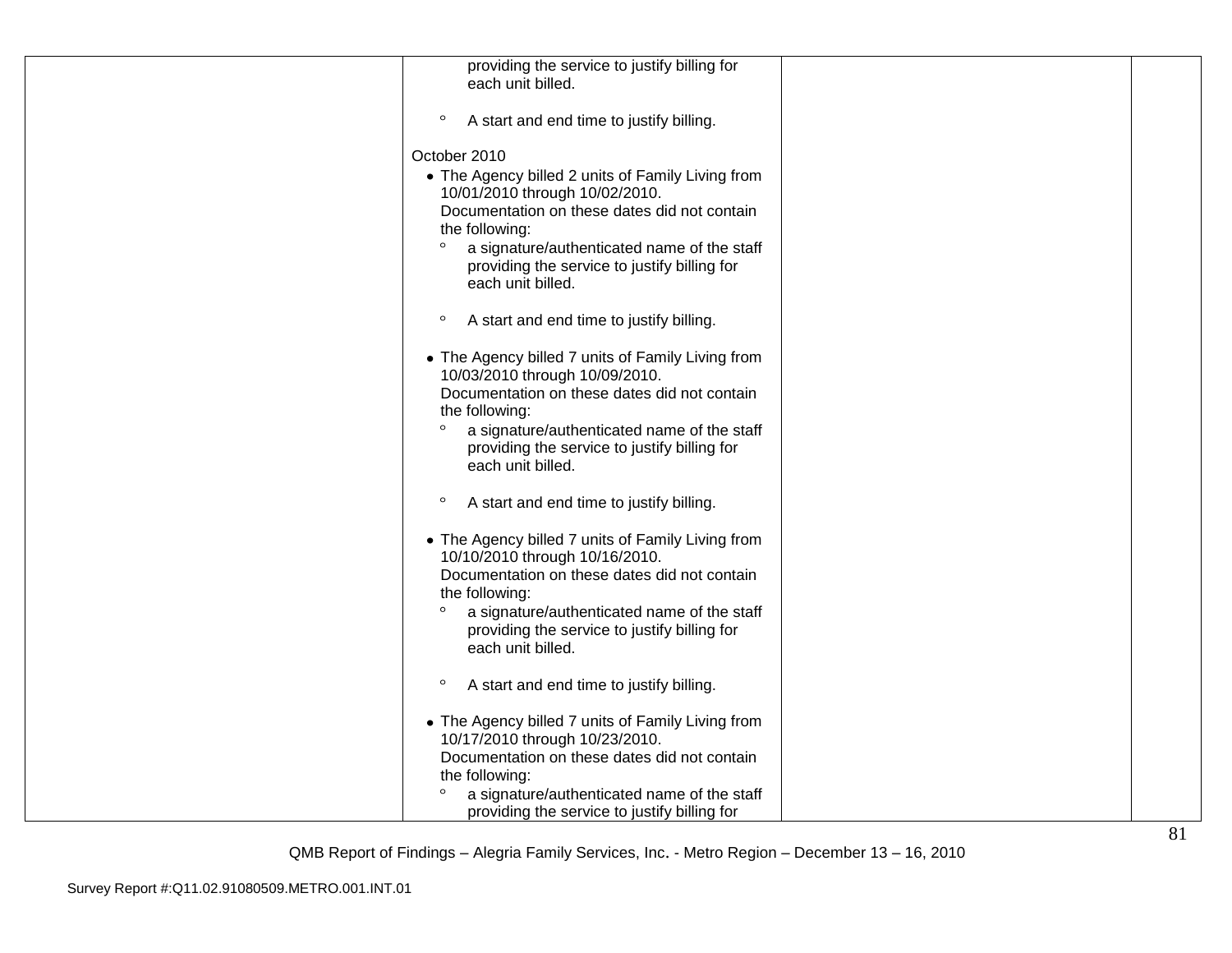| each unit billed.                                                                                                                                                                                                                                                                    |  |
|--------------------------------------------------------------------------------------------------------------------------------------------------------------------------------------------------------------------------------------------------------------------------------------|--|
| A start and end time to justify billing.<br>$\circ$                                                                                                                                                                                                                                  |  |
| • The Agency billed 6 units of Family Living from<br>10/24/2010 through 10/29/2010.<br>Documentation on these dates did not contain<br>the following:<br>$\circ$<br>a signature/authenticated name of the staff<br>providing the service to justify billing for<br>each unit billed. |  |
| A start and end time to justify billing.<br>$\circ$                                                                                                                                                                                                                                  |  |
|                                                                                                                                                                                                                                                                                      |  |
|                                                                                                                                                                                                                                                                                      |  |
|                                                                                                                                                                                                                                                                                      |  |
|                                                                                                                                                                                                                                                                                      |  |
|                                                                                                                                                                                                                                                                                      |  |
|                                                                                                                                                                                                                                                                                      |  |
|                                                                                                                                                                                                                                                                                      |  |
|                                                                                                                                                                                                                                                                                      |  |
|                                                                                                                                                                                                                                                                                      |  |
|                                                                                                                                                                                                                                                                                      |  |
|                                                                                                                                                                                                                                                                                      |  |
|                                                                                                                                                                                                                                                                                      |  |
|                                                                                                                                                                                                                                                                                      |  |
|                                                                                                                                                                                                                                                                                      |  |
|                                                                                                                                                                                                                                                                                      |  |
|                                                                                                                                                                                                                                                                                      |  |